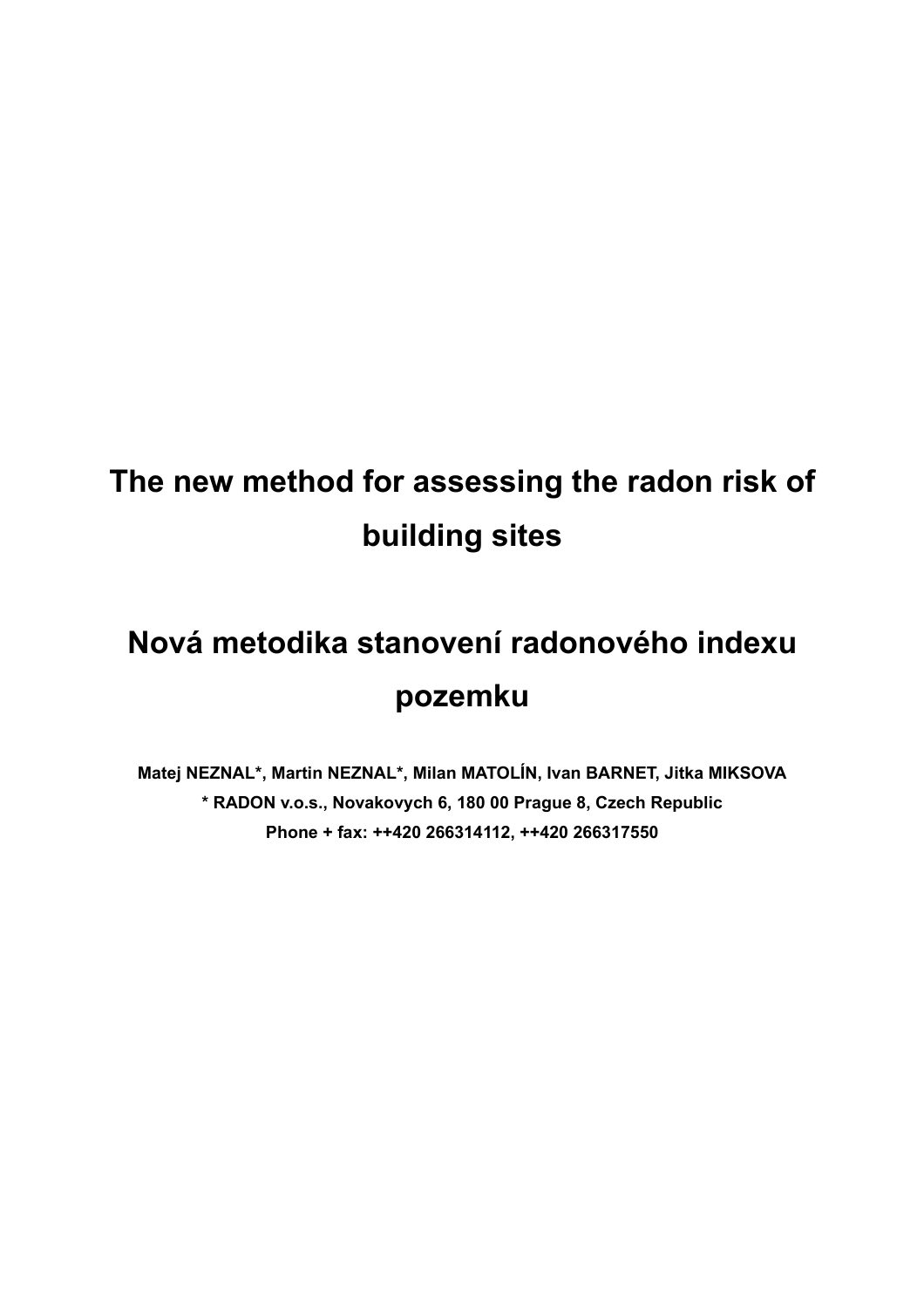#### **Contents:**

1. Introduction

#### **The new method for assessing the radon risk of building sites**

- 2. Determining the radon index of a building site: the new method
	- 2.1. Introduction
	- 2.2. Terminology
	- 2.3. Radon activity concentration in soil gas
		- 2.3.1. Number of sampling points
		- 2.3.2. Method of soil gas sampling
		- 2.3.3. Data treatment and the presentation of soil gas radon concentration results
	- 2.4. Soil permeability
		- 2.4.1. Determining soil permeability
		- 2.4.1.1. Direct measurement of soil permeability
		- 2.4.1.2. Expert evaluation of soil permeability
		- 2.4.2. The reporting of permeability results, classification
		- 2.4.2.1. Direct measurement of soil permeability
		- 2.4.2.2. Expert evaluation of soil permeability
	- 2.5. Radon index assessment
		- 2.5.1. The radon potential of a building site
		- 2.5.2. Radon index assessment in other cases
	- 2.6. Detailed radon survey

#### **Results of research on the radon risk assessment of building sites**

- 3. Measuring radon concentration in soil gas
	- 3.1. Input data
	- 3.2. Statistical evaluation
- 4. Soil gas sampling
	- 4.1. Sampling geometry
	- 4.2. Field measurements
	- 4.3. The influence of variable geometry on measurement results
- 5. Permeability determination
	- 5.1. Comparing the methods for permeability determination and field measurement
	- 5.2. Results of field measurements
	- 5.3. Evaluation of permeability
- 6. Radon exhalation rate from the ground surface
- 6.1. The simple accumulator method
	- 6.2. Test sites
	- 6.3. Applicability of the method
- 7. Instantaneous, integral and continual measurements of soil gas radon concentration
	- 7.1. Laboratory and field tests
	- 7.2. Evaluation of the results
- 8. Geological parameters and their impact on the final assessment of radon potential of soils
	- 8.1. Tested parameters
	- 8.2. Applicability of various parameters
- 9. Radon availability
	- 9.1. Tested models
	- 9.2. Comparison of the different approaches
- 10. The establishment of radon reference sites for testing of soil gas radon concentration in the Czech Republic
	- 10.1. Radon reference sites in the Czech Republic
	- 10.2. Temporal variation in the characteristics of the reference sites
	- 10.3. Testing the reliability of radon measurements in soil gas
- 11. Verification of the new methodology for radon risk mapping
	- 11.1. Use of new methodology for radon risk mapping
	- 11.2. Reliability analysis of the radon risk forecast maps 1 : 50000

#### Acknowledgement

References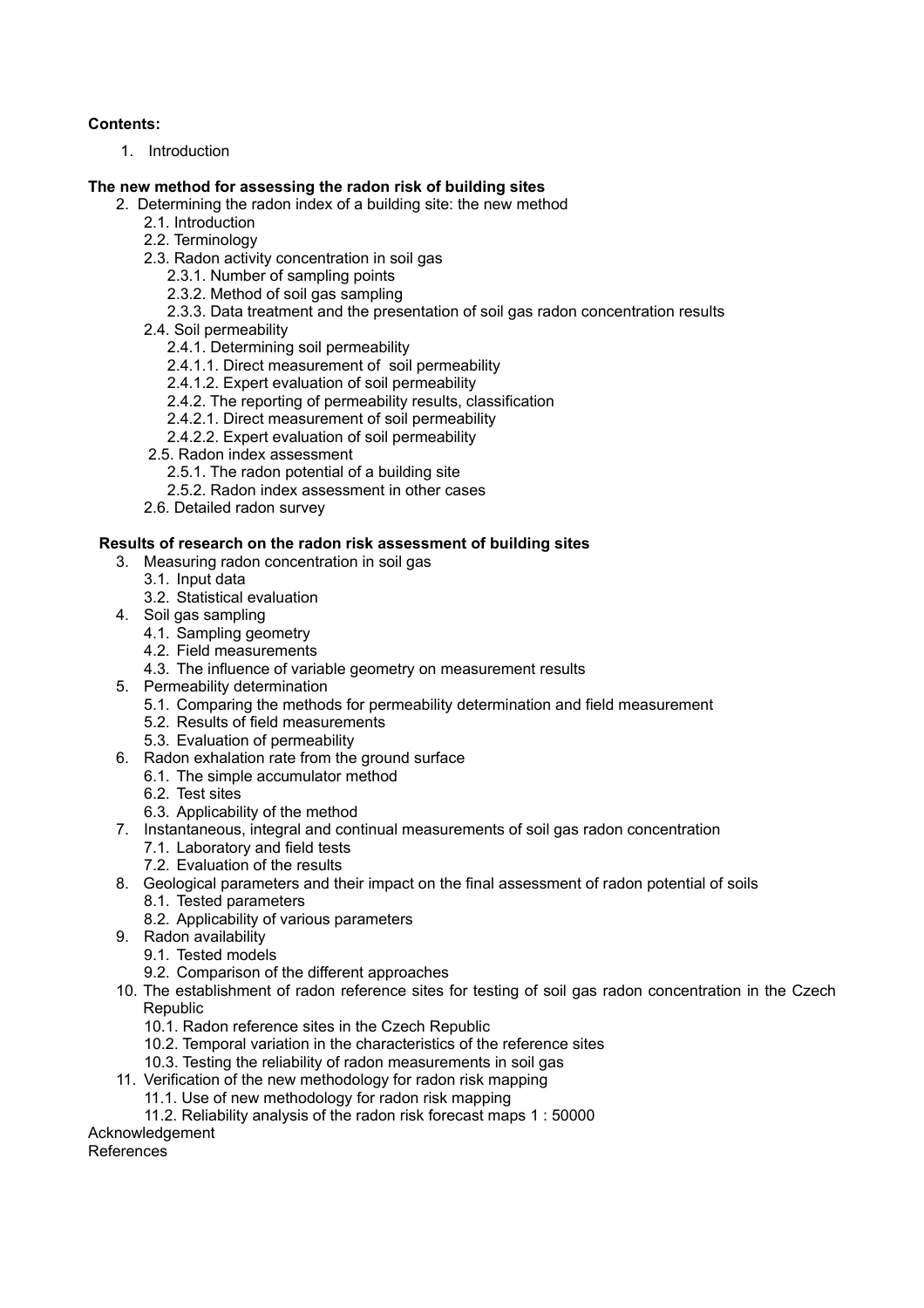#### **Obsah**

1.Úvod

#### **Nová metodika stanovení radonového indexu pozemku**

- 2. Stanovení radonového indexu pozemku nová metodika
	- 2.1. Úvod
	- 2.2. Terminologie
	- 2.3. Objemová aktivita radonu v půdním vzduchu
		- 2.3.1. Počet odběrových bodů
		- 2.3.2. Metodika odběru vzorků půdního vzduchu

2.3.3. Zpracování a prezentace souboru naměřených hodnot objemové aktivity radonu v půdním vzduchu

- 2.4. Plynopropustnost zemin
	- 2.4.1. Postupy stanovení plynopropustnosti zemin
		- 2.4.1.1. Přímé měření plynopropustnosti zemin
		- 2.4.1.2. Odborné posouzení plynopropustnosti zemin
	- 2.4.2. Prezentace výsledků a způsob klasifikace plynopropustnosti zemin
		- 2.4.2.1. Přímé měření plynopropustnosti zemin
		- 2.4.2.2. Odborné posouzení plynopropustnosti zemin
- 2.5. Stanovení radonového indexu pozemku
	- 2.5.1. Radonový potenciál pozemku
	- 2.5.2. Stanovení radonového indexu pozemku v ostatních případech
- 2.6. Radonový průzkum pozemku

#### **Výsledky výzkumných projektů související se stanovením radonového indexu pozemku**

- 3. Měření objemové aktivity radonu v půdním vzduchu
	- 3.1. Vstupní data
	- 3.2. Statistické hodnocení
- 4. Odběr vzorků půdního vzduchu
	- 4.1. Geometrie aktivního prostoru
	- 4.2. Terénní měření
	- 4.3. Vliv změn geometrie dutiny na výsledky měření
- 5. Stanovení plynopropustnosti půdy
	- 5.1. Srovnání jednotlivých metod stanovení plynopropustnosti, terénní měření
		- 5.2. Výsledky terénních měření
		- 5.3. Hodnocení plynopropustnosti
- 6. Rychlost plošné exhalace radonu z povrchu půdy
	- 6.1. Metoda využívající jednoduchý akumulátor
	- 6.2. Testovací plochy
	- 6.3. Použitelnost metody
- 7. Okamžité, kontinuální a integrální měření objemové aktivity radonu v půdním vzduchu
	- 7.1. Laboratorní testy a terénní srovnávací měření
	- 7.2. Vyhodnocení výsledků
- 8. Posouzení vlivu dalších parametrů půdy na stanovení radonového indexu
	- 8.1. Vybrané parametry
	- 8.2. Použitelnost jednotlivých parametrů
- 9. Radon availability
	- 9.1. Testované modely
	- 9.2.Porovnání různých přístupů
- 10. Vývoj referenčních ploch pro stanovení objemové aktivity radonu v půdním vzduchu

10.1. Referenční plochy pro srovnávací měření objemové aktivity radonu v půdním vzduchu v České republice

- 10.2. Časová proměnnost parametrů referenčních ploch
- 10.3. Testy spolehlivosti stanovení objemové aktivity radonu v půdním vzduchu
- 11. Ověření metodiky pro mapování radonového rizika
	- 11.1. Ověření možnosti využití nové upravené metodiky pro účely mapování

11.2. Analýza spolehlivosti a vypovídací schopnosti prognózních map radonového indexu 1 : 50 000 Poděkování

Seznam literatury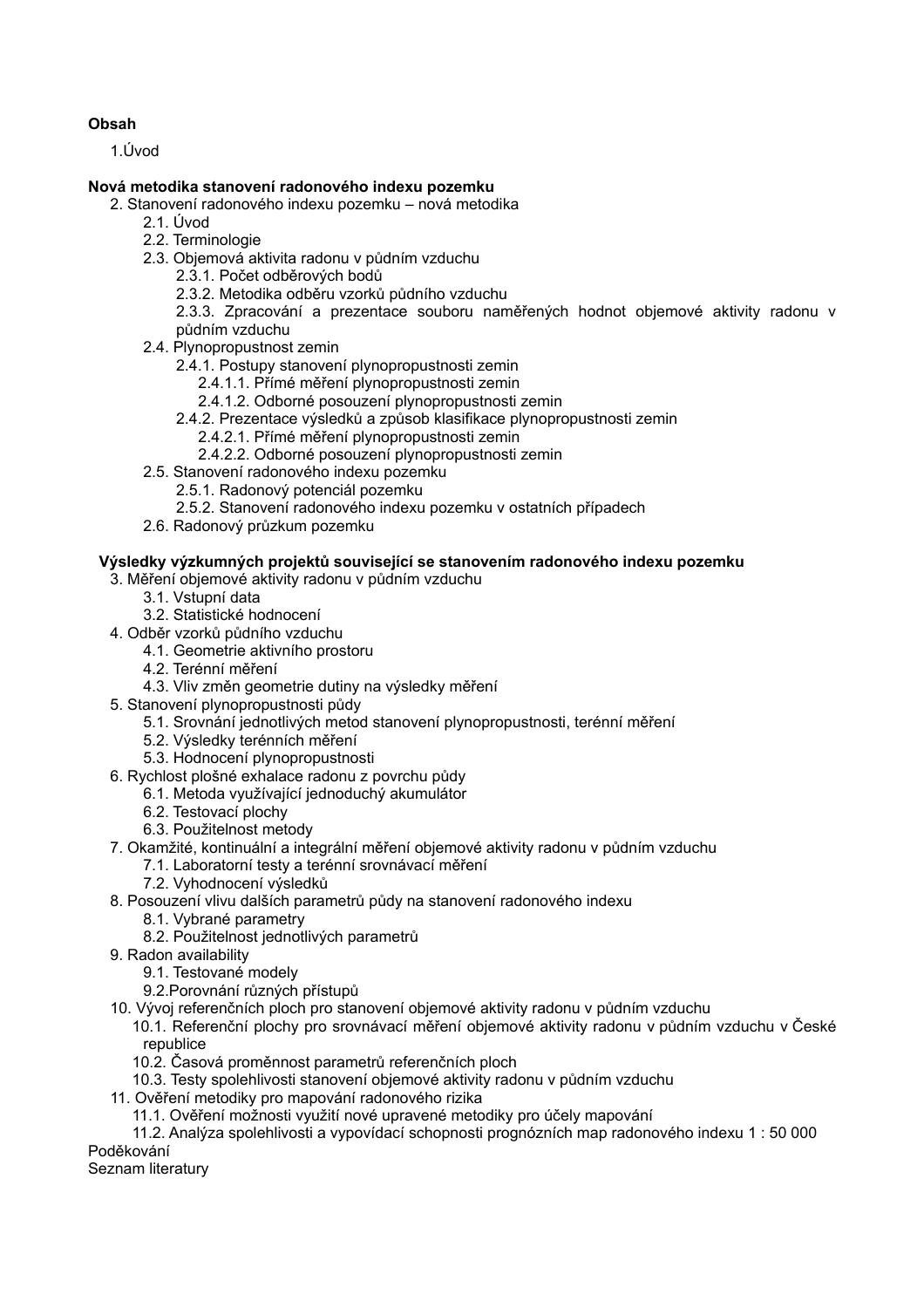### **Abstract**

The radon risk assessment of building sites is an important part of the Radon Programme of the Czech Republic. The present paper summarizes the results of the research project focused on studying the conditions of radon release from soils and bedrock into buildings, evaluating the influence of this release, and classifying the radon index of building sites. A building site's radon index indicates the level of risk of radon release from bedrock, and can be expressed numerically as the radon potential of a building site. The radon index of a building reflects the degree of radiation protection a building needs, which depends on the soil characteristics and the building's foundation type. A new method for determining radon index has been proposed. Compared to the method used since 1994, the new method more precisely handles borderline conditions occurring in radon risk classification, and should result in the better protection of buildings against the soil gas radon penetration.

## **1. Introduction**

The present publication summarizes the results of a three-year research project assigned by the State Office for Nuclear Safety (SONS). The company RADON v.o.s. corp. has acted as the principal investigator, while the research, field work, data processing, and editing of the final text were completed with assistance from the Faculty of Natural Sciences at Charles University in Prague and the Czech Geological Survey. The text has been reviewed by the State Office for Nuclear Safety, the National Radiation Protection Institute, and the Czech National Authority for Nuclear, Biological, and Chemical Protection. The main research goal was the development of a new uniform method for assessing the risk of radon penetrating from the underlying soil or bedrock, based on determining the radon index of the building site. This method is expected to become obligatory for all radon specialists in private companies and other entities that deal with assessing the radon risk of building sites in the Czech Republic. The activities of such specialists are based on a permit issued by the State Office for Nuclear Safety (SONS). Obtaining this permit requires passing the geological and radiometric training course at the Faculty of Science of Charles University, and a quality certification at the State Office for Nuclear Safety. Thus, the subjective evaluation of geological conditions that these workers must make when carrying out the risk assessment procedures are based on professional, scientific experience and knowledge.

This publication is bilingual. Each version is comprised of two main parts. The first of these (chapter 2) contains a description of the new radon risk assessment method. The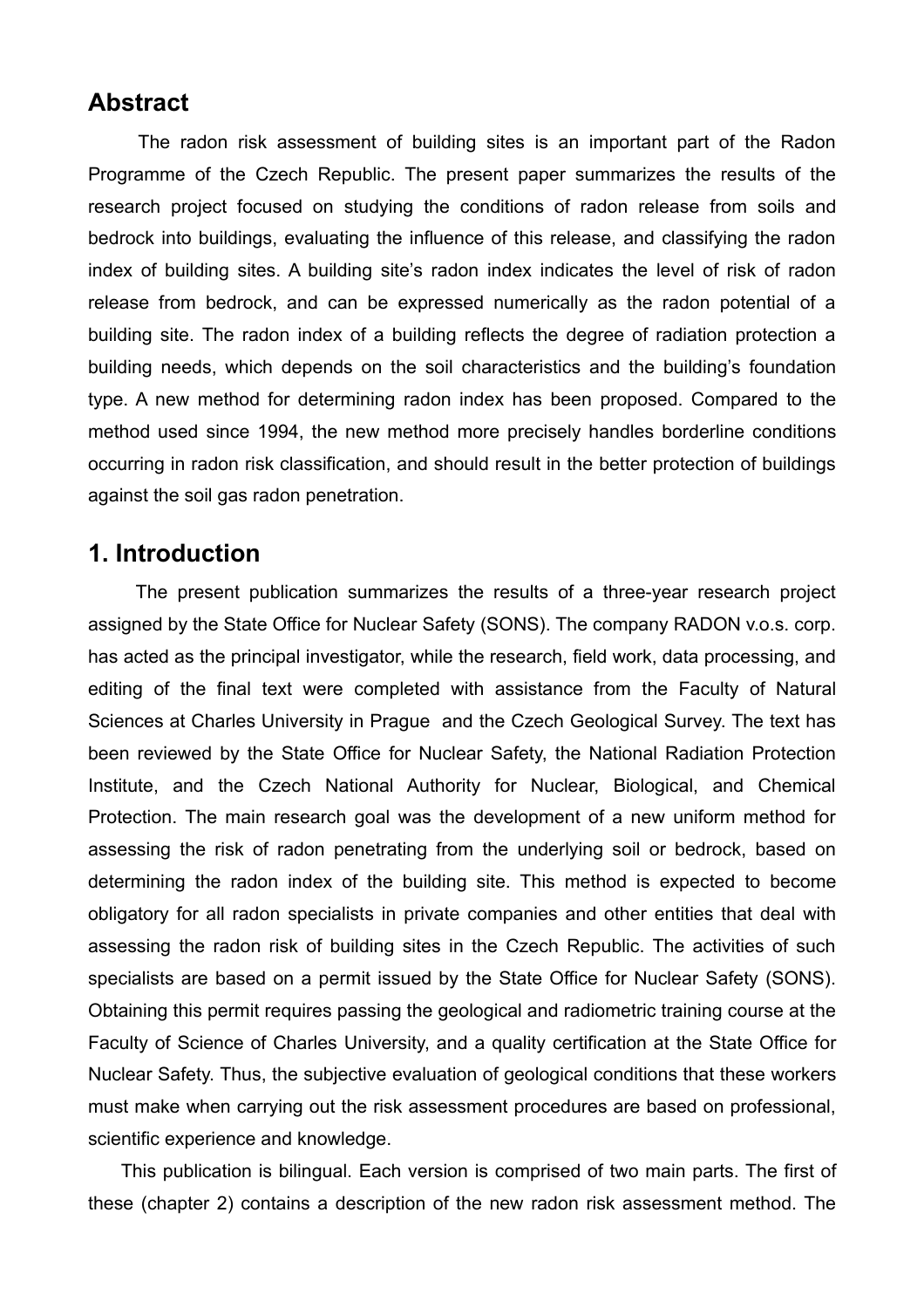second part, which consists of the following chapters, gives concise descriptions of the particular branches of research that lead to establishing the new method. The data and results of the individual research projects are described in separate reports by SONS (in Czech), while the present publication gives only a brief summary due to its limited scope. The new method is partly based on the previous one presented by Barnet (1994). The newest results, having been gathered during the research activities of the Radon Programme of the Czech Republic and within this research project, mainly concern the statistical evaluation of soil gas radon concentration measurements, the method of soil gas sampling, the determination of soil permeability, radon exhalation rates from soil surfaces, single and continual measurements of soil gas radon concentration, the study of geological conditions influencing the assessment of radon potentials, and the comparison of different methods of radon availability models. All of these topics contributed substantially to formulating the new radon risk assessment method. The use of this method for radon index mapping on a regional scale was also tested; this research was completed by establishing radon reference sites for comparison measurements, and for tests used by private companies and institutions that deal with measuring soil gas radon concentrations.

The new radon risk method is based on a more detailed building site assessment, with increased attention given to determining the permeability of inhomogeneous geological environments. The proposed classification method is better at determining the radon index in borderline cases, and at considering the influence of variable permeability on the final assessment of the measured site.

## **The new method for assessing the radon risk of building sites**

## **2. Determining the radon index of a building site: the new method**

#### **2.1. Introduction**

Determining the radon index of a building site is based on the assessment of radon  $(^{222}Rn)$  concentration in the soil gas and of the permeability of the underlying soils. The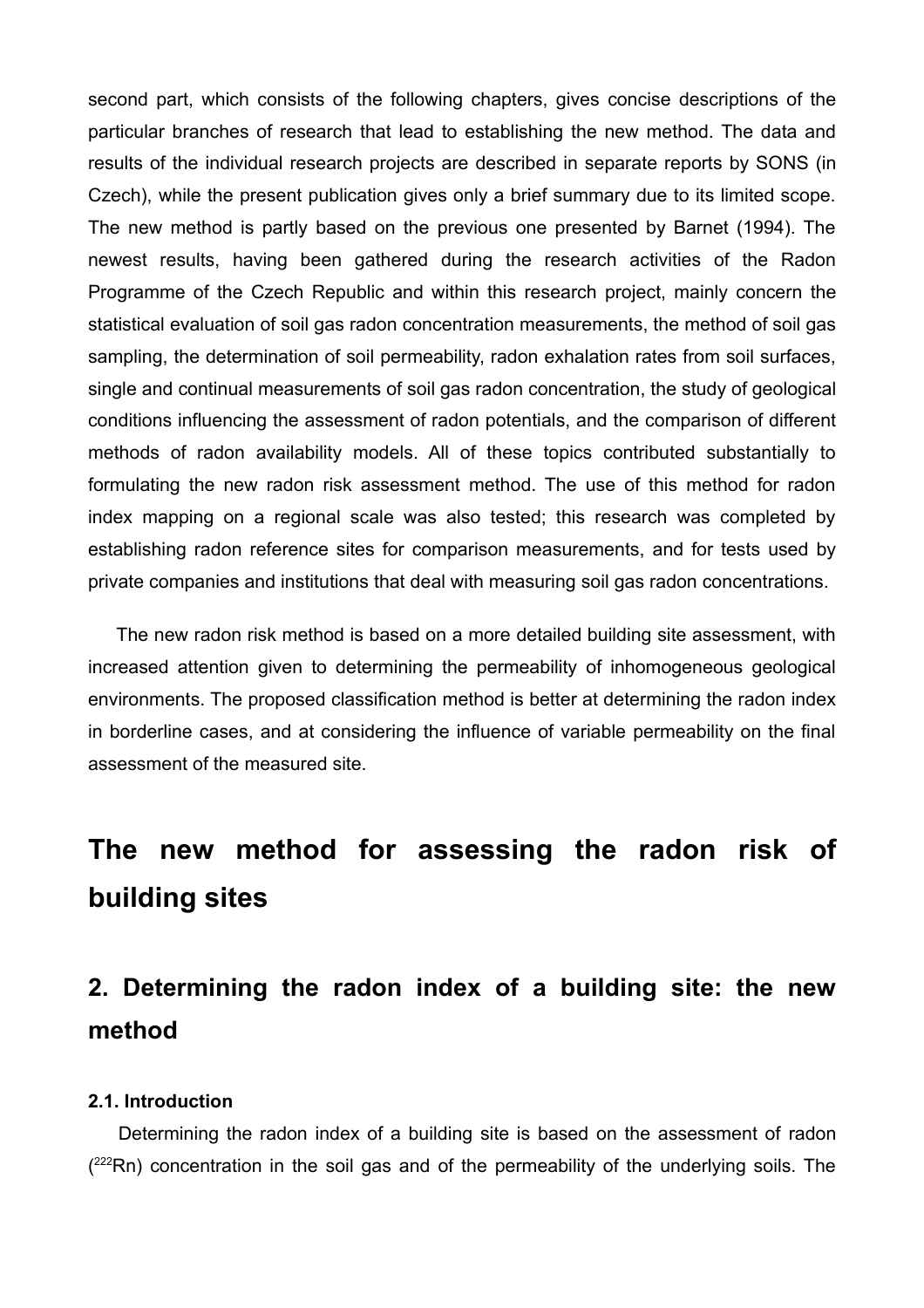higher the soil gas radon concentration and the permeability of soil layers, the higher the probability of radon penetrating into the building.

The radon index of the building site (RI) generally expresses the site's radon potential. The radon index of the building (RB) expresses the degree of protection a building requires against radon penetration from the underlying bedrock or soil. The radon index of the building itself is derived from the radon index of the building site , while also considering the depth of the building's basement, the building's foundation type, and the properties of the underlying soils. At a building site having a certain radon index, the radon index of a building on that site can differ depending on whether it is founded on the surface or has underground floors.

The method presented here for determining radon index is based on the results of research conducted between 1994 and 2002. It is a modification of the method that has been valid since 1994. Section 2.6 summarizes the information that should be included in any report on the radon survey of a building site, and which should be available for building experts and radon protection workers.

The present method has been formulated in accordance with Act No. 18/1997 Coll. (the Atomic Law), with respect to changes given by Act. No. 13/2002 Coll. and the Decree of the State Office for Nuclear Safety (SONS) No. 307/2002 Coll. on Radiation Protection. All experts, companies and institutions dealing with the determination of radon index must possess the valid SONS permit for these activities.

#### **2.2. Terminology**

The following terms appear in the description below:

Radon: the <sup>222</sup>Rn isotope of radon.

**Radon activity concentration in soil gas:** the number of radioactive decays of <sup>222</sup>Rn in one cubic meter of soil gas per second, also referred to as **soil gas radon concentration**.

**Radon index of a building site (RI):** index indicating the level of risk of radon release from the bedrock, surface material, and\or soil. The categories are low, medium, and high.

**Radon index of a building (RB):** index expressing the degree of required radiation protection a building needs against radon penetration. It is derived from the RI, the building foundation type, and the characteristics of the underlying soil or bedrock.

**Radon potential of a building site (RP):** the value expressing the radon index of the building site. If RP < 10, then RI is low; if 10 <= RP < 35, then RI is medium; if  $35$  <= RP, then RI is high.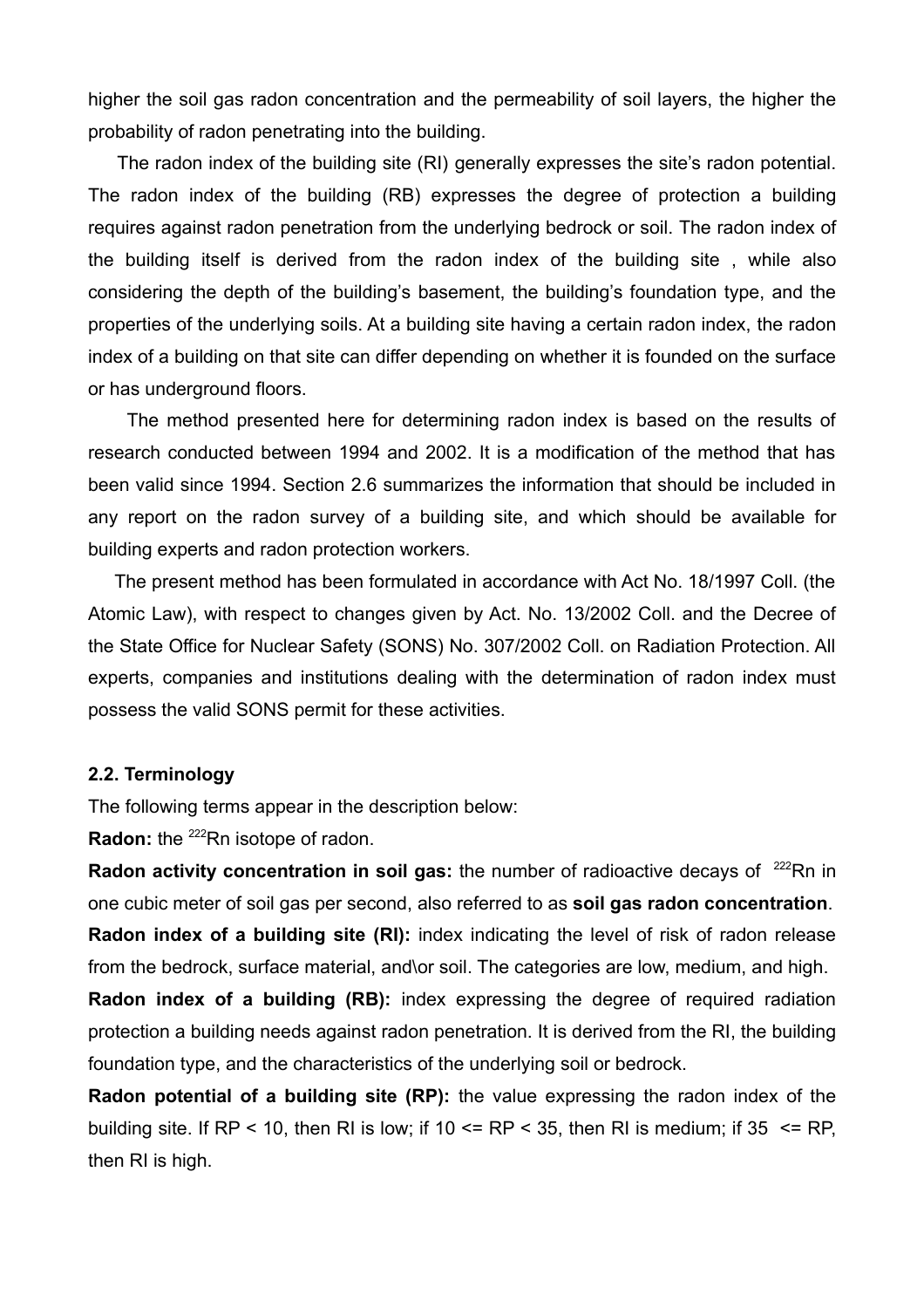**Soil:** includes soils, weathered rocks in the upper part of the soil profile (including organic matter), unweathered rock exposures in the upper layers influencing the evaluation of RI, and any artificial material that may be present.

**Soil gas:** the mixture of gases in the soil pore spaces.

**Gas permeability:** the parameter characterizing the potential for radon and other gases to migrate through the soil. Permeability is determined by direct measurements or by an expert evaluation of the soil. Also referred to simply as **permeability**.

**Vertical soil profile:** the description of particular soil layers characterizing their structural and mechanical properties, depth, and thickness. This description is used in the expert evaluation of permeability.

**The third quartile:** the 75% percentile of a data set of N measurements. For the purposes of RI determination, the third quartile is calculated as follows: the data are arranged in an increasing order, and the third quartile is the  $N_{75}$ <sup>th</sup> value of the data set, where  $N_{75}$  equals **(0.75N + 0.25)** rounded-off to the nearest lower integer.

#### **2.3. Radon activity concentration in soil gas**

The soil gas radon concentration is the first decisive parameter for determining the radon index of a building site. The soil gas radon concentration is determined by measuring the radioactivity of a soil gas sample taken from a depth of 0.8 m.

The basic conditions for the determination methods are:

(a) The radioactivity measurements must achieve the limit of detection of 1 kBq.m<sup>-3</sup>.

(b) The devices must be calibrated for radon and radon progeny measurements by the National Metrological Centre.

(c) The sampling and measurement methods must have been field tested at radon reference sites for the comparison of measurements.

In accordance with the Czech State Norm ISO 31-9, the soil gas radon concentration is indicated as  $c_A$ , and the values are reported in  $kBq.m^{-3}$  using one decimal position.

Instantaneous measurements of soil gas radon concentration are usually taken, though in principle integrated or continual methods can also be used in fulfilling the above mentioned requirements.

If an instantaneous measurement of the soil gas radon concentration is taken, a background control with scintillation or ionizing chambers is required before sampling. The background should not exceed 1/10 of measured signal.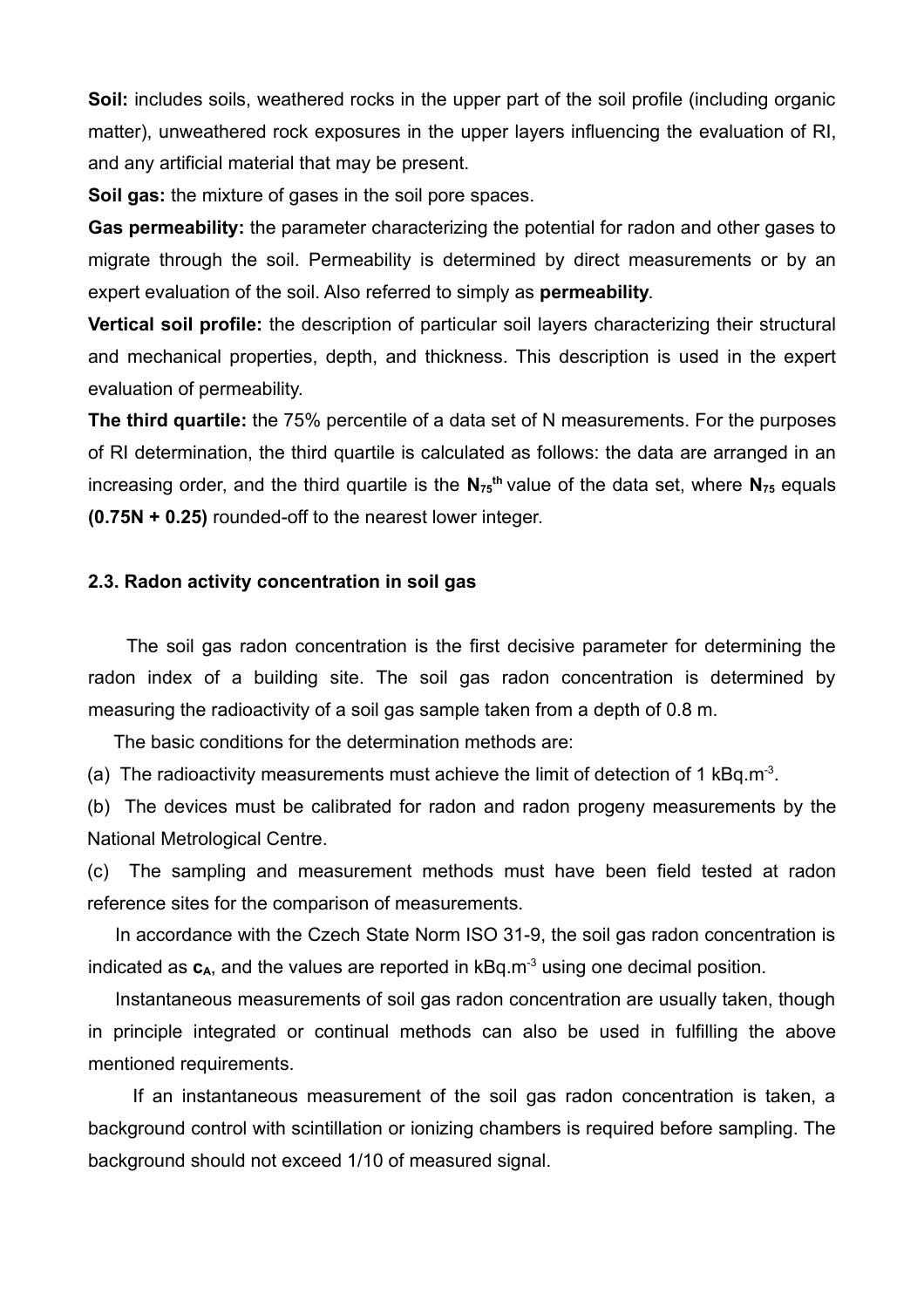Thorium present in the rocks and soils generates the alpha emitter thoron  $(^{220}Rn)$ . Its soil gas concentration is usually on the same order of magnitude as radon. For soil gas radon concentration measurements completed immediately after the soil gas sampling, it is necessary to use correction procedures for the influence of thoron on the resulting concentration values.

#### **2.3.1 Number of sampling points**

Due to the inhomogeneous distribution of radon in soils and the frequent presence of outliers, the reliable determination of RI requires obtaining a set of soil gas radon concentration measurements.

When a building site smaller or equal 800 m<sup>2</sup> (a typical area for a single family house, a detached building, for outbuildings, or for reconstructions involving changes in the contact with the ground) is evaluated, at least 15 sampling points must be measured. These sampling points must be taken within the building's ground plan and its close vicinity.

When a building site larger than 800 m<sup>2</sup> (an area for more than one building, or for a larger single building) is evaluated, soil gas samples are collected in a 10 x 10 m grid. Again, the building's ground plan and its close vicinity must be covered. For cases in which other buildings or concrete\asphalt covers are present, the regularity of the sampling point grid can be adapted as necessary; i.e. the location of some sampling points can be changed, though it is necessary to measure the radon distribution over the entire building area.

In cases involving the occurrence of local radon concentration anomalies (higher than three times the third quartile:  $3 * c_{A75}$  it is recommended that the number of sampling points be increased and that a 5 x 5 m grid be used.

#### **2.3.2 Method of soil gas sampling**

The soil gas samples are usually collected using small-diameter hollow steel probes with a free, sharpened lower end (a lost tip) combined with a large-volume syringe or a pump. The entire system must be perfectly sealed. The use of sampling systems that are not perfectly sealed, or that do not reach a sufficient level of vacuum to collect gas samples in soils of low permeability, may result in an underestimated soil gas radon concentration. Therefore, such systems must not be used.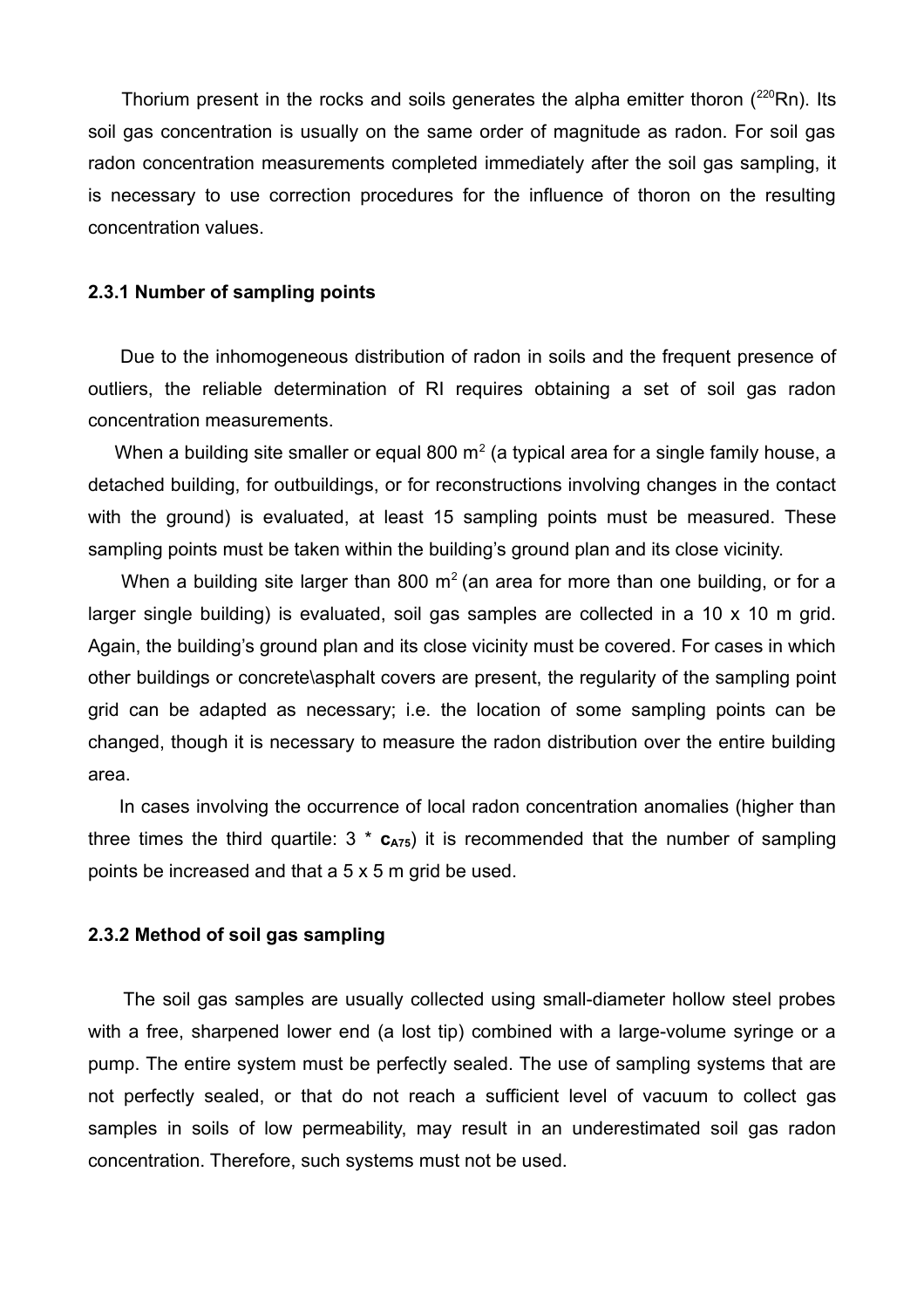The internal volume of the cavity, which is created at the lower end of the sampling probe, must be large enough to enable the sample collection. The minimum internal surface area that must enter the soil is  $940 \text{ mm}^2$  (corresponding to a cylinder having 10 mm in diameter and 30 mm height).

The soil samples are collected from a depth of 0.8 m below the ground surface. If the soil gas samples cannot be collected due to extremely low soil permeability, high groundwater saturation, or the presence of shallow, solid rock layers, the following modifications can be used. If the soil permeability is very low, the cavity at the lower end of the sampling probe can be enlarged by retracting the probe about 10 - 15 cm toward the surface. Sometimes (upper soil layers with higher permeability are not reached, the probe remains fixed in the soil, as well as contamination of the soil gas by atmospheric air can be avoided) the probe can be retracted to 0.5 m below the surface, while maintaining the perfect sealing of the whole system. A similar approach is often used when the sampling layer is saturated with water. In cases involving shallow solid rock layers, the minimal sampling depth can be changed to 0.5 m below the surface. Changing the position of the sampling points within the 10 x 10 m grid can also be done in all above described cases. However, all deviations from the standard sampling depth of 0.8 m must be reported, including an explanation and an estimate of potential influence of these differences to the evaluation results.

If none of the above mentioned modifications work, the building site assessment can be postponed to the time at which the building foundation surface will be exposed. Other methods such as radon exhalation rate measurements,  $226$ Ra mass activity (Bq.kg<sup>-1</sup>) measurements, and emanation power determination can be applied. These techniques have not been standardized for various reasons; and for those exceptional cases in which it is necessary to deploy them, the measurements must be performed with an understanding of the parameters influencing radon migration and the detailed field conditions.

Soil gas sampling and the soil gas radon concentration measurements must not be performed under extreme meteorological conditions.

#### **2.3.3 Data treatment and the presentation of soil gas radon concentration results**

The radon risk categorization of entire or parts of building sites is based on evaluating the measurements of the radon concentration and distribution in soil gas.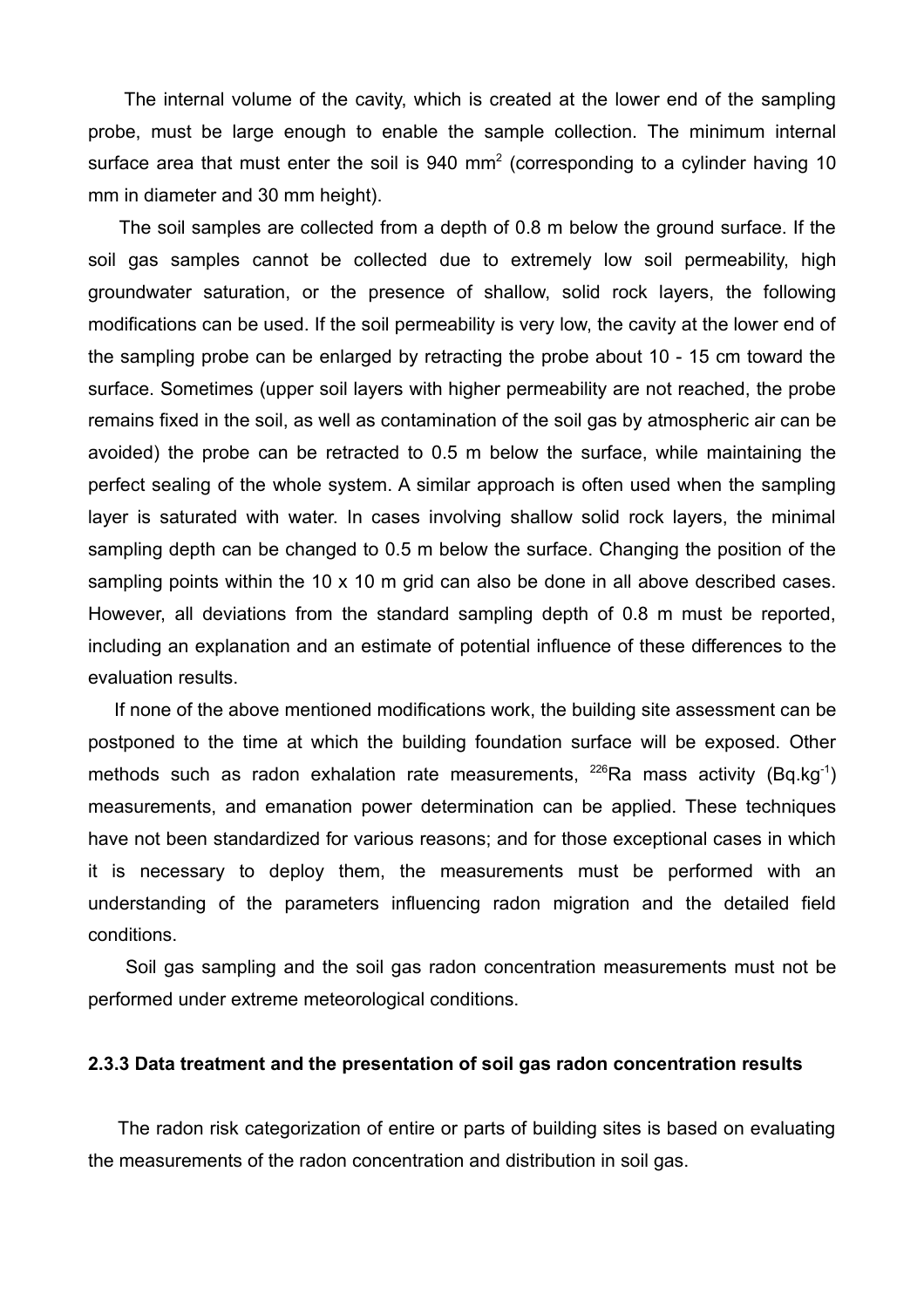When classifying a building site for a single building (with a building site smaller or equal 800 m<sup>2</sup>, involving at least 15 soil gas radon concentration measurements), the main value used for this classification is the third quartile of the set of soil gas radon concentration data  $c_{A75}$ . Values smaller than 1 kBq.m<sup>-3</sup> are excluded from the data set. The person performing the readings, and who is responsible for the classification, must consider all local radon concentration anomalies and variations. The final report must contain the following statistical parameters: minimum, maximum, arithmetic mean, median, and the third quartile.

The classification of larger areas (building sites larger than 800  $m<sup>2</sup>$ , requiring soil gas radon concentration measurements in a 10 x 10 m grid) depends on the homogeneity of the data. If the data set is homogeneous, the third quartile of the whole data set is used as the decisive value. Values smaller than 1  $kBa.m<sup>3</sup>$  are again excluded.

If the data set is not homogeneous, the three following situations must be considered:

(a) the inhomogeneous building site is formed by several homogeneous subsites.

(b) a fault zone crosses the building site.

(c) local radon anomalies are present at the building site.

In cases (a) and (b) the building site is divided graphically into homogeneous subsites, which are considered and processed separately. The spatial variations in permeability can also be helpful for this evaluation.

If the number of measured values is large enough (more than 50 soil gas radon concentration measurements), histograms of radon distribution can be used for assessing the data homogeneity along with a visual evaluation. Another method for testing data homogeneity uses a log graph of relative rank **r** versus ascendantly ordered values: **ln(r/1 r)**, where **r = i/(n+1)**, and **i** is the rank of the value in **n** ordered data. If the shape of the curve approaches a straight line, the distribution is normal, or log-normal. If the shape of the curve resembles a fractional line, the data set is polymodal.

The third quartile of the corresponding data set is used again as a basic value for the classification. For homogeneous building sites (or subsites) the third quartile of the entire relevant data set is used. For building sites that contain several subsites with different soil gas radon concentrations, the highest of the third quartiles of the corresponding data sets are used.

In case (c), the radon specialist must weigh the significance of the local anomalies and their relation to geological and non-geological factors, and thus judge whether or not they are random occurrences. Supplementary measurements (if available) are also taken into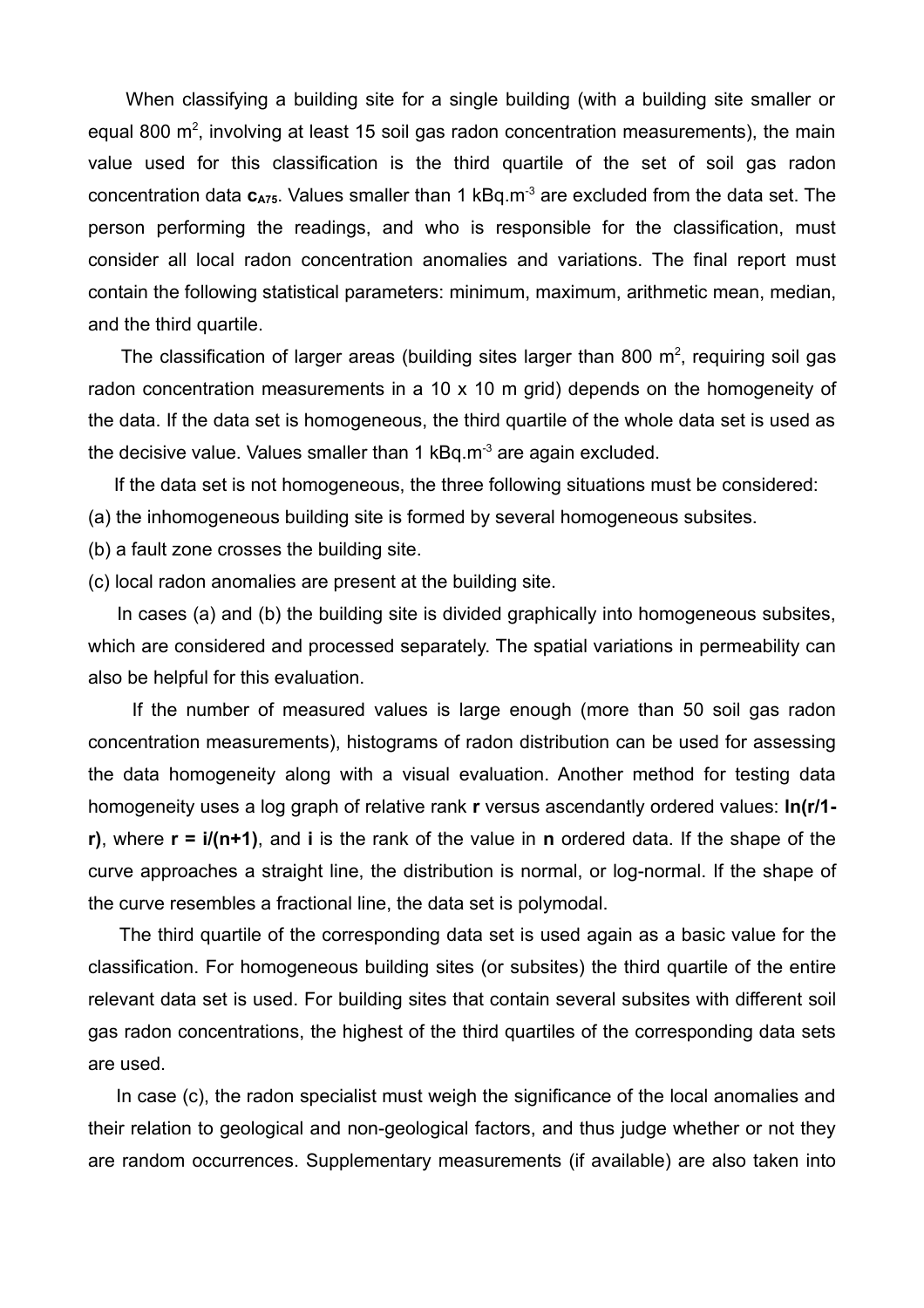consideration. In such cases the classification is especially dependant on the expertise of the worker. The observed anomalies may influence the final determination of the RI.

When larger building sites are evaluated, the final report must contain not only the basic statistical parameters mentioned above (minimum, maximum, arithmetic mean, median, and the third quartile), but must also show all measured values of soil gas radon concentration in numerical and graphical forms. The graphical presentation enables a better understanding of spatial variability of this parameter.

#### **2.4. Soil Permeability**

The permeability of soils is the second decisive factor in determining the radon index of a building site. As higher permeability enables the increased migration of soil gas and radon from the soil into the building, a higher radon risk can be expected in more permeable soil environments.

#### **2.4.1. Determining soil permeability**

The permeability of soils can be determined by:

- ⇒ direct *in situ* permeability measurements
- $\Rightarrow$  expert evaluation of permeability

The permeability is designated by the symbol **k**. When direct *in situ* measurements are performed, the gas permeability is given in **m<sup>2</sup>** (rounded to one decimal position, e.g. 1.7 .  $10^{-12}$  m<sup>2</sup>). Expert evaluations of permeability leads to assigning the low – medium – high categories.

#### **2.4.1.1. Direct measurement of soil permeability**

Direct *in situ* permeability measurements are performed at a depth of 0.8 m beneath the ground surface.

The *in situ* method consists of measuring the airflow during suction from the soil or when pumped into the soil under constant pressure. The procedures for permeability measurements are similar to those of soil gas sampling (small-diameter hollow steel probes with a free, sharpened lower end - a lost tip). The internal surface area of the cavity formed by pounding out the free tip must be exactly defined for each measurement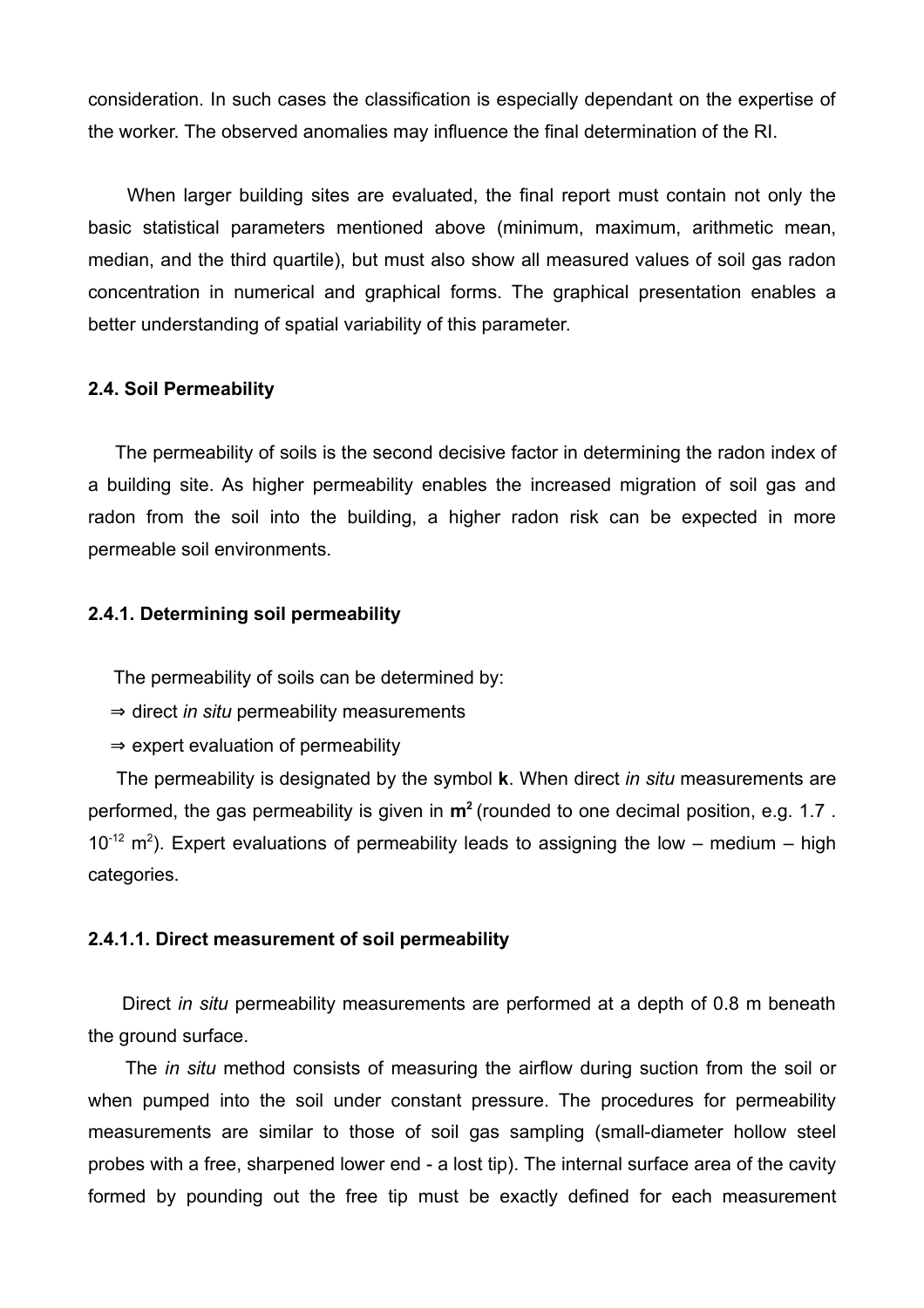system. Various devices designed for *in situ* gas permeability measurements can be used. There can be complications with determining the shape factor of the probe (which depends on its geometry and internal dimensions) and with the individual corrections for the free flow of air in specific instruments. For these reasons, and due to the lack the gas permeability standardization, the results obtained from various devices should be standardized against the RADON-JOK parameter, widely used in the Czech Republic (www.radon-vos.cz/index\_en.html).

Direct *in situ* permeability measurements are based on fixed measurement geometry. The size of the measuring cavity in the soil must not be enlarged. It is recommended that the auxiliary limit for low permeability **k = 5.2 . 10 -14 m<sup>2</sup>** be used. When **k < 5.2 . 10 -14 m<sup>2</sup>** (the measuring time of the RADON-JOK permeameter is higher than 1200 s), the permeability need not be exactly measured. The resulting value for the summary of results will be **k < 5.2 . 10 -14 m<sup>2</sup>** , and the resulting value for statistical evaluation is substituted by **k**  $= 5.2$  , 10<sup>-14</sup> m<sup>2</sup>.

As for the resistance of the equipment against the free flow of air, the limit for high permeability is **k = 1.8 . 10 -11 m<sup>2</sup>** . When **k > 1.8 . 10 -11 m<sup>2</sup>** (measuring time of RADON-JOK permeameter is shorter than 6 s), the value for the summary of results will be **k > 1.8 . 10 -11 m<sup>2</sup>** , and the resulting value for statistical evaluation is substituted by **k = 1.8 . 10 -11 m<sup>2</sup>** . For direct *in situ* permeability measurements, the requirements for the number of measurements are the same as for the soil gas radon concentration measurements, i.e. at least 15 measurements for a single building (with a building site  $\leq$  800 m<sup>2</sup>), or the taking of measurements in a 10 x 10 m grid for building sites  $>800$  m<sup>2</sup>. The same statistical parameter, i.e. the third quartile of the data set (marked  $k_{75}$ ), is used as a decisive value for the assessment. The third quartile diminishes the influence of outliers and local permeability anomalies.

It is not necessary to describe the vertical soil profile when direct *in situ* permeability measurements are performed.

Only when the data set of direct *in situ* permeability measurements (**k**, in m 2 ) is available can the radon potential of the building site (RP) be used for determining the RI (see section 2.5.1.).

#### **2.4.1.2. Expert evaluation of soil permeability**

An expert evaluation of soil permeability is necessary when *in situ* permeability measurements are not performed at all sampling points of soil gas radon concentration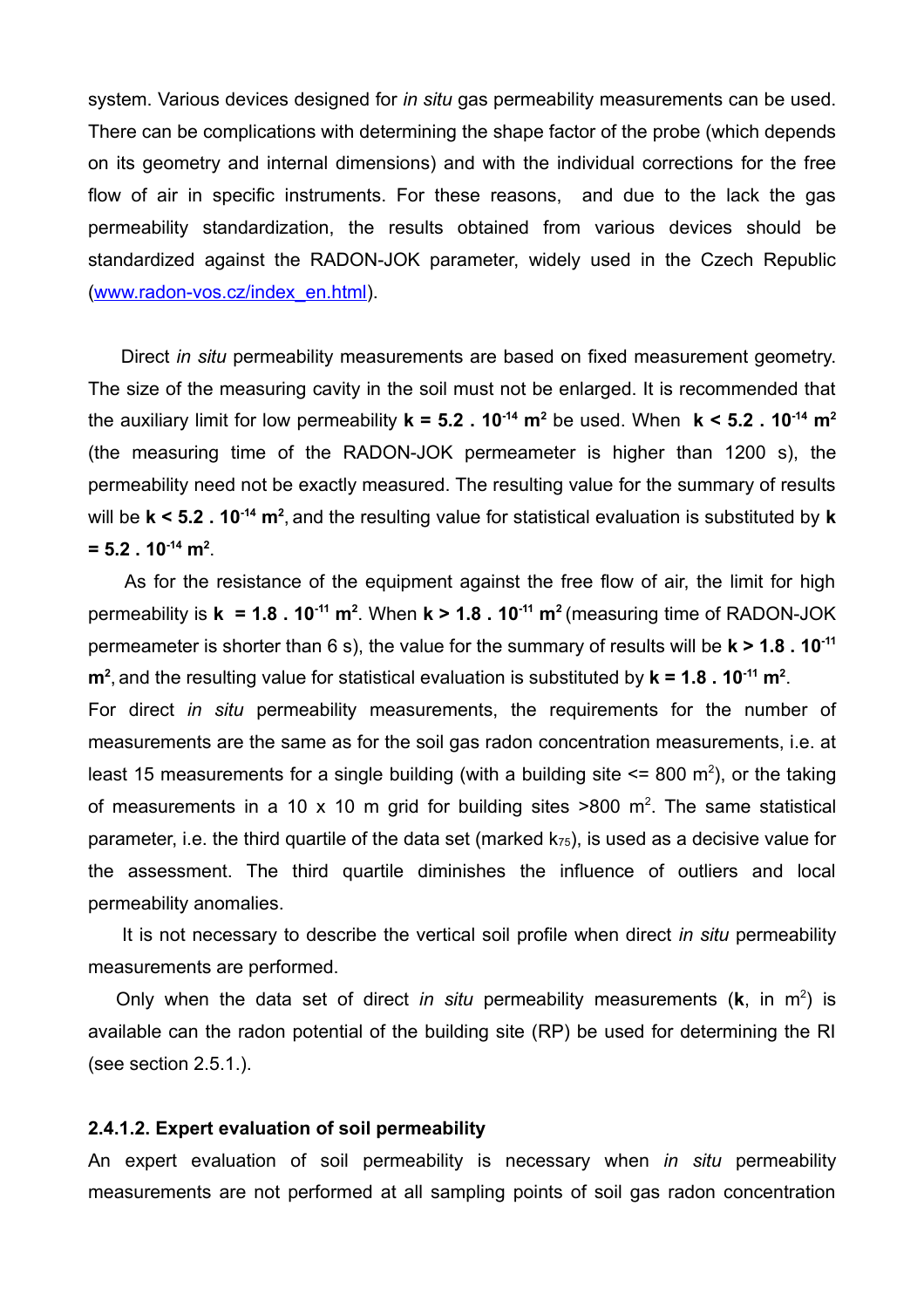measurements. This expert evaluation, which results in classifying the site as low, medium, or high permeable, is based on the description of the vertical soil profile to a minimum depth of 1 m (or to the lowest depth that can be reached by a hand drill, in cases involving large amounts of coarse material or unweathered rock near the surface). The evaluation must involve at least one of the following methods:

- $\Rightarrow$  A macroscopic description of the fractions in samples from a depth of 0.8 m, with the classification of its permeability (low – medium – high). Estimating the proportion of the fine fraction (f, particle size <0.063 mm) is also necessary in this classification. For  $f > 65\%$ , the permeability is low; when  $15\% < f \le 65\%$ , the degree of permeability is medium; and when  $f \le 15\%$ , the permeability is high. The final classification is then corrected with respect to the factors that could influence the actual permeability (see questions that are presented at the end of this section).
- $\Rightarrow$  Evaluating the resistance encountered when drawing the soil gas samples for the radon concentration measurements at all sampling points, and estimating the prevailing permeability category (low – medium – high).

For the better evaluation of vertical and horizontal changes in permeability, at least two hand drill tests must be performed for building sites  $\leq$  800 m<sup>2</sup>. For larger building sites these two drillings must be increased by at least one for each additional 30 sampling points.

The following questions should be considered whenever such expert soil permeability evaluations are used:

- $\Rightarrow$  Can high soil moisture in the sampling horizon influence its actual permeability (i.e. the degree of water saturation may decrease the effective porosity)?
- $\Rightarrow$  Can low soil moisture in the sampling horizon influence its actual permeability (i.e. lower degrees of water saturation may increase the effective porosity)?
- $\Rightarrow$  Can the unusually low porosity of a sampling horizon influence its actual permeability (i.e. its high density or compactness may decrease the permeability)?
- $\Rightarrow$  Can the unusually high porosity of a sampling horizon influence its actual permeability (i.e. its low density and loose texture may increase the permeability)?
- $\Rightarrow$  Is the occurrence of macro- and micro-fissures high enough to increase the otherwise low permeability?
- $\Rightarrow$  Is the degree of inhomogeneity of the fine fraction such that it could increase the otherwise low permeability?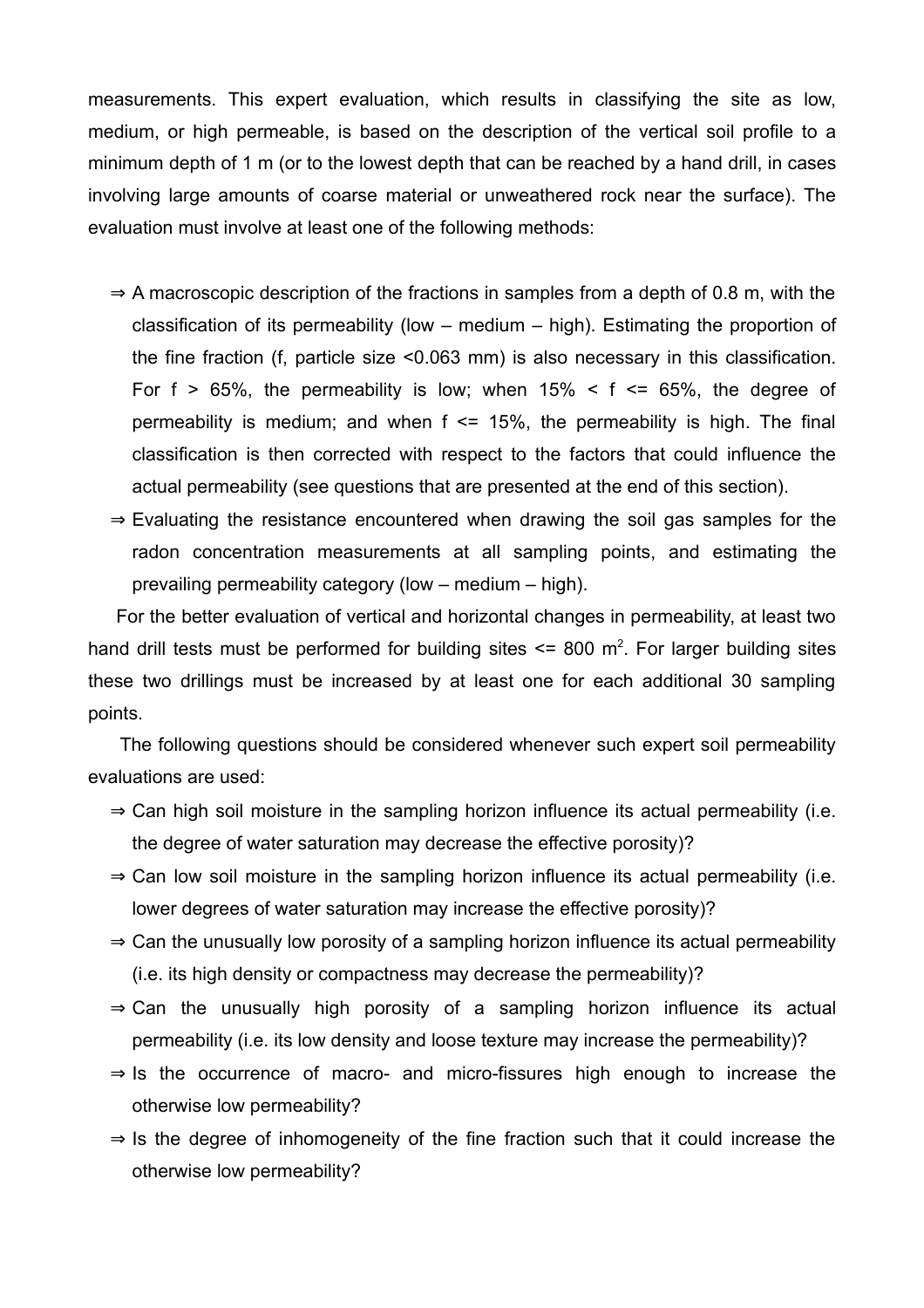- $\Rightarrow$  Is the content of the coarse fraction (fragments, cobbles, stony debris) so high that it could increase the actual permeability?
- ⇒ Could the character of the weathering surfaces of rocks in the sampling horizon, or the presence of faults, increase the actual permeability?
- $\Rightarrow$  Could anthropogenic effects on the ground surface or in the upper soil layers (such as deep ploughing or the presence of paths etc.) increase the actual permeability?
- ⇒ Could anthropogenic effects on the ground surface or in the upper soil layers (such as the deep compactness of upper soil layers, or the presence of concrete or asphalt coverings) decrease the actual permeability?
- $\Rightarrow$  Is the building site situated on a slope with vertical and horizontal variability of soil layers with different permeability, which could increase or decrease the resulting permeability?

Note: If the results of detailed geological or hydrogeological survey at the same building site are known, it is not necessary to perform special hand drillings during the radon survey. The available detailed results can be used for the expert evaluation of soil permeability.

When the expert evaluation of soil permeability is used, the RI is determined according to a classification table (section 2.5.2.).

#### **2.4.2. The reporting of permeability results, classification**

Building site assessment and the determination of the site's radon index (RI) involves the following permeability determination procedures.

#### **2.4.2.1. Direct measurement of soil permeability**

The third quartile of the data set  $(k_{75})$  is an important value for the classification of a single building (at a building site <= 800 m 2 , and with at least 15 direct *in situ* permeability measurements). The authorized person responsible for the final classification must consider any local permeability anomalies and variations and the spread of data. The final report must contain the following statistical parameters: minimum, maximum, arithmetic mean, median, and the third quartile.

The permeability classification for larger areas (building sites  $> 800$  m<sup>2</sup>, where permeability measurements must be made in a 10 x 10 m grid) depends on the homogeneity of the site and the data set. If the building site is geologically homogeneous,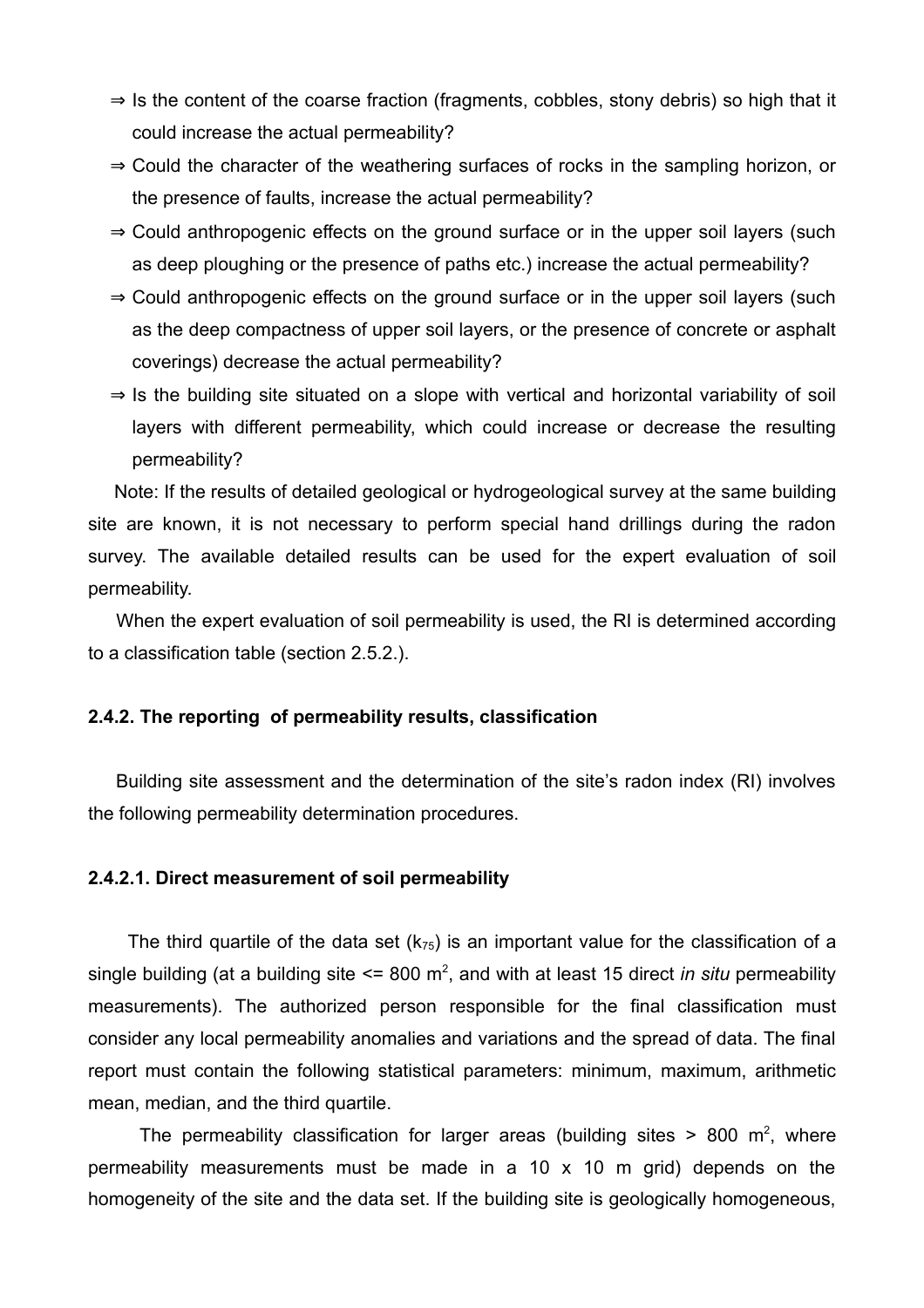especially regarding its permeability, the third quartile of the data set  $(k_{75})$  is used for the classification.

If a large building site is not homogeneous, three options must be considered with respect to the geology of the site:

(a) the inhomogeneous building site can be divided into several homogeneous subsites.

(b) a fault zone with distinct permeability crosses the building site.

(c) local permeability anomalies occur at the building site.

In cases (a) and (b) the official expert divides the building site into homogeneous subsites, which are considered and processed separately. The spatial variability of soil gas radon concentration can also be helpful in this assessment.

The third quartile of the corresponding data set is used again as a basic value for the classification. For homogeneous building sites the third quartile of the whole data set, for inhomogeneous sites the highest third quartile of the subsites, which are for the given building site or building decisive.

For case (c) the official expert responsible for the assessment must weight the importance of the local anomalies and their connection with geological or non-geological factors (e.g., whether or not they are random occurrences). These anomalies can influence the final classification of permeability and the determination of the RI. The final classification depends on the expert's decision.

When larger building sites are evaluated, the final report must contain the required statistical parameters (the minimum, maximum, arithmetic mean, median, and the third quartile), and all permeability values presented in numerical and graphical form for a better understanding of the spatial variability of this parameter.

#### **2.4.2.2. Expert evaluation of soil permeability**

When classifying a single building site ( $\leq$ = 800 m<sup>2</sup> and 2 hand drillings), the evaluation of soil permeability (as low, medium, or high) is based on the description of the soil profile to a minimum depth of 1 m (or to the depth specified in section 2.4.1.2.) and on the chosen supplementary method (macroscopic description, or resistance to vacuum).

The resulting permeability is classified as low, medium, or high.

For larger building sites  $(> 800 \text{ m}^2)$  the homogeneity of the soil's characteristics is determined by drilled holes. The degree of permeability (low-medium-high) at homogeneous building sites is chosen directly by the official expert.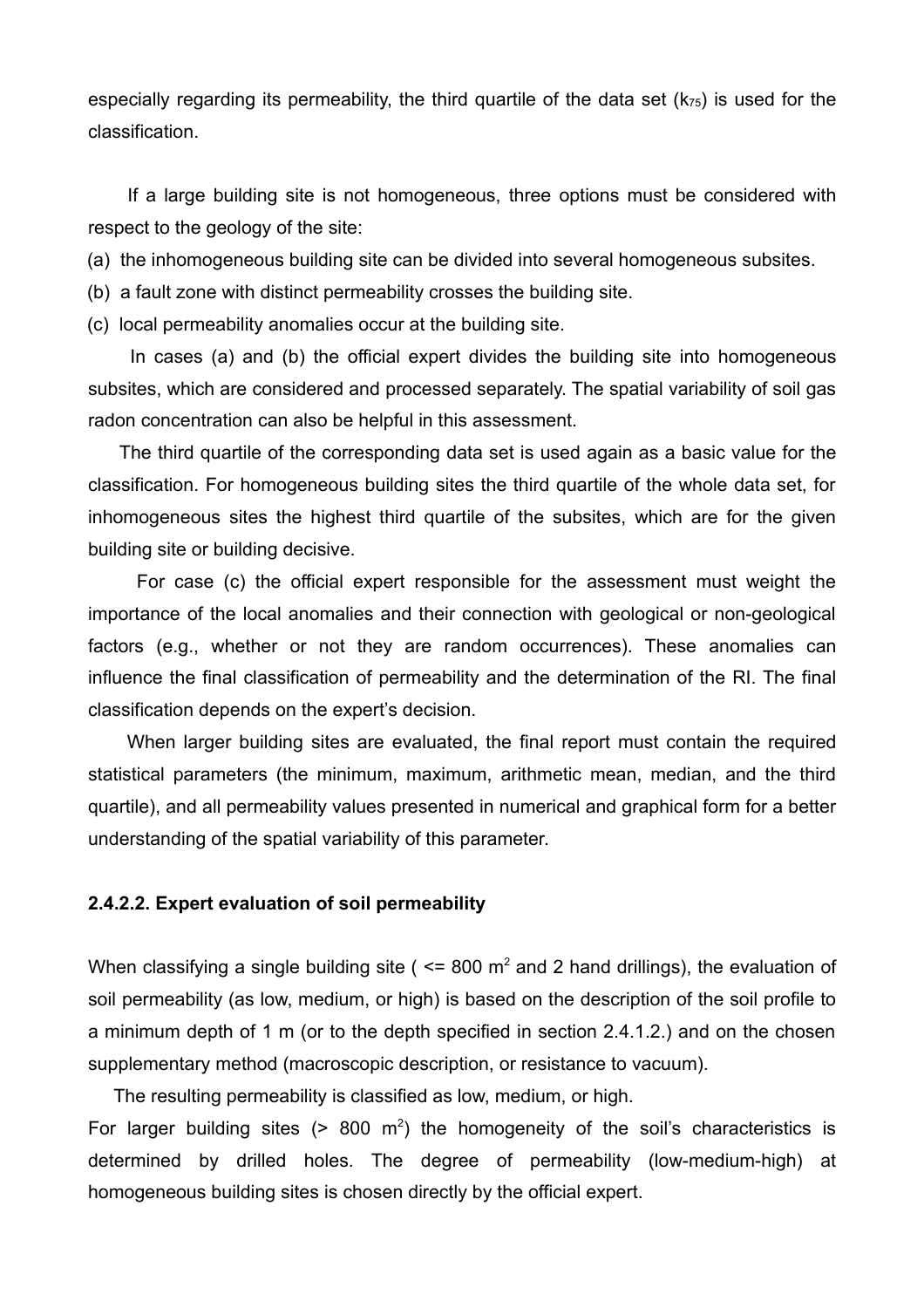If the large building site is not homogeneous, three options must again be considered with respect to the site's geological conditions:

- (a) the inhomogeneous building site can be divided into several homogeneous subsites.
- (b) a fault zone with distinct permeability crosses the building site.
- (c) local permeability anomalies occur at the building site.

Inhomogeneous building sites are then divided into homogeneous subsites, which are considered separately. The expert evaluation of soil permeability is based on the description of the soil profile to a depth of 1 m, on the nature of the method used (macroscopic description or resistance to vacuum), and on the assessment of any horizontal and vertical changes of soil properties that may be present. The spatial variability of soil gas radon concentrations can also be helpful in this assessment.

The resulting permeability is classified as low, medium, or high with respect to presented rules, i.e. only a single evaluation at homogenous sites and the highest category of the separate subsites for a building covering several soil permeability subsites.

The final report must contain the resulting degree of permeability (low  $-$  medium  $$ high), macroscopic descriptions of soil profiles from all hand drillings, and an estimation of the content of the soil's fine fraction from a depth of 0.8 m or the evaluation of vacuum resistance from all sampling points.

#### **2.5. Radon index assessment**

Determination of the radon index of a building site (RI) is based on two factors: soil gas radon concentration, and the permeability of soils. Other factors concerning the structural and geological situation (such as bedrock types, the presence of faults, the relief of the terrain, and regional geological units) are also useful for the final determination.

The final RI determination is derived from the permeability data. If numerical values of both soil gas radon concentration and permeability are available, the building site radon potential method (RP) is used (section 2.5.1.). For numerical values of soil gas radon concentration and the expert evaluation of soil permeability (given as low, medium, or high), the assessment procedure is described in section 2.5.2.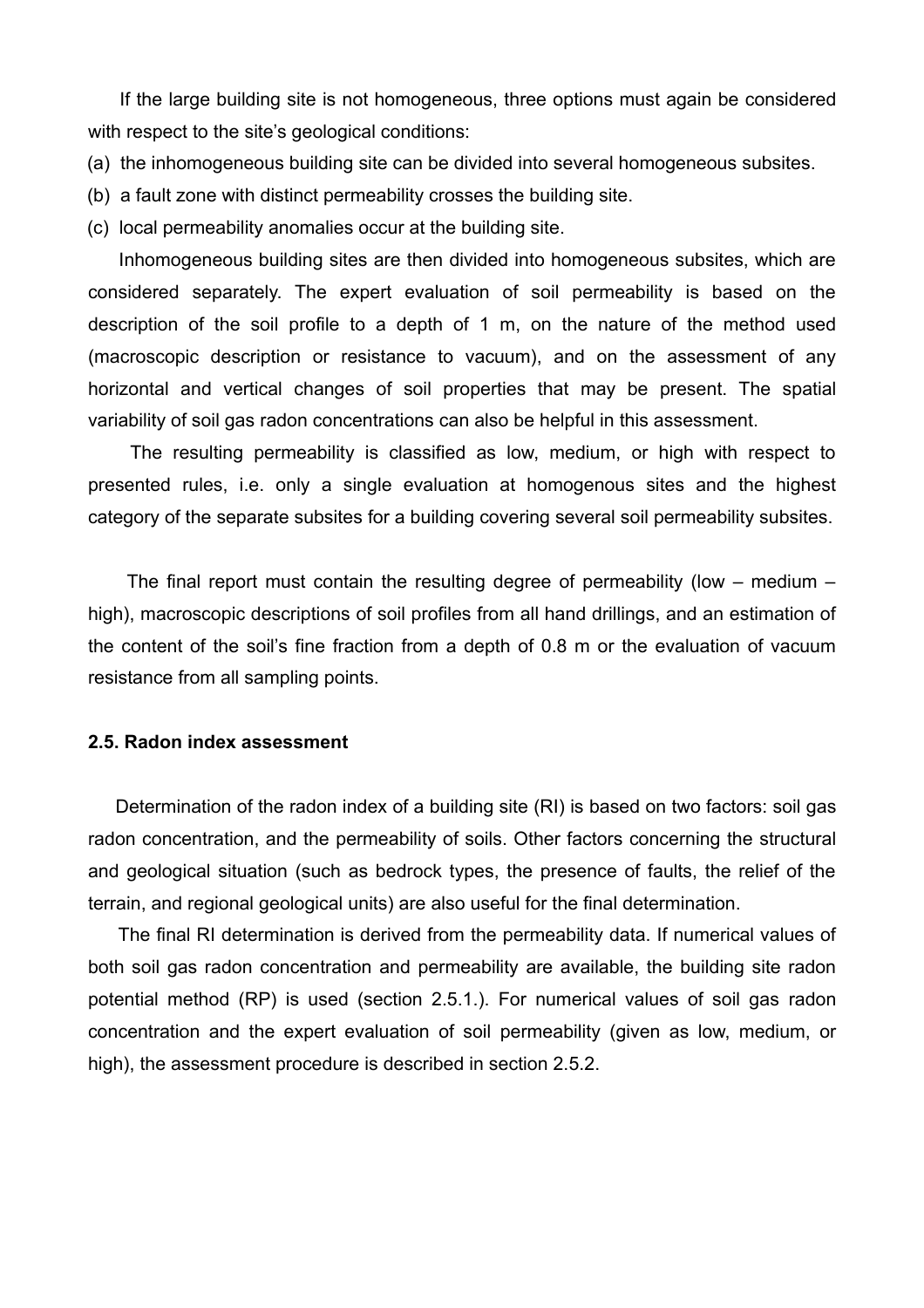#### **2.5.1 The radon potential of a building site**

If the results of both soil gas radon concentration measurements and *in situ* permeability measurements are available for all measuring points, a radon potential (RP) model can be used for determining the RI.

The model for assessing the RP is based on the formerly used RI classification table. The amended version uses continuous lines instead of the fractional lines for separating the low, medium, and high RI categories (Fig. 1). This change enables the more precise assessment of borderline cases.

A couple of the straight lines (V - shaped, Fig. 2) that delimit the medium radon index can be defined by the following equations:

$$
- \log k = \alpha_1 . c_A - (\alpha_1 . c_{A0} + \log k_0),
$$

$$
- \log k = \alpha_2 . c_A - (\alpha_2 . c_{A0} + \log k_0),
$$

where  $\alpha_1$  and  $\alpha_2$  are the slopes of these limit lines and ( $c_{A0}$ ; - log k<sub>0</sub>) are the coordinates of their intersection point. The RP is then defined by the equation:

$$
RP = (c_A - c_{A0}) / (-\log k + \log k_0)
$$
 [1]

To follow continuity with

the formerly used method (Barnet 1994) the equations describing the limits and the RP parameter are optimally defined as:

$$
- \log k = 1/10 \cdot c_A - (1/10 + \log 1E - 10) = 0,1 c_A + 9,9
$$
  

$$
- \log k = 1/35 \cdot c_A - (1/35 + \log 1E - 10) = 0,0286 c_A + 9,971
$$
  

$$
RP = (c_A - 1) / (-\log k - 10),
$$
 [2]

i.e. the slopes of lines are given by the values 1/10 and 1/35, and their intersection corresponds to the values  $c_A = 1$  kBq/m<sup>3</sup>, and  $-log k_0 = 10$  when  $k_0 = 1E-10$  m<sup>2</sup>.

A graphical presentation is given in Fig. 2.

The third quartile of the soil gas radon concentration data set  $(c_{A75})$  and the third quartile of the permeability data set  $(k_{75})$  are the input values for assessing a building site using the RP model presented in Fig. 2.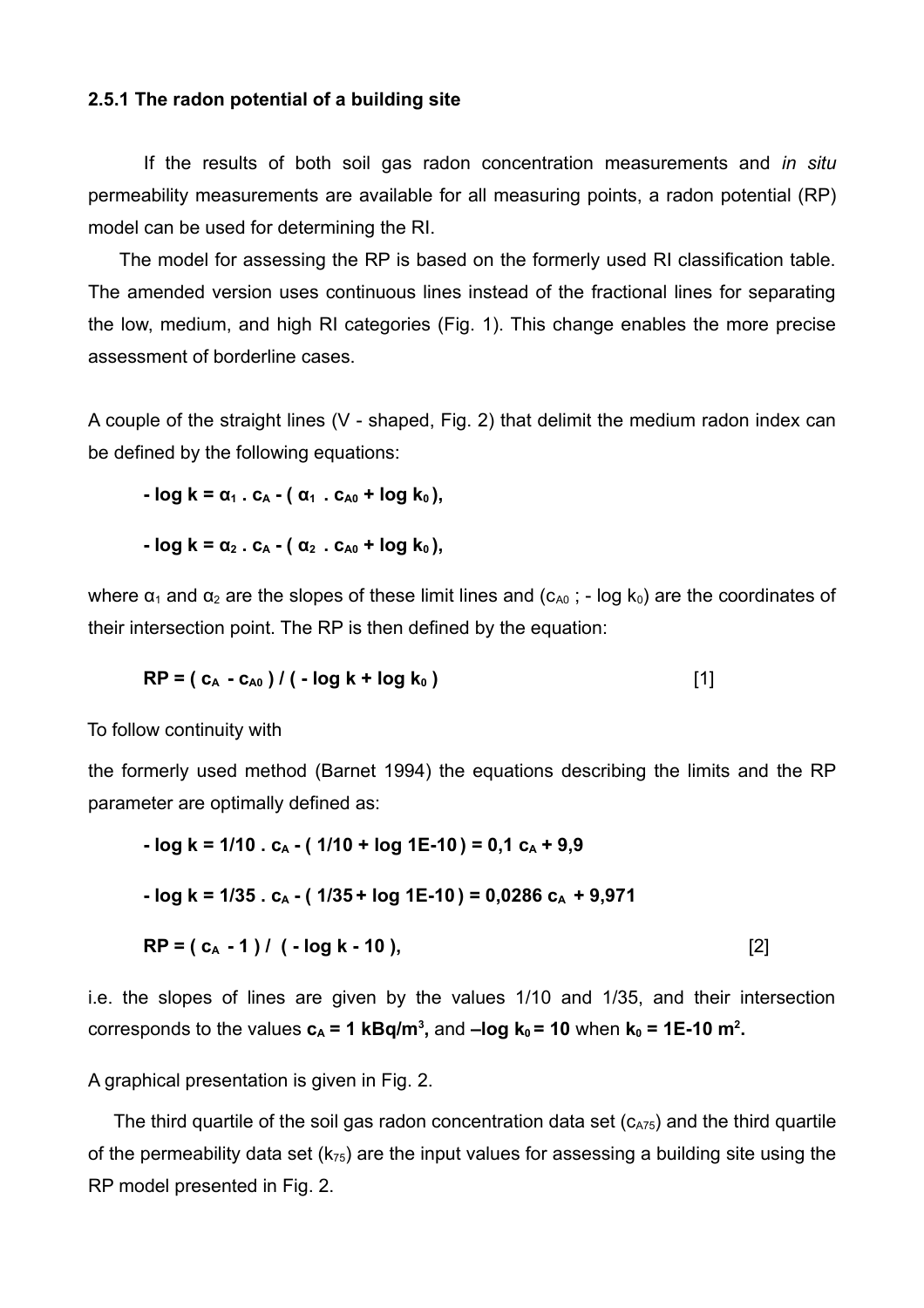In exceptional cases, the authorized person performing the assessment can use other statistical parameters for the final determination of RI (see section 2.3.3.). However, they must give their reasons for this decision in the final report.

The RP value is derived from the building site assessment given by equation [2], and enables the determination of RI as low, medium, or high (if RP < 10, then RI is low; if 10 <=  $RP < 35$ , then RI is medium; if  $35 \le PR$ , then RI is high).



*Fig. 1 - Radon index of the building site according to formerly used methodology (Barnet 1994)*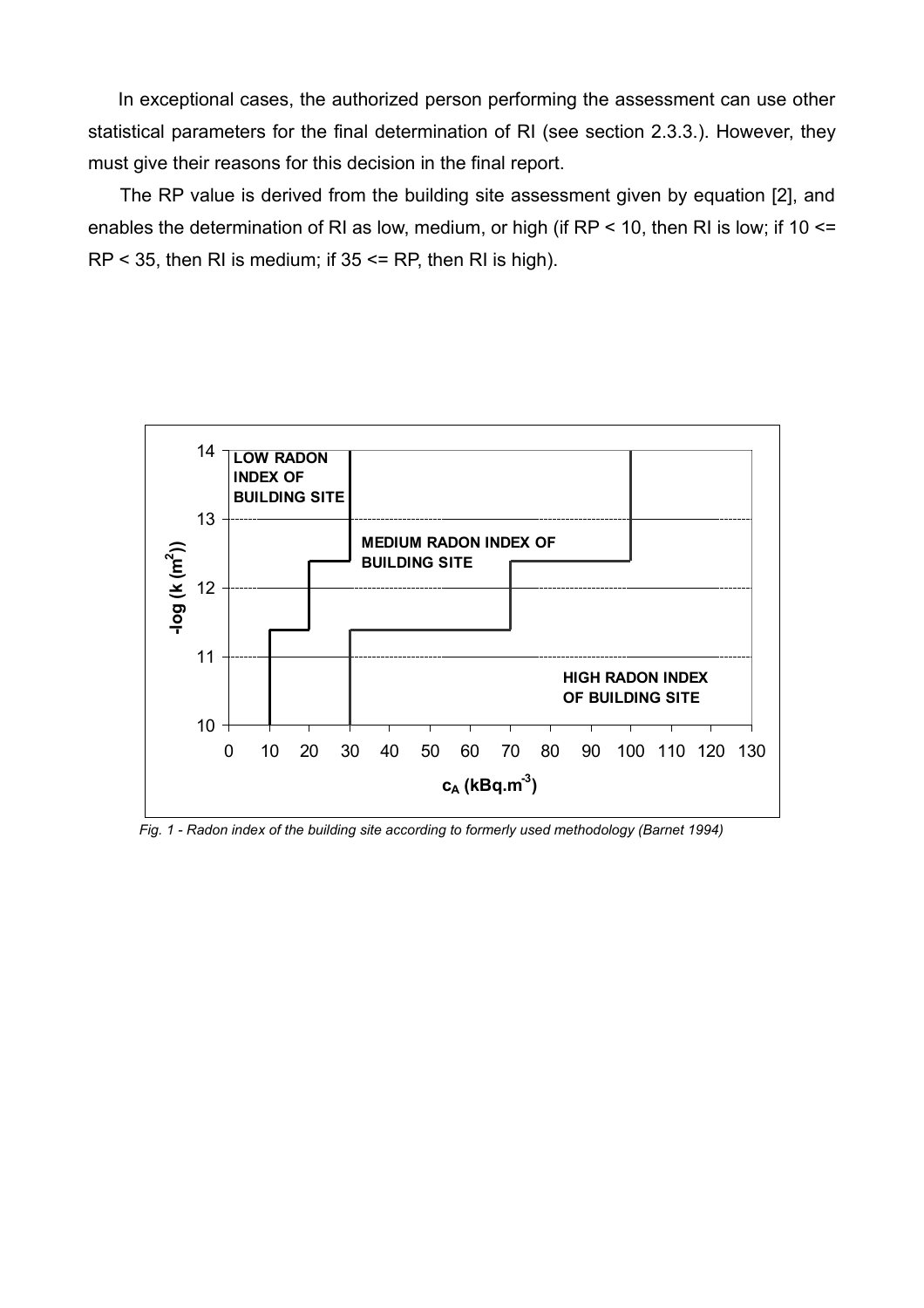

*Fig. 2 - Radon potential of the building site*

#### **2.5.2. Radon index assessment in other cases**

If the expert evaluation of soil permeability is used (i.e. if the permeability is determined without numerical values), the radon index of the building site is assessed using the following classification table (Tab.1) :

| Radon<br>index (RI)<br>category | Soil gas radon concentration<br>$(kBq.m^{-3})$ |                     |                    |  |
|---------------------------------|------------------------------------------------|---------------------|--------------------|--|
| Low                             | $c_A < 30$                                     | $c_A < 20$          | $c_A$ < 10         |  |
| <b>Medium</b>                   | $30 < = cA < = 100$                            | $20 < = c_A < = 70$ | $10 < = cA < = 30$ |  |
| High                            | $c_A$ >= 100                                   | $c_A \geq 70$       | $c_A \ge 30$       |  |
|                                 | low                                            | medium              | high               |  |
|                                 | permeability                                   |                     |                    |  |

*Table 1 : Radon index assessment*

The input parameter for RI assessment is the third quartile  $c_{A75}$  of the soil gas radon concentration data set, or the highest  $c_{A75}$  calculated for the subsites comprising an inhomogeneous building site (see section 2.3.3.).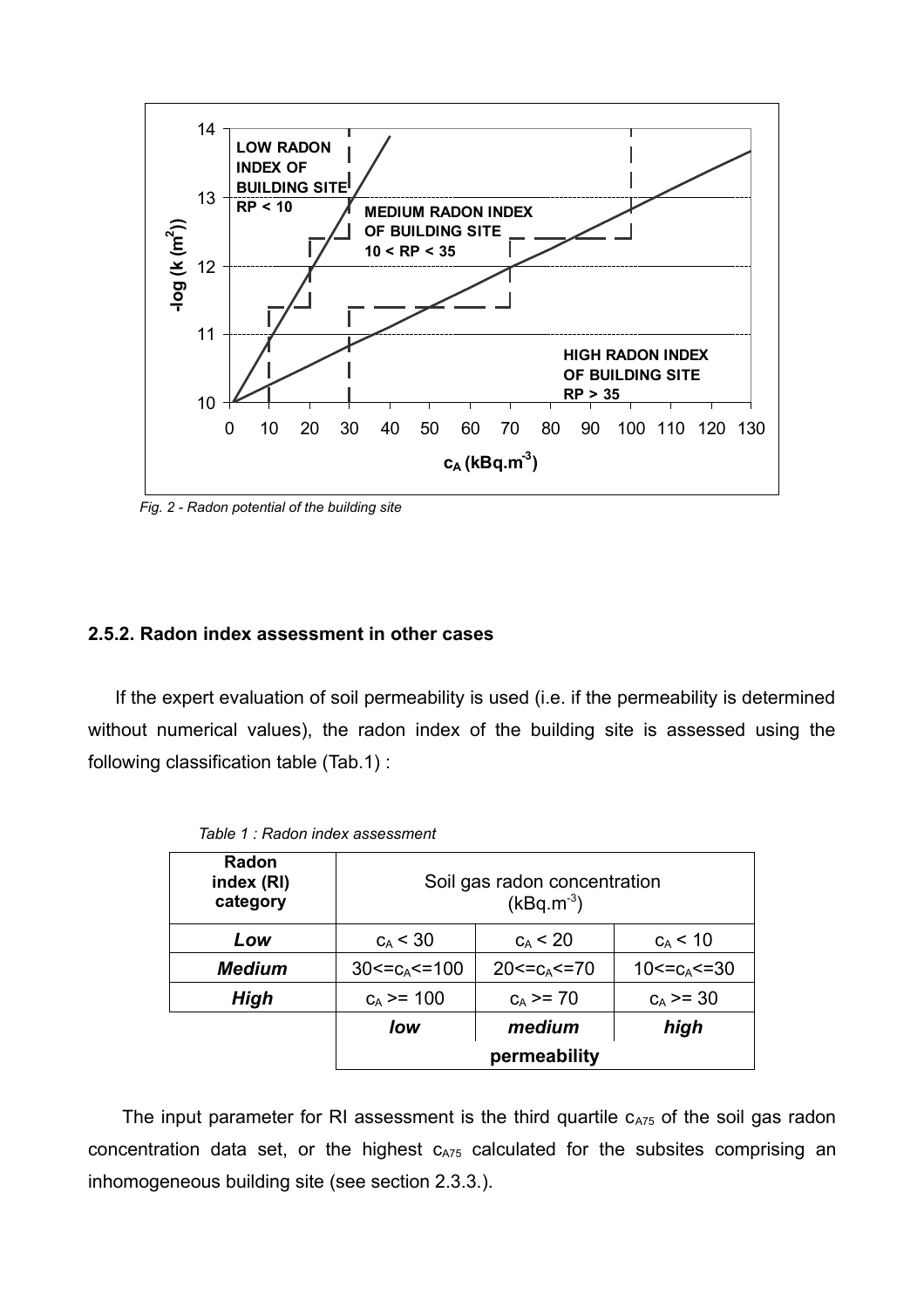In exceptional cases, the expert assessor can use other statistical parameters for the final determination of the RI (see section 2.3.3.). However, they must give their reasons for this decision in the final report.

The permeability is determined by expert evaluation (section 2.4.1.2. and 2.4.2.2.).

The resulting radon index of the building site (RI) is given as one of the three categories: low, medium, or high.

#### **2.6. Detailed radon survey**

This section does not deal with the determination of the radon index of the building site (RI) itself, but summarizes the requirements of a detailed radon survey for determining the radon index of a building (RB).

For single family houses or other buildings without cellars, having a foundation depth of 0.8 m under the ground surface, or closer to surface or above the ground surface, there are no special requirements involved in conducting the detailed radon survey (i.e. the determination of the radon index of the building site (RI)).

For cases in which the foundation depth is unknown or is situated at a depth greater than 0.8 m, further data should be obtained in the course of the detailed radon survey (the foundation depth and other factors can be considered only if relevant data are available).

In these latter cases, the field work, the permeability documentation, and the final report must be accompanied by:

- $\Rightarrow$  A description of the vertical soil profile (or profiles) to a minimum depth of 1.5 m, with the permeability determination of deeper soil layers (section 2.4.1.2 and 2.4.2.2.).
- $\Rightarrow$  Information about bedrock types with respect to their <sup>226</sup>Ra concentration and the potential for increased soil gas radon concentrations with depth.

The radon index of a building (RB) expresses the degree of required radiation protection the building requires against radon penetration from the bedrock. It is based on the radon index of the building site (RI), and considers the foundation depth and any vertical changes in permeability up to the level of the building's contact with the soil or bedrock. The determination of the radon index of a building (RB) is performed by building experts. It is based on the results of a detailed radon survey and on their own rules for the radiation protection of buildings.

This is the end of the description of the new assessment method. The following chapters provide a concise description of related research topics and their results.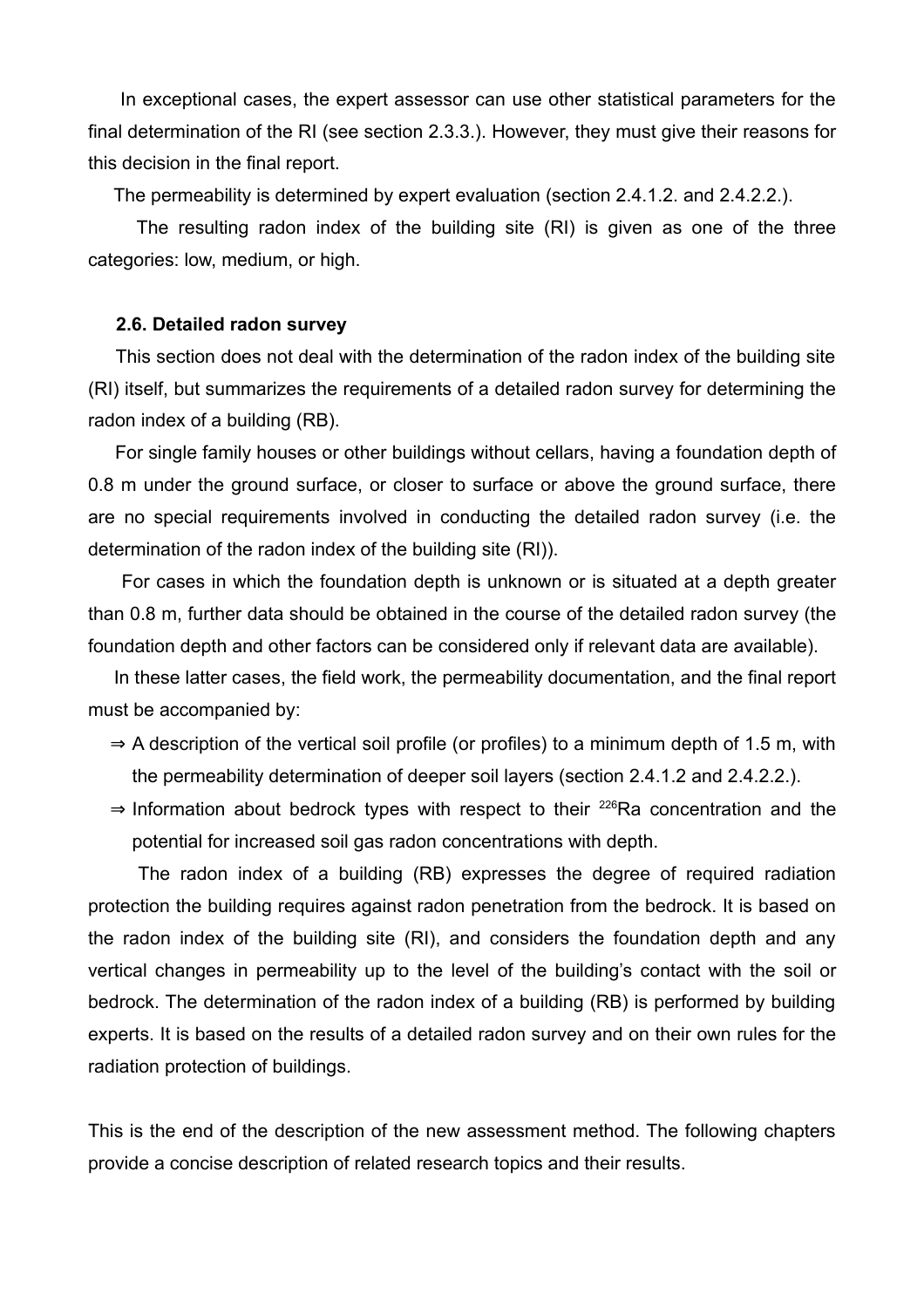## **Results of research on the radon risk assessment of building sites**

### **3. Measuring radon concentration in soil gas**

As the soil gas radon concentration may vary widely over a small distance, any evaluation based on a single measurement is not viable. Under the original method of classifying the radon risk of foundation soils (Barnet 1994), a minimum of 15 soil gas radon concentration measurements is required when a building site for a single family house is evaluated (Matolín and Prokop 1991). The measurement of larger areas should be made in a 10 x 10 m grid, or a 20 x 20 m in some cases.

This research was focused on the statistical evaluation of soil gas radon concentration data. The main goal was to reconfirm the requirements concerning the minimal set of soil gas radon concentration values and the grid of measuring points.

#### **3.1. Input data**

Most of the data used for the statistical testing came from the old records of the RADON corporation. These data were soil gas radon concentration values from commercial measurements. Only a few supplementary measurements were performed during this stage of the research.

Our detailed analysis involved 13 large data sets in which the number of measurement points ranged from 61 to 200. The data were obtained during the radon surveys of large building areas in a 10 x 10 m grid, between 1993 and 2000. First, the basic statistical parameters were calculated for each of the13 original sets of data. Several subsets of values corresponding to a 20 x 20 m grid were then chosen from each of the original data sets, and the statistical analysis was repeated. Finally, two randomly chosen subsets from each of original data sets were also tested. Furthermore, 30 smaller data sets (each having either 18 or 25 measuring points) have been analyzed.

#### **3.2. Statistical evaluation**

The 13 larger data sets (an example is given in Tab. 2) can be divided into several groups according to the prevailing distribution type. The distribution of several data sets was closely approximated by a log-normal model, while the distribution of other sets was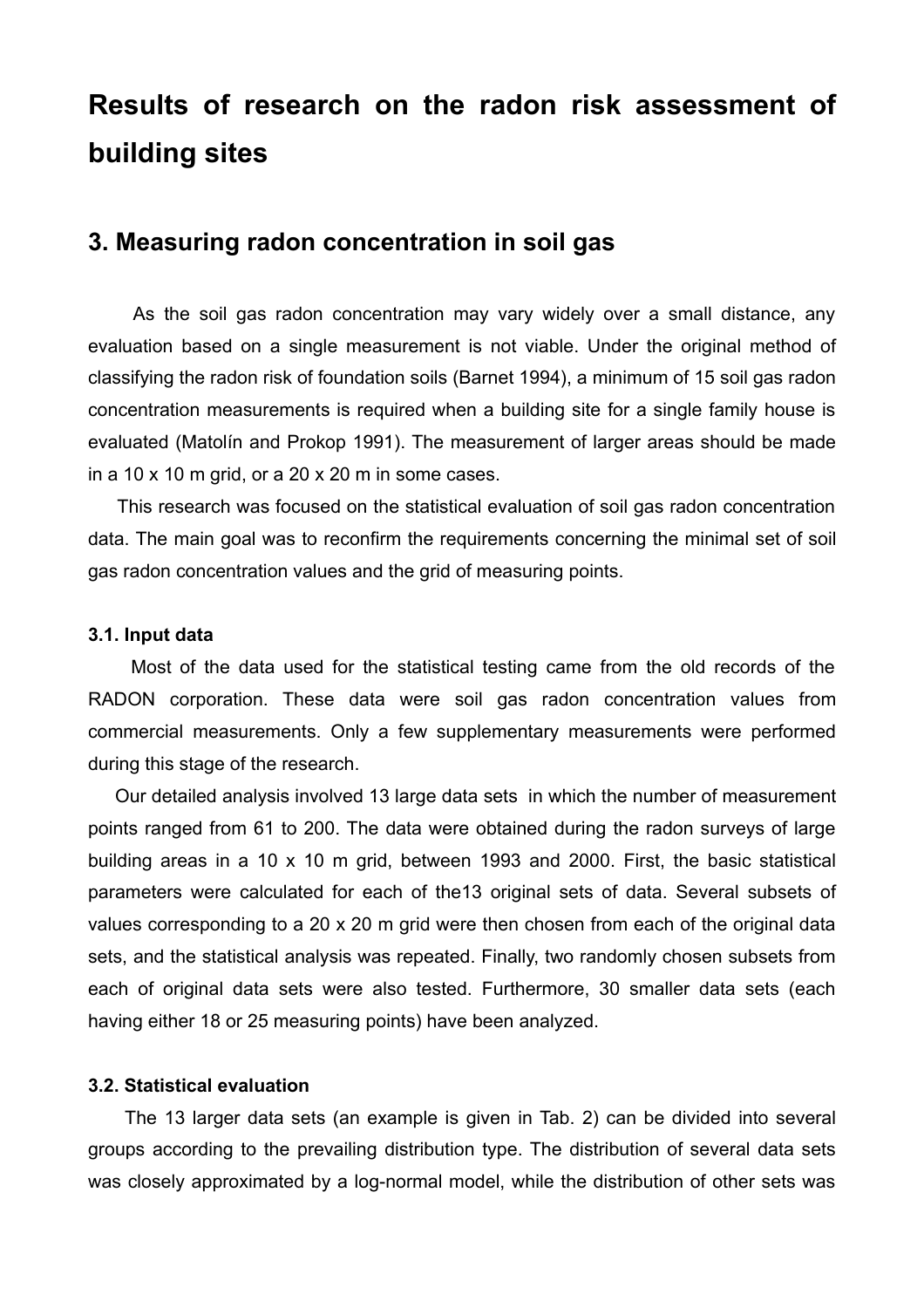found to be heterogeneous, being amenable to neither a log-normal nor a normal model. Normal distribution was also applicable in some rare cases. The general conclusion that neither a normal nor a log-normal model is generally applicable agrees well with the results of a previous study (Neznal et al. 1994a). Robust nonparametric estimates, such as the median or the third quartile, are more suitable for the description of soil gas radon concentration data.

One of the goals of this research was to test the agreement of the results using measuring point grids of 10 x 10 and 20 x 20 m, and to test the possibility of reducing the required minimal number of measuring points. The main problem is that the number of measurements is usually low for the purposes of statistical analysis. Any reduction in the number of measured values results in an enlargement of the relevant confidence intervals. In other words, if the number of measured values is low, the width of the confidence intervals is influenced more by the size of the data set than by the variability of data.

The minimum size of data sets that ensure acceptable relative errors of the standard deviation (10%) is about 50 values if the distribution of the data set is normal. For a lognormal distribution, the minimum size of the data set is substantially higher. Radon surveys are usually performed in areas no larger than 100 x 100 m, with larger areas being measured only rarely. If measurements are made in a 10 x 10 m grid, an area of 100 x 100 m corresponds to 121 measuring points. When a 20 x 20 m grid is used, only 36 measuring points are taken. Such a low number is insufficient for a proper statistical evaluation, even if the data distribution is normal.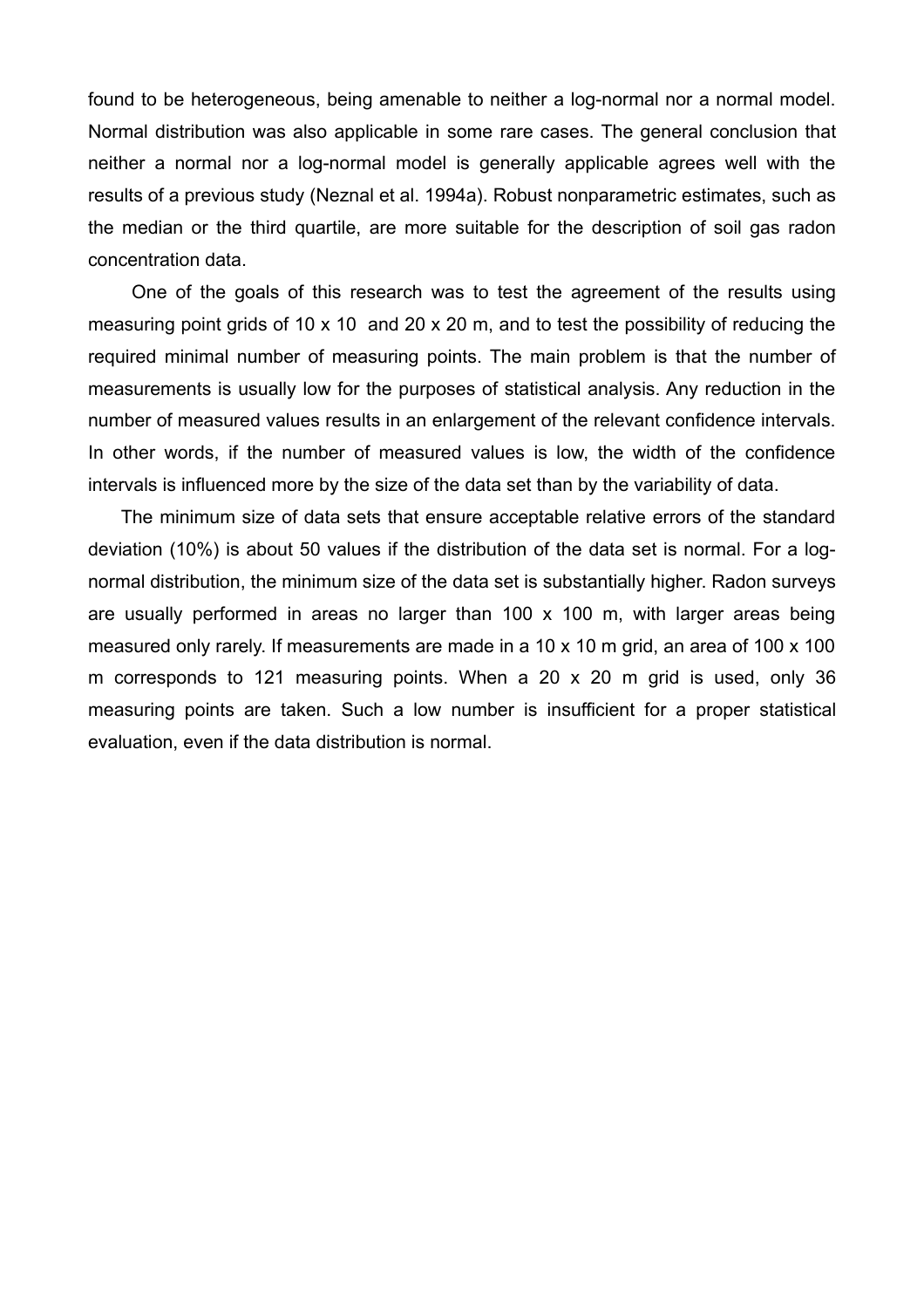| Table 2 : Results of statistical evaluation |  |  |
|---------------------------------------------|--|--|
|---------------------------------------------|--|--|

| Data set No.           | 1591-96              |             |             |             |             |             |             |
|------------------------|----------------------|-------------|-------------|-------------|-------------|-------------|-------------|
|                        | original set of data | choice      | choice      | choice      | choice      | random      | random      |
|                        | "10x10 m"            | "20x20      | "20x20 m"   | "20x20 m"   | "20x20 m"   | choice      | choice      |
|                        |                      | m"          |             |             |             |             |             |
|                        |                      | (1)         | (2)         | (3)         | (4)         | (1)         | (2)         |
| N                      | 197                  | 57          | 50          | 47          | 43          | 60          | 40          |
| Mean                   | 7.9                  | 7.2         | 7.4         | 7.4         | 9.8         | 7.4         | 7.6         |
| $mean_{10}$            | 6.3                  | $\,6$       | 5.9         | 6.2         | 7.6         | 6.1         | 6           |
| Median                 | 5.2                  | 5.1         | 5.1         | 5.3         | 5.4         | 5.1         | 5.1         |
| $Q_{75}$               | 8.5                  | 8.3         | 7.8         | 7.6         | 10.4        | 8.5         | 8.4         |
| Sigma                  | 7.5                  | 5.8         | 7.2         | 6.3         | 10.5        | 6.5         | 7.2         |
| sigma <sub>10</sub>    | 3                    | 2.7         | 2.9         | 2.8         | 5           | 3.3         | 3.6         |
| $(Q_{75}-Q_{25})/2$    | 2.3                  | 2.2         | 2.1         | 1.8         | 3.2         | 2.6         | 2.5         |
| minimum                | 1.1                  | 1.1         | 1.4         | 1.4         | 1.4         | 1.4         | 1.4         |
| maximum                | 58.5                 | 27.7        | 38.3        | 33.4        | 58.5        | 30.4        | 30.4        |
| sigma/mean             | 0.95                 | 0.8         | 0.96        | 0.86        | 1.07        | 0.88        | 0.95        |
| normality test         | no                   | no          | no          | no          | no          | no          | no          |
| 95%CI: mean            | (6.8; 8.9)           | (5.7; 8.8)  | (5.4; 9.5)  | (5.5; 9.2)  | (6.6; 13.0) | (5.8; 9.1)  | (5.3; 9.9)  |
| 95%CI: median          | (5.0; 5.7)           | (4.3;6.0)   | (4.4;6.0)   | (4.7;6.6)   | (5.0; 7.4)  | (4.1;5.6)   | (3.8, 5.6)  |
| 95%CI: sigma           | (6.8; 8.3)           | (4.9;7.1)   | (6.0; 8.9)  | (5.3; 8.0)  | (8.7; 13.3) | (5.5; 8.0)  | (5.9; 9.2)  |
| 95%CI: Q <sub>75</sub> | (6.9; 10.9)          | (6.0; 11.2) | (6.0; 12.7) | (6.5; 14.3) | (7.3;21.5)  | (5.6; 12.3) | (5.3; 17.9) |

(N = number of measuring points; mean = arithmetic mean; mean<sub>10</sub> = trimmed arithmetic mean (10%); Q<sub>25</sub> = the 1<sup>st</sup> quartile (the 25<sup>th</sup> percentile); Q<sub>75</sub> = the 3<sup>rd</sup> quartile (the 75<sup>th</sup> percentile); sigma = standard deviation; sigma<sub>10</sub> = trimmed standard deviation (10%); 95%Cl = *95% confidence interval)*

When data sets with larger variability are evaluated, substituting a 20 x 20 m grid for a 10 x 10 m grid causes a substantial enlargement of confidence intervals for the median and for the third quartile (see Tab. 2). Limit values that separate the medium and high categories of radon risk (radon index) are 10 and 30 kBq.m<sup>-3</sup>, respectively, when the soil permeability is high. The confidence interval for the third quartile could thus cover all three intervals corresponding to three different risk categories.

For small data sets (15 soil gas radon concentration values corresponding to a building area for a single family house), the applicability of statistical evaluations is disputable at all.

It can be concluded that, from the statistical perspective, there are no good reasons for substituting a 20 x 20 m grid for a 10 x 10 m grid. This conclusion is valid also for reducing the minimum required number of measuring points when a building site for a single family house is evaluated.

### **4. Soil gas sampling**

The equipment for soil-gas sample collection commonly used in the Czech Republic consists of a small-diameter hollow steel probe with a free, sharpened tip at the lower end. The probe is pounded into the soil to a depth of 0.8 m. A punch wire is then inserted into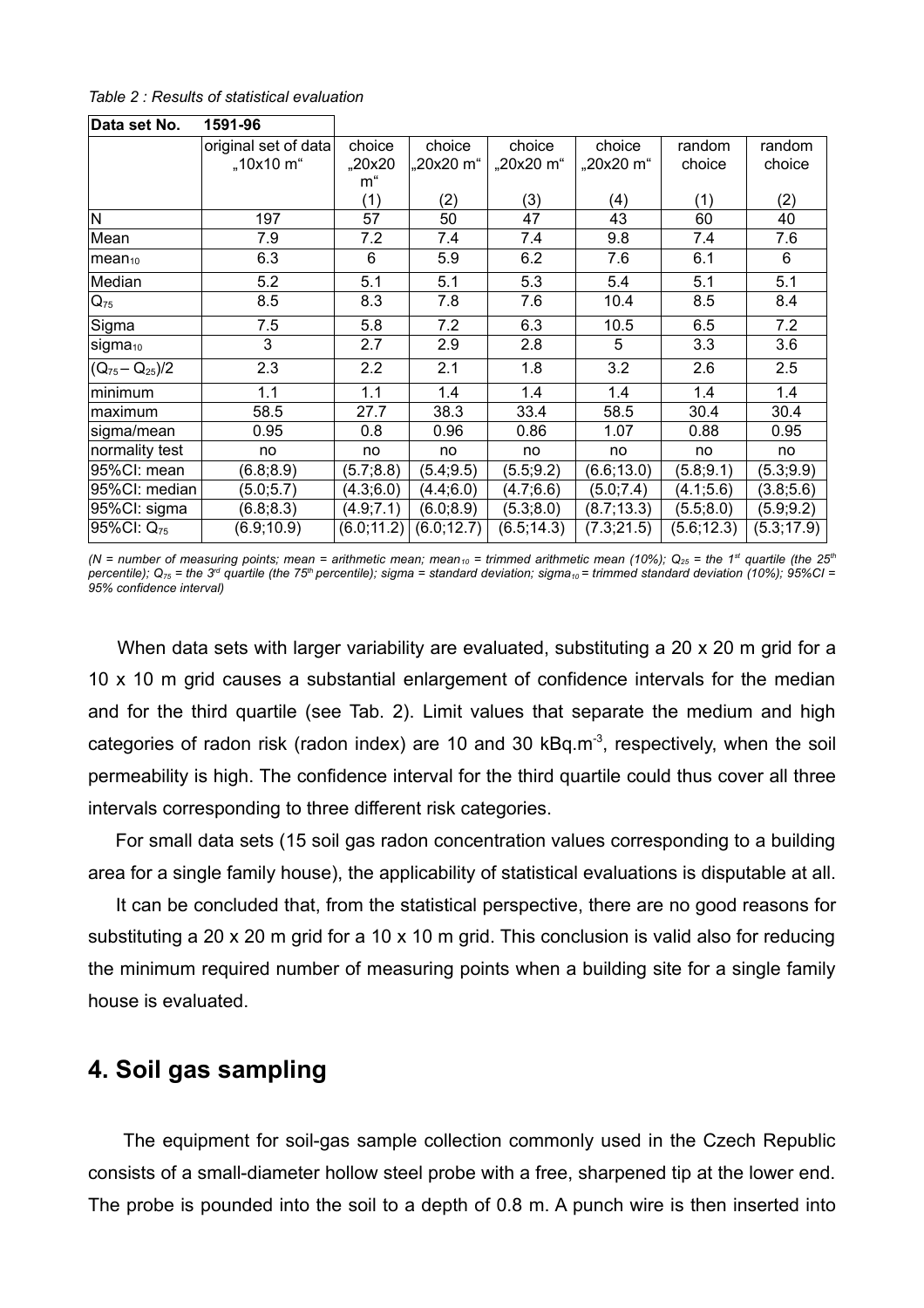the probe. The active area is created in the head of the probe by the extension of the tip, by means of the punch wire, to a distance of several centimeters. Samples of soil-gas are collected using a syringe or a pump, and are introduced into evacuated Lucas cells (see Fig. 3). A similar sampling technique was described by Reimer (1990).



Fig. 3 – Soil gas sampling

(b) The sharp tip is moved a few centimetres lower - this action creates a cavity at the lower end of the probe

(c) Soil-gas sample collection using a syringe

Measurements of soil-gas radon concentrations carried out in previous years (Matolín et al. 2000, Neznal et al. 1994b, Neznal et al.1996a) indicated the dependence of soil-gas radon concentrations on sampling depth, soil permeability, the dimensions of the cavity from which the soil-gas samples were taken, and the soil-gas sampling technique used. Soils of low permeability often require the enlargement of the sampling cavity (i.e. the enlargement of the active area).

#### **4.1. Sampling geometry**

The relationship between the soil-gas radon concentration and variable sampling geometry was studied at four test areas characterized by soils of low permeability and/or high soil moisture. The measurements were made at nine measuring points at each test area. At each measuring point, the soil-gas samples were collected from different sampling depths and by using different active area dimensions.

<sup>(</sup>a) Inserting the sharpened tip into the lower end of the probe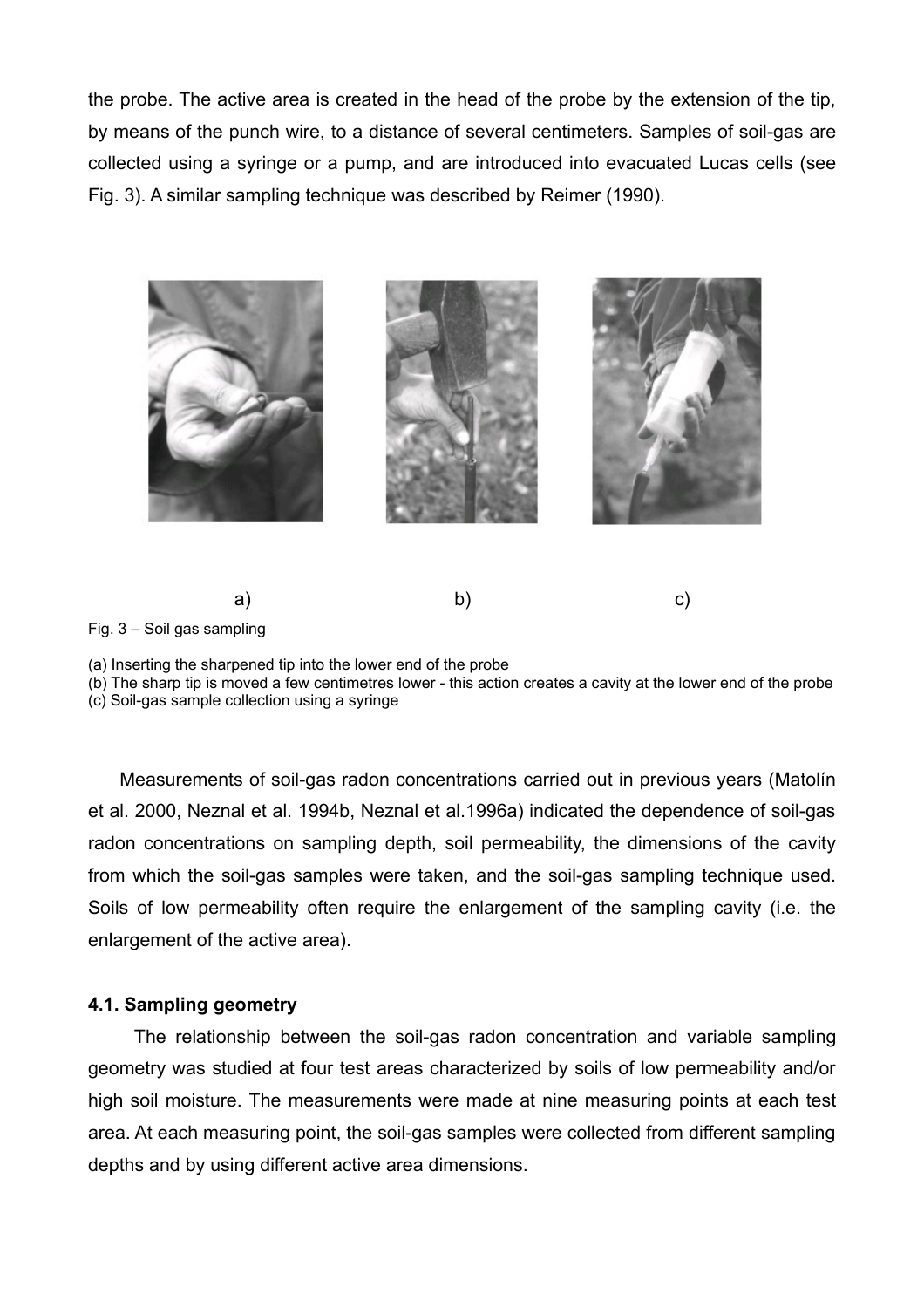- sampling depth 60 - 62 cm, height of the cavity 2 cm, referred to as "geometry 60 cm (2 cm)."

- sampling depth 80 - 82 cm, height of the cavity 2 cm, referred to as "geometry 80 cm (2 cm)."

- sampling depth 80 - 85 cm, height of the cavity 5 cm, referred to as "geometry 80 cm (5 cm)."

- sampling depth 80 - 90 cm, height of the cavity 10 cm, referred to as "geometry 80 cm (10 cm)."

- sampling depth 70 - 90 cm, height of the cavity 20 cm, (the probe was retracted back to the surface), referred to as "geometry 70 - 90 cm."

- sampling depth 60 - 90 cm, height of the cavity 30 cm, referred to as "geometry 60 - 90 cm."

- sampling depth 40 - 90 cm, height of the cavity 50 cm referred to as "geometry 40 - 90 cm."

#### **4.2. Field measurements**

Measurements were taken at three test areas: Světice, situated 20 km SE of Prague, bedrock formed by Ordovician shales, covered by loess loams; Dubnice in northern Bohemia, situated 20 km W of Liberec, bedrock formed by Cretaceous claystones and sandstones, covered by clayey sands or sandy clays; and Růžená in southern Bohemia, situated 90 km S of Prague, bedrock formed by durbachites (biotite syenite) of the Central Bohemian pluton, covered by fluvial sediments. The results obtained at these sites were similar. The soil-gas radon concentration readings were almost identical when geometry 80 cm (2 cm), geometry 80 cm (5 cm), or geometry 80 cm (10 cm) were used. Radon concentrations in the soil-gas samples collected using geometry 70 - 90 cm were slightly lower, but comparable with the previous ones. The results obtained using the geometry 60 - 90 cm were lower but similar to those from the geometry 60 cm (2 cm) trial (see Fig. 4).

Almost no dependence of soil-gas radon concentration readings on the dimensions of the active area was observed at the fourth test area in Ptice (situated 20 km W of Prague, bedrock formed by Ordovician shales, Quaternary cover by eolian clayey loams), characterized by a homogeneous vertical soil profile (see Fig. 5).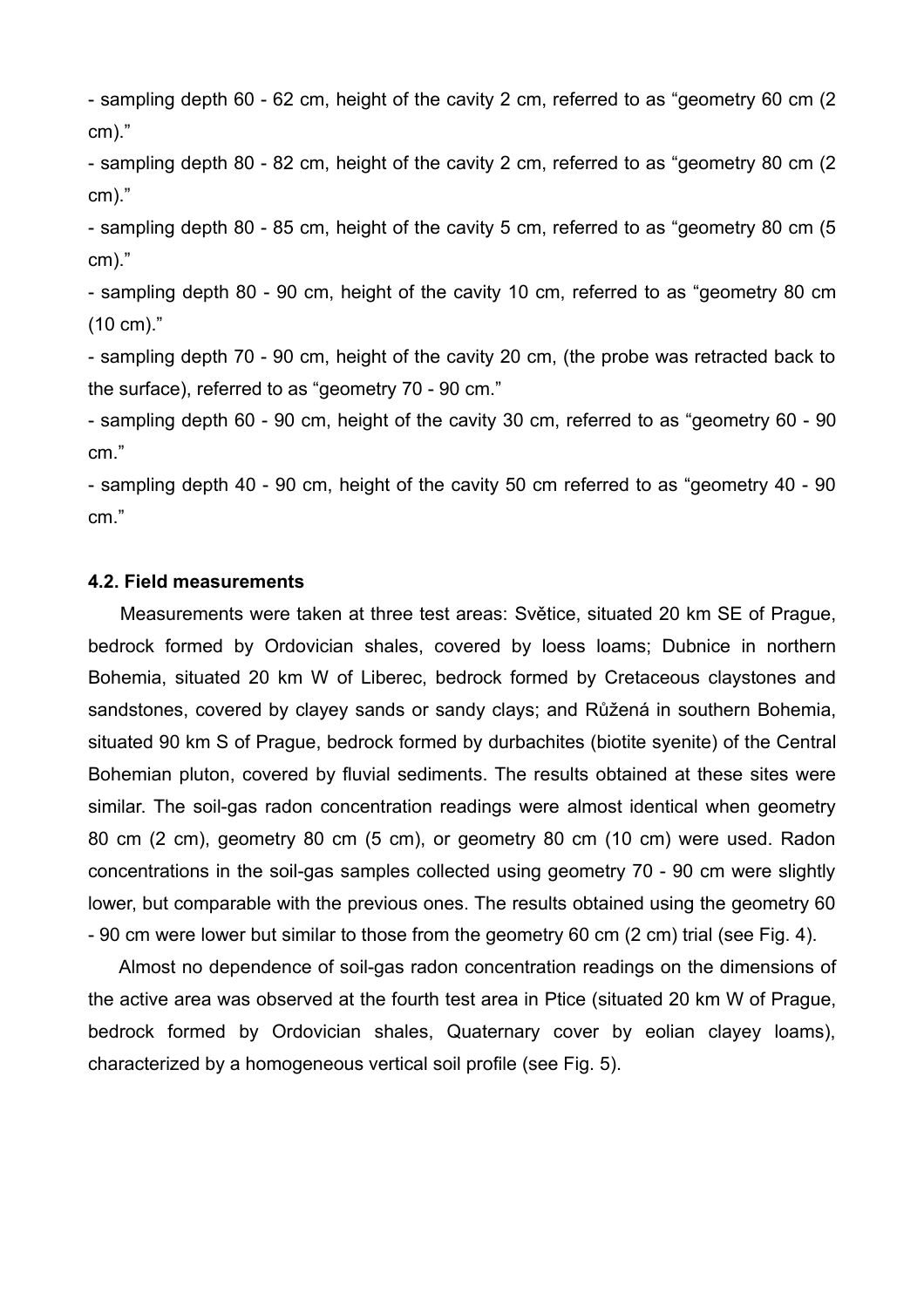

*Fig. 4 - Reference area Světice: Soil gas radon concentration (arithmetic mean ± standard deviation) vs. sampling geometry*



*Fig. 5 - Reference area Ptice: Soil gas radon concentration (arithmetic mean ± standard deviation) vs. sampling geometry*

#### **4.3. The influence of variable geometry on measurement results**

It can thus be concluded that the measured soil-gas radon concentrations do not depend on the sampling geometry if the soil layer is homogeneous and of low permeability.

A decrease of soil-gas radon concentration with increased dimensions of the active area (i.e. using geometry 70 - 90 cm, geometry 60 - 90 cm, or geometry 40 - 90 cm) indicates that the vertical soil profile is not homogeneous and that the soil permeability is higher at shallow depths.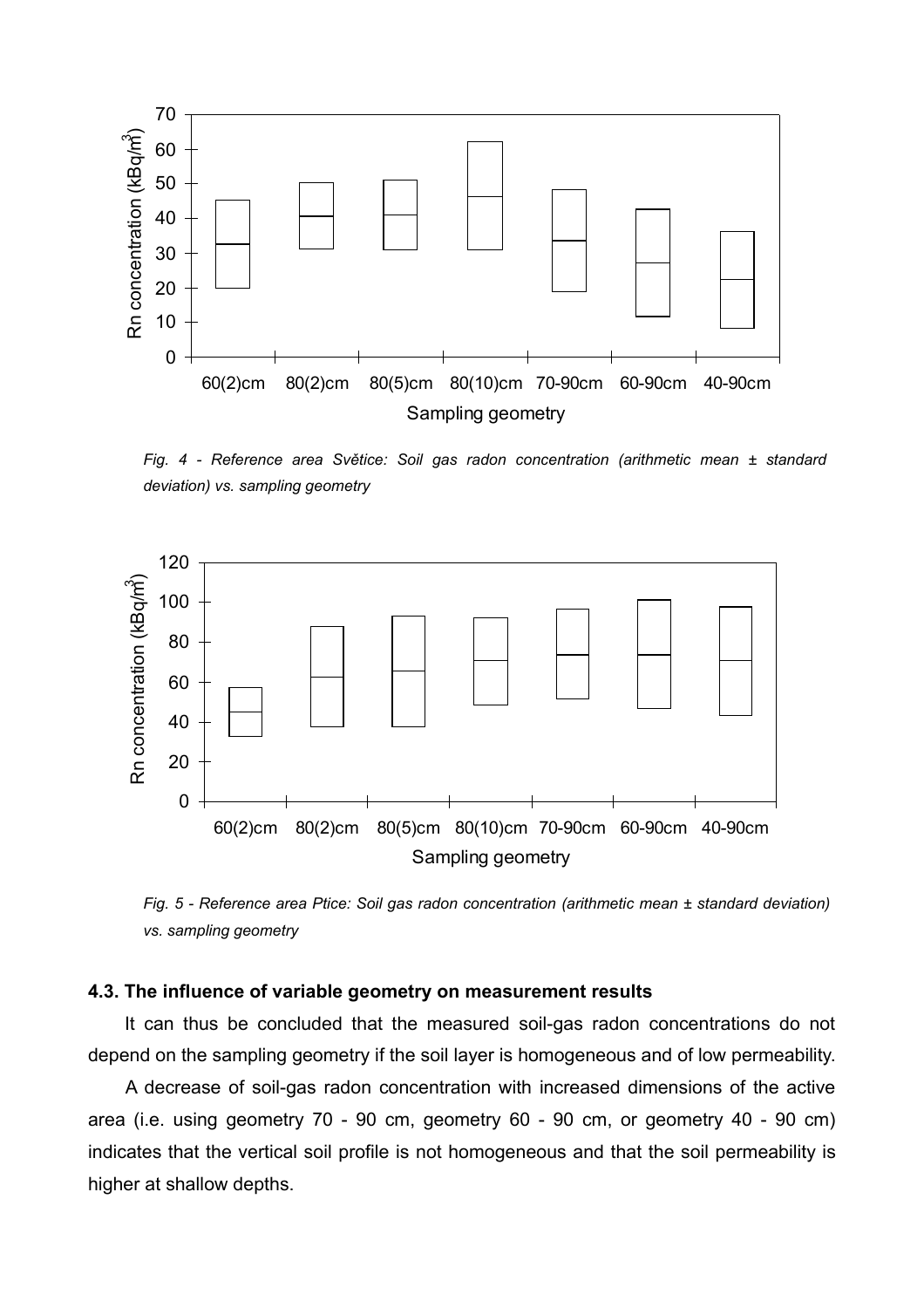The perfect sealing of all parts of the equipment is required when soil-gas samples are collected in soils of low permeability.

### **5. Permeability determination**

The original method for classifying the radon risk of foundation soils used direct *in situ* measurements of permeability or particle size analyses (in which the permeability is derived simply from the weight percentage of the fine fraction in a soil sample). The main disadvantages of particle size analyses are that it does not consider other factors influencing soil permeability, such as the natural moisture, density, and effective porosity of the soil. The results of direct measurements are strongly dependent on small-scale variations in the character of the soil. Moreover, the equipment commonly used in the Czech Republic does not enable exact measurements in soils of extremely low or high permeability (results vary by several orders of magnitude). No rules for the statistical evaluation of permeability values, the minimum number of measurements, or for the evaluation of changes in vertical profiles were included in the original method.

This part of the research focused mainly on selecting the most suitable method for determining soil permeability, and on the influence of spatial and seasonal variations on radon risk classification. More detailed information on the results from this research is given in Neznal and Neznal (2003). For better understanding of factors influencing the permeability and the reasons for changes of the uniform method, it is repeated in this section.

#### **5.1. Comparing the methods for permeability determination and field measurement**

As the first step, a wide range of approaches used in Czech Republic and other countries for determining the gas permeability of soils and rocks were considered for further investigation (Tanner 1994). These consist mainly of single probe measurements (Damkjaer and Korsbech 1992), dual probe measurements (Garbesi et al. 1993), and the derivation of permeability from factors such as by aqueous permeability (Rogers and Nielson 1991) and grain size analysis. Methods used in fields other than radon risk mapping were also included (Asher-Bolinder et al. 1990, Morris and Fraley 1994). After comparing the advantages and disadvantages of these systems from the professional and economic perspectives, three direct measurement prototypes were prepared. The main goal was to avoid or at least decrease the disadvantages experienced with the RADON JOK equipment.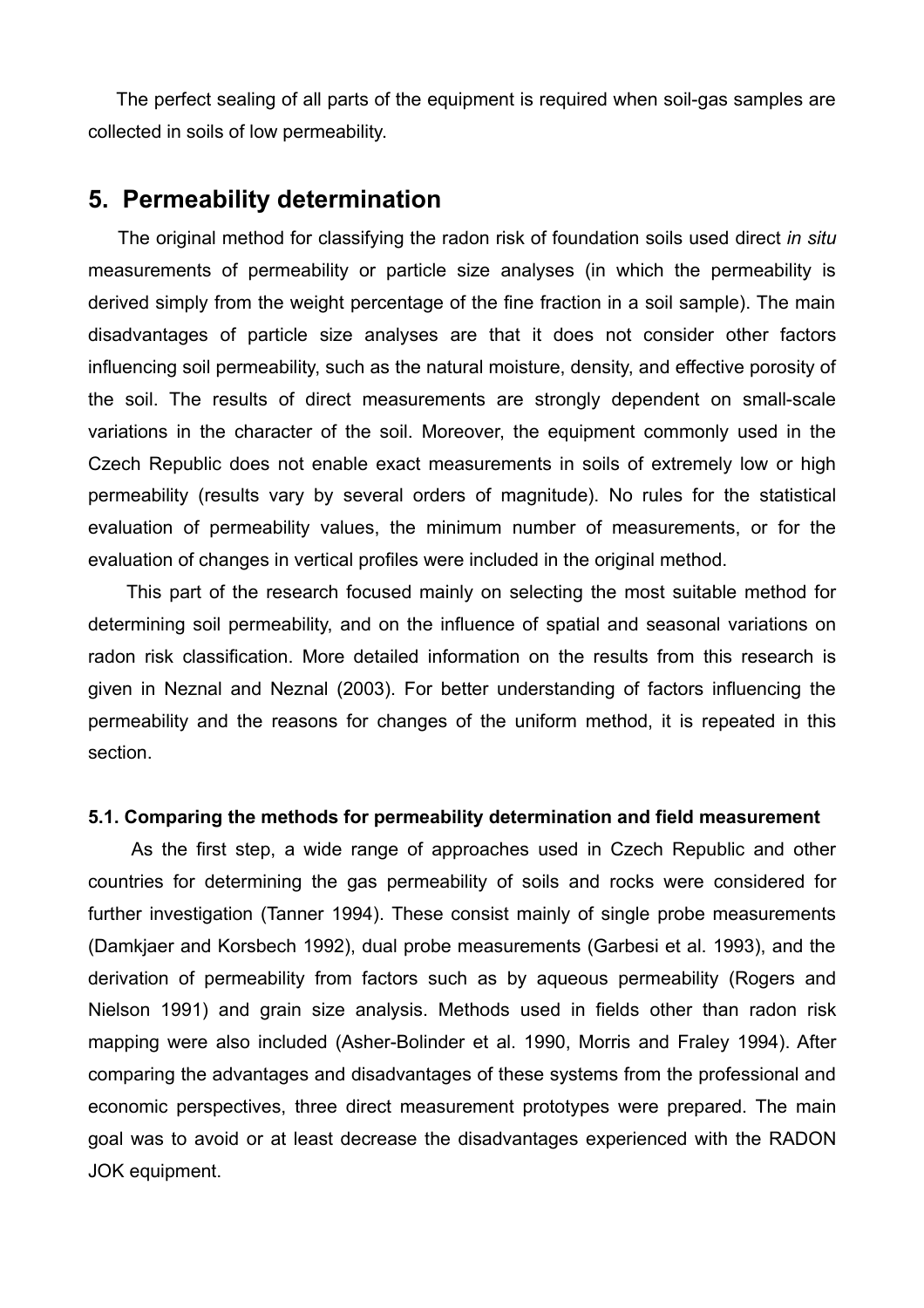These three prototypes and the RADON JOK system were tested under various geological conditions. The tests confirmed the expected limitations of the particular methods. The single probe system was chosen for the testing of temporal and spatial variations due to its simplicity and based on its previous results. The measurements were performed at two test areas with distinct geological characteristics: Světice, situated 20 km SE of Prague, with bedrock formed by Ordovician shales, covered by loess loams; and Klánovice, situated in the eastern part of Prague, with bedrock formed by Cretaceous sandstones, covered by sands. The tests were performed monthly during a one-year period. The gas permeability of soils and rocks was measured at 15 points at a depth of 0.8 m (the same depth at which soil gas samples are collected for radon concentration measurements). Other important parameters, mainly soil gas radon concentration and soil moisture, were also determined in the interest of considering any correlations that might arise between the various influencing factors. Data gathered from the Kocanda and Lysá nad Labem test areas (section 8.1.) were also used in the final assessment.

Detailed measurements from 21 other areas have been used for comparing the results of direct *in situ* permeability measurements with those derived from particle size analysis. The assessments based on the description of the variability of several factors in the vertical profile were compared with those based on the results of direct *in situ* measurements and derived from particle size analysis.

#### **5.2. Results of field measurements**

In general, a good correlation between the measured parameters was obtained at areas with homogeneous and highly permeable soils. Conversely, correlations between radon concentration and permeability, as well as between permeability and soil moisture, were very weak in environments of medium or low permeability. This conclusion was valid even for highly permeable environments, where relatively high saturation of the upper horizons occurred (Fig. 6).

Concerning the statistical evaluation, it is possible that the individual permeability values are substantially affected by the small-scale of the measured soil volume, especially in areas of medium to low permeability. The statistical evaluation can be affected by the occurrence of high permeability outliers, and by inexact values under the lower limit in cases of extremely low permeability. Thus, a large number of measurements should be required for evaluating direct measurements of permeability.

At most of the 21 areas the final classification based on the vertical profile assessment was consistent with the results of direct measurements, and partly with the data derived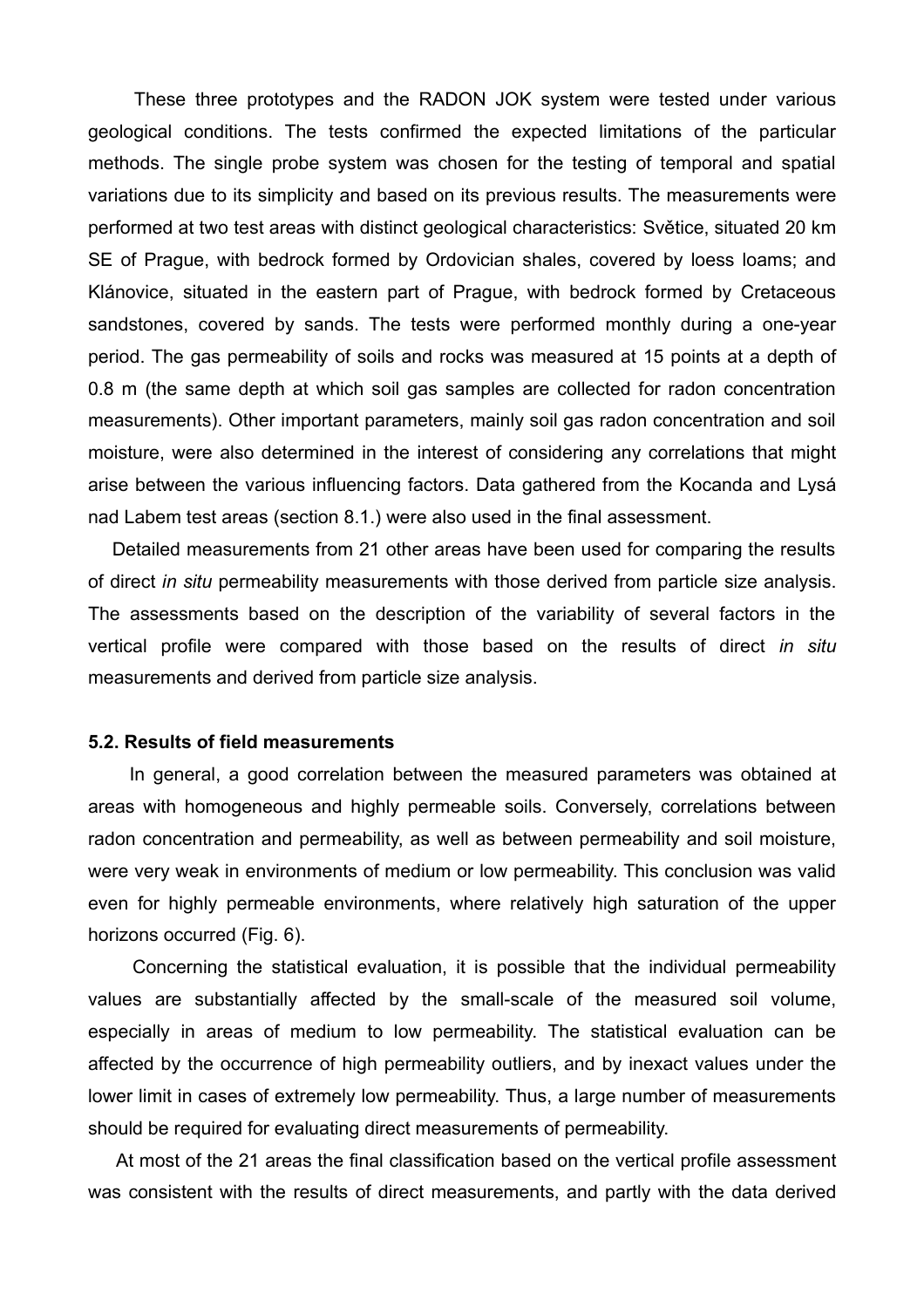from particle size analysis. Where the permeability derived from particle size analysis is contradictory, the underestimation of permeability is caused mainly by low soil moisture and/or by the occurrence of significant macro- and micro-fissures. Overestimated permeability can be observed especially in fine-grained sands with relatively high soil moisture.







*Fig. 6 – Results of measurements at area Klánovice*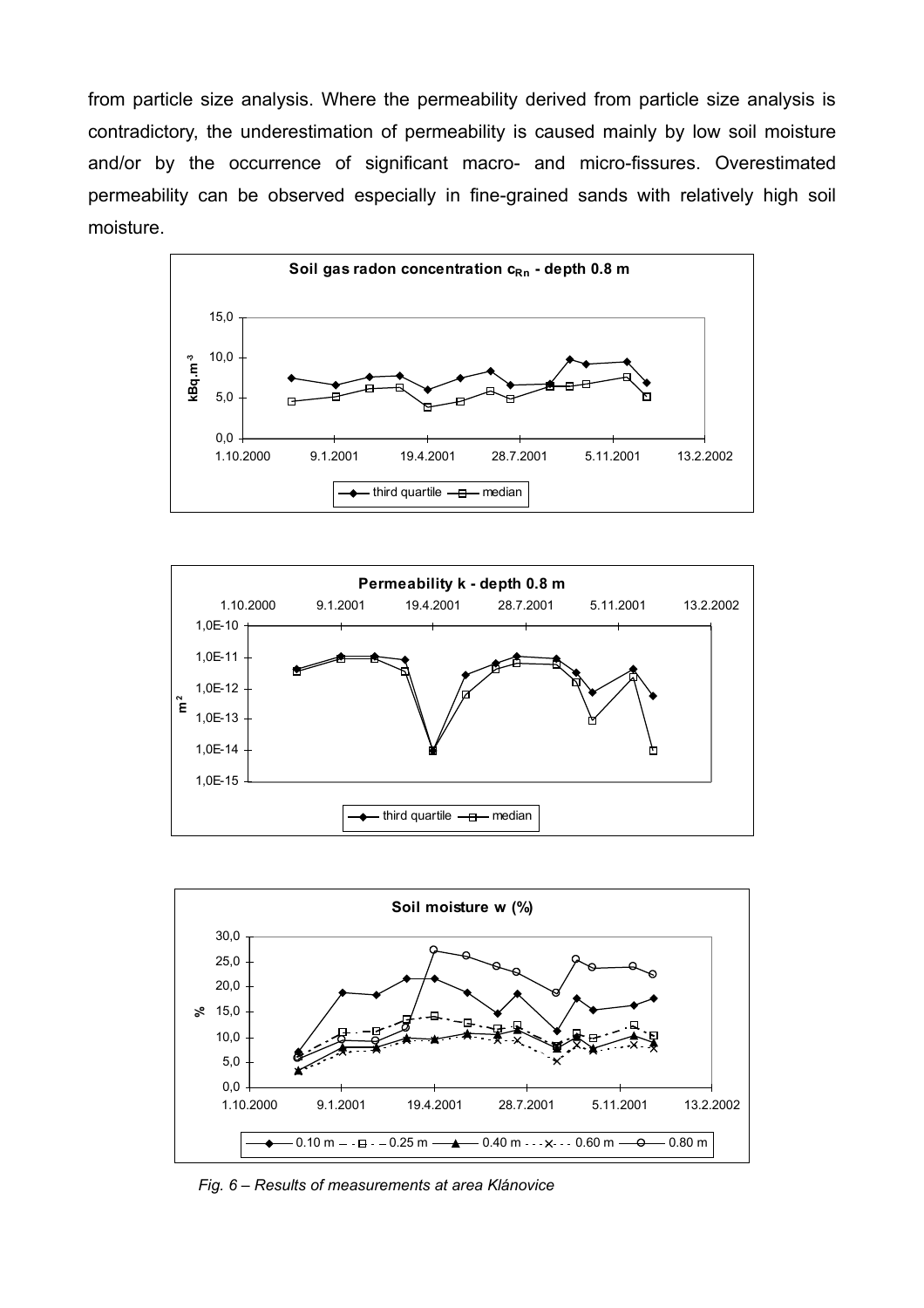#### **5.3. Evaluation of permeability**

For improving the method for radon risk classification, it is recommended that the permeability of soils be determined by means of a large number of direct *in situ* permeability measurements and/or by the expert evaluation of permeability.

Direct *in situ* permeability measurements should be performed at a depth of 0.8 m under the ground surface. It is recommended that the permeameters based on measuring air flow during suction from the soil, or the pumping of air into the soil under a constant pressure, be used.

For direct *in situ* permeability measurements, the requirements for the number of measurements are the same as for those for soil gas radon concentration, i.e. at least 15 measurements for a single building (with the building site  $\leq$  800 m<sup>2</sup>), or measuring in a 10 x 10 m grid for larger areas (building sites  $> 800$  m<sup>2</sup>). The third quartile of the data set, which diminishes the influence of outliers and of local permeability anomalies, is used as a decisive value for the assessment.

In such cases it is not necessary to describe the vertical soil profile. However, the person responsible for the assessment and final classification must consider the local permeability anomalies and variations, and the data spread.

The expert evaluation of soil permeability is necessary when *in situ* permeability measurements are not performed at all soil gas sampling points. This expert evaluation, which results in classifying the permeability of a site as low, medium, or high, is based on the description of vertical soil profile to a minimum depth of 1 m. This evaluation must be accompanied by at least one of the following methods:

- $\Rightarrow$  Macroscopic description of samples from a depth of 0.8 m, with the classification of its permeability (low – medium – high). The estimation of the fine fraction (f, particle size <0,063 mm) is used for this classification.
- $\Rightarrow$  Evaluation of the resistance during the suction drawing of soil gas samples for the radon concentration measurements at all sampling points, and estimating the overall permeability category (low – medium – high).

During this evaluation, which strongly depends on personal experience (i.e. on expert, yet subjective knowledge), it is necessary to describe the changes in vertical profile from the surface down to the assumed depth of the building foundation, or to the depth of the assumed contact between the building and the soil.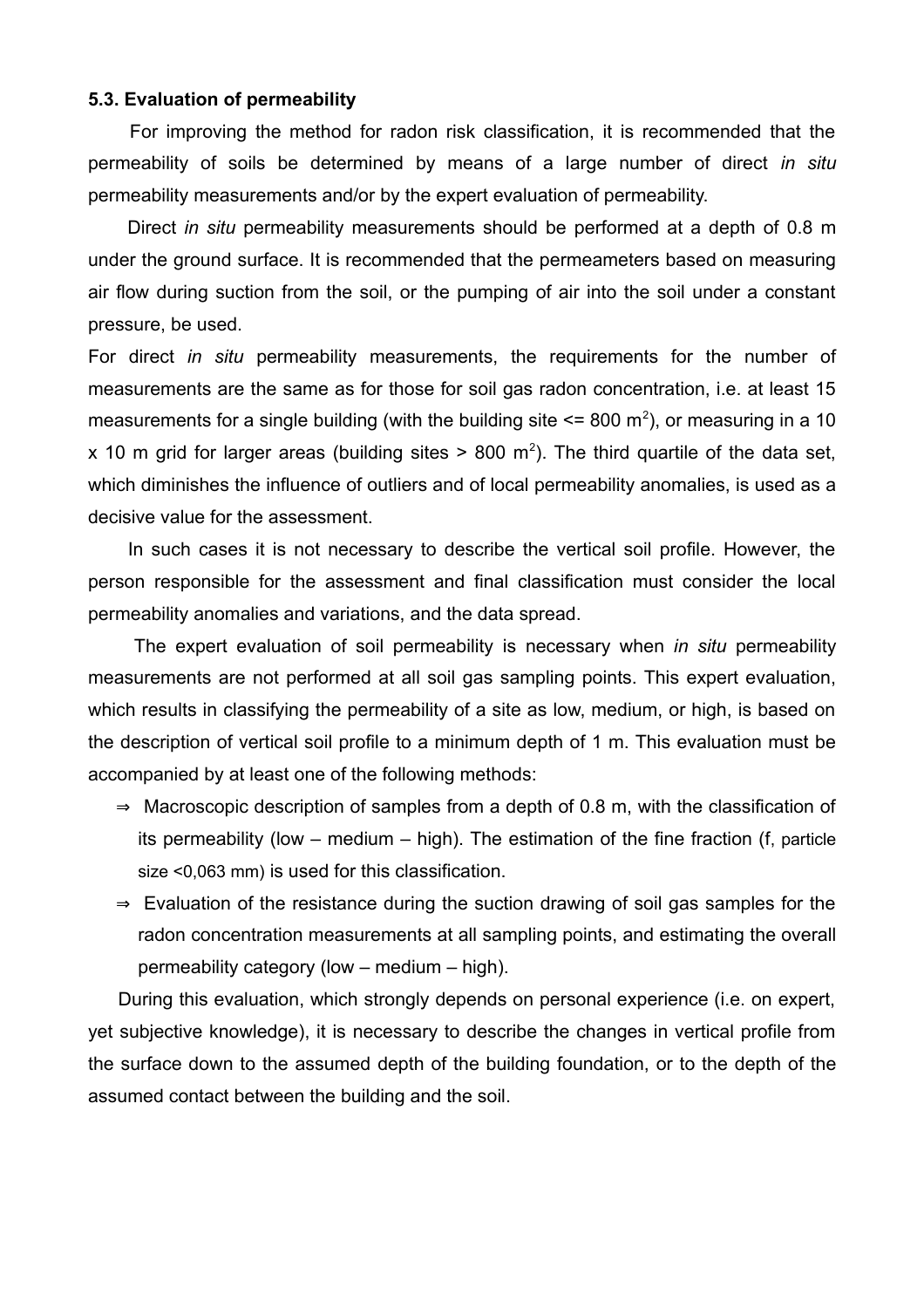### **6. Radon exhalation rate from the ground surface**

More detailed information about the research on measuring the radon exhalation rate from the ground surface, as well as a detailed analysis of measurement results, has been presented by Neznal and Neznal (2002).

A uniform method used in the Czech Republic for determining the radon potential of foundation soils is based on measuring the radon concentration in soil gas, and on determining soil permeability. The samples of soil gas are collected at a depth of 0.8 m below the ground surface. When the thickness of soil cover is very low, or when the soil pores are saturated with water, the sample collection at that depth can be complicated or almost impossible. We must therefore ask whether there is another way to assess the soil gas radon concentration.

The radon exhalation rate from the ground surface is one of the factors that characterizes the radon potential of soils, or radon potential of waste materials contaminated by natural radionuclides. Various techniques for determining radon exhalation rates are available, such as the simple accumulator method (Hinton 1985, Anděl et al. 1994, Neznal et al.1996b, Merta and Burian 2000). However, a serious disadvantage connected with this method is that the ground surface is strongly affected by changing meteorological conditions. Large temporal variations of the radon exhalation rate can therefore be expected.

#### **6.1. The simple accumulator method**

The determination of radon exhalation rate using the simple accumulator method is based on measuring the increasing radon concentration in a cylindrical canister placed on the measured surface. During the field survey, cylindrical canisters having a base of 0.08  $m<sup>2</sup>$  and a height of 0.2 m were used. A single measurement of the radon exhalation involved the determination of rising radon concentrations in four air samples collected from the accumulator in regular 40 or 60 minute intervals. For the determination of other parameters, samples of soil gas for the measurement of soil gas radon concentration were collected from a depth of 0.8 m below the ground surface. Direct *in situ* measurements of soil permeability were made using the RADON-JOK equipment. This latter method is based on a soil-gas withdrawal by means of negative pressure. Soil moisture was determined by comparing the weight of the soil samples before and after drying. Temporal changes in soil moisture were determined using an indirect method based on measuring the di-electric constant of the soil.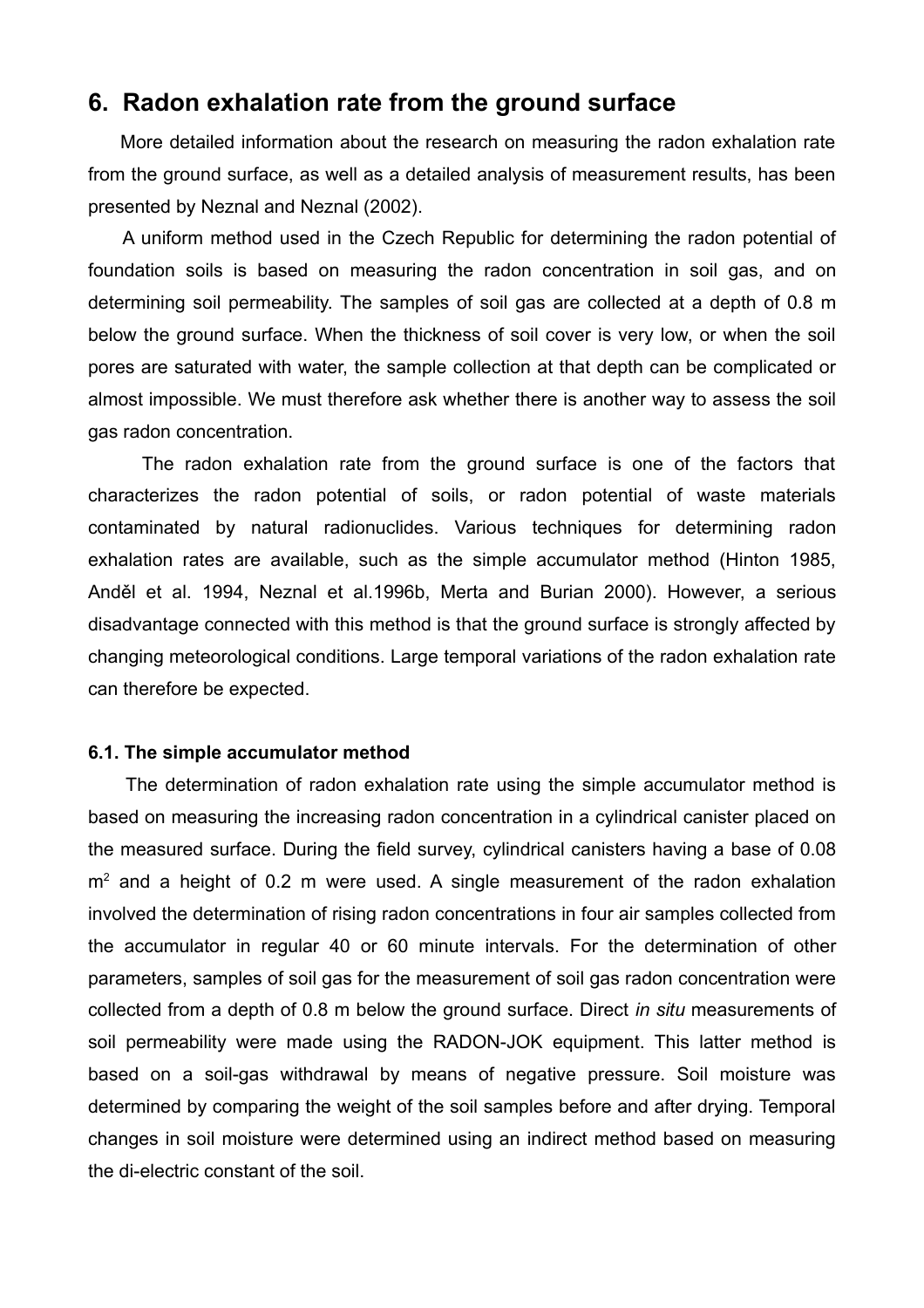#### **6.2. Test sites**

The majority of field measurements were performed at four test areas characterized by different geological conditions: Dubnice in northern Bohemia, situated 20 km W of Liberec, with bedrock formed by Cretaceous claystones and sandstones, covered by clayey sands or sandy clays; Stráž, situated in northern Bohemia near the town Stráž pod Ralskem on the uranium mill tailings; Růžená, situated in southern Bohemia 90 km S of Prague, with bedrock formed by durbachites of Central Bohemian pluton, upper horizons formed by weathering crust; and Žibřidice, situated in northern Bohemia 18 km W of Liberec, with bedrock formed by Cretaceous sandstones, covered by fluvial sands and clays. Radon exhalation rates, soil permeability and soil gas radon concentrations were determined at ten measuring points during a single day. Soil moisture was measured in six probes at different depths below the ground surface. Temporal changes of all factors were monitored at four test areas from summer 2000 to summer 2001. The measurements were repeated every second month, i.e. seven times at each area during the testing period.

Two different ways of placing the canisters on the measured surface were tried at the test areas of Dubnice and Stráž: (a) the canister is placed on an undisturbed soil surface and sealed with clay or sandy clay (this method will be referred to as the "surface" method); (b) the upper soil layer is removed and the canister is placed about 10 cm below the ground surface (this method will be referred to as the "-10cm" method).

In September 2001, supplementary measurements of the radon exhalation rate, soil permeability, and soil gas radon concentration were made at the Zdiměřice test area (situated about 5 km SE of Prague, bedrock is formed by Proterozoic shales, upper horizons by clays). This site is characterized by an extremely low soil permeability and by water saturation of the upper soil layer.

#### **6.3. Applicability of the method**

A detailed analysis of measurement results has been presented by Neznal and Neznal (2002). The spatial variability of radon exhalation rates was comparable or slightly higher than that of soil-gas radon concentrations. A higher variability was observed when measurements were made under extreme meteorological conditions (such as when the soil surface was frozen or saturated with water, or when strong winds occurred).

The temporal variability of radon exhalation rates were significantly higher than that of soil-gas radon concentration when the soil gas samples were collected from a depth of 0.8 m below the surface. Two different methods of placing the canisters on the surfaces to be measured (the "surface" and the "-10 cm" methods) were tested at two test areas. It was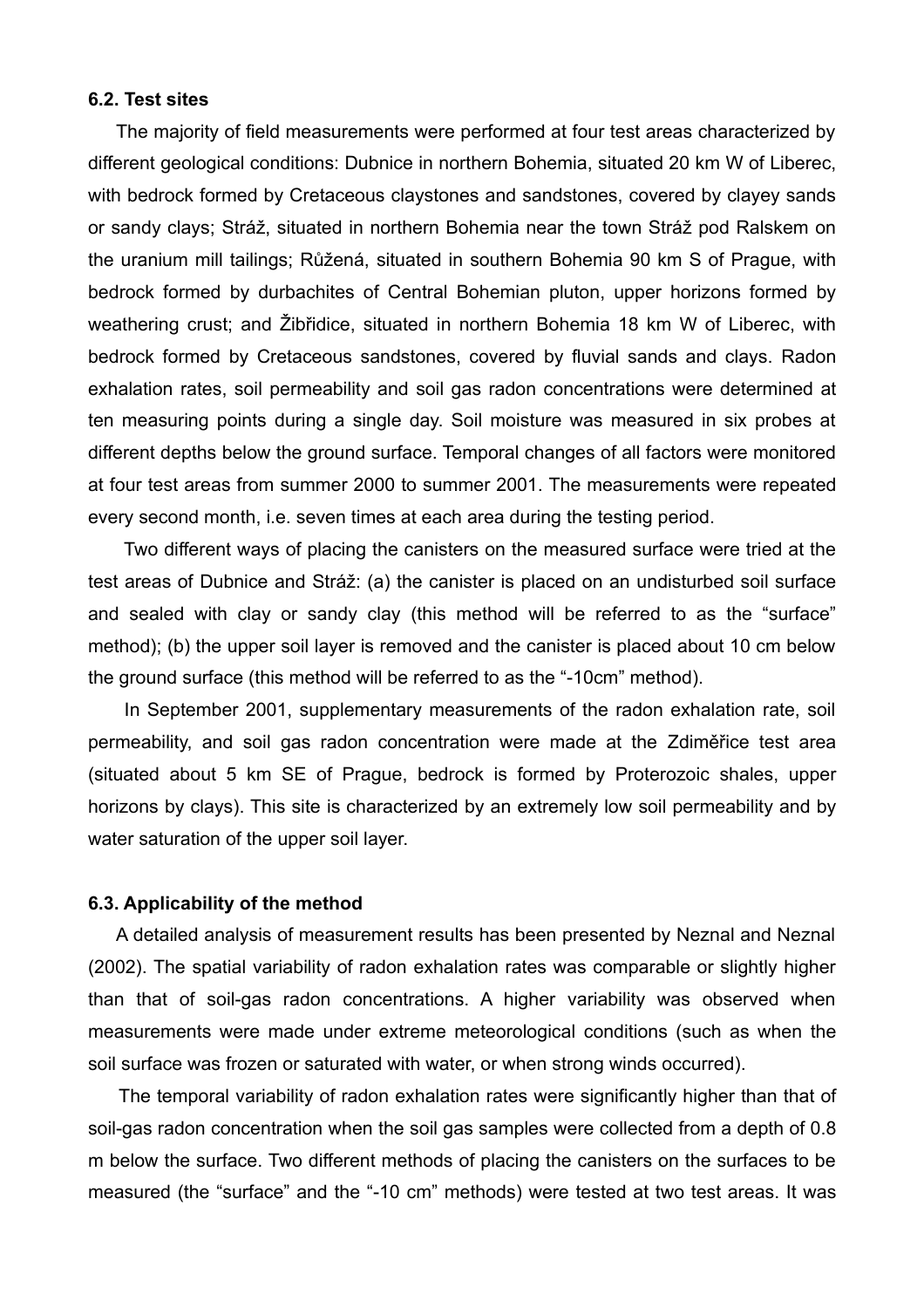expected that the latter of the two would be less sensitive to changes in meteorological conditions, but this assumption was not confirmed. The temporal variability of the results obtained by both methods was similar.

In general, the correlations between the radon exhalation rate from the surface and the soil-gas radon concentration, and between the radon exhalation rate and soil moisture, were very weak. This conclusion was valid even for the soil moisture measured at a depth of 0.1 m.

It is therefore concluded that measured values of radon exhalation rate are substantially affected by the conditions of the soil surface. Significantly lower values were observed when the soil surface was frozen or covered by water. Furthermore, a decrease in radon exhalation rate was found at the Růžená test area following compression of the upper soil layer.

Supplementary measurements that were taken at the Zdiměřice area have confirmed that the use of radon exhalation rate is not suitable for the determination of radon potential of soils at building areas with soils that are saturated or of low permeability. If the water saturation of the upper soil layers is connected with a soil's low permeability, the radon exhalation rate from the surface is very low even when the measurements of radon concentration in the soil gas indicate a high radon potential.

For these reasons the radon exhalation rate method cannot be recommended as a standard supplementary method for assessing the radon risk of foundation soils.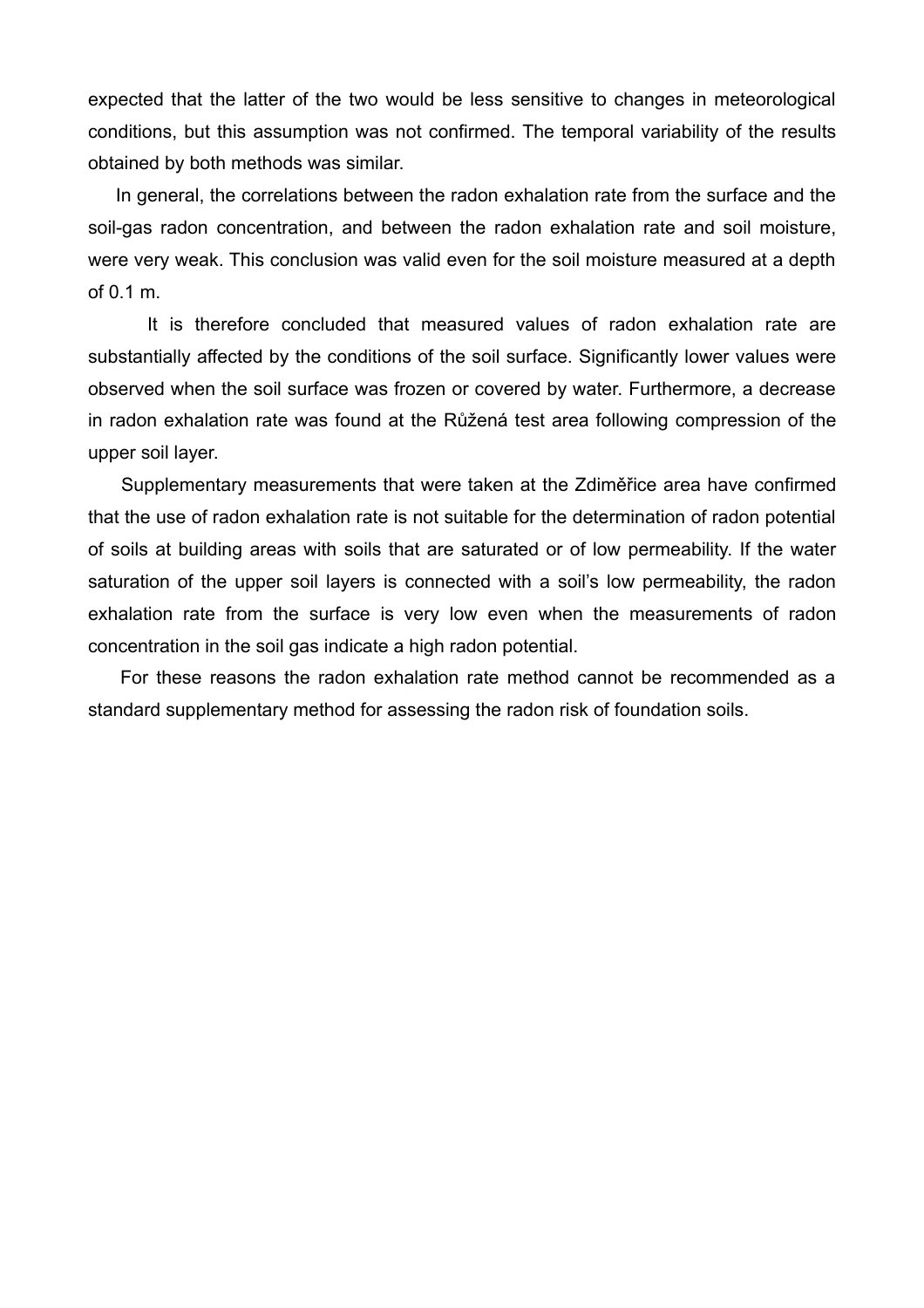## **7. Instantaneous, integral, and continual measurements of soil gas radon concentration**

Evaluating the radon potential of foundation soils is based on the instantaneous values of soil gas radon concentrations measured using Lucas cells. This part of the research focused on integrated and continual measurement techniques, in which we analyzed the applicability of continual and/or integrated measurements of soil gas radon concentration for the classification of radon potential.

#### **7.1. Laboratory and field tests**

Following a review of available reports, laboratory tests on the influence of high and low temperatures on the measurement were performed. The response of the scintillometer to a controlled radiation source (alpha emitter) was determined repeatedly at temperatures ranging from -6 to +35 °C. A field test comprised the third step of this research. Short-term temporal variations of the radon concentration in soil gas have been studied by various measuring techniques, including instantaneous methods (grab sampling) using Lucas cells, continuous monitors, and integrated nuclear track-etch detectors.

A detailed description of measurement techniques that were compared, and the results, is given in Neznal et al. (2004).

#### **7.2. Evaluation of the results**

The laboratory tests have confirmed that the instrument's response is temperature dependent, especially if the setting of a working high voltage of the photomultiplier is not optimal. During the field measurements, a relatively low variability of soil gas radon concentration appeared during a 72 hour trial period. Different temporal changes were observed when using different methods (an example of the results obtained using two different continual monitors is given in Fig. 7). Much of these changes was probably caused by fluctuations and errors connected with measuring methods themselves and it did not reflect real variations in the measured parameter.

As long as measurements are not performed under extreme meteorological conditions, all of the tested methods are generally applicable for the determination of soil gas radon concentrations. The only significant disadvantage of the continual and integrated methods is their substantially higher cost.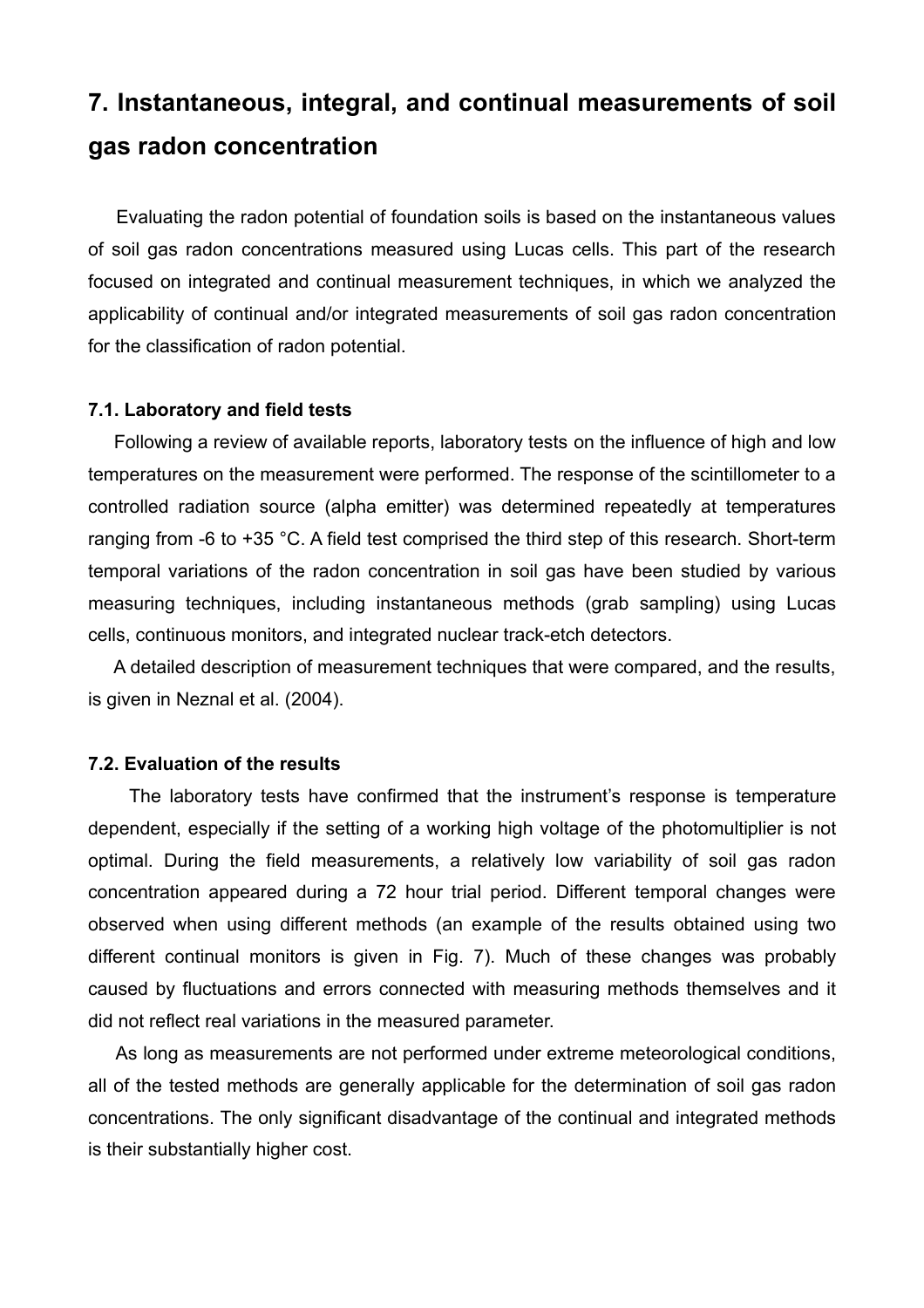

*Fig. 7 - Relative temporal variations of soil gas radon concentration - continual monitors (RADIM)*

## **8. Geological parameters and their impact on the final assessment of radon potential of soils**

The method that had been used for radon risk classification in the Czech Republic since 1994 (Barnet 1994) is based on the assessment of the radon concentration in soilgas and on the degree to which the soil and rocks are permeable to gasses. Thus, permeability is one of the main factors for the final radon risk classification of building sites.

The final assessment of permeability can be very difficult in some cases, especially when the spatial variability of permeability is very large (Ball et al. 1981, Tanner 1991). It is therefore of interest to search for other factors that are similarly effective in describing the radon potential, and to attempt to substitute them for permeability. We have therefore studied the advantages and disadvantages of using various factors (such as soil moisture, saturation, effective porosity, porosity, density, and bulk density) for the purpose of radon risk classification. This research considers vertical and horizontal changes in the soil profile, the seasonal variability of conditions, and the availability of measuring methods and equipment.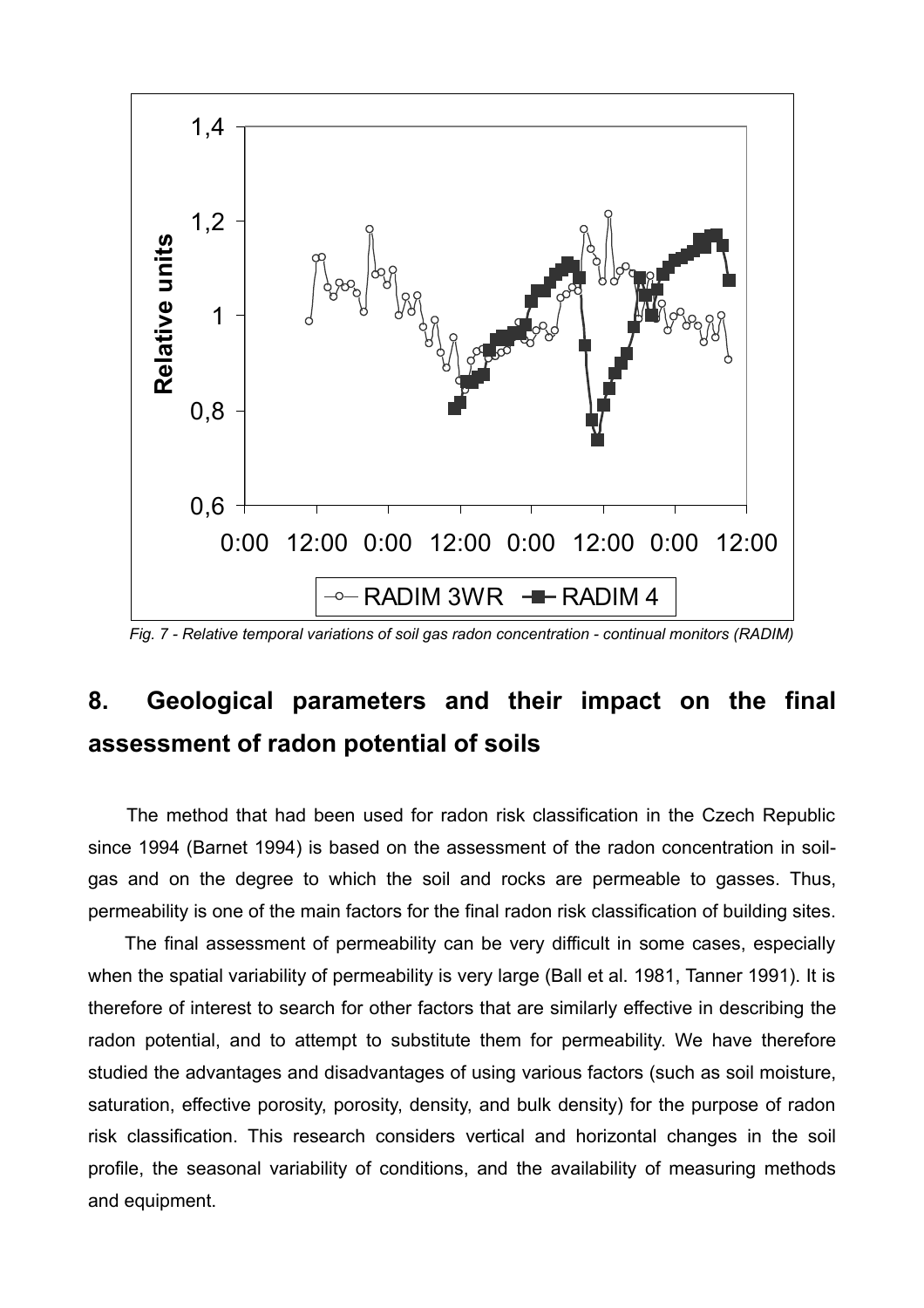#### **8.1. Tested parameters**

For comparing the advantages and disadvantages of using various parameters toward radon risk classification, we have performed measurements at two test areas with different, yet homogeneous, geological conditions: Lysá nad Labem, situated at the eastern part of the town, 40 km E of Prague, bedrock formed by Cretaceous sediments, Quaternary cover by fluvial sands; and Kocanda, situated 50 km E of Prague, bedrock formed by Proterozoic paragneiss, covered by loess and loess loam. When selecting the parameters and measuring methods for testing, economic issues were considered to be very important, as the measuring methods should be used in commercial practice. We therefore concentrated mainly on *in situ* measurements. The following parameters were chosen for consideration: permeability, soil moisture, porosity, water saturation, and the mass percentage of various size fractions. These factors were measured, along with soil gas radon concentrations, at 15 points at various depths each month during a one-year period. Some data from measurements at the Klánovice and Světice areas (section 5.1.) were also used.

#### **8.2. Applicability of various parameters**

In general, a good correlation between the measured parameters was obtained at areas with homogeneous and highly permeable soils. The correlation coefficients between median values at the Lysá nad Labem test area (with homogeneous upper soil layers, characterized by low soil gas radon concentrations and high permeability) are as follows:

| $c_{\rm Rn}(0.8\text{m})/c_{\rm Rn}(0.4\text{m}) = 0.92$ | $k(0.8m) / k(0.4m) = 0.83$                           |
|----------------------------------------------------------|------------------------------------------------------|
| $c_{\rm Rn}(0.8\text{m})$ / k(0.8m) = - 0.68             | $c_{\text{Rn}}(0.4\text{m})/ k(0.4\text{m}) = -0.60$ |
| $c_{\rm Rn}(0.8\text{m})/$ w(0.1m) = 0.70                | $k(0.8m) / w(0.1m) = -0.52$                          |
| $c_{\text{Rn}}(0.8\text{m})/$ w(0.25m) = 0.88            | $k(0.8m) / w(0.25m) = -0.66$                         |

Note: Values in brackets represent the depth below the surface;  $c_{Rn}$  is soil gas radon concentration, **k** is permeability, **w** is soil moisture.

Conversely, the correlations between soil-gas radon concentration and soil permeability, and between permeability and the soil moisture and other parameters, were often very weak in environments of medium or low permeability. An example from the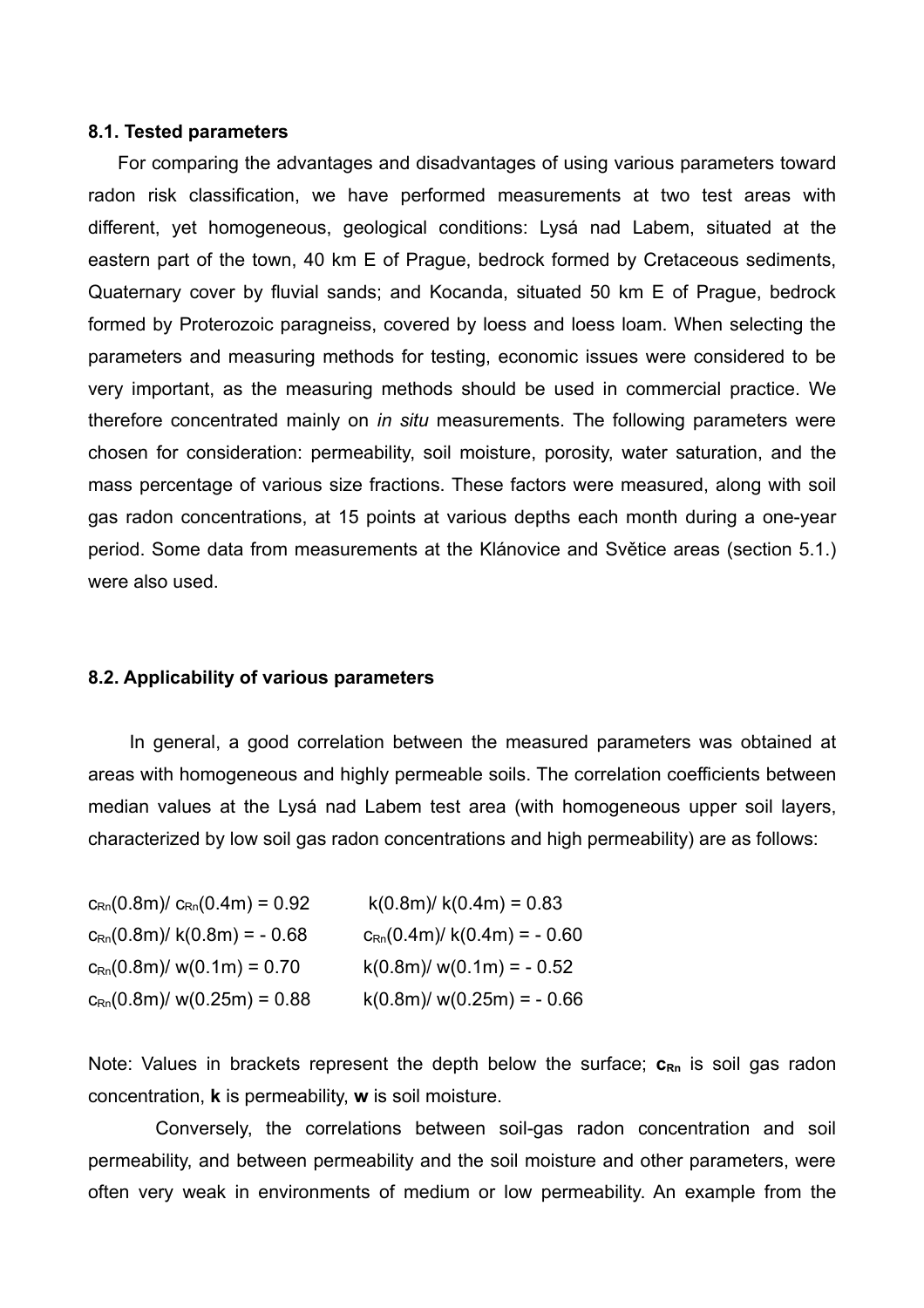Kocanda test area is illustrated in Fig. 8. Although this area can be described as having homogeneous upper soil layers, the large spatial and vertical changes in permeability and other factors do not allow any correlations between the measured parameters. Permeability values are strongly affected by small scale variations in the character of the soil. A similar situation occurred even in highly permeable environments, where there was relatively high saturation of the upper soil horizons (such as at the Klánovice test area).

These results were followed up by repeated measurements of soil gas radon concentrations and soil permeability in the area of Prosek in Prague 9, where there is substantial variability in the upper soil horizons (the upper horizons are formed of loess, while the bedrock is of Cretaceous sandstone). Lower soil gas radon concentrations corresponding to higher permeability before a process of compaction and lime stabilization occurred at this site, and the higher concentrations corresponding to lower permeability following these changes resulted in the same classification of radon potential.

For improving the method of radon risk classification, it is recommended that all factors be evaluated, including their variation within the vertical profile from the surface down to the assumed level of the building's foundations, or to the assumed level of the contact between the building and the soil. It is necessary to describe the following parameters: permeability, grain size, soil moisture, degree of saturation, effective porosity, porosity, density, bulk density, compactness, thickness of Quaternary cover, weathering character of the bedrock, and any modification of the soil layers by anthropogenic activities.

### **9. Radon availability**

The two main factors used in classifying the radon risk of foundation soils are soil gas radon concentration and soil permeability. The evaluation of these factors was semiquantitative (see Tab. 1 in section 2.5.2.) in the original method commonly used in the Czech Republic (Barnet 1994). The classification of permeability is based on the description of the vertical soil profile. For assessing the soil gas radon concentration, the third quartile (= the  $75<sup>th</sup>$  percentile) of the set of measured values is the decisive value.

For the practical application of radon survey results toward selecting optimum building technology, it would seem useful to define a single parameter for characterizing the radon potential of soils. This parameter is usually called radon availability, though for the transition to the new method we used radon potential of the building site (RP). This parameter should enable the more exact characterization of radon risk, especially when the measured values are close to the limits that separate the different risk categories.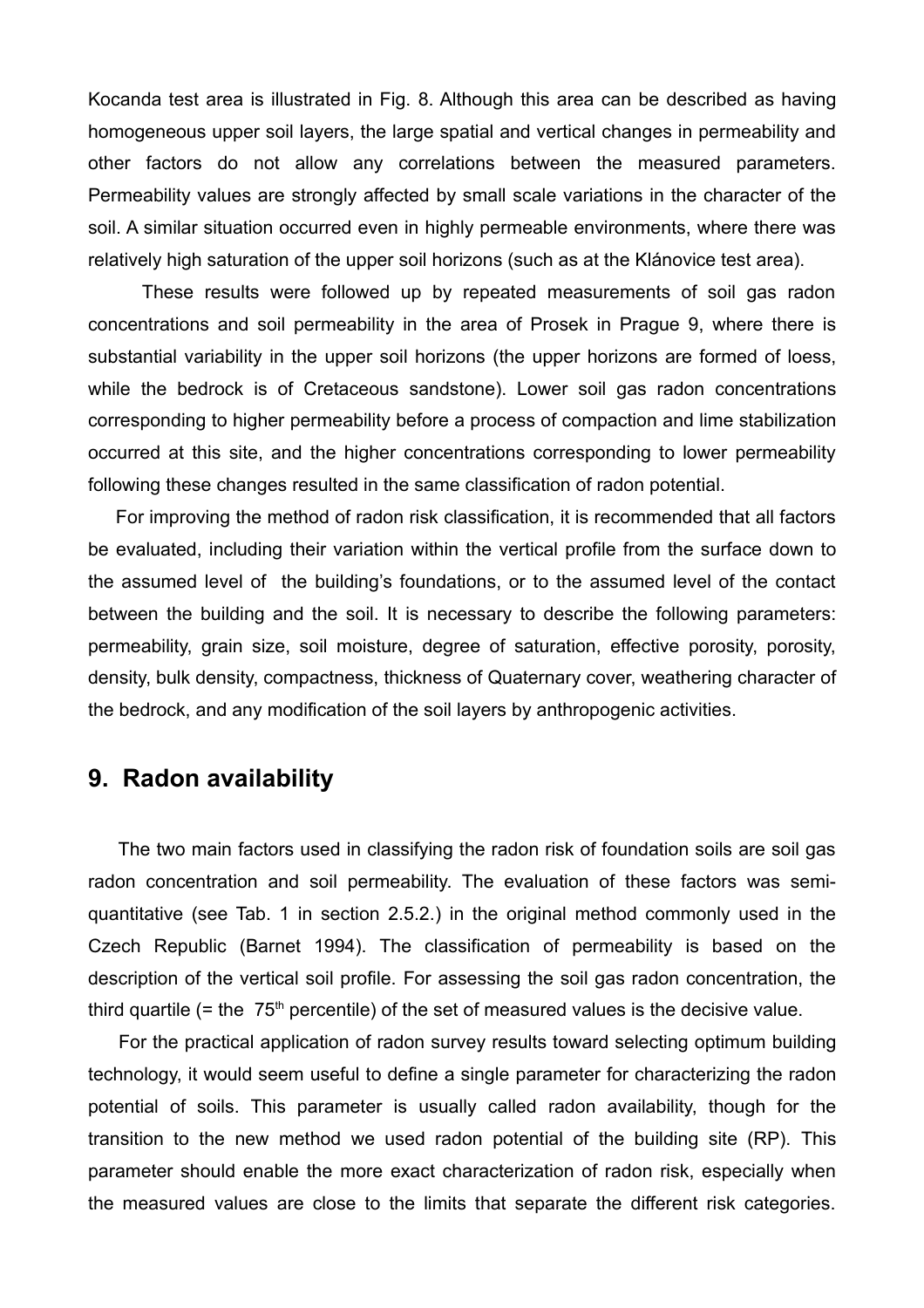Different approaches and models for assessing radon availability have been studied and tested.







*Fig. 8 – Results of measurements at area Kocanda*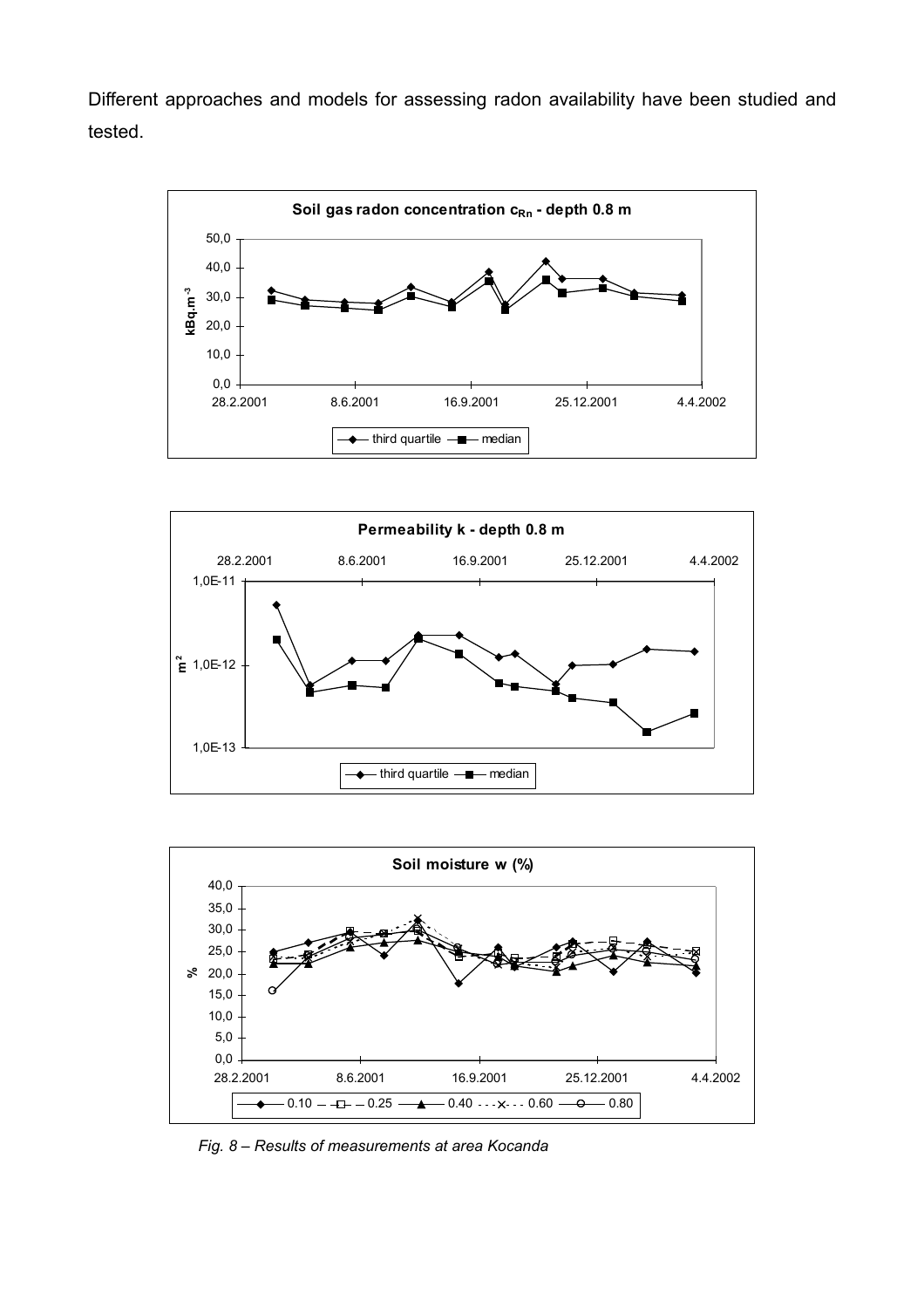### **9.1. Tested models**

Based on a review of the available scientific papers, five different radon availability models were studied in detail. However, several problems appeared in connection with finding a common procedure for testing the different models.

Another complication is that there is no system of standardizing soil permeability measurements, and thus the comparison of permeability data obtained by using different methods is difficult.

Finally, three radon availability models were chosen for testing. The approach originally proposed by Surbeck et al. (1991), and modified later (Surbeck and Johner 1999), is based on the determination of soil gas radon concentration and soil permeability. Radon availability is then expressed as **RA = cRn . k**, or **RA = cRn . (k) 1/2** , where **cRn** is soil gas radon concentration, and **k** is permeability. An approach that is similar to the Czech one was proposed by Kemski et al. (1996). In this system, soil gas radon concentration and soil permeability are measured, and radon availability is expressed as a radon index, ranging from 0 to 6. The measuring methods and the limits separating the radon risk categories (radon index) in this model are little different than in the Czech system. The last radon availability model that we tested (Neznal et al. 1995) is described in detail in section 2.5.1. (as radon potential).

In the interest of minimizing the errors caused by the lack of standardization of soil permeability measurements, the permeability limits of all models were modified to be comparable to the Czech ones. Two versions of all the above mentioned models (referred to as Surbeck I, Surbeck II, Kemski I, Kemski II, Neznal I, and Neznal II) were tested using existing data on soil gas radon concentrations and soil permeability from the records of the RADON corporation. These measurements had been made at 25 building sites. The Surbeck I version is based on multiplying the soil gas radon concentration by the permeability, whereas Surbeck II involves the multiplication of the soil gas radon concentration by the square root of the permeability. Both versions of the Kemski model use the same limits of soil gas radon concentration for separating the categories of radon risk (10 kBq.m<sup>-3</sup>, 30 kBq.m<sup>-3</sup>, 100 kBq.m<sup>-3</sup>and 500 kBq.m<sup>-3</sup>), but use different permeability limits (Kemski I: 4.10<sup>-12</sup> m<sup>2</sup> and 4.10<sup>-13</sup> m<sup>2</sup>; Kemski II: 4.10<sup>-12</sup> m<sup>2</sup> and 4.10<sup>-14</sup> m<sup>2</sup>). The Neznal I model describes the limits and the RA parameter in the following form:

 $-$  log k = 1/10  $\cdot$  c<sub>A</sub>  $-$  ( 1/10  $+$  log 1E-10 ) = 0,1 c<sub>A</sub>  $+$  9,9  $-$  log k = 1/35  $\cdot$  c<sub>A</sub>  $-$  ( 1/35 + log 1E-10 ) = 0,0286 c<sub>A</sub> + 9,971  $RA = (-log k - 10) / (c<sub>A</sub> - 1),$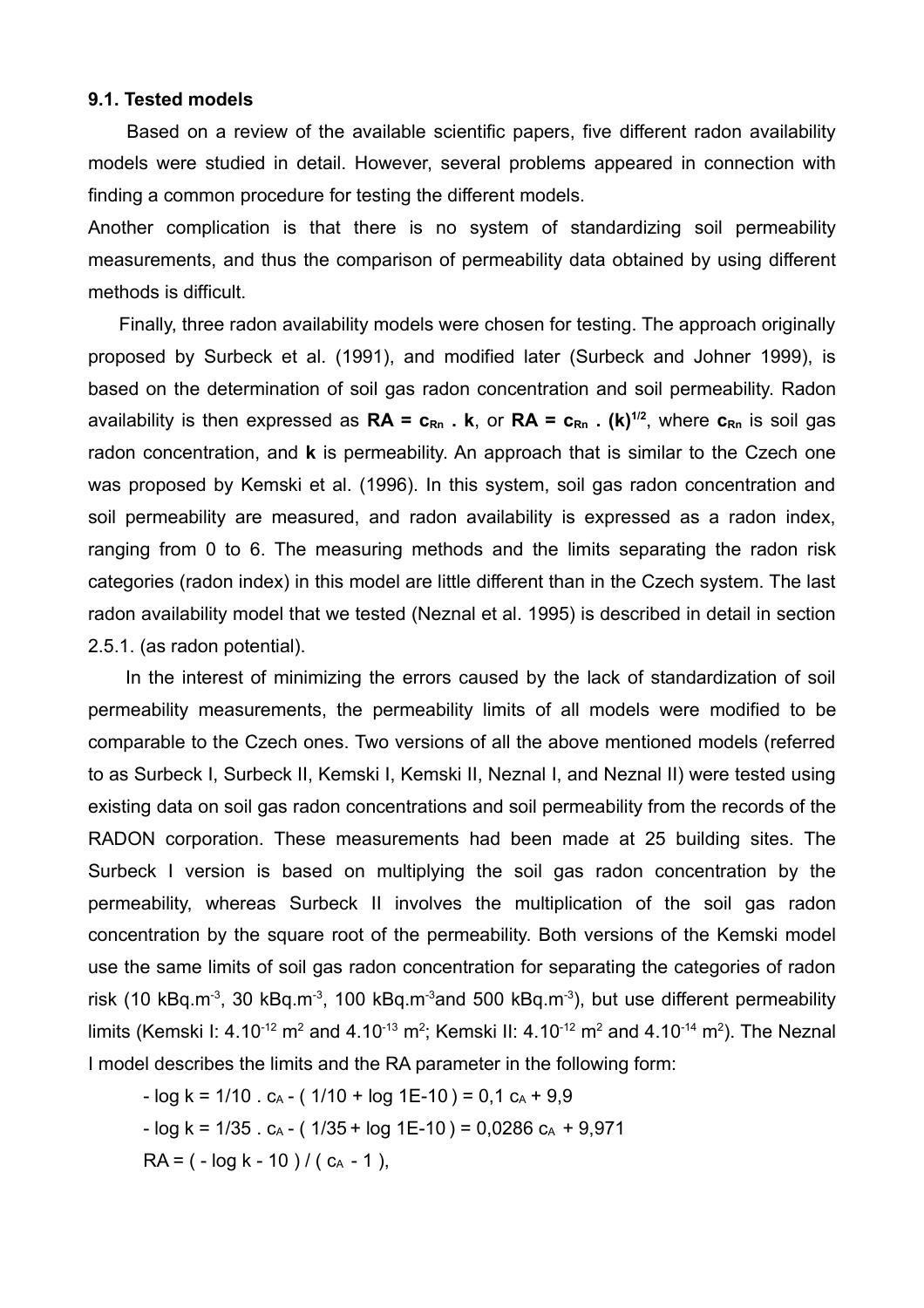The slopes of the lines are given by the values 1/10 and 1/35, and their intersection corresponds to the values of  $c_A = 1$  kBq/m<sup>3</sup>, and k = 1E-10 m<sup>2</sup>.

The Neznal II model has a larger interval for medium permeability. The equations describing the limits and the RA parameter are as follows:

 $-$  log k = 2/10  $\cdot$  c<sub>A</sub>  $-$  ( 2/10  $+$  log 2,524E-9 ) = 0,2 c<sub>A</sub>  $+$  8,398

 $-$  log k = 2/35 . c<sub>A</sub>  $-$  ( 2/35 + log 2,524E-9) = 0,0571 c<sub>A</sub> + 8,540

 $RA = (-\log k - 8.598) / (c_A - 1)$ ,

The slopes of the lines are given by the values 2/10 and 2/35, and their intersection corresponds to the values of  $c_A = 1$  kBq/m<sup>3</sup>, and k = 2,524E-9 m<sup>2</sup>.

The maximum values or the third quartiles were chosen as the decisive values for sets of soil gas radon concentration data. For soil permeability, the median values or the third quartiles were used. Radon index values obtained using different models were compared to those determined in accordance with the original Czech method. A comparison of the models is illustrated in Fig. 9. We also tested the reproducibility of the classifications, for which the results of repeated measurements at several test areas were used.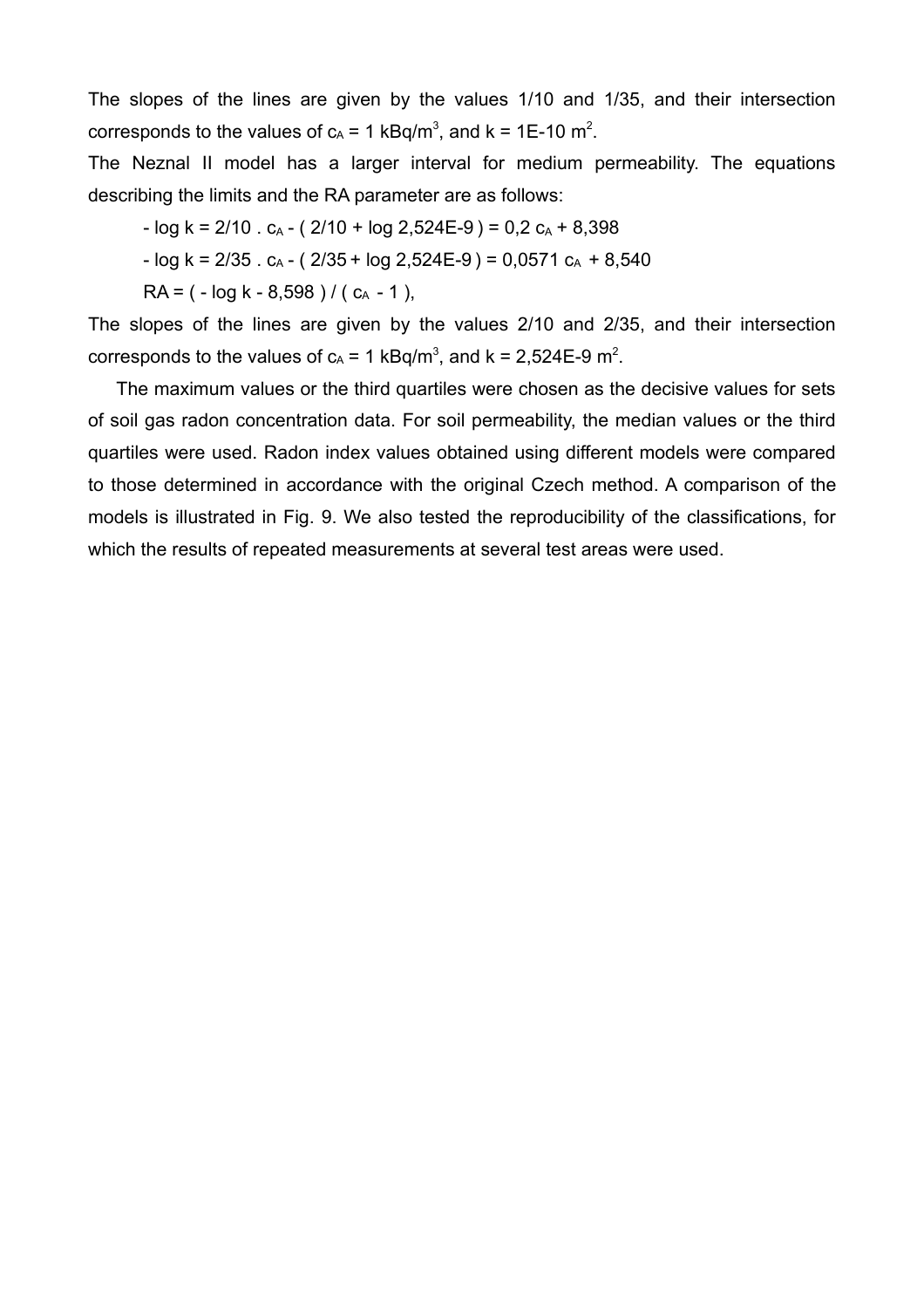

*Fig. 9 - Different models of radon availability*

#### **9.2. Comparison of the different approaches**

Significant agreement between the results obtained using the original method and the Neznal and Kemski models was observed. This is due to the similarity of the boundary values in these models (see Tab. 3). The assessment from the Surbeck models was a little different. In the majority of cases, the best agreement was found for the third quartile of the soil gas radon concentration values and for the third quartile of soil permeability values.

Disparity between the results of the various methods mainly concerned building areas whose assessments were close to the boundaries of the radon index classes. These discrepancies are usually due to the variable classification of soil permeability by different assessment methods (*in situ* measurements vs. description of vertical soil profile). The reproducibility of the classifications was relatively good for all models. By comparing the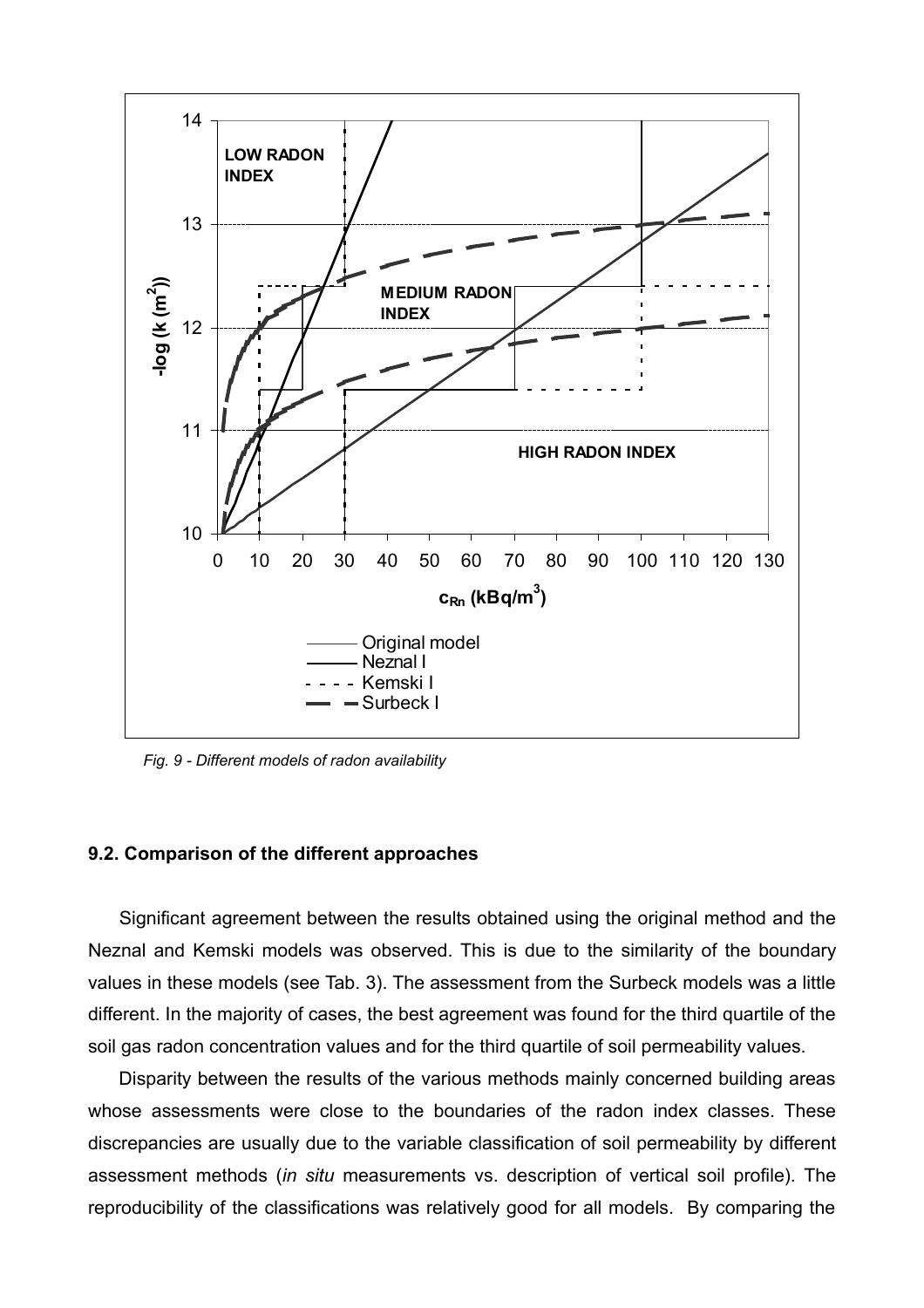different radon availability models, we conclude that they are all generally applicable. Variable evaluation results were caused mainly by the inconsistent classification of soil permeability (at some areas, the soil permeability derived from the description of the vertical soil profile was lower than the soil permeability measured *in situ*).

In the interest of maintaining continuity in classifying the radon risk of foundation soils, the Neznal I model is recommended for use in the improved radon risk assessment method. This model is general and amenable to modification; for example, in defining additional boundary regions between the low and medium, and between the medium and high radon indices.

*Table 3 : Comparison of evaluation results obtained using different radon availability models with results of the original model at 25 areas*

|                                                         | Surbeck |    | Surbeck II |    | Neznal |        | Neznal II |        | Kemski I |   | Kemski II |   |
|---------------------------------------------------------|---------|----|------------|----|--------|--------|-----------|--------|----------|---|-----------|---|
| Decisive values                                         | A       | ◡  |            |    |        | D      | Α         | D      | A        | D | Α         | ш |
| maximum $c_{Rn}$ ; median <b>k</b>                      | 11      | 14 | 12         | 13 | 22     | ົ<br>ັ | 21        | 4      | 20       | 5 | 21        |   |
| maximum $c_{Rn}$ ; 3 <sup>rd</sup> quartile <b>k</b>    | 11      | 14 | 13         | 12 | 18     | -      | 22        | ◠<br>J | 20       | 5 | 21        |   |
| $3rd$ quartile $c_{Rn}$ ; median <b>k</b>               | 9       | 16 | 14         | 44 | 18     |        | 21        | 4      | 21       |   | 24        |   |
| $3^{rd}$ quartile $c_{Rn}$ ; $3^{rd}$ quartile <b>k</b> | 13      | 12 | 15         | 10 | 21     | Δ      | 21        | 4      | 24       |   | 24        |   |

(A = agreement; D = disagreement; **cRn** = soil gas radon concentration; **k** = permeability)

# **10. The establishment of radon reference sites for testing soil gas radon concentration in the Czech Republic**

Radon reference sites serve for the comparative measurement of the concentration of radon  $(^{222}Rn)$  activity in soil gas, and for verifying the consistency of results. Organizations that professionally determine the radon indices of building sites in the Czech Republic must undergo testing at radon reference sites as a prerequisite for earning an official permit for this activity from the State Office for Nuclear Safety (Act No. 18/1997). Radon reference sites are selected natural sites exhibiting distinct levels of radon in the soil, a homogeneous radon distribution, and suitable soil thickness and permeability enabling soil gas sampling at the depth of 0.8 m. Furthermore, the geological structure at the sites is known, and the concentrations of natural radionuclides of K, U and Th in the soils, and the temporal changes of radon activity in the soil gas have been investigated. An additional requirement for these sites is that they must be accessible by car, and the distances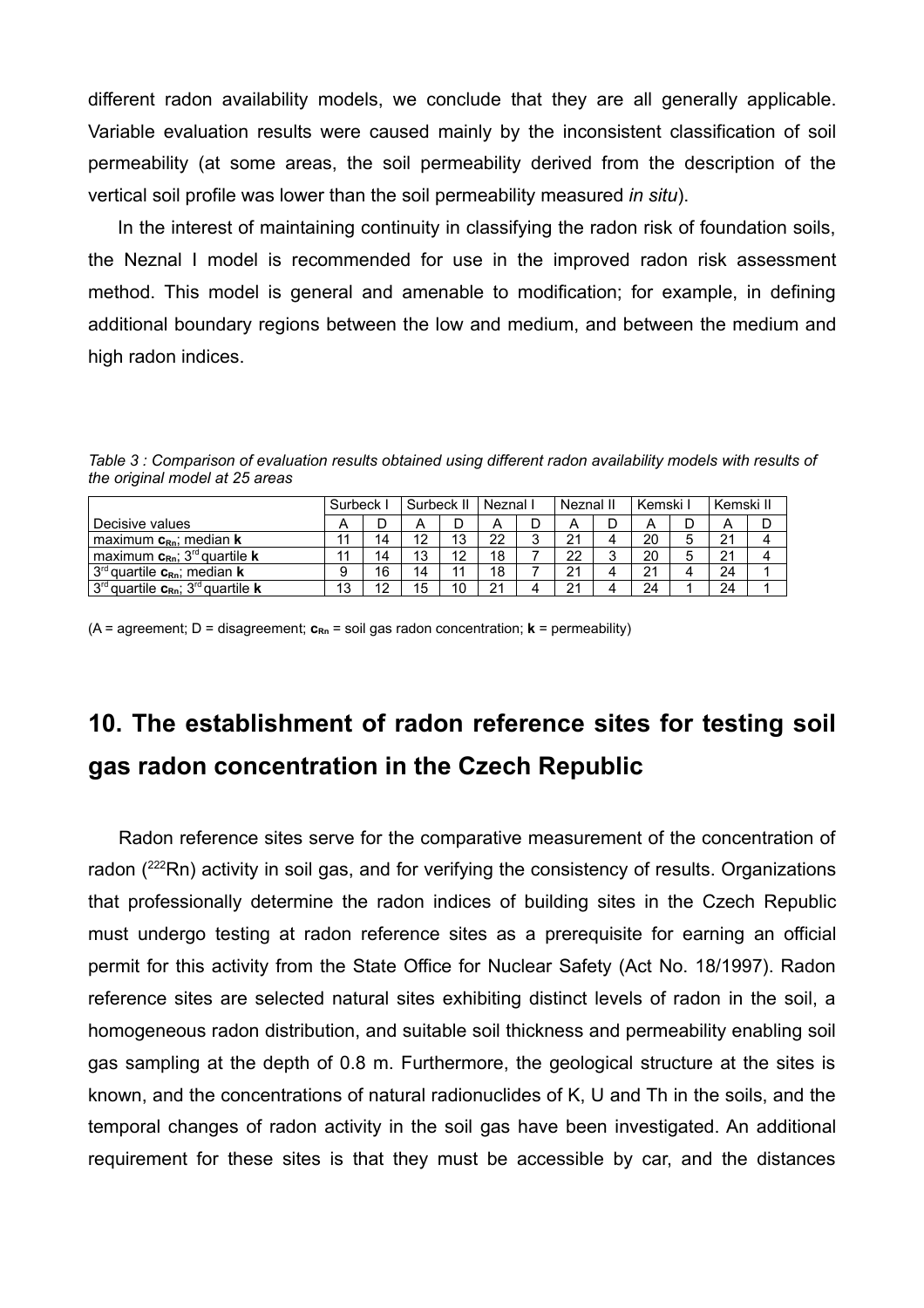between them should be small. More information about this research is available in Matolín 2002.

### **10.1. Radon reference sites in the Czech Republic**

The selection and investigation of radon reference sites were based on radon detection, gamma-ray spectrometry, geoelectrical measurement, shallow seismic measurement, shallow drilling, and the *in situ* measurement of soil permeability.

Three new radon reference sites have been established 60 km SW of Prague, in the area of the town of Milín. These radon reference sites are situated in meadows, and each has 15 fixed stations within a 5 x 5 m grid. The Cetyně reference site, situated 5 km SE of Milín, lies in an area of leucocratic biotite orthogneiss covered by sandy loams and loamy sands. The mean values of activity concentration of radon (31.6 kBq.m<sup>-3</sup>) and thoron (44.7 kBq.m<sup>-3</sup>) are based on repeated field measurements throughout a period of one year. The permeability of the soil at the reference site is variable.

The Bohostice reference site, situated 7 km SE of Milín, lies in an area of leucocratic biotite orthogneiss covered by sandy loams and loamy sands. The mean value of radon activity concentration is 51.8 kBq.m<sup>-3</sup>, and that of thoron is 39.7 kBq.m<sup>-3</sup>. Soil gas sampling is easy at this site. The Buk reference site, situated 2 km NNE of Milín, lies in an area of medium grained biotite and amphibole-biotite granodiorite of the Central Bohemian pluton. The surface cover is formed by eluvial sandy soil from the basement rocks. The mean value of radon activity concentration at this site is 154.7 kBq.m<sup>-3</sup>, while that of thoron is 119.5  $kBq.m<sup>3</sup>$ . The soil cover exhibits a high permeability, making soil gas sampling easy. The characteristics of the of radon reference sites in the Czech Republic are given in Tab. 4.

|                                                             | Reference area |                  |                 |  |  |
|-------------------------------------------------------------|----------------|------------------|-----------------|--|--|
| Parameter                                                   | Cetyně         | <b>Bohostice</b> | <b>Buk</b>      |  |  |
| $222$ Rn, mean of medians/year (kBq/m <sup>3</sup> )        | 31,6           | 51,8             | 154,7           |  |  |
| <sup>222</sup> Rn, distribution/ref. site, coeff. of var. V | 0,39           | 0,17             | 0,27            |  |  |
| $220$ Rn, mean of medians/year (kBq/m <sup>3</sup> )        | 44,7           | 39,7             | 119,5           |  |  |
| <sup>220</sup> Rn, distribution/ref. site, coeff. of var. V | 0,31           | 0,29             | 0.23            |  |  |
| (ppm eU)<br>U.                                              | 2,0            | 2,3              | 3,6             |  |  |
| Th, (ppm eTh)                                               | 8,9            | 7,0              | 13,8            |  |  |
| Permeability of soil                                        | L, (M), H      | (L), (M), H      | н               |  |  |
| Moisture content of soil (%)                                | $16.8 - 24.4$  | $15.1 - 21.5$    | 14,8<br>$9.7 -$ |  |  |

Table 4 : Signatures of radon reference sites in the Czech Republic

*Soil gas permeability: L – low, M – medium, H – high*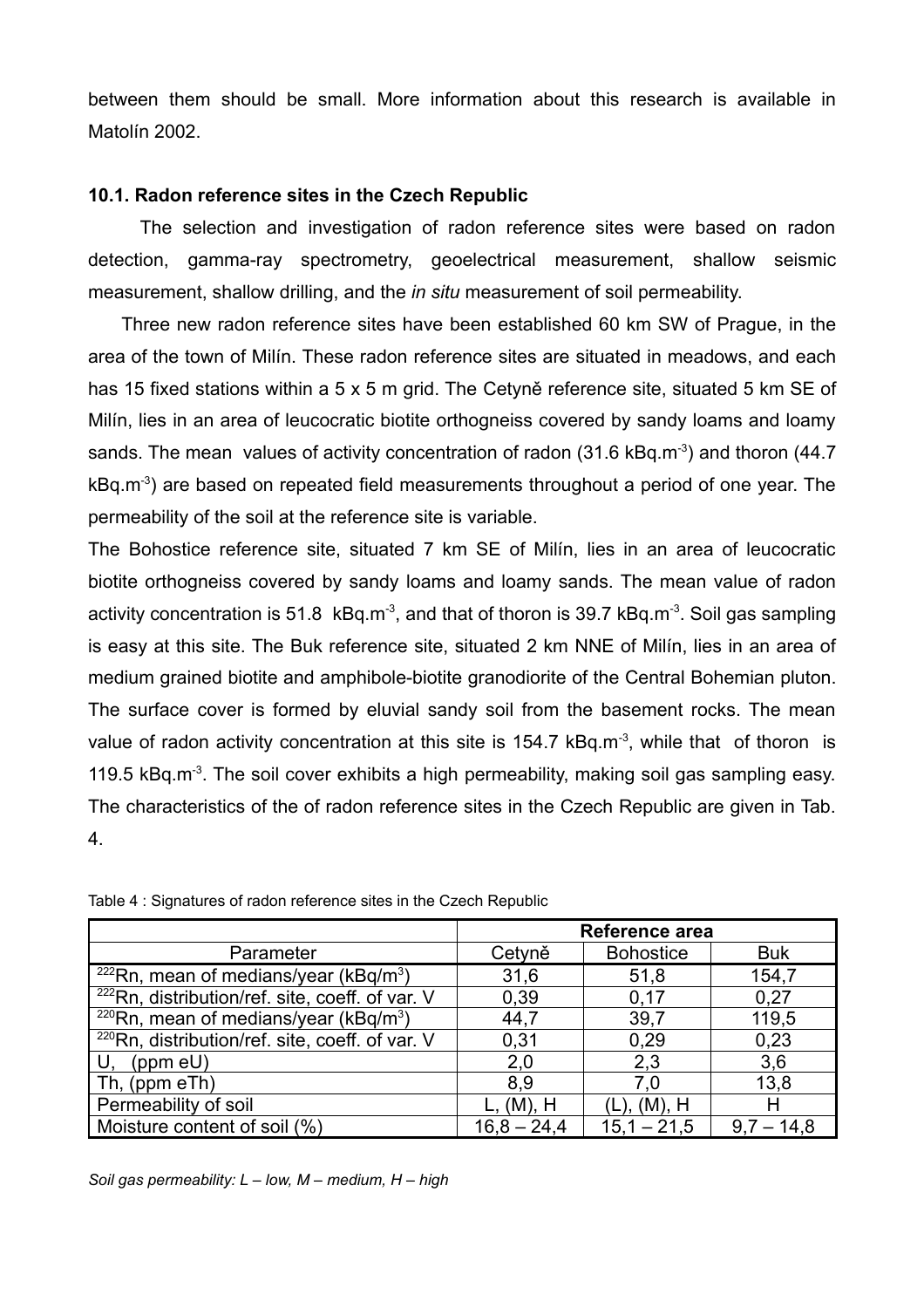#### **10.2. Temporal variations in the characteristics of the reference sites**

The range in temporal variations at the reference sites has been estimated from repeated measurements. Radon ( $^{222}$ Rn) and thoron ( $^{220}$ Rn) activity concentration in the soil gas, the permeability of the soils, the degree soil moisture, and the temperature of atmospheric air were monitored within the one-year period from 2000 to 2001. The resulting data show the range in temporal variations of these factors, and illustrate the effects of climate at each site.

### **10.3. Testing the reliability of radon measurements in soil gas**

The reliability of measuring the concentration of radon activity in soil gas is tested by comparative measurements at radon reference sites. The resulting radon data collected by the official testers during a single day is compared with that of the site administrator, and with the data set of all preceding measurements at the particular reference site. An official tester from a radon testing organization measures the radon concentration at 15 fixed stations at each reference site. The resulting <sup>222</sup>Rn data, expressed in kBq/m<sup>3</sup>, is subjected to a statistical analysis by the TestMOAR computer program (compiled by M. Bartoň). This analysis entails three individual data treatment procedures.

Test 1 compares the radon data collected by an official tester at each station of three reference sites, with the median value of the radon data reported by other participants on the same day at the same station. The level of confidence applied to this test is  $\alpha$  = 1 %.

Test 2 determines the tightness of the regression between the radon data reported by an official tester at each station of the reference sites and the median values reported by other participants on the same day. The test is run at the level of confidence  $\alpha$  = 1 %.

Test 3 calculates arithmetic means from the radon concentration values reported by the participants for particular reference sites, and normalizes these data in two steps. First, the data are normalized to the mean radon values determined by the administrator of the reference sites. Secondly, these normalized values are compared to the mean values of all preceding measurements of each parameter at a particular reference site in the past. The ideal normalized value is 1, though values within the range of  $0.7 - 1.3$  are acceptable. Test 3 eliminates temporal changes in the measurements, and is run separately for each reference site.

The results generated by the Test MOAR program give the calculated radon data and the critical values of the applied tests.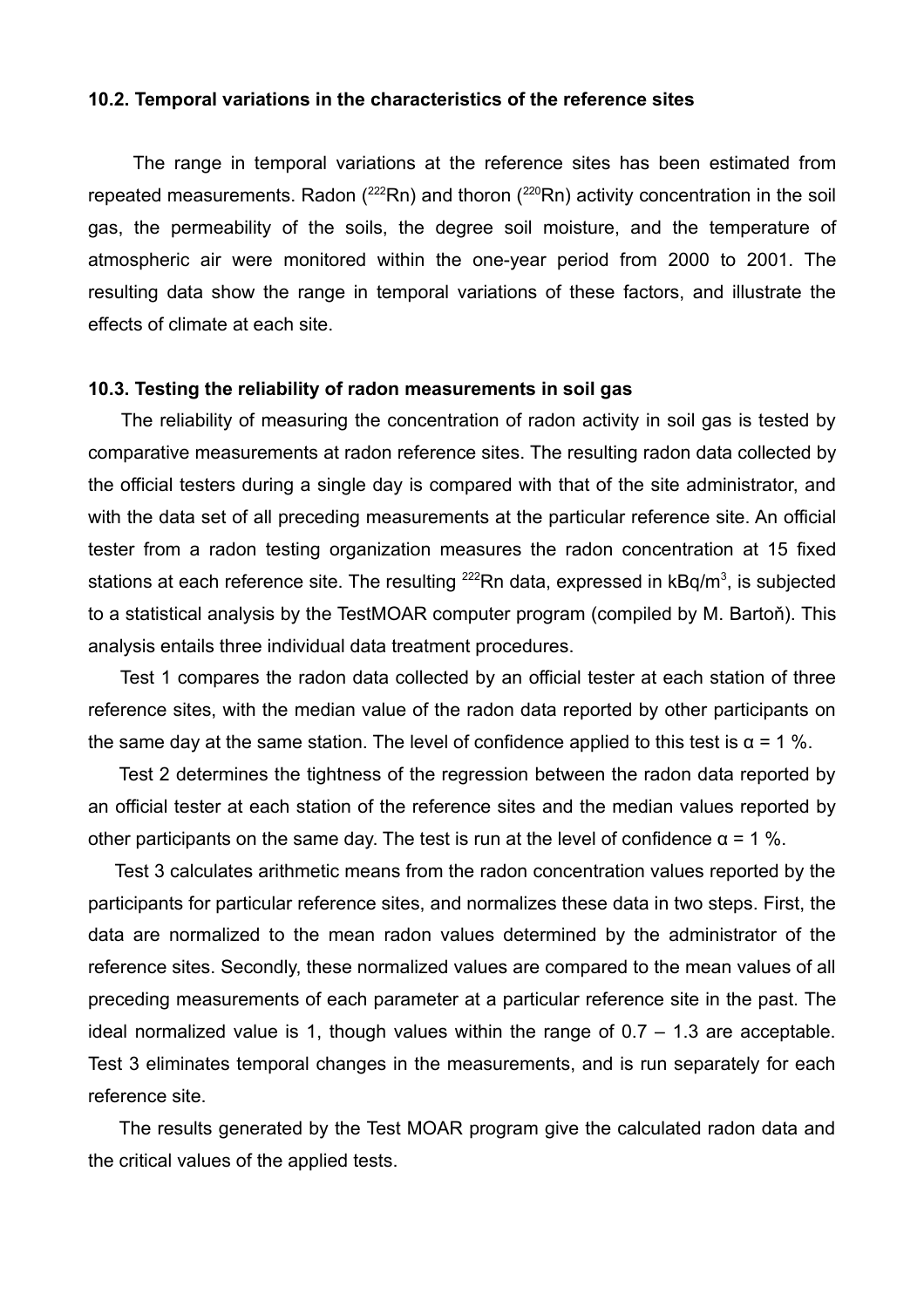The new radon reference sites (Matolín et al. 2001) have been functional since the year 2000. They are important for confirming the accuracy of radon data collected in the field, and thus play a crucial role in radon risk mapping at building sites and toward the global radionuclide data standardization (IAEA, in print).

### **11. Verification of the new methodology for radon risk mapping**

The previous method of radon risk assessment (Barnet 1994) was also used for the measurement of test areas for radon risk mapping. These data serve as a the basis for compiling radon risk forecasting maps on the scale of 1: 50 000, which are useful for prioritizing the distribution of the indoor radon detectors and for efficiently detecting areas at which higher concentrations of indoor radon activity frequently occur (Barnet et al. 2003).

After the formulating the new method, it was necessary to verify its applicability for this purpose. The reliability of these maps was analyzed at the same time.

### **11.1. Use of new methodology for radon risk mapping**

Different approaches to radon risk mapping are used at present (Appleton and Miles 2002, Kemski et al. 2002). Since 1999 the CGS has been publishing radon risk maps in printed form and on CD-ROM using its own data or that from the Radon Risk Association. By the end of 2003, 154 map sheets were finished from a total coverage of 214 maps. The construction of radon risk maps is based on vectorized geological maps (of 1: 50 000 scale) published by the CGS. The procedure is described in the paper by Mikšová and Barnet (2002). The radon risk-index category in particular rock types is determined by measuring soil gas radon concentration and soil permeability at test sites. On each map sheet, a minimum 20 measured sites are selected in different geological units, and at every site 15 random points are measured. At present, 9000 test sites are stored in a database. Four different categories of radon index are used in the maps: low, intermediate, medium, and high.

The results obtained from a single test area with 15 sampling and measuring points serve as the basis for the formation of radon maps. The differences between the new method and the previous one are minor from the perspective of mapping, as the extent of the minimal set of measurements and the decisive statistical parameters are the same. The risk assessment is based on the determination of radon potential (the radon index of a building site), and the radon indices of buildings are not relevant to mapping. The newly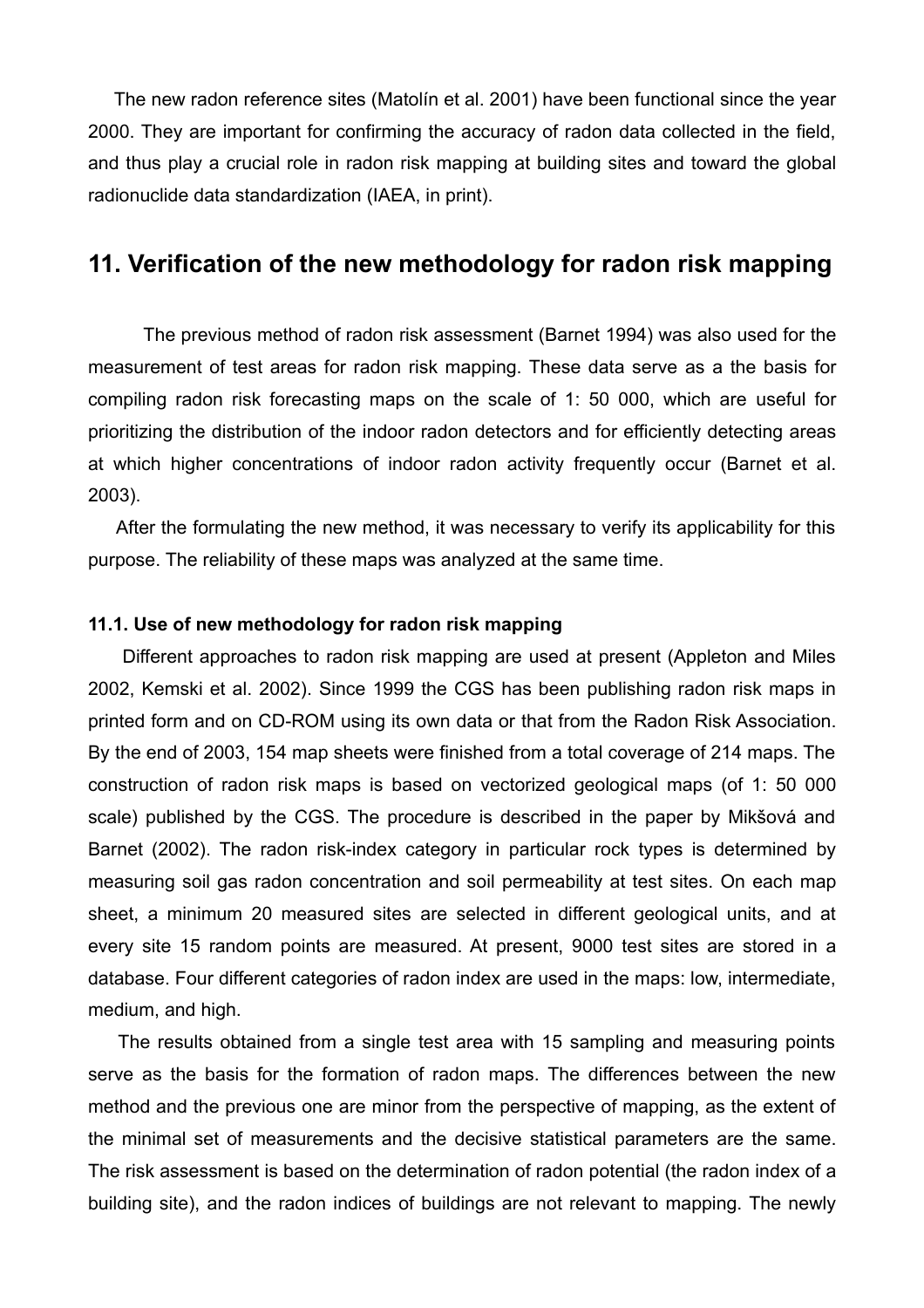modified method can be used toward constructing radon risk forecast maps, i.e. for field measurements at test sites and for adding to extant databases.

### **11.2. Reliability analysis of the radon risk forecast maps 1 : 50 000**

The reliability of radon risk prediction maps were analysed by comparing data from detailed radon surveys with data from the corresponding radon maps of the geological bedrock. The following cases were used in this comparison:

a) Areas at which all radon index categories are found, with major occurrences of the higher categories (map sheet Říčany, 13-31, 1: 50 000). The results of 37 randomly chosen radon surveys were compared. The reliability of the map sheet was 62.2 %, for the low, intermediate, and medium radon indices. The discrepancies between the results of the surveys and the radon index category assumed from the map were caused by local geological conditions, especially the presence of Quaternary sediments.

b) Areas at which the low to intermediate categories of radon index were predicted (map sheet Štětí, 02-44, 1: 50 000). The results from 19 areas were compared. In this case the areas were chosen with respect to morphology and other factors. The expected higher radon index was confirmed at most of these sites. The occurrence of relatively large areas of low radon index categories, which were reliably assigned to these areas, is due mostly to homogenous geological conditions. There is no way to specify and describe detailed geological structure in geological maps of 1: 50 000 scale.

c) Areas at which local and regional geological data were compared for the purposes of radon index category assessment (map sheet Beroun, 12-41, 1:50000, Chaby area). An area of about 400 x 400 m was surveyed in a 10 x 10 m grid, which involved 1689 soil gas radon concentration measurements. Differences between the indications from the map and the data from the survey were substantial. The spatial distribution of radon indices was induced by variations in the geological conditions, which can only be characterized after a thorough geological survey. A geological map of 1: 50 000 scale cannot register such details.

d) Areas at which homogeneous geological conditions and homogeneous radon indices of the building site were expected (map sheet Mělník, 12-22, 1:50000, Kly area). Judging from the data derived from the 1:50000 scale map, a highly permeable environment with intermediate radon index was assumed. A total 150 samples of soil gas were taken in a 10x10 m grid, and the entire area was classified as having a low radon index. When enough information on the local geological conditions is available, the radon potential can be more accurately predicted.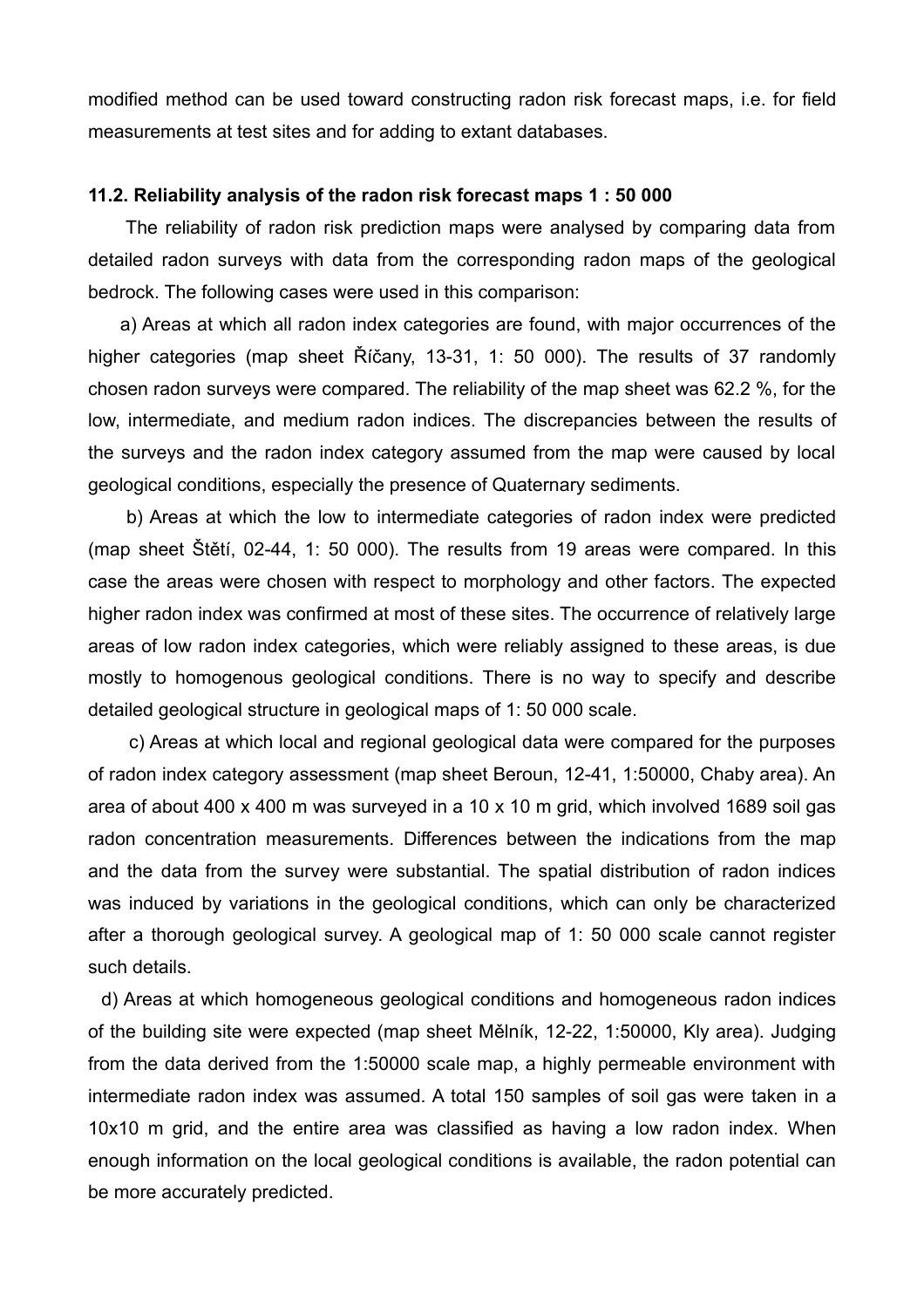The newly modified method can be widely used for evaluating measurements at selected sites for the construction of radon risk forecast maps.

The analysis of the reliability of these maps also addressed the possibility of preparing predictive maps, the reliability of which would be high enough so as to define areas where radon risk assessment would not be necessary (i.e. where the degree of radon risk could be derived from the map). The analysis has shown that variations between local and regional geological structure, and of particular lithological units throughout the entire Czech Republic, are very substantial. It is not possible to make predictive maps that can define areas with 100% low radon index. Neither can we establish a minimum number of required measured areas for assessing the radon risk at particular geological units, even when their dimensions are known. The number of such areas is proportional to the inhomogeneity of geological conditions.

The method of constructing radon risk maps is based on the generalization of data acquired within the Czech Republic. Due to the map scale constraints, these maps cannot include detailed descriptions of the geological structure, and thus cannot be used for directly predicting the radon risk of particular building sites.

### **Acknowledgement**

This survey was supported by the State Office for Nuclear Safety, Prague, Research and Development project No. R/2/2000.

### **References**

Anděl P, Neznal M., Maňák J., Pribáň V. (1994): Radon flux from uranium mill tailings in Mydlovary. In: Barnet I., Neznal M. eds.: Radon investigation in CR. Vol. 5. Czech Geological Survey, Prague, pp. 74-80.

Appleton D., Miles J. (2002): Mapping radon-prone areas using integrated geological and grid square approaches. In: Barnet I., Neznal M.. Mikšová J. eds.: Radon investigations in CR. Vol. 9. Czech Geological Survey, Prague, pp. 34 - 43.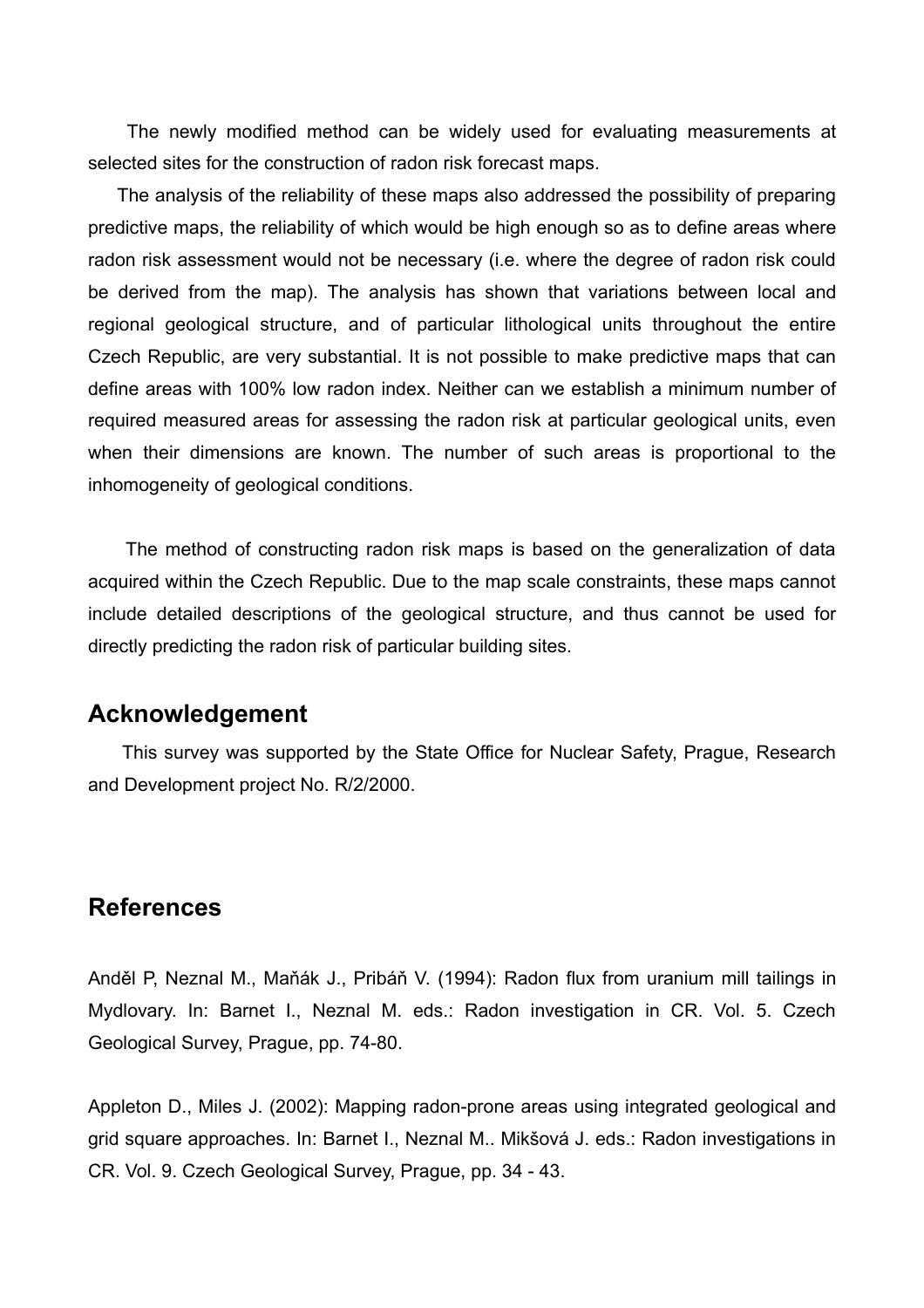Asher-Bolinder S., Owen E. D., Schumann R. R. (1990): Pedologic and Climatic Controls on RN-222 Concentrations in Soil Gas, Denver, Colorado, Geophysical Research Letters, Vol. 17, No. 6, pp. 825-828.

Ball B.C., Harris W., Burford J.R. (1981): A Laboratory Method to Measure Gas Diffusion and Flow in Soil and Other Porous Materials, Soil Sci. 32, pp. 323-333.

Barnet I. (1994): Radon risk classification for building purposes in the Czech Republic. In: Barnet I., Neznal M. eds.: Radon investigations in CR. Vol. 5. Czech Geological Survey, Prague, pp. 18-24.

Barnet I., Mikšová J., Foitíková I. (2003): Indoor-soil gas radon relationship in the Central Bohemian Plutonic Complex. 7<sup>th</sup> Int. Conf. On Gas Geochemistry, Extended Abstracts, pp. 65-67, Freiberg, Copernicus GmbH.

Damkjaer A., Korsbech U. (1992): A Small-Diameter Probe for In-Situ Measurements of Gas Permeability of Soils, Radiation Protection Dosimetry, Vol. 45 No. 1/4, pp. 85-89.

Garbesi K., Sextro R.G., Fisk W.J., Modera M.P., Revzan K.L. (1993): Soil-gas Entry into an Experimental Basement: Model Measurement Comparisons and Seasonal Effects, Environmental Science and Technology, Vol. 27, No. 3, pp. 466-473.

Hinton T.C. (1985): Radon flux from reclaimed uranium mill tailings. Health Phys. 48(4), 421-427.

IAEA (in print): Status of Radioelement Mapping – Towards a Global Radioelement Baseline

Kemski J., Klingel R., Siehl A. (1996): Classification and mapping of radon-affected areas in Germany. Env. International 22 (Supl. 1): 789 – 798.

Kemski J., Klingel R., Siehl A., Stegemann R. (2002): Radon maps and radon transfer from ground to houses in Germany.- Symp. Natural Radiation Environment, Book of abstracts, National Technical University of Athens, p. 377.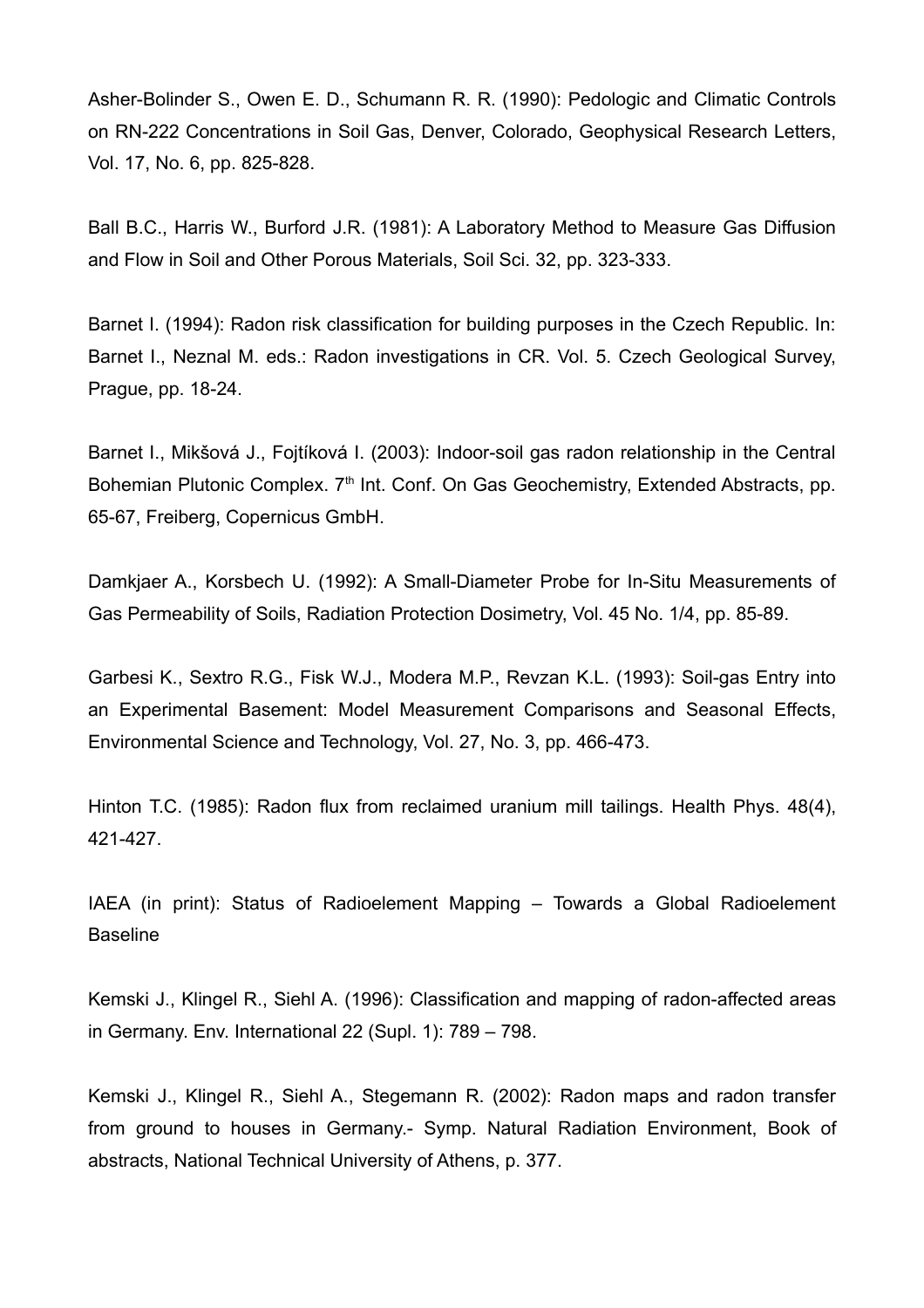Matolín M. (2002): Radon reference sites in the Czech Republic In: Barnet I., Neznal M., Mikšová J. eds.: Radon investigation in CR. Vol. 9. Czech Geological Survey and Radon corp., Prague, pp. 26-33.

Matolín M., Bartoň J., Jáně Z., Karpíšek P., Stehlík E., Zoc J., Zocová J. (2001): Development of test radon reference sites for radon activity concentration in soil air. Report, Charles University in Prague, Faculty of Science, Prague (in Czech).

Matolín M., Jáně Z., Neznal M., Neznal M. (2000): Geometry of soil gas sampling, soil permeability and radon activity concentration. In: Barnet I., Neznal M. eds.: Radon investigation in CR. Vol. 8. Czech Geological Survey and Radon corp., Prague, pp. 27 -29.

Matolín M., Prokop P. (1991): Statistical significance of radon determination in soil air. In: Barnet I. eds.: Radon investigation in CS. Vol. 2. Czech Geological Survey, Prague, pp. 20-24.

Merta J., Burian I. (2000): Radon flux: New experience and results. In: Barnet I., Neznal M. eds.: Radon investigation in CR. Vol. 8. Czech Geological Survey and Radon corp., Prague, pp. 30-35.

Mikšová J., Barnet I. (2002): Geological support to the National Radon Programme (Czech Republic) - Bulletin of the Czech Geol. Survey, 77,1, pp.13-22. Prague.

Morris C. R., Fraley L. Jr. (1994): Soil Permeability as a Function of Vegetation Type and Soil Water Content, Health Physics Vol. 66, No. 6, pp. 691-698.

Neznal M., Matolín M., Just G., Turek K. (2004): Short-term temporal variations of soil gas radon concentration and comparison of measurement techniques. Radiat. Prot. Dosim., Vol. 108, pp. 55 – 63.

Neznal M., Neznal M. (2002): Measurement of radon exhalation rate from the ground surface: can the parameter be used for a determination of radon potential of soils? In: Barnet I., Neznal M., Mikšová J. eds.: Radon investigation in CR. Vol. 9. Czech Geological Survey and Radon corp., Prague, pp. 16-25.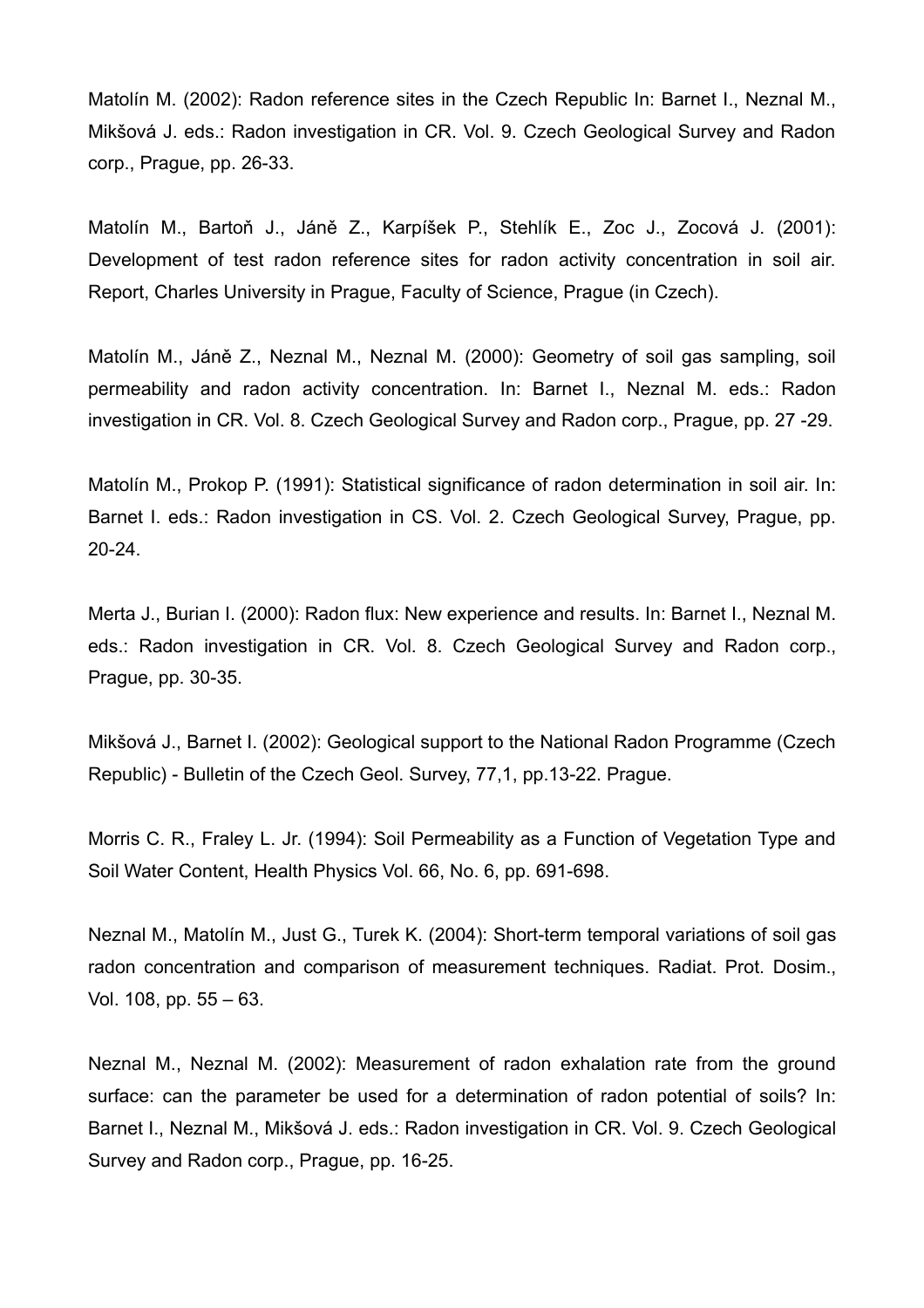Neznal M., Neznal M. (2003): Permeability as one of main parameters for radon risk classification of foundation soils, 7<sup>th</sup> International Conference on Gas Geochemistry, Book of extended abstracts, Technische Universitat Freiberg, p. 70-71.

Neznal M., Neznal M., Šmarda J. (1994a): Evaluation of soil-gas radon concentration data - some remarks. In: Barnet I., Neznal M. eds.: Radon investigations in CR. Vol. 5. Czech Geological Survey, Prague, pp. 37-41.

Neznal M., Neznal M., Šmarda J. (1994b): Variability of radon with depth in various soil profiles. In: Barnet I., Neznal M. eds.: Radon investigation in CR. Vol. 5. Czech Geological Survey, Prague, pp. 55-61.

Neznal M., Neznal M., Šmarda J. (1995): Radon risk classification of foundation soils and other radon measurements by private firms. Bulletin Scientifique de l'Association des Ingénieurs Électriciens Sortis de l'Institut Montefiore (3), pp. 31 - 34

Neznal M., Neznal M., Šmarda J. (1996a): Assessment of Radon Potential of Soils - A Five-Year Experience, Environ. Int. 22, S819-828.

Neznal M., Sokol, A., Thomas, J. (1996b): Radon contamination of natural gas in a storage cavern. Env. International 22: S425-S427.

Reimer G.M. (1990): Reconnaissance technique for determining soil gas radon concentrations, an example from Prince Georges County, Maryland. Geophysical research Letters, 17, 809 – 812.

Rogers V.C., Nielson K.K. (1991): Correlations for Predicting Air Permeabilities and 222 Rn Diffusion Coefficients of Soils, Health Physics Vol. 61, No. 2, pp. 225-230.

Surbeck H. et al. (1991): Radon in Switzerland. Proceedings of the Int. Symposium on Radon and Radon Reduction Technology, Philadelphia.

Surbeck H., Johner H.U. (1999): Soil gas measurements below foundation depth improve indoor radon prediction. Proceedings of the Conference on Radon in the Living Environment, Athens, pp. 449 - 455.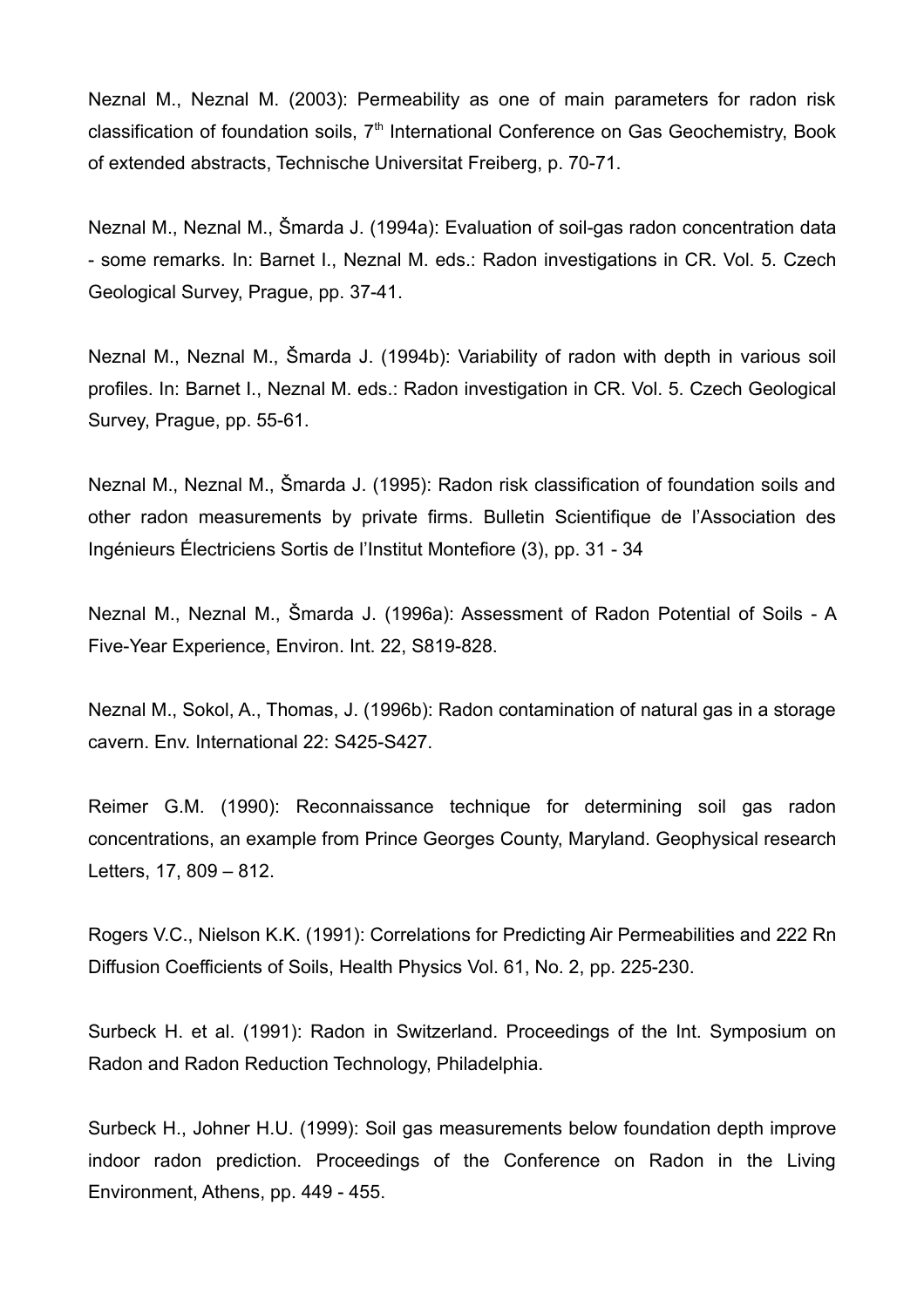Tanner A.B. (1991): Methods of Characterization of Ground for Assessment of Indoor Radon Potential at a Site. In Gundersen, L.C.S.; and Wanty, R.B.; eds.; Fields Studies of Radon in Rocks, Soils and Water, U.S. Geol. Survey Bulletin No. 1971, pp. 1-18.

Tanner A.B. (1994): Measurement and Determination of Radon Source Potential, A Literature Review.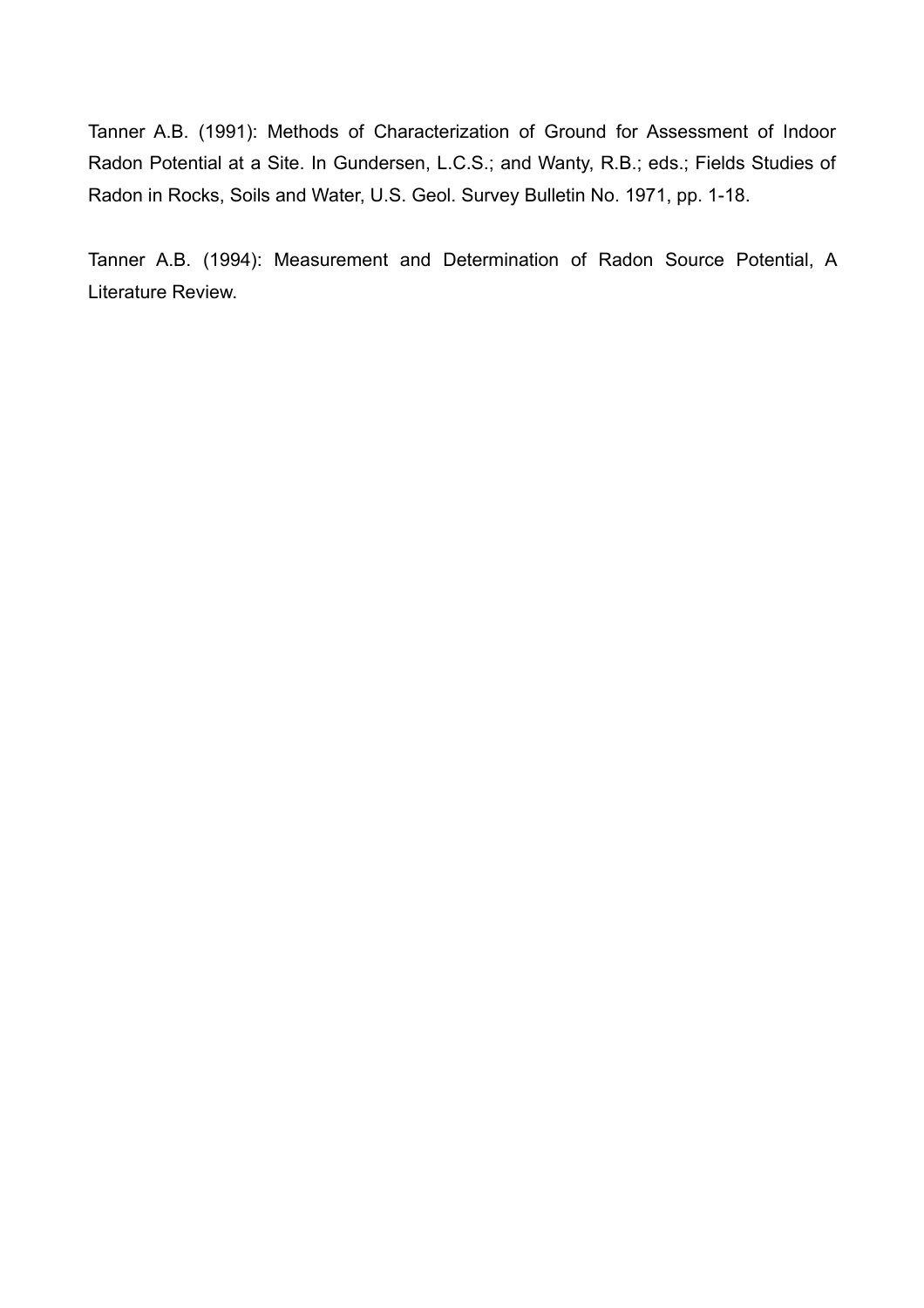### **Abstrakt**

Hodnocení radonového rizika základových půd je nedílnou součástí Radonového programu České republiky. Předložená práce shrnuje výsledky výzkumného projektu zaměřeného na detailní studium podmínek uvolňování radonu z podložních hornin a zemin do objektů, na hodnocení jejich vlivu a klasifikaci radonového indexu stavebních pozemků. Radonový index pozemku vyjadřuje míru rizika uvolňování radonu z podloží do budov a numericky může být vyjádřen jako radonový potenciál pozemku. Radonový index stavby odráží požadovanou míru radiační ochrany stavby, která je závislá na vlastnostech podložních hornin a zemin i na typu založení stavby. Byla navržena nová metodika stanovení radonového indexu. Ve srovnání s metodikou používanou od r. 1994 nová metodika umožňuje přesnější klasifikaci v hraničních případech a měla by přispět k fundovanější ochraně staveb před radonem.

## **1. Úvod**

Předložená práce shrnuje výsledky tříletého výzkumného úkolu zadaného Státním úřadem pro jadernou bezpečnost (SÚJB) v r. 2000. Řešitelem úkolu byla firma RADON v.o.s., na výzkumu, terénních pracích, zpracování výsledků a sestavení výsledného textu se dále podíleli pracovníci Přírodovědecké fakulty University Karlovy v Praze a České geologické služby. Text byl připomínkován pracovníky Státního úřadu pro jadernou bezpečnost, Státního ústavu radiační ochrany a Státního ústavu pro jadernou, chemickou a biologickou ochranu. Cílem výzkumného úkolu bylo sestavit novelizovanou metodiku stanovení radonového indexu na stavebních pozemcích, která by se stala po schválení Státním úřadem pro jadernou bezpečnost závaznou pro všechny odborníky, firmy a státní subjekty, provádějící tento typ měření. Pro tuto činnost je nutno získat Povolení Státního úřadu pro jadernou bezpečnost. Získání tohoto Povolení je podmíněno kromě jiného i účastí na odborném kurzu pořádaném Přírodovědeckou fakultou University Karlovy v Praze, úspěšným absolvováním zkoušek zvláštní odborné způsobilosti a schválením systému jakosti Státním úřadem pro jadernou bezpečnost. Pouze odpovídající odborník tak může využít metodické postupy založené na expertním subjektivním hodnocení.

Anglický i český text je rozdělen do dvou částí. V první části (kap. 2) je prezentován navrhovaný text novelizované metodiky, v dalších kapitolách jsou pak stručně popsány jednotlivé dílčí úkoly a výsledky, jejichž syntéza vedla k sestavení novelizované metodiky.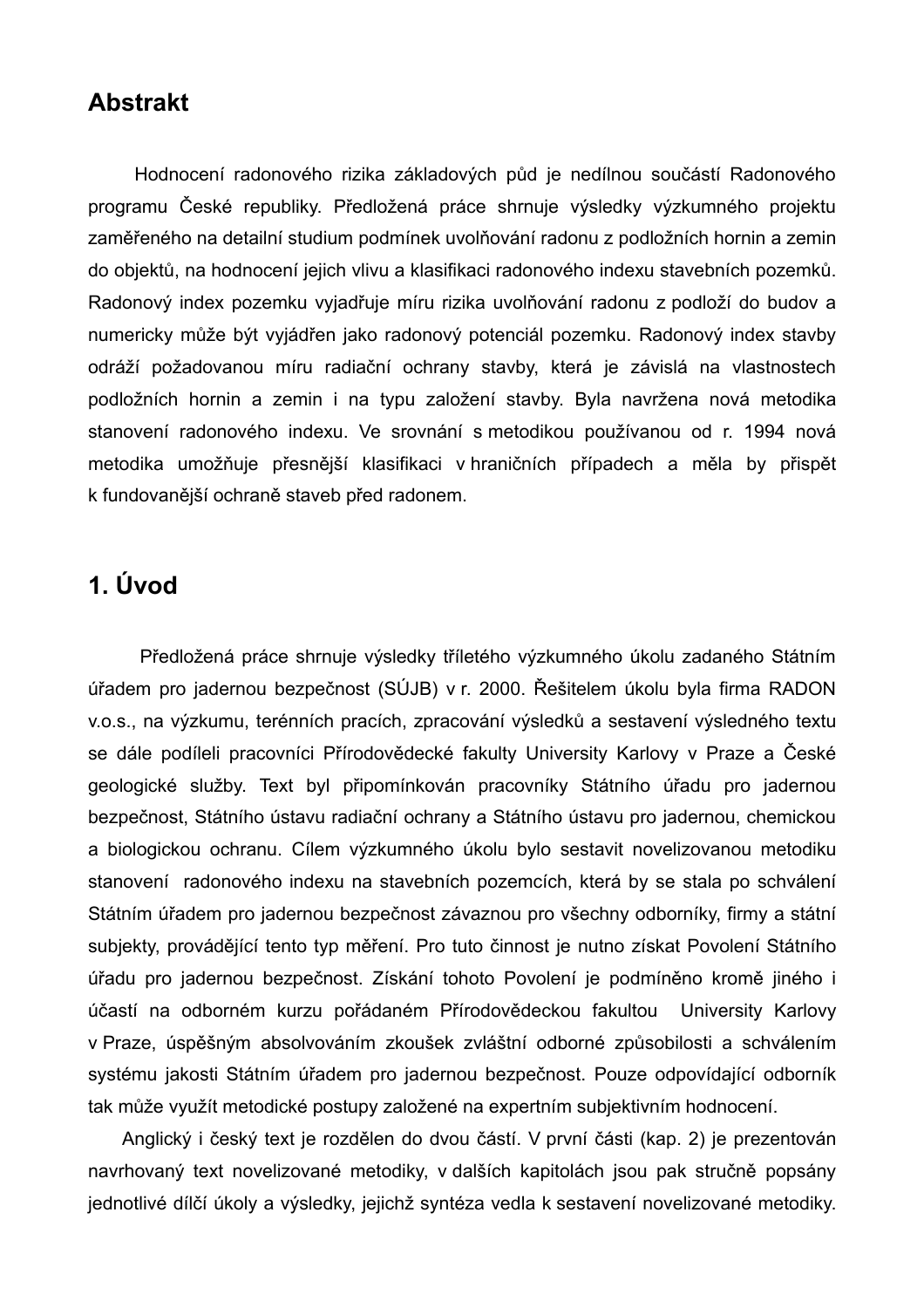Podrobné zprávy o řešení jednotlivých dílčích úkolů jsou v českém jazyce ve vlastnictví SÚJB, v této publikaci jsou zmíněny vzhledem k omezenému rozsahu pouze stručné zásadní informace. Tato metodika částečně navazuje na dosud používanou metodiku (Barnet 1994), zohledňuje však nové poznatky, získané během výzkumných prací v rámci Radonového programu České republiky. Mezi hlavní témata, která byla při sestavování metodiky sledována, patří statistická analýza existujících i nově měřených datových souborů objemové aktivity radonu v půdním vzduchu, studium geometrie aktivního prostoru při odběru vzorků půdního vzduchu, srovnání metod využívaných při stanovení propustnosti půdy a posouzení vlivu dalších parametrů půdy na stanovení radonového indexu. Posuzována byla i použitelnost metody založené na měření plošné exhalace radonu z povrchu půdy pro zjišťování radonového potenciálu, zvláště v případech problematického odběru vzorků půdního vzduchu. Významnou součástí výzkumných prací byl i vývoj nových referenčních ploch pro kvalitnější srovnávací měření jednotlivých subjektů. Testována byla i použitelnost nové metodiky pro účely mapování radonového indexu v regionálním měřítku.

Novelizovaná metodika je založena na podrobnějším posouzení stavebního pozemku, zejména z hlediska propustnosti zemin. Výsledkem hodnocení je stanovení radonového indexu pozemku, které lépe klasifikuje hraniční případy a více respektuje nehomogenitu v propustnosti zemin na jednotlivých stavebních pozemcích.

## **Nová metodika stanovení radonového indexu pozemku**

### **2. Stanovení radonového indexu pozemku – nová metodika**

### **2.1.Úvod**

Stanovení radonového indexu pozemku vychází z posouzení hodnot objemové aktivity radonu (<sup>222</sup>Rn) v půdním vzduchu a z posouzení plynopropustnosti zemin. Čím vyšší je objemová aktivita radonu v půdním vzduchu a čím jsou vrstvy zemin propustnější, tím vyšší je pravděpodobnost, že může do objektu pronikat významné množství radonu.

Radonový index pozemku (RI) vyjadřuje obecně radonový potenciál daného pozemku. Radonový index stavby (RB) vyjadřuje míru potřebné stavební ochrany stavby proti vnikání radonu z geologického podloží. Radonový index stavby vychází z radonového indexu pozemku a zohledňuje hloubku založení stavby, způsob založení stavby a stav základových zemin. Na jednom pozemku s daným radonovým indexem může být radonový index stavby rozdílný např. pro objekt založený při povrchu terénu a pro objekt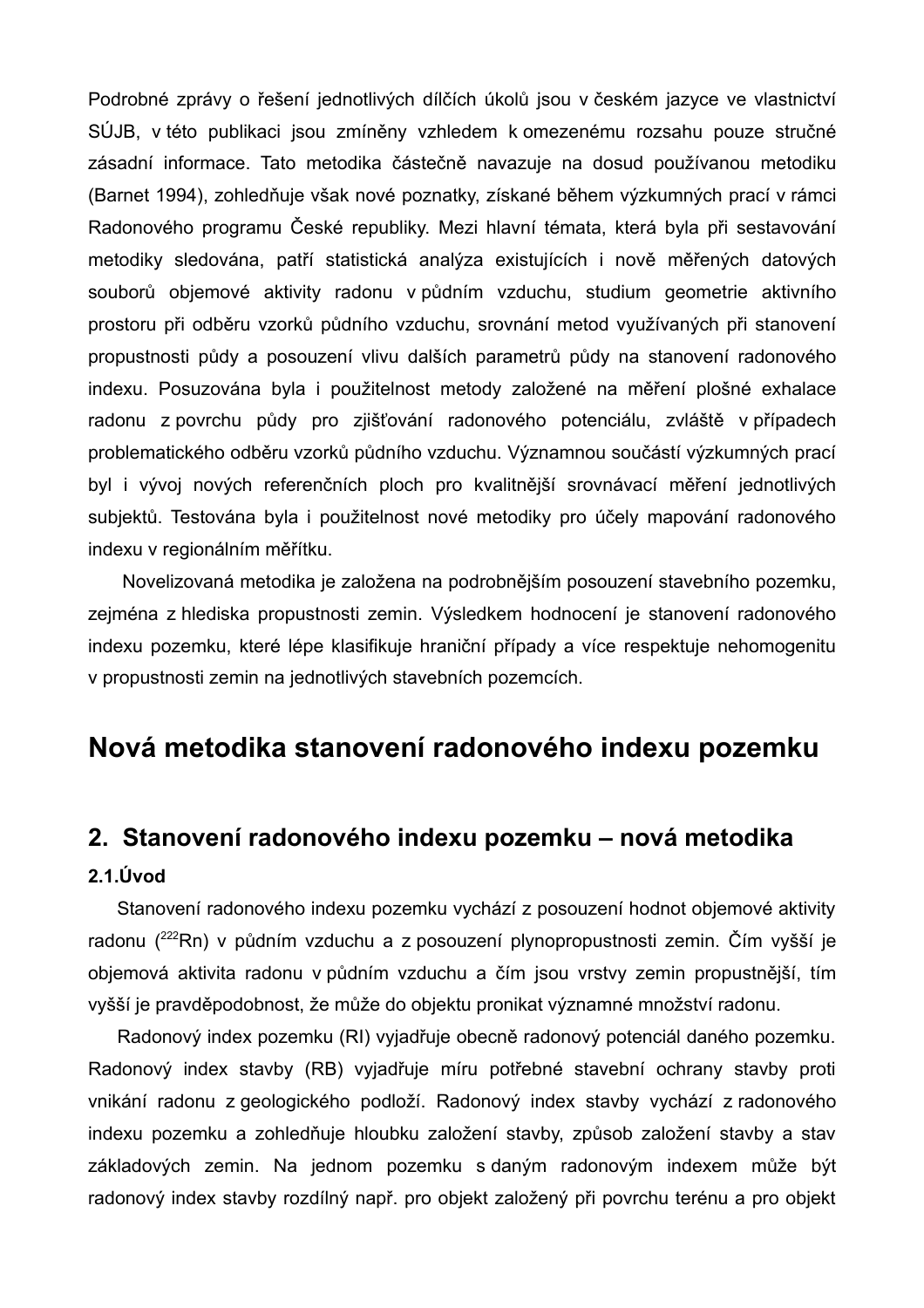se dvěma suterény. Dále uvedená metodika se zabývá stanovením radonového indexu pozemku, vychází z realizovaných výzkumných úkolů v letech 1994-2002 a upravuje dosud platnou metodiku Kategorizace radonového rizika základových půd z roku 1994. V závěrečné kapitole jsou shrnuty podklady, které by měl dále radonový průzkum pozemku poskytnout odborníkům v oboru stavebnictví - navrhování ochrany stavby proti pronikání radonu z podloží. Metodika je v souladu s příslušnými ustanoveními zákona č. 18/1997 Sb., o mírovém využívání jaderné energie a ionizujícího záření (atomový zákon) a o změně a doplnění některých zákonů, ve znění pozdějších předpisů, a s prováděcí vyhláškou SÚJB č. 307/2002 Sb. o radiační ochraně. Firmy a fyzické osoby, které provádějí stanovení radonového indexu, musí mít dle odpovídajících ustanovení výše uvedeného zákona povolení k této činnosti od Státního úřadu pro jadernou bezpečnost.

### **2.2. Terminologie**

Pro účely této metodiky se rozumí pod pojmy:

Radon - izotop radonu <sup>222</sup>Rn.

- **Objemová aktivita radonu** počet přeměn izotopu <sup>222</sup>Rn za 1 sekundu v jednom kubickém metru půdního vzduchu.
- **Radonový index pozemku (RI)** index popisující míru rizika pronikání radonu z geologického podloží na daném pozemku. Nabývá hodnot - nízký - střední vysoký.
- **Radonový index stavby (RB)** index vyjadřující míru potřebné stavební ochrany stavby před vnikáním radonu z geologického podloží. Stanovuje se s ohledem na radonový index pozemku, způsob založení stavby a parametry zemin.
- **Radonový potenciál pozemku (RP)** číselná hodnota vyjadřující radonový index pozemku. Je-li RP < 10, radonový index pozemku je nízký, je-li 10 <= RP < 35, radonový index pozemku je střední, je-li 35 >= RP, radonový index pozemku je vysoký.
- **Zemina** zahrnuje jak zeminy (tj. produkt větrání hornin, nezpevněný), tak i půdy (tj. svrchní horizonty zvětrání hornin s organickou substancí), dále horniny skalního podkladu, pokud se vyskytují ve svrchních horizontech ovlivňujících stanovení radonového indexu pozemku, a případně i antropogenní navážky, pokud se na pozemku vyskytují.

**Půdní vzduch** - směs plynů obsažených v zeminách.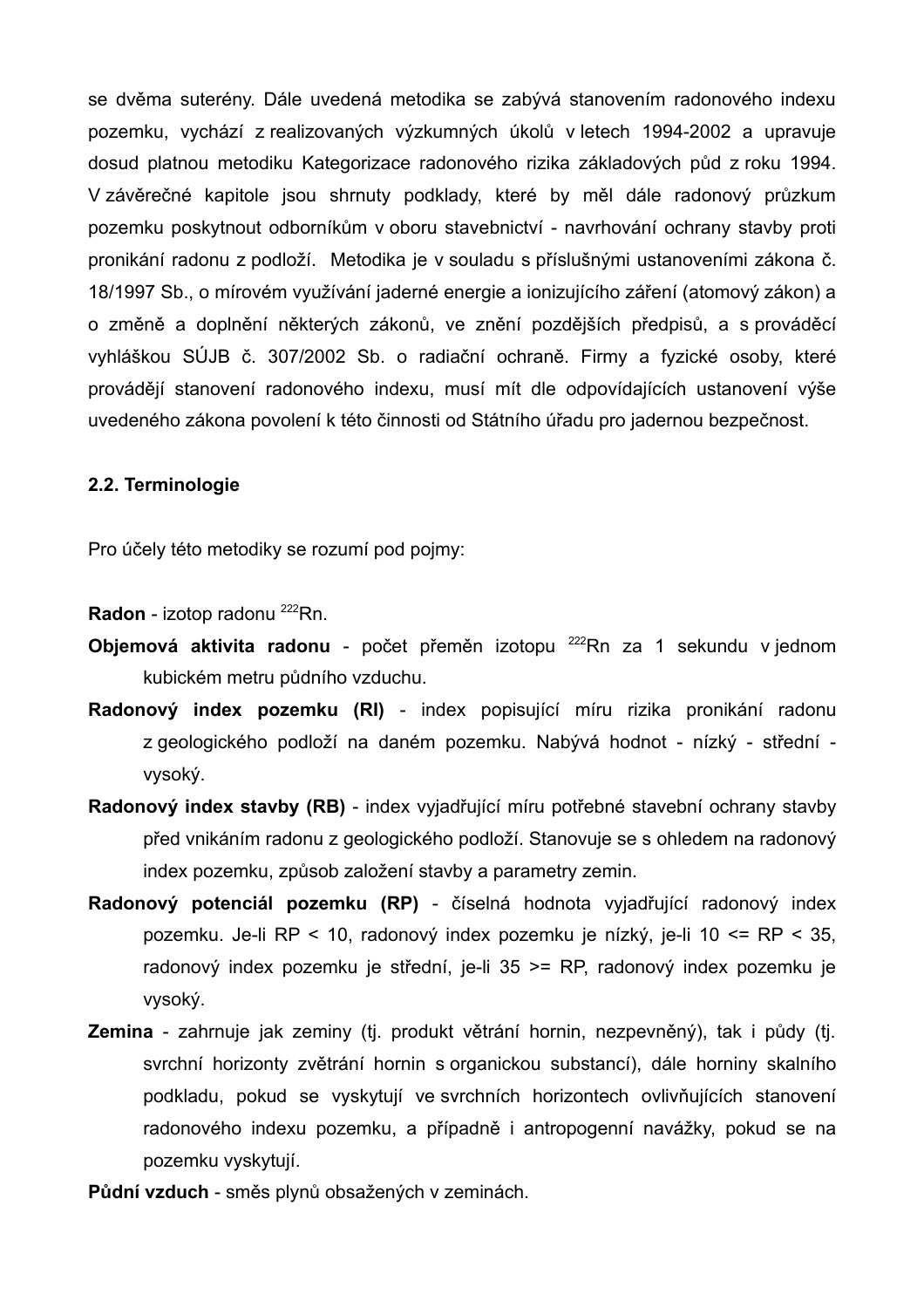- **Plynopropustnost** reprezentativní parametr charakterizující možnost šíření radonu a jiných plynů v zeminách, určuje se přímým měřením nebo odborným posouzením zemin.
- **Popis zemin ve vertikálním profilu** popis jednotlivých vrstev zemin dostatečně charakterizující jejich strukturně mechanické vlastnosti pro odborné posouzení plynopropustnosti, s udáním jejich mocnosti a hloubky uložení pod povrchem terénu.
- **Třetí kvartil** 75% percentil souboru hodnot. Pro účely stanovení radonového indexu pozemku je postup stanovení hodnoty třetího kvartilu souboru dat následující: soubor dat o N hodnotách se seřadí vzestupně, pořaďové číslo třetího kvartilu souboru N<sub>75</sub> se stanoví výpočtem dle N<sub>75</sub> = CELÁ ČÁST (0,75N + 0,25). Hodnota třetího kvartilu souboru dat je odpovídající hodnota ze vzestupně seřazeného souboru dat tomuto pořadí.

### **2.3. Objemová aktivita radonu v půdním vzduchu**

Základní úkol radonového průzkumu představuje přímé stanovení objemové aktivity radonu <sup>222</sup>Rn v půdním vzduchu v hloubce 0,8 m. Objemová aktivita radonu se stanovuje měřením radioaktivity vzorků půdního vzduchu odebraných v dané hloubce.

Podmínkou užití zvolené metody je:

(a) dostatečná citlivost (mez stanovitelnosti <= 1 kBq.m<sup>-3</sup>),

(b) kalibrace přístroje příslušným Státním metrologickým střediskem pro měření radonu a ekvivalentní objemové aktivity radonu,

(c) ověření metodiky odběru půdního vzduchu a stanovení objemové aktivity radonu v půdním vzduchu na terénních referenčních plochách pro srovnávací měření objemové aktivity radonu.

Objemová aktivita radonu v půdním vzduchu se značí v souladu s platnou normou ČSN ISO 31-9 symbolem **cA**. Udává se v jednotkách kBq/m 3 a při zápisu hodnoty se pro tyto účely udává s přesností na jedno desetinné místo.

Obvykle se stanovují okamžité hodnoty objemové aktivity radonu v půdním vzduchu, principiálně je možné využít i integrální nebo kontinuální metody měření a stanovení objemové aktivity radonu v půdním vzduchu, pokud splňují uvedené požadavky.

Pokud se stanovují okamžité hodnoty objemové aktivity radonu v půdním vzduchu, je nutné kontrolovat pozadí používaných scintilačních nebo ionizačních komor. Pozadí detekčních komor má být nižší než 1/10 signálu při měření vzorku půdního vzduchu.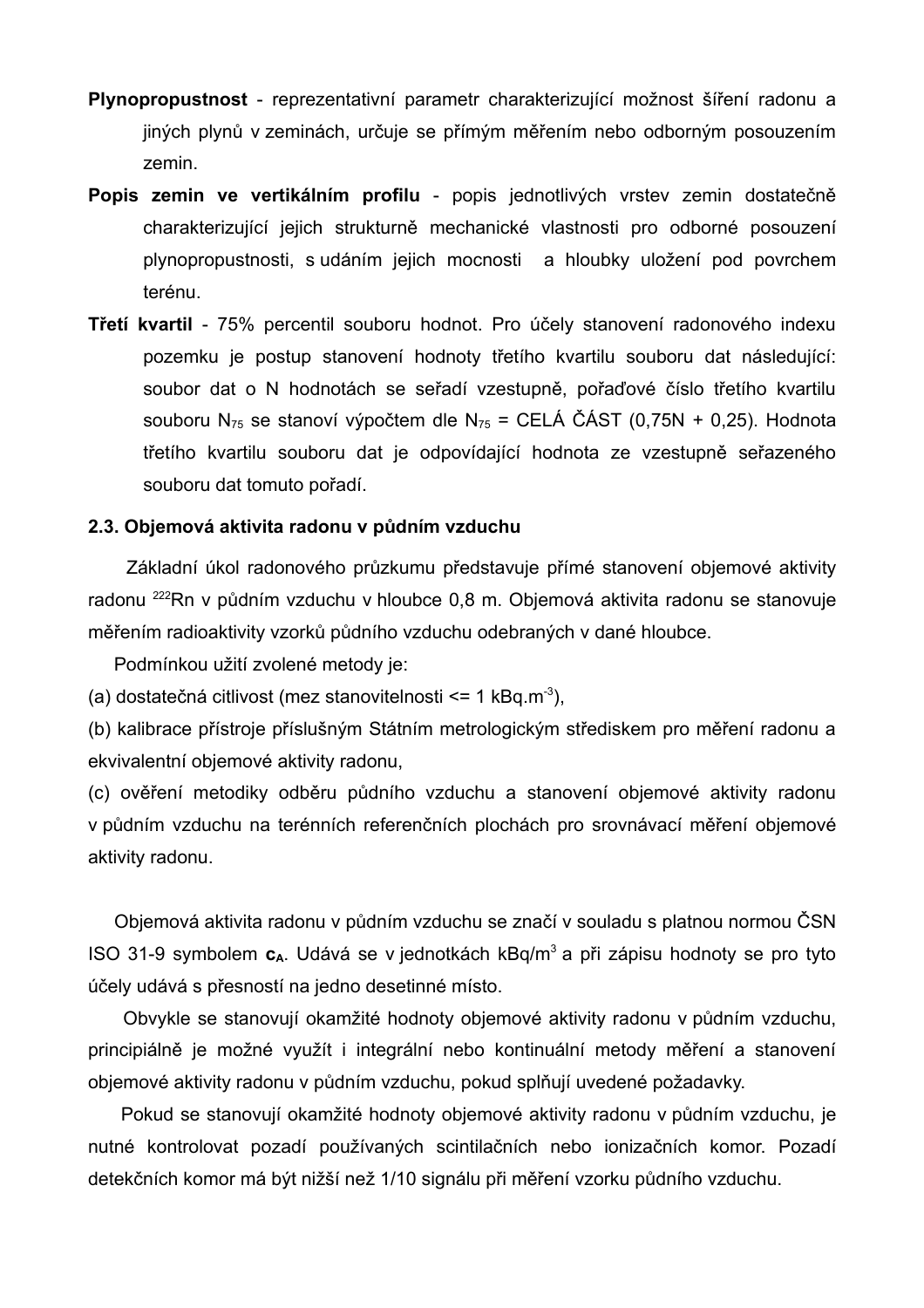Thorium přítomné v zeminách a horninách generuje thoron (<sup>220</sup>Rn), zdroj záření alfa, jehož objemová aktivita v půdním vzduchu bývá stejného řádu jako objemová aktivita radonu. Při stanovení objemové aktivity radonu v půdním vzduchu provedeného v krátkých časových intervalech po odběru vzorků půdního vzduchu je nezbytné použít postupů zpracování měřených veličin, které vliv thoronu na výsledné hodnoty objemové aktivity radonu vylučují.

### **2.3.1. Počet odběrových bodů**

Vzhledem k nestejnoměrné distribuci radonu v zeminách a častému výskytu lokálních odchylek objemové aktivity radonu v půdním vzduchu je pro stanovení radonového indexu pozemku nutný vyšší počet bodových měření objemové aktivity radonu v půdním vzduchu. V případě hodnocení pozemků o rozloze menší nebo rovné 800 m<sup>2</sup> (zpravidla pro výstavbu jednotlivého samostatně stojícího rodinného domu či obdobně velkého objektu, pro přístavbu obdobného objektu či pro celkovou rekonstrukci spojenou se změnami v kontaktních konstrukcích) je nutno provést měření v rozsahu minimálně 15 odběrových bodů. Odběrové body se přitom rozmisťují v zastavěné ploše a nejbližším okolí této jednotlivé stavby.

V případě hodnocení pozemků o rozloze větší než 800 m<sup>2</sup> (zpravidla pro zástavbu více objektů či pro výstavbu jednotlivého objektu o větší zastavěné ploše než 800 m<sup>2</sup>) se postupuje v základní odběrové síti 10 x 10 m v zastavěných plochách a nejbližším okolí. V případě, že tato síť nemůže být dodržena (zpevněné plochy, stávající zástavba ap.), se průzkum realizuje s odpovídajícím počtem odběrových bodů této síti, jednotlivé odběrové body se přitom situují tak, aby co nejlépe umožnily popsat distribuci radonu v zájmovém území.

Při výskytu lokálních anomálií objemové aktivity radonu v půdním vzduchu (překračujících trojnásobek třetího kvartilu – 3.**cA75**) je doporučeno rozšířit minimální odběrový soubor, resp. zahustit základní odběrovou síť 10 x 10 m do sítě 5 x 5 m.

### **2.3.2. Metodika odběru vzorků půdního vzduchu**

Pro odběry vzorků půdního vzduchu se používají zpravidla maloprůměrové duté tyče s volným hrotem v kombinaci s velkoobjemovými injekčními stříkačkami či pumpami. Při odběrech vzorků půdního vzduchu pro stanovení okamžitých hodnot objemové aktivity radonu musí být celý systém pro odběr vzorků půdního vzduchu dokonale těsný. Použití odběrových systémů, které nejsou dostatečně těsné nebo výkonem nedosahují potřebný podtlak pro odčerpání vzorku půdního vzduchu (např. odběrový balónek), může vést k podhodnocení skutečné hodnoty objemové aktivity radonu v půdním vzduchu a není pro odběr vzorků povoleno.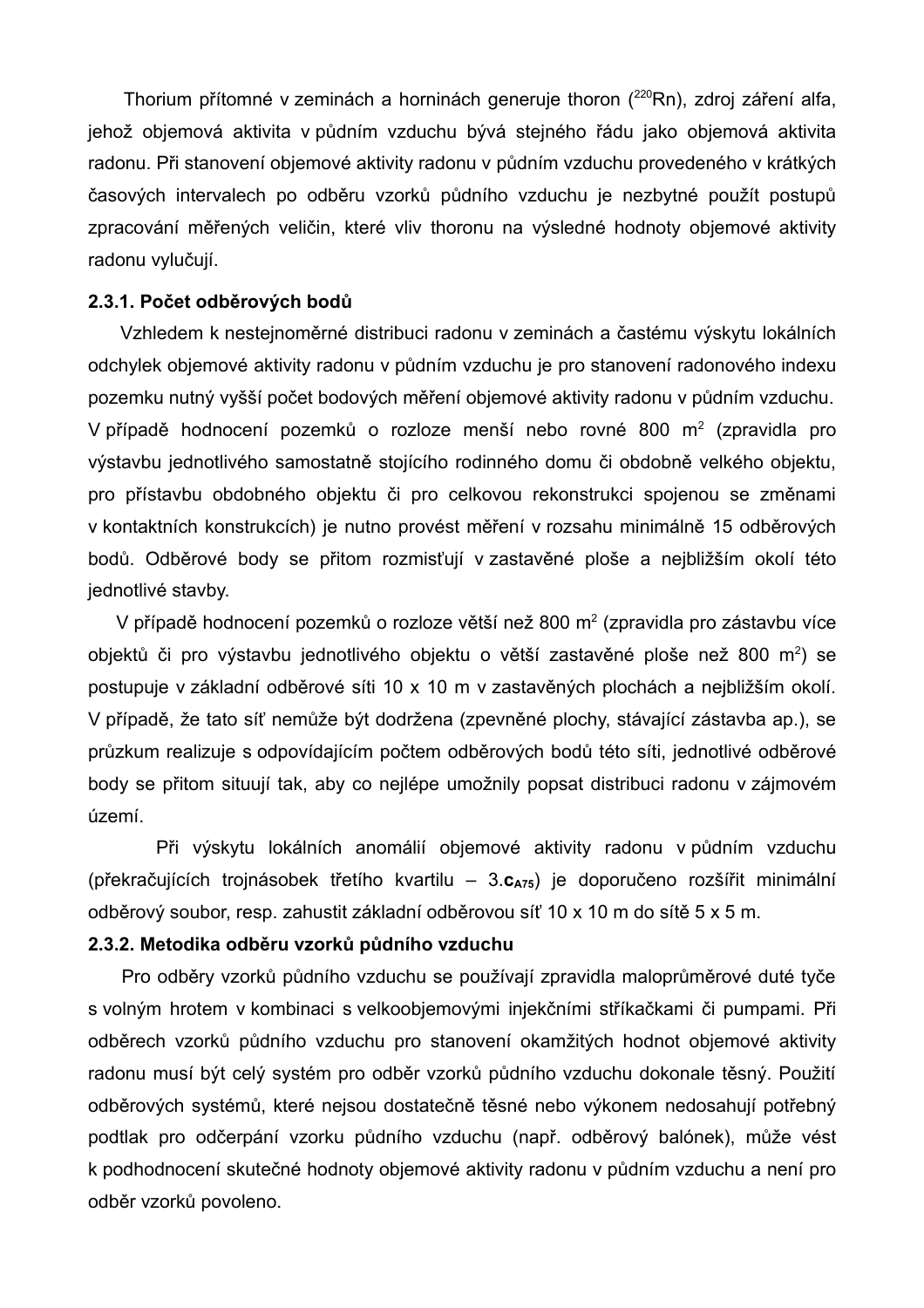Objem odběrového prostoru, který vzniká zpravidla povyražením volného hrotu, musí být dostatečně velký, aby odběr vzorku vůbec umožnil. Minimální požadovaný vnitřní povrch dutiny vytvořený pro odběr vzorku půdního vzduchu je stanoven na 940 mm<sup>2</sup> (odpovídá válci o průměru 10 mm a výšce 30 mm).

Odběr vzorků půdního vzduchu se provádí v hloubce 0,8 m pod povrchem terénu. V případech, kdy není možné odebrat vzorek půdního vzduchu pro stanovení objemové aktivity radonu v půdním vzduchu v hloubce 0,8 m (extrémně nízká plynopropustnost, vysoká saturace odběrového horizontu vodou, skalní podklad při povrchu terénu), se postupuje následujícím způsobem. Pokud je příčinou extrémně nízká plynopropustnost odběrového horizontu, je možné zvětšit odběrový prostor zpětným povytahováním tyče zpravidla o 10 - 15 cm. Pokud nedojde k odkrytí výše uložených vrstev půdy s vyšší propustností, nebo k uvolnění tyče v zemině a následnému přisávání atmosférického vzduchu, je možné zvětšit odběrový prostor povytahováním tyče až do úrovně 0,5 m pod povrchem terénu, při zachování dokonalé těsnosti systému. Obdobný postup lze využít v případě vysoké saturace odběrového horizontu vodou, kdy je možno tento postup kombinovat s probubláváním půdního vzduchu vodou. Obdobně pro případ, kdy vystupují svrchní horizonty skalního podkladu mělce k povrchu terénu a kdy není možné odběrové zařízení do požadované úrovně (tj. hloubky 0,8 m) umístit, je minimální hloubka pro měření objemové aktivity radonu stanovena na 0,5 m pod povrchem terénu. V případě nutnosti je možné odběry opakovat, resp. jednotlivé odběrové body posunout proti základní síti 10 x 10 m. Všechny tyto odchylky od standardní odběrové úrovně 0,8 m je nutno uvést v závěrečném posudku včetně zdůvodnění. Posouzení vlivu těchto odchylek je v kompetenci erudovaného zpracovatele posudku.

Pokud není odběry vzorků možné realizovat ani výše uvedeným postupem, je možno pro stanovení radonového indexu pozemku využít situace, kdy bude odkryta a upravena základová spára objektu, a radonový průzkum opakovat. Případně je možné využít expertní hodnocení pomocí měření rychlosti plošné exhalace radonu z povrchu terénu, stanovení měrné aktivity <sup>226</sup>Ra (Bq/kg) a koeficientu emanace ve vzorcích hornin skalního podkladu. Vzhledem k rozmanitosti možných situací nejsou tyto postupy standardizovány a v takovém mimořádném případě je měření i hodnocení třeba provést s použitím nejnovějších poznatků o šíření radonu v geologickém podloží s přihlédnutím ke konkrétní situaci.

Odběry vzorků půdního vzduchu a měření objemové aktivity radonu nelze provádět v extrémních meteorologických podmínkách.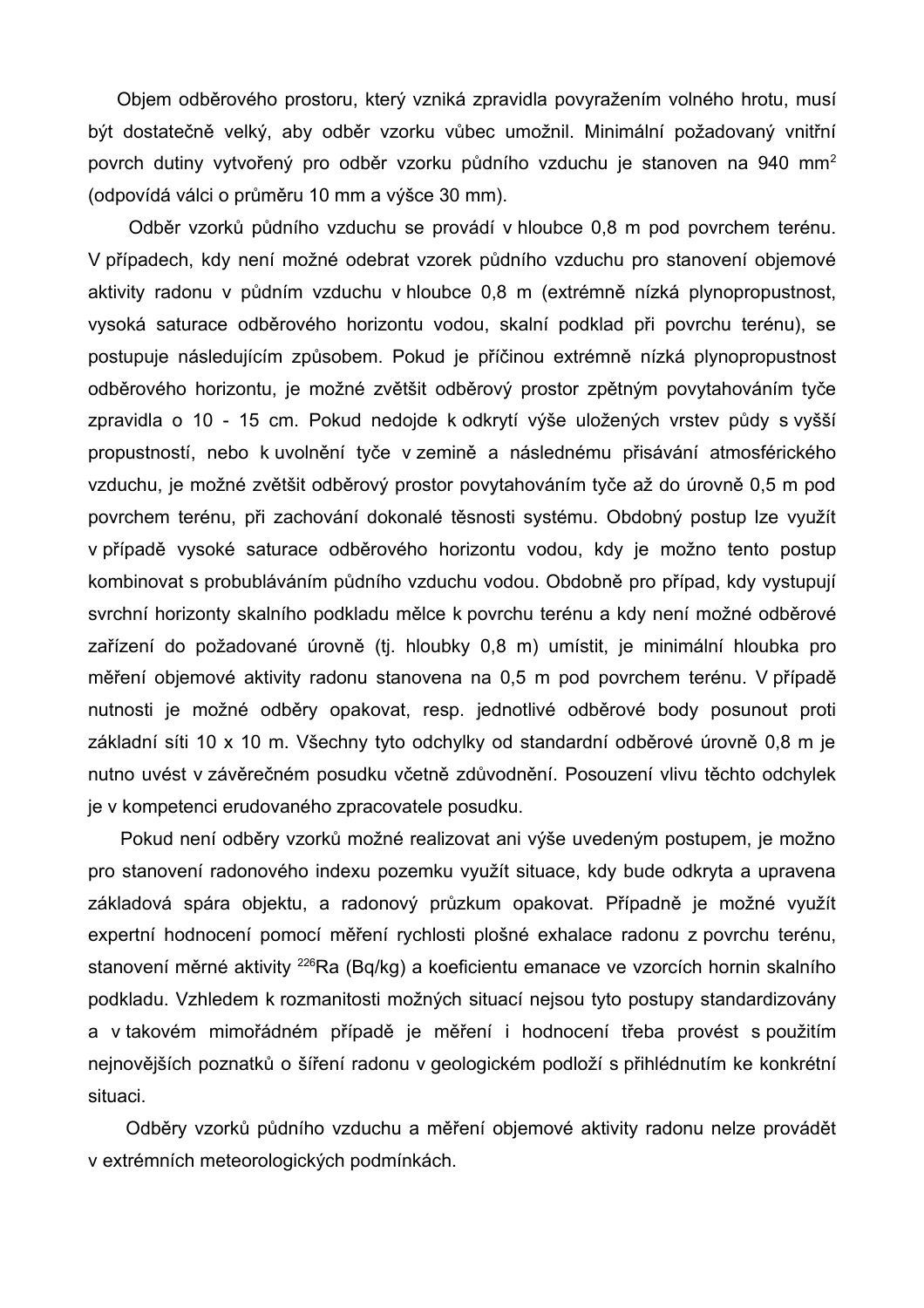### **2.3.3. Zpracování a prezentace souboru naměřených hodnot objemové aktivity radonu v půdním vzduchu**

Hodnocení ploch stavenišť, případně jejich částí, vychází z naměřených hodnot objemové aktivity radonu v půdním vzduchu a jejich distribuce.

Při hodnocení ploch jednotlivých objektů (pozemky o rozloze menší nebo rovné 800 m<sup>2</sup>, 15 odběrových bodů a stanovení objemové aktivity radonu v půdním vzduchu) je pro stanovení radonového indexu pozemku významná zejména hodnota třetího kvartilu (značena c<sub>A75</sub>) statistického souboru hodnot objemové aktivity radonu. Případně naměřené hodnoty objemové aktivity radonu nižší než 1 kBq.m<sup>-3</sup> se z hodnoceného souboru vyloučí. Posouzení celého souboru naměřených hodnot a zvážení významu případných lokálních maximálních anomálií objemové aktivity radonu v ojedinělých bodech je v kompetenci erudovaného zpracovatele posudku. V posudku o stanovení radonového indexu pozemku musí být uvedeny alespoň následující statistické parametry souboru naměřených hodnot: minimální hodnota, maximální hodnota, aritmetický průměr, medián a třetí kvartil.

Při hodnocení velkých pozemků (pozemky o rozloze větší než 800 m<sup>2</sup>, objemová aktivita radonu v půdním vzduchu stanovena v síti 10 x 10 m) je nutno rozhodnout, zda je plocha natolik homogenní, že ji lze charakterizovat jedním radonovým indexem, tj. pro hodnocení lze využít obdobně hodnotu třetího kvartilu statistického souboru hodnot objemové aktivity radonu c<sub>A75</sub>. Případně naměřené hodnoty objemové aktivity radonu nižší než 1 kBq.m<sup>-3</sup> nejsou opět začleněny do takto hodnoceného souboru.

Pokud hodnocený velký pozemek homogenní není, připadají v úvahu tři možnosti:

- (a) plocha se skládá z několika homogenních dílčích ploch,
- (b) plochou prochází poruchové pásmo,
- (c) na ploše se vyskytují lokální anomálie.

V případech (a) a (b) erudovaný zpracovatel posudku rozdělí plochu podle grafické prezentace plošného rozšíření hodnot objemové aktivity radonu vizuálně do dostatečně homogenních dílčích ploch, které řeší odděleně. Výchozí podklad pro toto hodnocení tvoří naměřené hodnoty objemové aktivity radonu v půdním vzduchu a jejich distribuce v ploše, uvažují se zároveň i případné změny plynopropustnosti zemin v ploše.

Při posuzování, zda je plocha (dílčí plocha) dostatečně homogenní, či nikoli, je kromě vizuálního hodnocení distribuce radonu v ploše u dostatečně velkých souborů (více než 50 hodnot) možno vycházet z vyhodnocení histogramů příslušných datových souborů. Jinou možností je využití grafického testu, který spočívá v tom, že hodnoty setříděné podle velikosti se zobrazí proti logitům relativního pořadí, t.j. ln(r/(1-r)), kde r=i/(n+1), přičemž "i" je pořadí hodnoty v setříděných datech. Tento způsob umožňuje vizuálně posoudit, zda se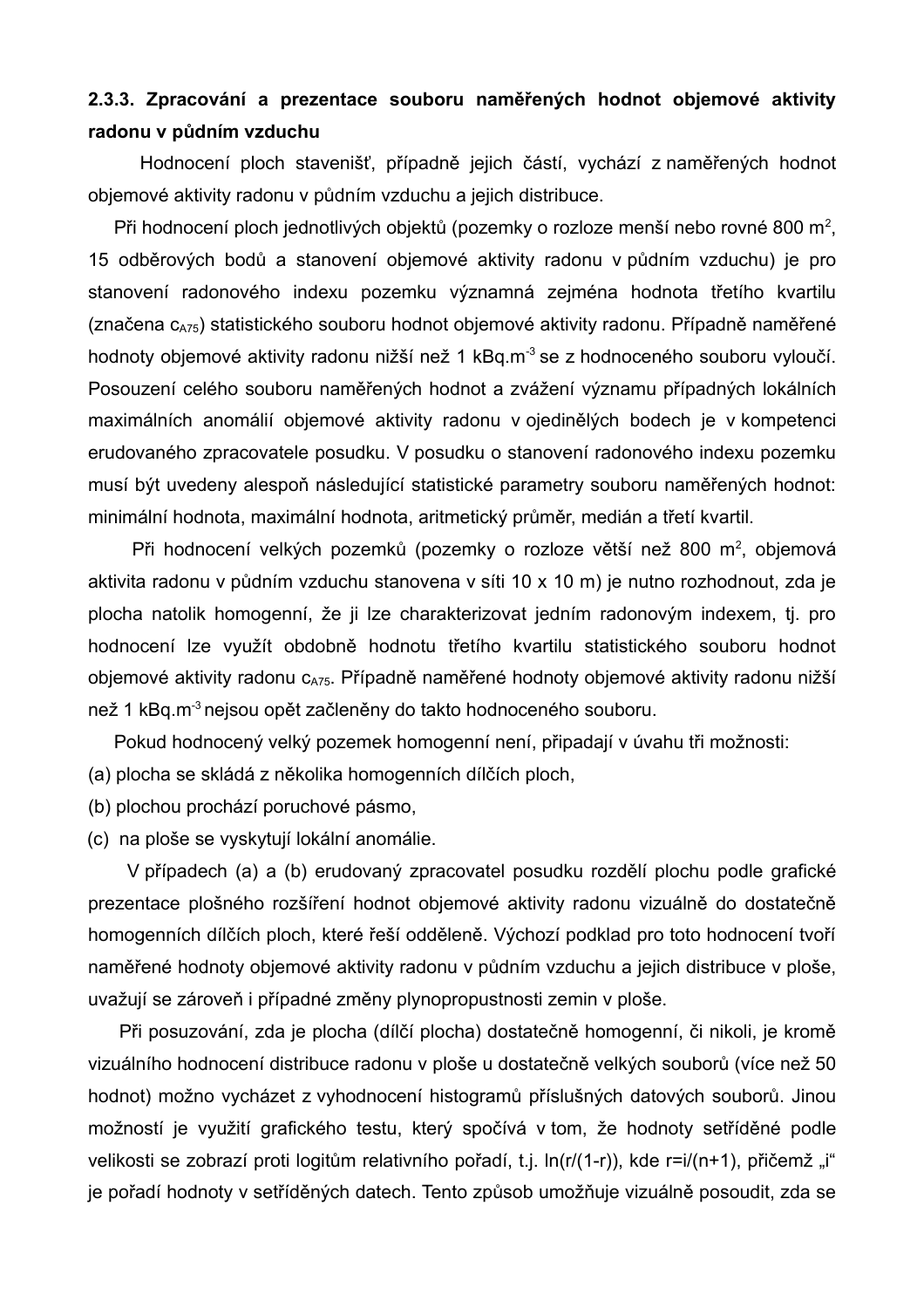jedná o unimodální či vícemodální vzorek. Jestliže se tvar závislosti blíží přímce, je rozdělení dat souboru normální, resp. lognormální. Je-li graf ve tvaru lomené přímky, je soubor vícemodální.

Pro hodnocení radonového indexu pozemku je rozhodujícím parametrem opět hodnota třetího kvartilu odpovídajícího datového souboru. U homogenních ploch tedy třetí kvartil celého souboru, u nehomogenních ploch největší z třetích kvartilů z dílčích ploch, které jsou pro daný pozemek, resp. danou stavbu relevantní.

V případě (c) je rozhodující, jakou váhu přiřadí erudovaný zpracovatel posudku lokálním anomáliím (vazba na geologické či negeologické faktory ovlivňující distribuci radonu v půdním vzduchu, zcela náhodný výskyt apod.), resp. jaké výsledky přinesly případné doplňující odběry a měření zahušťující základní odběrovou síť. Ve zdůvodněném případě mohou tyto anomálie ovlivnit celkové hodnocení a výsledné stanovení radonového indexu pozemku.

Při zpracování posudků pro velké pozemky musí být v posudku kromě uvedených statistických parametrů - minimální hodnota, maximální hodnota, aritmetický průměr, medián a třetí kvartil souboru dat objemové aktivity radonu v půdním vzduchu - uvedeny všechny stanovené hodnoty objemové aktivity radonu v půdním vzduchu a grafická prezentace těchto hodnot (jejich situování v ploše), umožňující vizuální hodnocení plošné distribuce objemové aktivity radonu v půdním vzduchu.

### **2.4. Plynopropustnost zemin**

Druhým parametrem rozhodným pro stanovení radonového indexu pozemku je plynopropustnost zemin. Prostředí s vyšší plynopropustností je z hlediska stanovení radonového indexu pozemku obecně více rizikové než méně plynopropustné prostředí, neboť se možnost transportu půdního vzduchu a radonu do stávajícího nebo budoucího stavebního objektu s rostoucí plynopropustností zvyšuje.

#### **2.4.1. Postupy stanovení plynopropustnosti zemin**

Pro stanovení plynopropustnosti zemin je možno využít postupy:

- ⇒ přímé měření plynopropustnosti zemin *in situ*
- ⇒ odborné posouzení plynopropustnosti zemin

Plynopropustnost zemin se značí symbolem **k**. V případě přímého měření plynopropustnosti zemin *in situ* se udává v jednotkách m 2 a při zápisu hodnoty se pro tyto účely udává s přesností na jedno desetinné místo (např. 1,7).  $10^{-12}$  m<sup>2</sup>). V případě odborného posouzení plynopropustnosti zemin se hodnotí jako - nízká - střední - vysoká.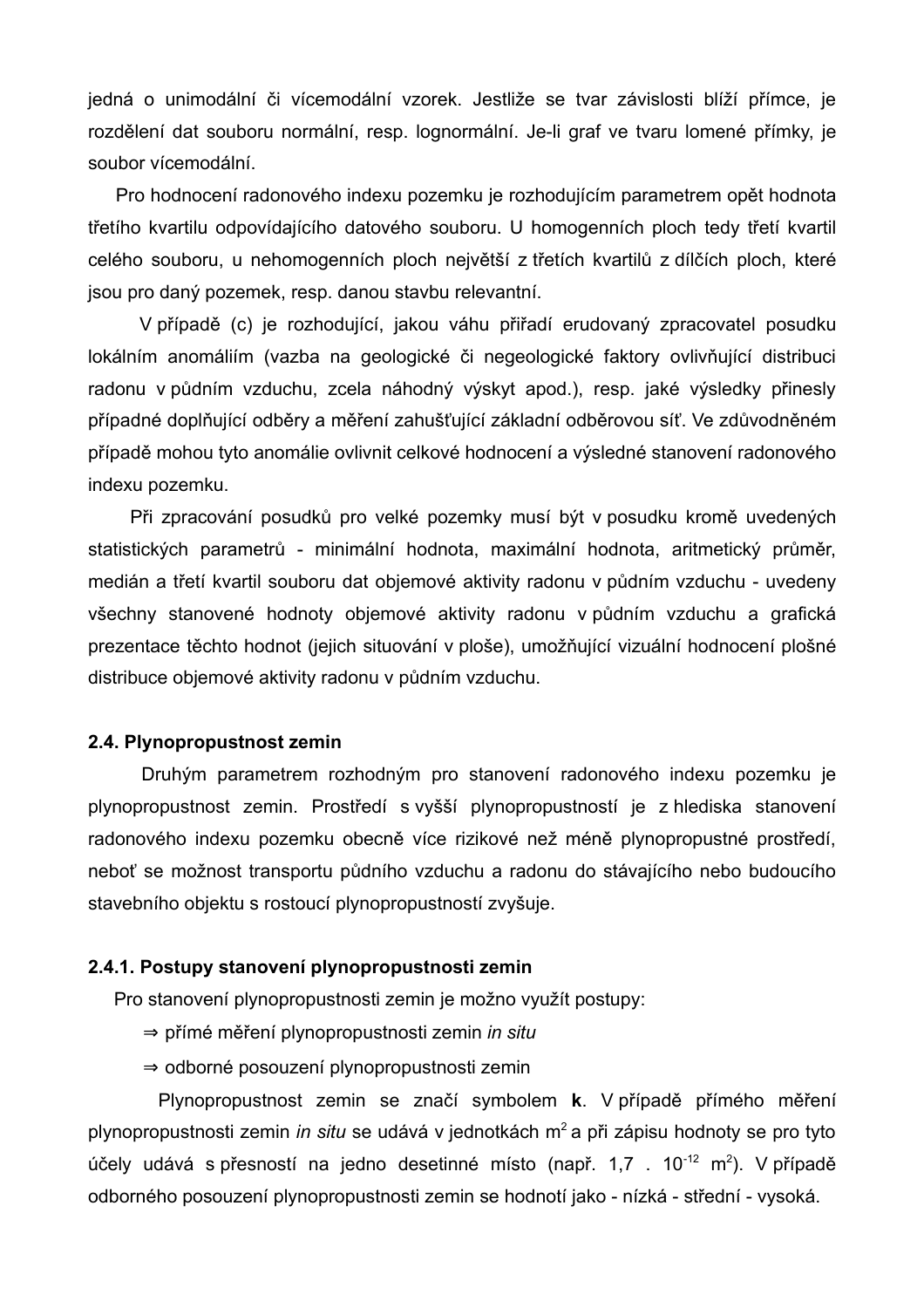### **2.4.1.1. Přímé měření plynopropustnosti zemin**

Pro stanovení plynopropustnosti zemin je možné využít přímé měření plynopropustnosti *in situ* v hloubce 0,8 m pod povrchem terénu.

Přístroje pro měření plynopropustnosti zemin pracují na principu měření průtoku vzduchu při jeho vysávání ze zeminy nebo při jeho vtláčení do zeminy za použití stálého a přesně definovaného tlakového rozdílu. Při přímém měření plynopropustnosti se používají zpravidla shodné technické prostředky jako při odběrech vzorků půdního vzduchu (maloprůměrové duté zarážené tyče s volným hrotem). Vnitřní povrch dutiny, která vzniká povyražením volného hrotu, je pro každý měřící systém přesně definován. Pro přímé měření plynopropustnosti zemin je principielně možné využít jakýkoli přístroj určený pro tento účel. Vzhledem k problematickému stanovení tzv. "geometrického faktoru" při tomto měření, opravám na volný průtok vzduchu tyčí a přístrojem, které jsou pro každý přístroj specifické, a vzhledem k tomu, že není zavedena kalibrace přístrojů a standardizace měření plynopropustnosti, je nutno hodnoty plynopropustnosti zemin měřené jinými přístroji než v ČR převážně užívaným plynopropustoměrem RADON-JOK na tento přístroj navázat.

Při přímém měření plynopropustnosti není dovoleno zvětšovat měřící prostor v zemině. Pro nízkou plynopropustnost se zavádí pomocná mezní hodnota **k** = 5,2.10<sup>-14</sup> m<sup>2</sup>. Pokud je plynopropustnost **k** < 5,2.10<sup>-14</sup> m<sup>2</sup> (při měření plynopropustoměrem RADON-JOK odpovídá času měření delšímu než 1200 s), a plynopropustnost není přesně stanovena, uvede se v přehledu výsledků hodnota **k** < 5,2.10<sup>-14</sup> m<sup>2</sup>, a při statistickém vyhodnocení se používá hodnota této meze, tj. **k** = 5,2.10<sup>-14</sup> m<sup>2</sup>.

Obdobně, vzhledem k odporu proti volnému průtoku vzduchu tyčí a přístrojem, se zavádí pomocná mezní hodnota **k** = 1,8.10 -11 m<sup>2</sup> pro vysokou plynopropustnost. Pokud je plynopropustnost **k** > 1,8.10<sup>-11</sup> m<sup>2</sup> (při měření plynopropustoměrem RADON JOK odpovídá času měření kratšímu než 6 s), a plynopropustnost není přesně stanovena, uvede se v přehledu výsledků hodnota k > 1,8.10<sup>-11</sup> m<sup>2</sup>, a při statistickém vyhodnocení se používá hodnota této meze, tj. **k** = 1,8.10<sup>-11</sup> m<sup>2</sup>.

V případě přímého měření plynopropustnosti jsou požadavky na minimální počet měřících bodů stejné jako u měření objemové aktivity radonu v půdním vzduchu, tj. minimálně 15 měřících bodů u jednotlivého objektu (pozemky o rozloze menší nebo rovné 800 m<sup>2</sup>), a měření v síti 10 x 10 m u větších ploch (pozemky o rozloze větší než 800 m<sup>2</sup>). Rozhodujícím parametrem pro stanovení radonového indexu pozemku je shodný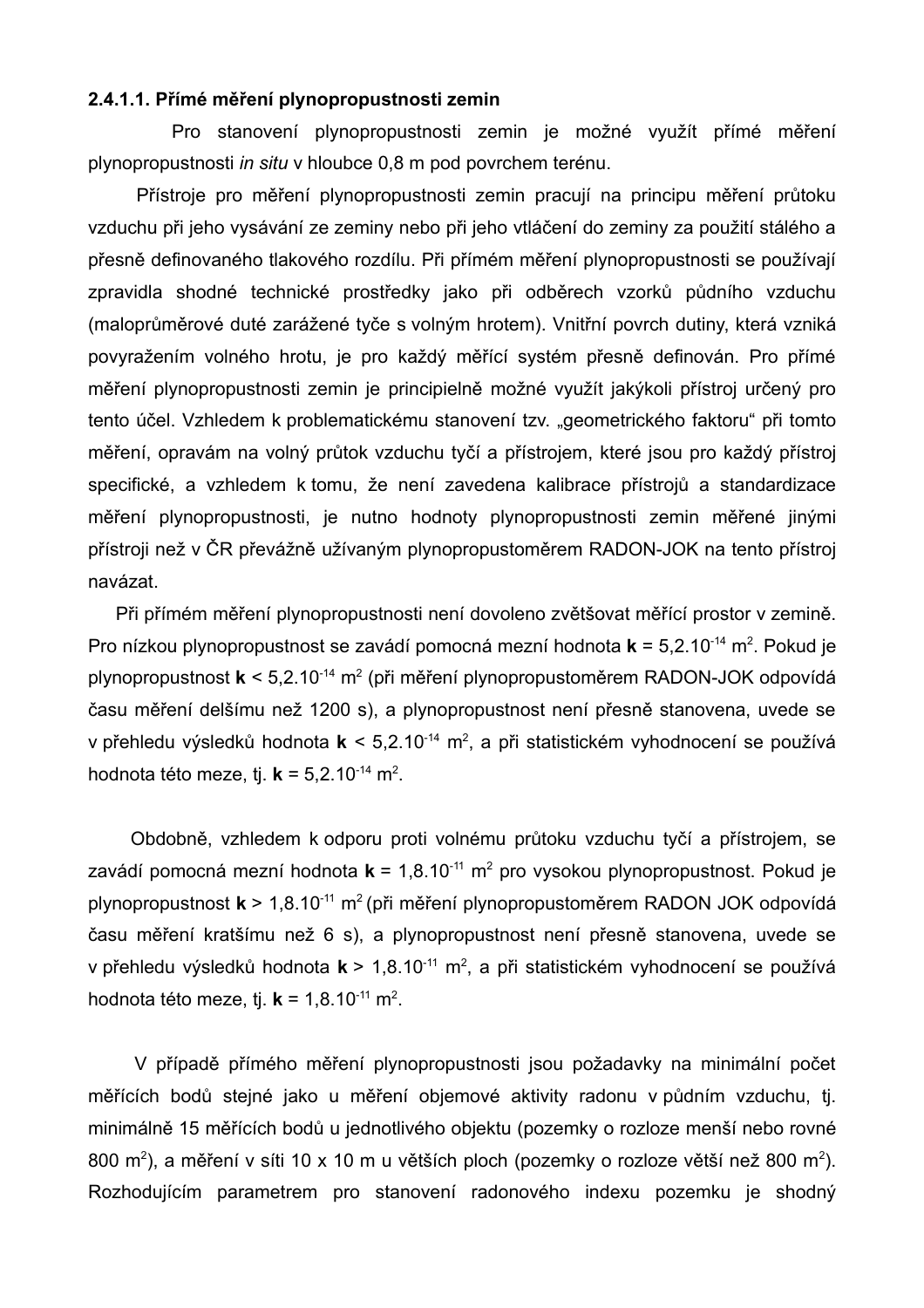statistický parametr, tj. opět třetí kvartil datového souboru (značen  $k_{75}$ ). Použití třetího kvartilu snižuje vliv ojedinělých vysokých hodnot plynopropustnosti, které by mohly v některých případech způsobovat zařazení plynopropustnosti do vyšší kategorie a tím i nadhodnocení radonového indexu pozemku.

V případě přímého měření plynopropustnosti zemin není pro stanovení radonového indexu pozemku nutný popis zemin ve vertikálním profilu, tj. realizace ručně vrtaných sond.

Pokud jsou k dispozici numerické výsledky přímých měření plynopropustnosti *in situ* **k**  $(m<sup>2</sup>)$  - a pouze v tomto případě, - je možné pro stanovení radonového indexu pozemku použít model RP (radonový potenciál pozemku, kap. 2.5.1.).

### **2.4.1.2. Odborné posouzení plynopropustnosti zemin**

Pokud není plynopropustnost zemin měřena přímo ve všech shodných odběrových bodech, kde je stanovena objemová aktivita radonu v půdním vzduchu, je nutno pro hodnocení plynopropustnosti zemin využít odborné posouzení plynopropustnosti zemin erudovaným zpracovatelem závěrečného posudku.

Odborné posouzení plynopropustnosti zemin (klasifikace nízká - střední - vysoká) je založeno na popisu zemin ve vertikálním profilu do hloubky min. 1,0 m (resp. v případě vysokého obsahu hrubé frakce či v případě svrchních horizontů skalního podkladu vystupujících mělce pod povrch terénu do hloubky, do jaké lze realizovat ručně vrtanou sondu) a je doplněno alespoň jednou z následujících metod:

- ⇒ makroskopický popis vzorku (vzorků) odebraných z hloubky 0,8 m, včetně klasifikace plynopropustnosti (nízká - střední - vysoká). Při této klasifikaci se využívá odhadu obsahu jemné frakce "f" (frakce < 0,063 mm) v zeminách a horninách, nízké plynopropustnosti odpovídá obsah jemné frakce f > 65%, střední plynopropustnosti odpovídá obsah jemné frakce f v mezích 15% < f <= 65% a vysoké plynopropustnosti obsah jemné frakce f <= 15%. Klasifikace je poté upravena v návaznosti na dále uvedené faktory ovlivňující výslednou plynopropustnost.
- ⇒ subjektivní hodnocení odporu sání při odběru vzorků půdního vzduchu v celkem 15 měřících bodech u jednotlivé stavby, resp. v síti 10 x 10 m u větších ploch, včetně odhadu převažující klasifikace plynopropustnosti (nízká - střední vysoká).

Při odborném posouzení plynopropustnosti zemin a pro posouzení jejích vertikálních a horizontálních změn je v případě hodnocení pozemků o rozloze menší nebo rovné 800 m<sup>2</sup>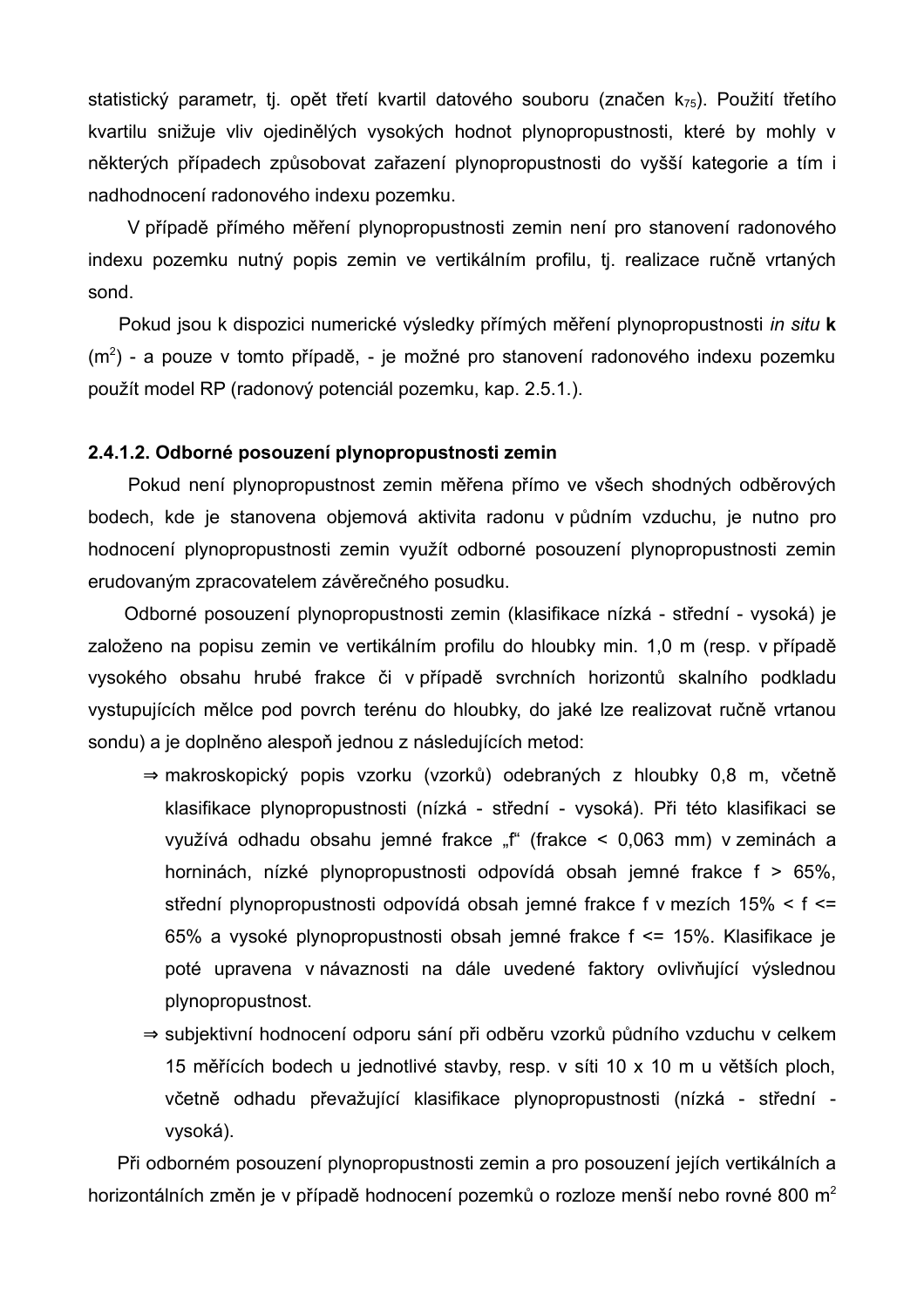nutno realizovat minimálně 2 ručně vrtané sondy, v případě pozemků o rozloze větší než 800 m<sup>2</sup> potom minimálně 2 ručně vrtané sondy + 1 ručně vrtanou sondu na každých ukončených 30 odběrových bodů pro měření objemové aktivity radonu v půdním vzduchu.

Při odborném posouzení plynopropustnosti zemin je nutno věnovat pozornost zejména následujícím otázkám:

Byla v odběrovém horizontu zastižena tak vysoká přirozená vlhkost, t.j. tak vysoký stupeň saturace a nízká efektivní pórovitost, že je nutné uvážit vliv těchto parametrů na aktuální plynopropustnost zemin (její snížení)?

Byla v odběrovém horizontu zastižena tak nízká přirozená vlhkost, t.j. tak nízký stupeň saturace a vysoká efektivní pórovitost, že je nutné uvážit vliv těchto parametrů na aktuální plynopropustnost zemin (její zvýšení)?

Byla v odběrovém horizontu zastižena neobvykle nízká pórovitost, t.j. vysoká objemová hmotnost a ulehlost, resp. zhutnění, že je nutné uvážit vliv těchto parametrů na aktuální plynopropustnost zemin (její snížení)?

Byla v odběrovém horizontu zastižena neobvykle vysoká pórovitost, t.j. nízká objemová hmotnost a ulehlost, resp. nakypření, že je nutné uvážit vliv těchto parametrů na aktuální plynopropustnost zemin (její zvýšení)?

Vyskytují se v geologickém prostředí makrotrhliny a mikrotrhliny v takovém rozsahu, že mohou zvýšit zdánlivě nižší plynopropustnost zemin?

Je kumulace jemné frakce v odběrovém horizontu taková (např. výskyt jílovitých čoček), že může zvýšit zdánlivě nižší plynopropustnost zemin odpovídající homogennímu rozšíření této jemné frakce?

Je obsah hrubé frakce (úlomků, valounků ap.) tak vysoký, či má zemina charakter sutě, že je nutné uvážit vliv těchto parametrů na aktuální plynopropustnost zemin (její zvýšení)?

Je stupeň porušení svrchních horizontů skalního podkladu při jejich výskytu v odběrovém horizontu takový, či se zde vyskytují poruchové zóny, že je nutné uvážit vliv těchto parametrů na aktuální plynopropustnost zemin (její zvýšení)?

Je důsledek antropogenní činnosti v rozsahu povrch terénu - odběrový horizont takový (hluboká orba spojená s možností odvětrání svrchních poloh, výskyt neulehlých navážek, výskyt různých propustnějších trativodů, odběry možné jen v bezprostřední blízkosti stromů ap.), že je nutné uvážit vliv těchto parametrů na aktuální plynopropustnost zemin (její zvýšení)?

Je důsledek antropogenní činnosti v rozsahu povrch terénu - odběrový horizont takový (zhutnění svrchních poloh, výskyt zpevněných ploch s dokonalým těsnícím efektem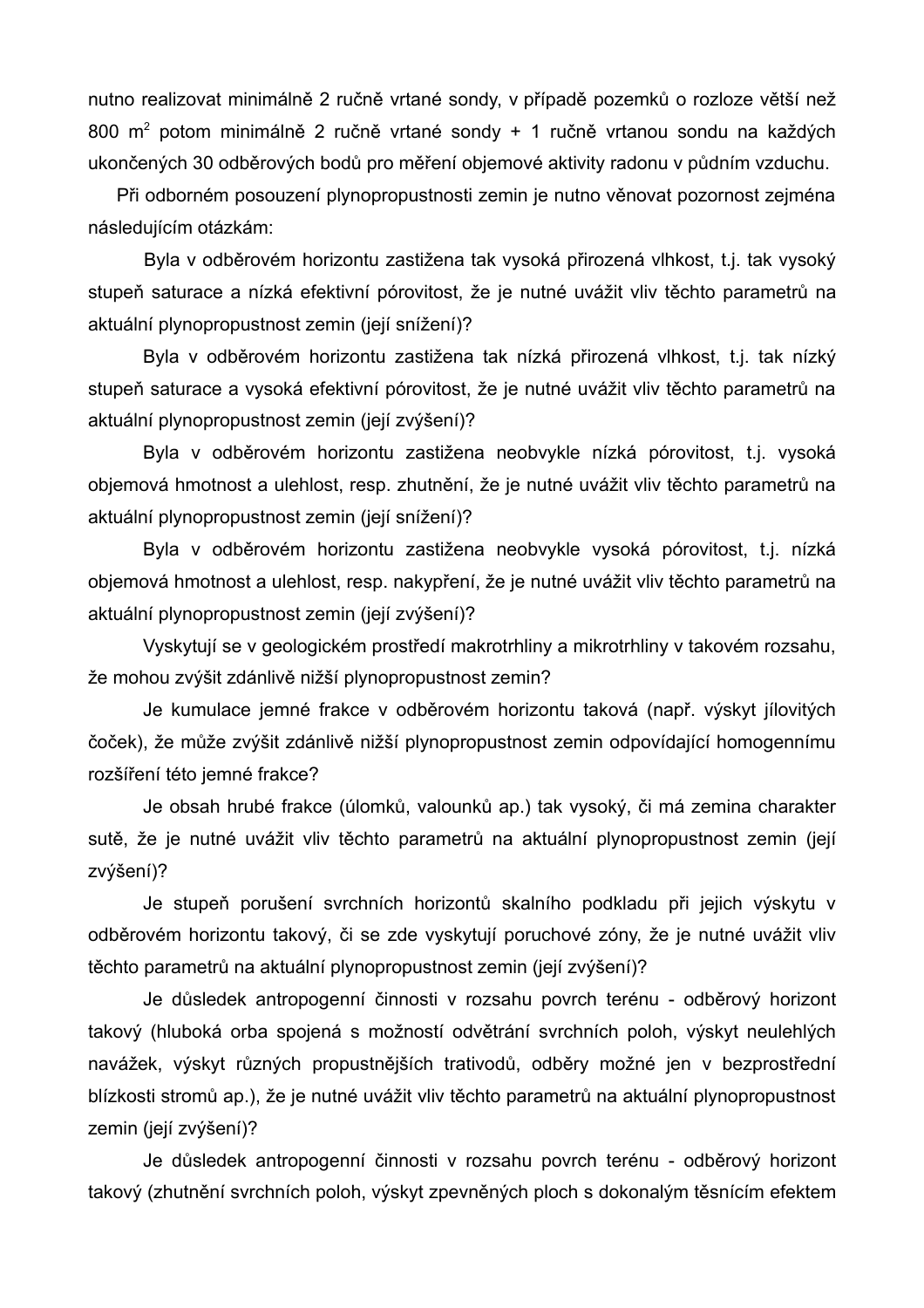ap.), že je nutné uvážit vliv těchto parametrů na aktuální plynopropustnost zemin (její snížení)?

Je pozemek ve svahu a je zároveň vrstevnatost svrchních horizontů taková, že odběrový horizont tvoří více různě propustných poloh a že je tedy nutné uvážit vliv této situace na aktuální plynopropustnost zemin (její zvýšení či snížení)?

Pozn.: Je-li na shodném pozemku realizován současně podrobný inženýrskogeologický či hydrogeologický průzkum či byl tento průzkum realizován v minulosti, a má-li zpracovatel radonového průzkumu podrobné údaje v dostatečném rozsahu z tohoto průzkumu k dispozici, není nutno provádět pro stanovení radonového indexu pozemku speciální ručně vrtané sondy. Pro odborné posouzení plynopropustnosti zemin se využijí podrobné údaje inženýrskogeologického průzkumu.

Pokud se při stanovení plynopropustnosti zemin využívá odborné posouzení plynopropustnosti zemin, pro stanovení radonového indexu pozemku RI se využívá klasifikační tabulka (kap. 2.5.2.).

#### **2.4.2. Prezentace výsledků a způsob klasifikace plynopropustnosti zemin**

Hodnocení radonového indexu pozemku využívá plynopropustnosti zemin určené některým z níže uvedených postupů.

### **2.4.2.1. Přímé měření plynopropustnosti zemin**

Při hodnocení ploch jednotlivých objektů (pozemky o rozloze menší nebo rovné 800 m<sup>2</sup>, 15 přímých měření plynopropustnosti zemin *in situ*) je pro stanovení radonového indexu pozemku významná zejména hodnota třetího kvartilu (značena k<sub>75</sub>) statistického souboru hodnot plynopropustnosti. Posouzení celého souboru zjištěných hodnot, zvážení významu případných lokálních maximálních a minimálních anomálií plynopropustnosti v ojedinělých bodech je v kompetenci erudovaného zpracovatele posudku. V posudku musí být uvedeny alespoň následující statistické parametry souboru zjištěných hodnot: minimální hodnota, maximální hodnota, aritmetický průměr, medián a třetí kvartil.

Při hodnocení velkých pozemků (pozemky o rozloze větší než 800 m<sup>2</sup>, plynopropustnost zemin stanovena v síti 10 x 10 m) je nutno rozhodnout, zda je plocha natolik homogenní, že ji lze charakterizovat jednou hodnotou plynopropustnosti. tj. pro hodnocení lze využít obdobně hodnotu třetího kvartilu statistického souboru hodnot plynopropustnosti k<sub>75</sub>.

Pokud hodnocený velký pozemek homogenní není, připadají v úvahu tři možnosti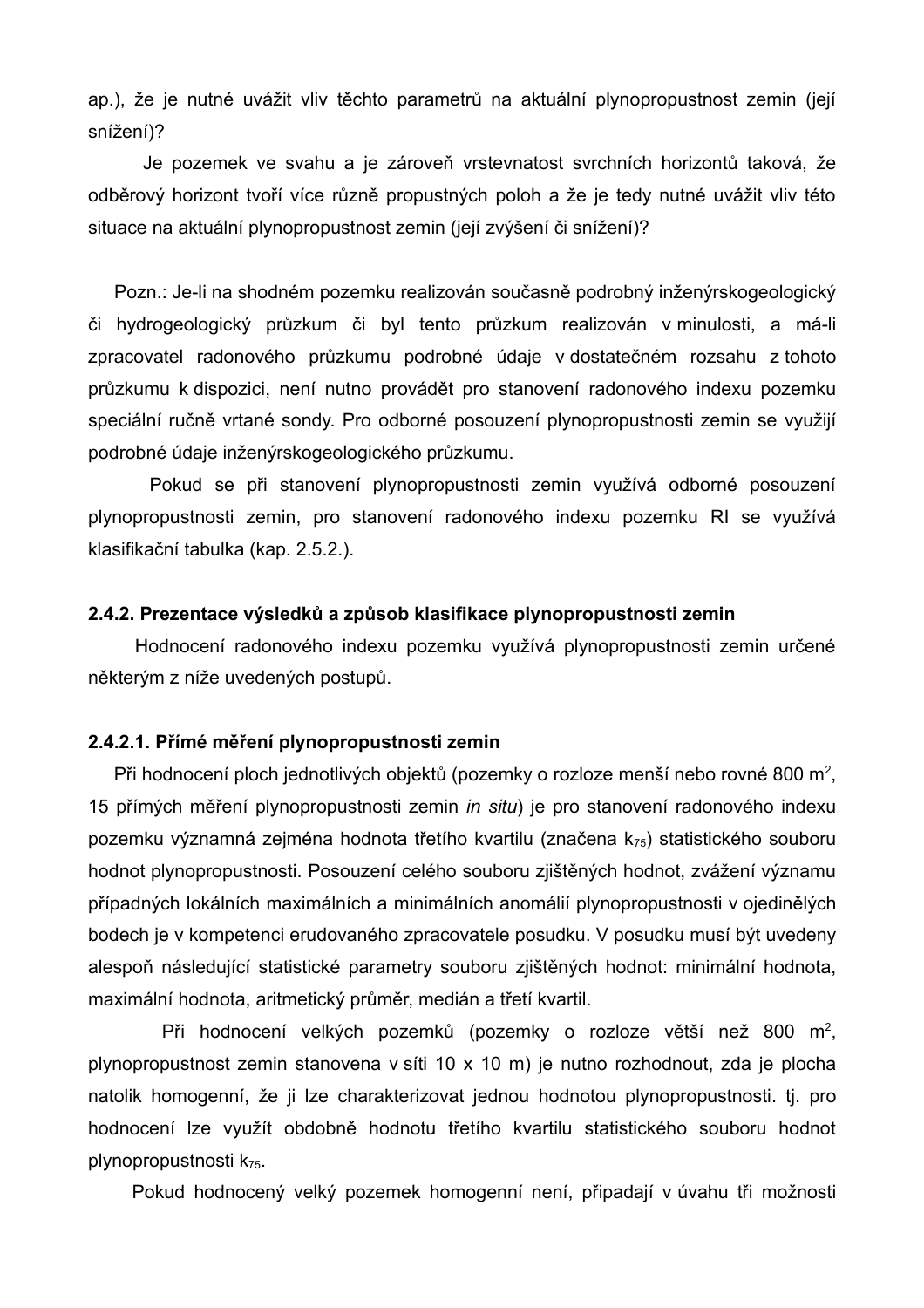(zpravidla v návaznosti na geologické poměry):

- (a) plocha se skládá z několika homogenních dílčích ploch,
- (b) plochou prochází pásmo s odlišnou plynopropustností,
- (c) na ploše se vyskytují lokální anomálie plynopropustnosti.

V případech (a) a (b) erudovaný zpracovatel posudku rozdělí plochu pomocí grafické prezentace plošného rozšíření hodnot vizuálně do dostatečně homogenních dílčích ploch, které řeší odděleně. Výchozí podklad pro toto hodnocení tvoří zjištěné hodnoty plynopropustnosti zemin a jejich distribuce v ploše, uvažují se zároveň i případné změny objemové aktivity radonu v půdním vzduchu v ploše.

Pro hodnocení je rozhodujícím parametrem opět třetí kvartil odpovídajícího datového souboru. U homogenních ploch tedy třetí kvartil celého souboru, u nehomogenních ploch největší z třetích kvartilů z dílčích ploch, které jsou pro daný pozemek, resp. danou stavbu relevantní.

V případě (c) je rozhodující, jakou váhu přiřadí erudovaný zpracovatel posudku lokálním anomáliím (vazba na geologické či negeologické faktory ovlivňující distribuci radonu v půdním vzduchu, zcela náhodný výskyt apod.). Ve zdůvodněném případě mohou tyto anomálie ovlivnit celkové hodnocení a výsledné stanovení radonového indexu pozemku.

Při zpracování posudků pro velké pozemky musí být v posudku kromě zmíněných statistických parametrů - minimální hodnota, maximální hodnota, aritmetický průměr, medián a třetí kvartil - uvedeny všechny zjištěné hodnoty plynopropustnosti zemin a grafický přehled těchto hodnot (jejich situování v ploše), umožňující vizuální hodnocení plošné distribuce plynopropustnosti.

#### **2.4.2.2. Odborné posouzení plynopropustnosti zemin**

Při hodnocení ploch jednotlivých objektů (pozemky o rozloze menší nebo rovné 800 m<sup>2</sup>, 2 ručně vrtané sondy a popis zemin ve vertikálním profilu do hloubky min. 1,0 m, resp. do dosažitelné hloubky – viz výjimka uvedená v kap.2.4.1.2.), je odborné posouzení plynopropustnosti zemin (klasifikace nízká - střední - vysoká) založeno na popisu zemin ve vertikálním profilu do hloubky minimálně 1,0 m (resp. do dosažitelné hloubky – viz výjimka uvedená v kap.2.4.1.2.) a na zvolené metodě (makroskopický popis vzorků, odpor sání).

Výsledkem odborného posouzení plynopropustnosti zemin je klasifikace plynopropustnosti do jedné ze tříd nízká - střední - vysoká, se zdůvodněním pomocí uvedených pravidel.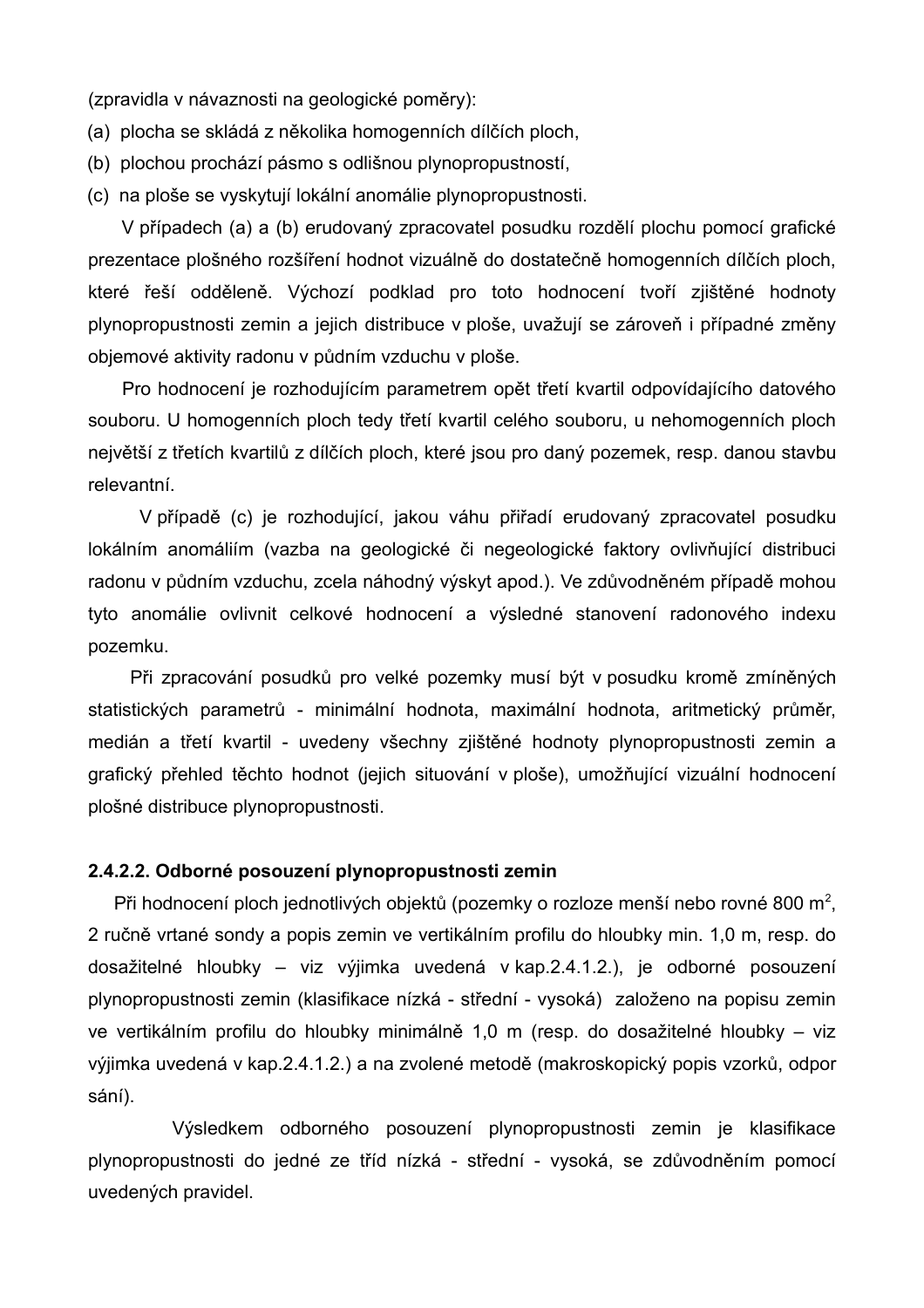Při hodnocení velkých pozemků (pozemky o rozloze větší než 800 m<sup>2</sup>) je nutno pomocí ručně vrtaných sond a popisů zemin ve vertikálním profilu rozhodnout, zda je plocha natolik homogenní, že ji lze charakterizovat jednou kategorií plynopropustnosti.

Pokud hodnocený velký pozemek homogenní není, připadají v úvahu tři možnosti (zpravidla v návaznosti na geologické poměry):

(a) plocha se skládá z několika homogenních dílčích ploch,

(b) plochou prochází pásmo s odlišnou plynopropustností,

(c) na ploše se vyskytují lokální anomálie plynopropustnosti.

Ve všech případech erudovaný zpracovatel posudku rozdělí plochu vizuálně do dostatečně homogenních dílčích ploch, které řeší odděleně. Výchozí podklad pro toto hodnocení tvoří popisy zemin ve vertikálním profilu a horizontální změny, uvažují se zároveň i případné změny objemové aktivity radonu v půdním vzduchu v ploše.

Pro stanovení radonového indexu je rozhodujícím parametrem opět odborně posouzená plynopropustnost. U homogenních ploch tedy jediná kategorie plynopropustnosti, u nehomogenních ploch největší z kategorií plynopropustnosti z dílčích ploch, které jsou pro daný pozemek, resp. danou stavbu relevantní.

V posudku o radonovém indexu pozemku musí být kromě odborného posouzení plynopropustnosti (nízká - střední - vysoká) uvedeny i popisy zemin ve vertikálním profilu pro všechny realizované ručně vrtané sondy a dále buď makroskopický popis vzorku (vzorků), či sumární přehled subjektivního hodnocení odporu sání při odběru vzorků půdního vzduchu.

#### **2.5. Stanovení radonového indexu pozemku**

Stanovení radonového indexu pozemku vychází z hodnocení dvou vstupních parametrů, objemové aktivity radonu v půdním vzduchu a plynopropustnosti zemin. Kromě těchto parametrů mohou být pro celkové hodnocení podstatné též údaje o strukturněgeologické situaci pozemku (regionální geologická jednotka, hornina tvořící skalní podklad, tektonické linie, reliéf terénu a j.).

Postup stanovení radonového indexu pozemku RI závisí na typu vstupních dat. Pro numerické údaje objemové aktivity radonu v půdním vzduchu i plynopropustnosti zemin se radonový index pozemku stanoví pomocí radonového potenciálu pozemku RP (kap.2.5.1.). Pro numerické údaje objemové aktivity radonu v půdním vzduchu a stanovené kategorie plynopropustnosti zemin odborným posouzením se radonový index pozemku stanoví dále uvedeným postupem (kap. 2.5.2.)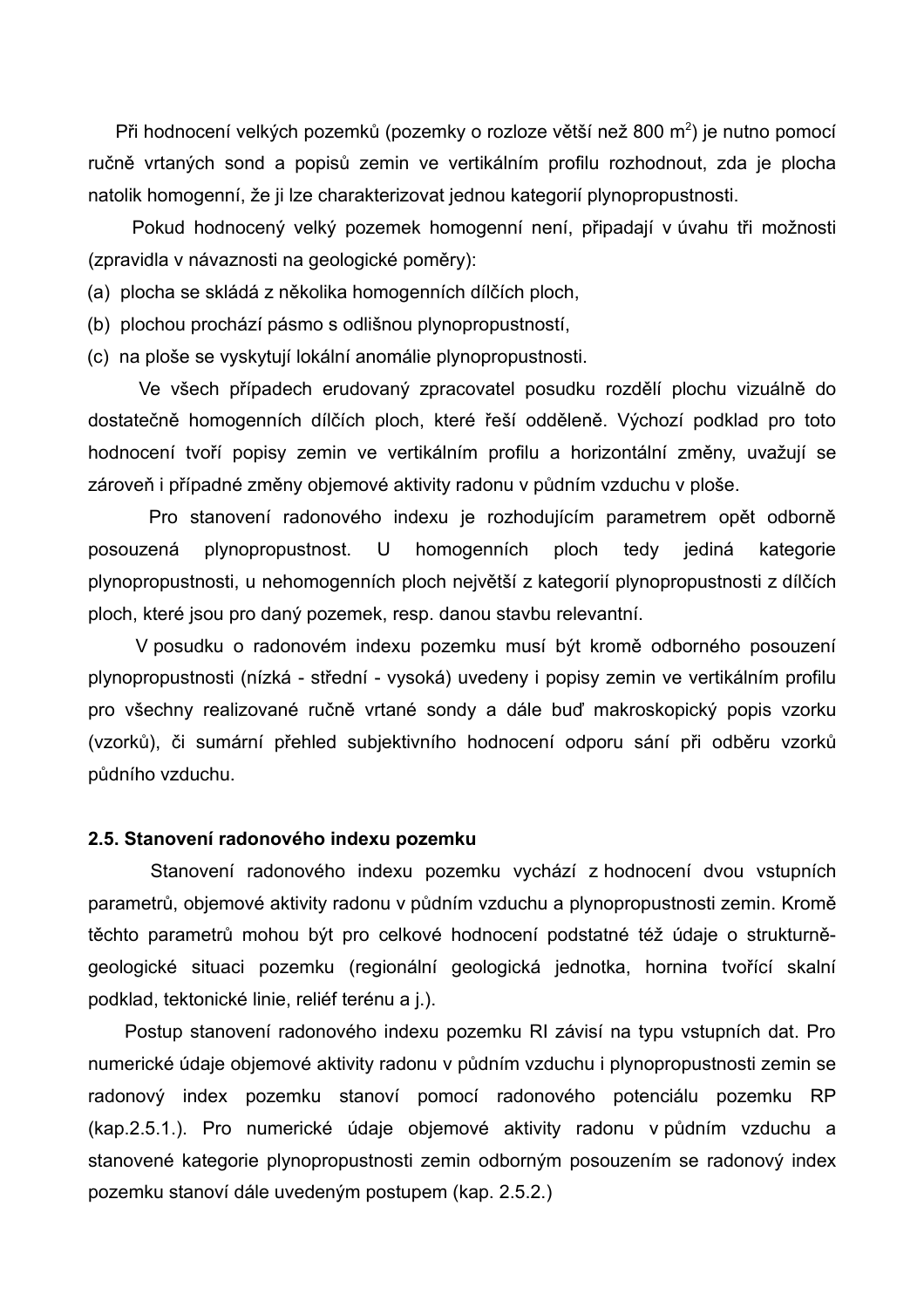Posudek o stanovení radonového indexu pozemku musí obsahovat i relevantní údaje požadované vzorovým protokolem měření v příloze č.6 k vyhlášce č. 307/2002 Sb.

### **2.5.1. Radonový potenciál pozemku**

Pokud jsou k dispozici numerické výsledky měření objemové aktivity radonu v půdním vzduchu i přímého měření plynopropustnosti zemin ve všech odběrových bodech, je možno určit radonový index pozemku pomocí modelu "radonový potenciál pozemku" - RP.

Model, který určuje RP, vychází z dřívějšího klasifikačního schématu radonového indexu pozemku. Úprava pro novelizaci metodiky stanovení radonového indexu pozemku vychází ze situace znázorněné na Obr.1 (Fig. 1, anglická verze, kap.2.5.1.), nahrazuje lomené hranice oddělující nízký a střední, resp. střední a vysoký radonový index pozemku hraničními přímkami a takto umožňuje citlivější posouzení hraničních případů RI.

Dvojici přímek ve tvaru písmene V, které vymezují střední radonový index, je možné definovat obecně. Jsou dány rovnicemi:

 $-$  log k =  $\alpha_1$  .  $c_A$  - ( $\alpha_1$  .  $c_{A0}$  + log k<sub>0</sub>),

 $-$  log k =  $\alpha_2$  .  $c_A$  - ( $\alpha_2$  .  $c_{A0}$  + log k<sub>0</sub>),

kde  $\alpha_1$  a  $\alpha_2$  jsou směrnice těchto hraničních přímek a (c<sub>A0</sub> ; - log k<sub>0</sub>) jsou souřadnice jejich průsečíku. Parametr RP je potom definován vztahem:

$$
RP = (c_A - c_{A0}) / (-\log k + \log k_0)
$$
 [1]

Pro zachování návaznosti na dřívější metodiku klasifikace radonového rizika (Barnet 1994) je optimální definovat rovnice hraničních přímek a parametr RP v následujícím tvaru:

- log k = 1/10 . c<sup>A</sup> - ( 1/10 + log 1E-10 ) = 0,1 c<sup>A</sup> + 9,9 - log k = 1/35 . c<sup>A</sup> - ( 1/35 + log 1E-10 ) = 0,0286 c<sup>A</sup> + 9,971 RP = ( c<sup>A</sup> - 1 ) / ( - log k - 10 ), [2]

kde  $c_A$  = 1 kBq.m<sup>-3</sup>, resp. – log k<sub>0</sub> = 10 při k<sub>0</sub> = 1E-10 m<sup>2</sup> jsou vhodně zvolené souřadnice průsečíku hraničních přímek se směrnicemi α<sub>1</sub> = 1/10 (kBq.m<sup>-3</sup>)<sup>-1</sup> a α<sub>2</sub> = 1/35  $(kBq.m^{-3})^{-1}$ .

Grafické znázornění je uvedeno na Obr. 2 (Fig. 2, anglická verze, kap.2.5.1.).

Pro určení radonového potenciálu pozemku pomocí grafu na obr.2 se využívá zpravidla (kap.2.3.3.) hodnota třetího kvartilu ( $c_{A75}$ ) statistického souboru hodnot objemové aktivity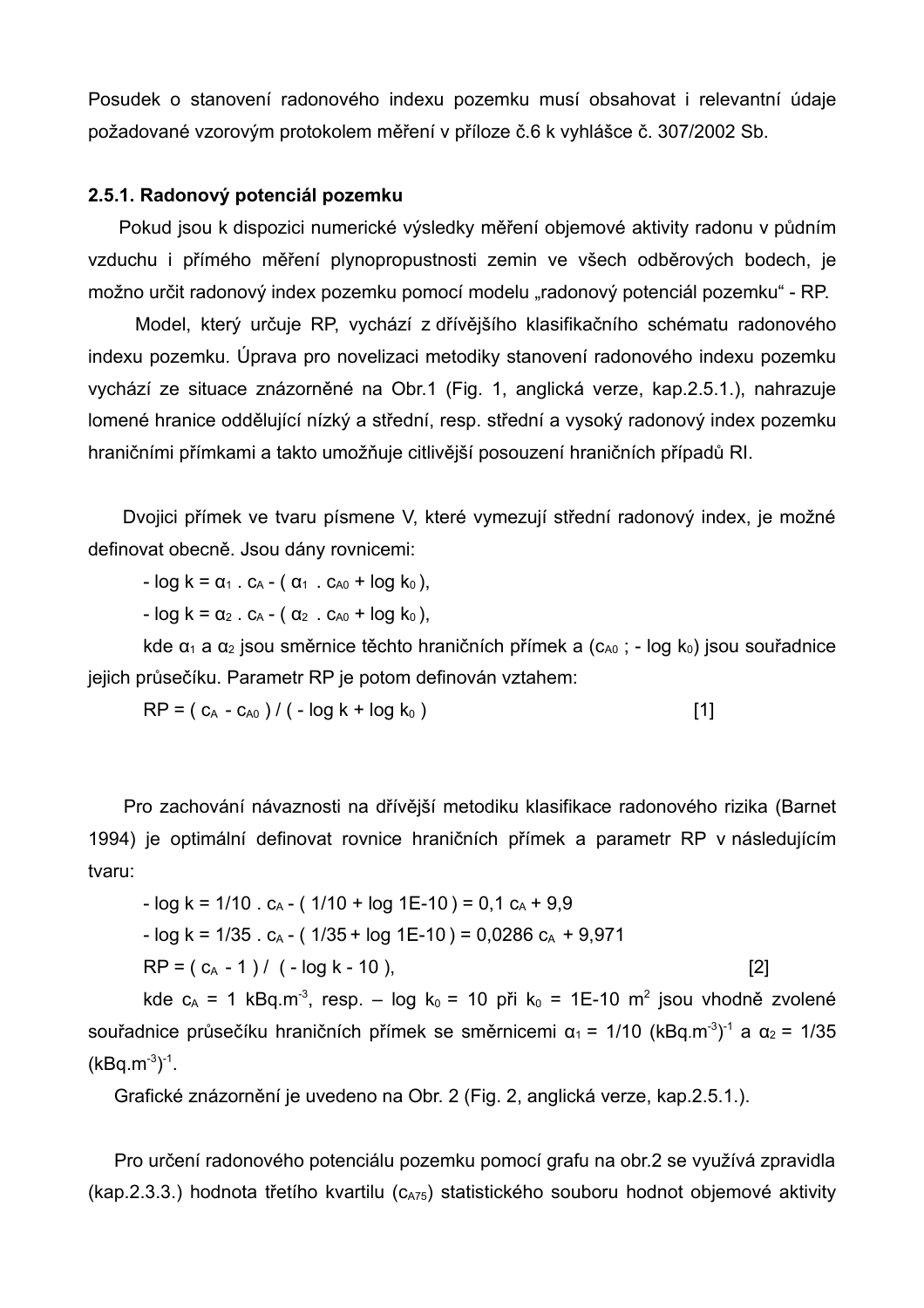radonu a hodnota třetího kvartilu  $(k_{75})$  statistického souboru hodnot plynopropustnosti zemin.

Zpracovatel posudku může zvolit pro hodnocení ve zvláštním zdůvodněném případě i jiný statistický parametr, důvody jeho použití musí být v posudku uvedeny.

Výsledkem hodnocení je číselná hodnota RP podle rovnice [2], charakterizující jednoznačně radonový index pozemku, a umožňující zároveň jeho slovní vyjádření (je-li RP < 10, radonový index pozemku je nízký, je-li 10 <= RP < 35, radonový index pozemku je střední, je-li 35 >= RP, radonový index pozemku je vysoký).

### **2.5.2. Stanovení radonového indexu pozemku v ostatních případech**

Pokud nejsou k dispozici numerické údaje z přímého měření plynopropustnosti zemin, vychází se při stanovení radonového indexu pozemku z tabulky Tab.1.

Jako rozhodující parametr pro hodnocení dle této tabulky se využívá zpravidla (kap.2.3.3.) hodnota třetího kvartilu ( $c_{A75}$ ) statistického souboru hodnot objemové aktivity radonu.

Při hodnocení velkých ploch se využívá zpravidla třetí kvartil celého statistického souboru hodnot (v případě homogenních ploch), resp. u nehomogenních ploch největší z třetích kvartilů z dílčích ploch, které jsou pro danou stavbu - zastavěnou plochu relevantní.

Zpracovatel posudku může zvolit pro hodnocení ve zvláštním zdůvodněném případě i jiný statistický parametr (kap.2.3.3.), důvody jeho použití musí být v posudku uvedeny.

Plynopropustnost zemin je určena postupem uvedeným v kap. 2.4.1.2. a 2.4.2.2.

Výsledkem hodnocení je stanovení radonového indexu pozemku (nízký - střední vysoký).

| Radonový<br>index<br>pozemku | Objemová aktivita radonu v půdním vzduchu<br>$(kBq.m^{-3})$ |                       |                  |  |  |  |  |  |
|------------------------------|-------------------------------------------------------------|-----------------------|------------------|--|--|--|--|--|
| Nízký                        | $c_A < 30$                                                  | $c_A < 20$            | $c_A$ < 10       |  |  |  |  |  |
| <b>Střední</b>               | $30 \leq c_A \leq 100$                                      | $20 \leq c_A \leq 70$ | 10 <= $c_A$ < 30 |  |  |  |  |  |
| Vysoký                       | $c_A$ >= 100                                                | $c_A \geq 70$         | $c_A \ge 30$     |  |  |  |  |  |
|                              | nízká                                                       | střední               | vysoká           |  |  |  |  |  |
|                              | plynopropustnost zemin                                      |                       |                  |  |  |  |  |  |

*Tab. 1 – Stanovení radonového indexu pozemku*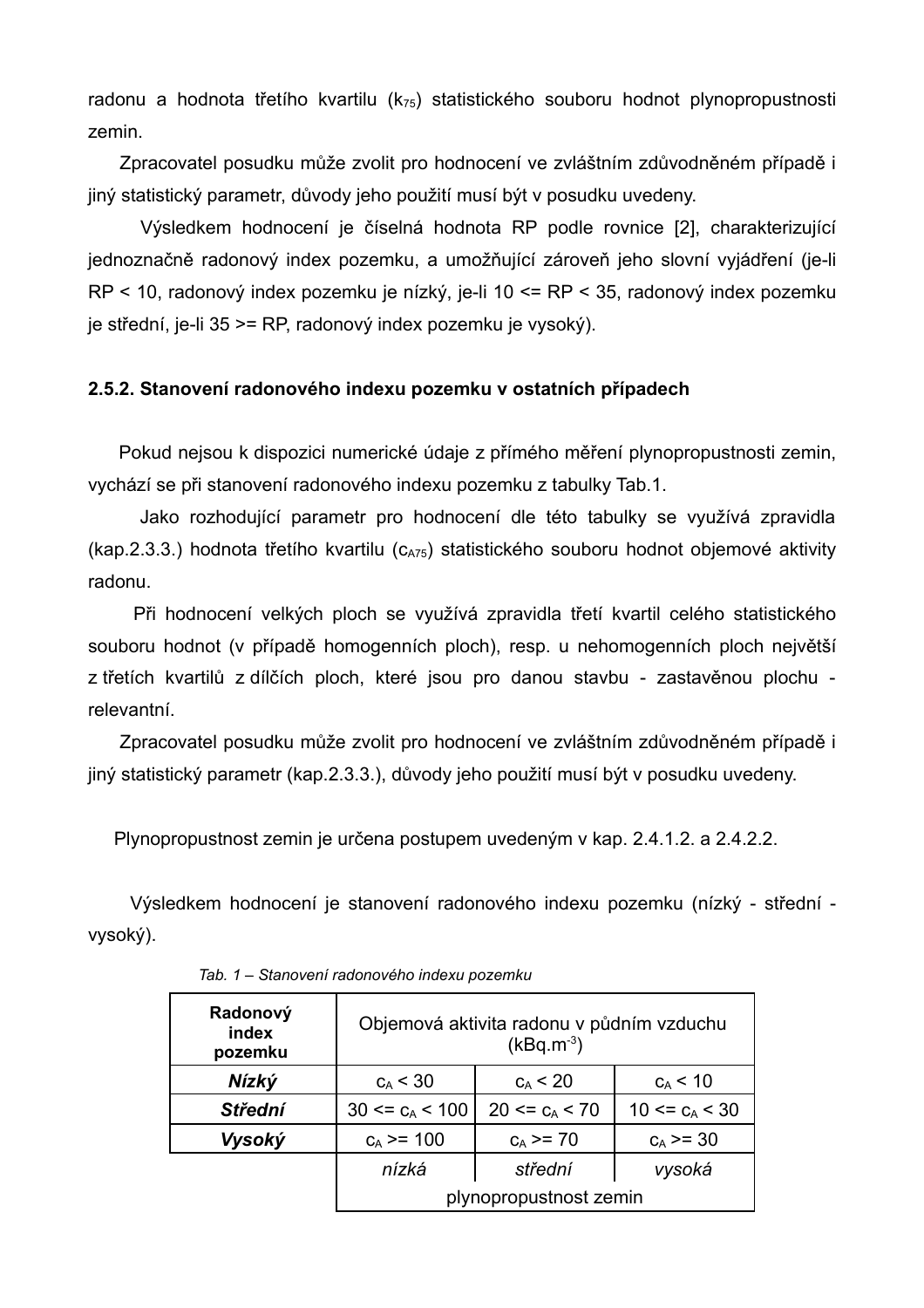### **2.6. Radonový průzkum pozemku**

Tato závěrečná kapitola se netýká přímo stanovení radonového indexu pozemku (RI), pouze doplňuje podklady, které by měl dále radonový průzkum pozemku poskytnout, aby mohl být následně určen radonový index stavby (RB).

V případě nepodsklepených rodinných domů i dalších nepodsklepených objektů založených v nezámrzné hloubce 0,8 m či blíže povrchu terénu, popř. nad terénem, tj. s kontaktními spárami objektu s podložím v maximální hloubce 0,8 m, není nutno pro účely stanovení RB zpracovávat v rámci radonového průzkumu pozemku žádné další speciální úkoly.

V ostatních případech, tj. když není známa úroveň založení budoucího objektu, resp. je hlouběji než odběrová úroveň při stanovení radonového indexu pozemku, je nutno v rámci radonového průzkumu pozemku připravit podklady pro stanovení radonového indexu stavby (hloubku založení stavby a další faktory je možno zohlednit pouze tehdy, pokud jsou k dispozici odpovídající údaje).

Terénní práce, dokumentace plynopropustnosti zemin a posudek se v těchto případech rozšiřuje o:

- popis (popisy) vertikálního profilu do úrovně min. 1,5 m, včetně příslušného hodnocení plynopropustnosti jednotlivých vrstev s využitím pravidel hodnocení v kap. 4.1.2. a 4.2.2.
- informace o horninách tvořících skalní podklad v zájmovém území, zohledňující zvláště možný výskyt hornin s vysokým obsahem radia <sup>226</sup>Ra a tedy možný nárůst objemové aktivity radonu s hloubkou.

Radonový index stavby (RB) vyjadřuje míru potřebné stavební ochrany stavby před vnikáním radonu z geologického podloží. Vychází z radonového indexu pozemku a zohledňuje hloubku založení stavby a proměnlivost plynopropustnosti zemin ve vertikálním profilu. Stanovení radonového indexu stavby provádějí odborníci v oboru pozemního stavebnictví na základě hodnocení podkladů, které jsou připraveny v rámci průzkumu pro stanovení radonového indexu pozemku (radonový průzkum pozemku) a vlastních předpisů a postupů.

V následujících kapitolách jsou shrnuty výsledky dílčích výzkumných úkolů, na jejichž základě byla sestavena nová metodika.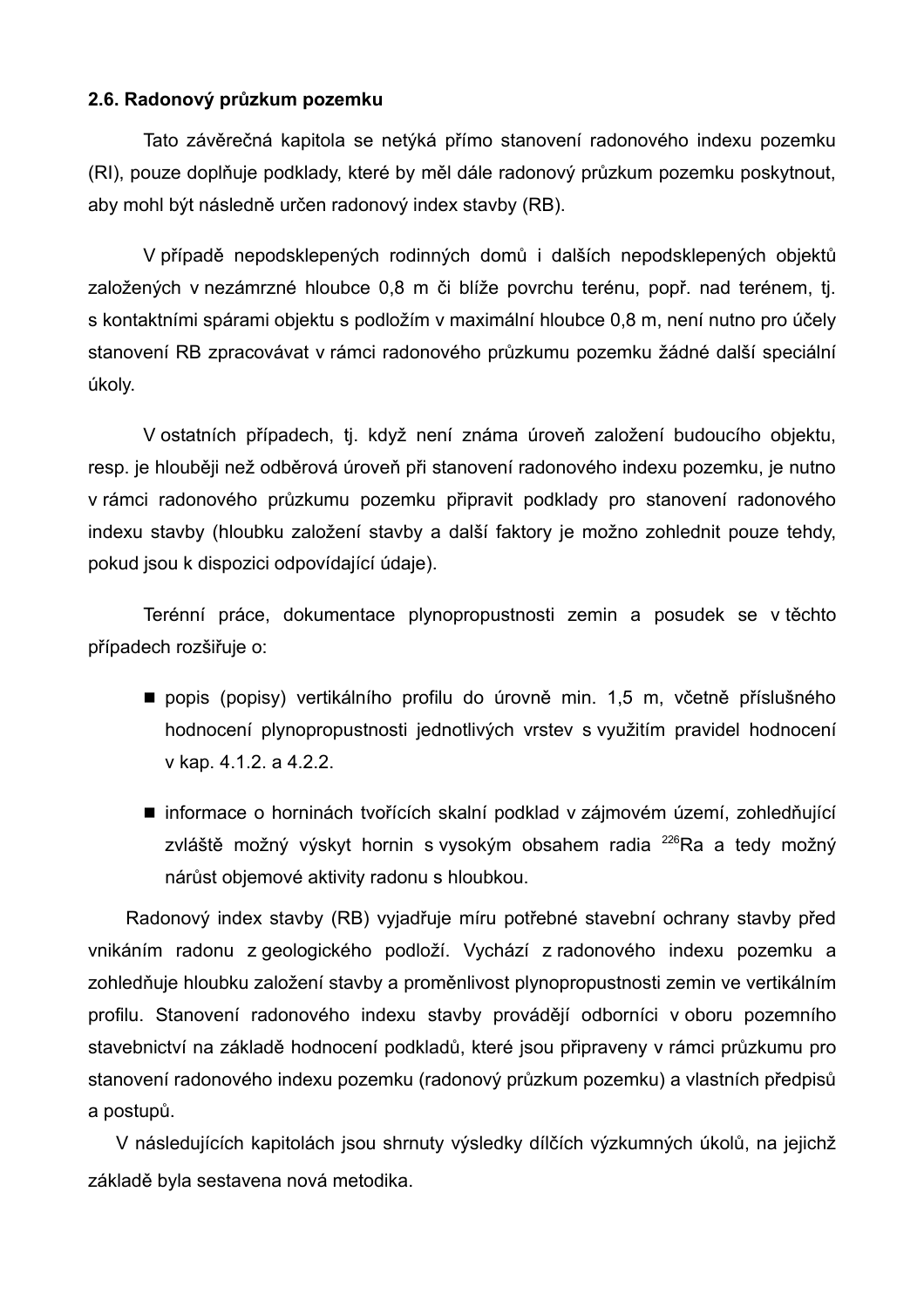# **Výsledky výzkumných projektů související se stanovením radonového indexu pozemku**

### **3. Měření objemové aktivity radonu v půdním vzduchu**

Vzhledem k tomu, že se objemová aktivita radonu v půdním vzduchu může podstatně měnit i na malých vzdálenostech, je hodnocení založené na výsledku jednoho měření téměř bezcenné. Původní verze jednotné metodiky pro klasifikaci radonového rizika základových půd (Barnet 1994) stanovuje minimální počet 15 měření objemové aktivity radonu v půdním vzduchu pro hodnocení stavební plochy pro výstavbu jednotlivého rodinného domu (Matolín and Prokop 1991). Podobně pro radonové průzkumy na větších plochách předepisuje měření v základní síti 10 x 10 m, pouze v některých speciálních případech v síti 20 x 20 m.

Tato část výzkumného úkolu se týkala statistického hodnocení naměřených hodnot objemové aktivity radonu v půdním vzduchu. Hlavním cílem bylo znovu prověřit požadavky týkající se minimální požadované velikosti datového souboru a základní sítě měřících bodů.

### **3.1. Vstupní data**

Pro statistické testování byla použita především archivní data RADON v.o.s., t.j. analyzovaly se výsledky získané při běžných komerčních měřeních. V rámci projektu se uskutečnila pouze některá doplňující měření.

Detailní analýza se týkala 13 větších datových souborů (počet měřících bodů od 61 do 200). Data pocházejí z radonových průzkumů provedených na rozsáhlejších stavebních plochách v letech 1993 až 2000, v síti 10 x 10 m. Nejprve se spočetly základní statistické parametry pro 13 původních souborů dat. Z každého základního souboru se potom vybralo několik podsouborů hodnot odpovídajících síti 20 x 20 m a statistická analýza se opakovala. Nakonec byly pro každý základní datový soubor testovány ještě dva podsoubory vybrané náhodně. Kromě toho bylo analyzováno dalších 30 menších datových souborů (18 nebo 25 měřících bodů).

### **3.2. Statistické hodnocení**

Větší datové soubory (příklad uveden v Tab.2) lze podle převažujícího typu distribuce rozdělit do několika skupin. Rozdělení některých datových souborů bylo možné dobře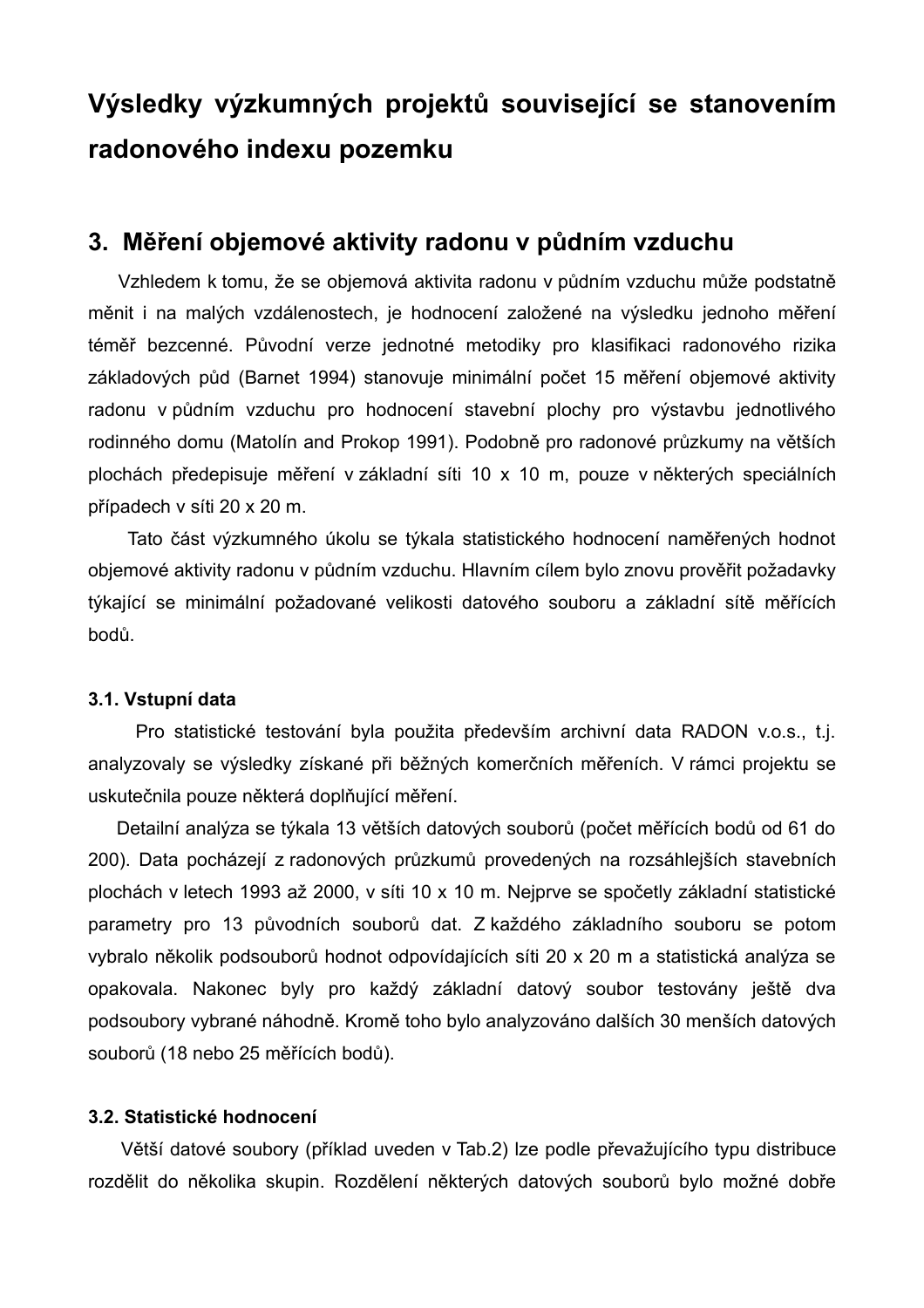aproximovat log-normálním rozdělením, rozdělení jiných souborů bylo heterogenní, t.j. neodpovídalo ani normálnímu, ani log-normálnímu modelu. Normální rozdělení bylo použitelné pouze v ojedinělých případech. Toto zjištění je v souladu se závěry předchozí studie (Neznal et al. 1994a): Ani normální ani log-normální rozdělení není univerzálně použitelné. Pro popis rozdělení hodnot objemové aktivity radonu v půdním vzduchu jsou vhodnější robustní neparametrické odhady jako medián nebo třetí kvartil.

Jedním z cílů výzkumu bylo posouzení shody hodnocení založeného na různých sítích měřících bodů (10 x 10 m, nebo 20 x 20 m) a posouzení možnosti snížit minimální požadovaný počet měření. Hlavní problém spočívá v tom, že ze statistického hlediska je počet naměřených hodnot obvykle malý. Jakékoliv zmenšení rozsahu výběru vede k rozšíření příslušných intervalů spolehlivosti. Jinými slovy: Při malém počtu hodnot je šířka intervalů spolehlivosti ovlivňována více velikostí datového souboru než variabilitou dat.

Minimální velikost datového souboru, která zajišťuje přijatelnou relativní chybu směrodatné odchylky (10%), je cca 50 hodnot za předpokladu normálního rozdělení dat. Pro log-normální distribuci je minimální velikost souboru pro tuto situaci ještě podstatně větší. Radonové průzkumy se obvykle provádějí na plochách o rozloze do 1 ha, měření na větších plochách je výjimečné. Při měření v síti 10 x 10 m odpovídá 1 ha 121 měřících bodů, v síti 20 x 20 m je to jen 36 měřících bodů. Tento počet již nestačí pro "korektní" statistické hodnocení ani tehdy, je-li rozdělení hodnot normální.

Když se hodnotí datový soubor s větší variabilitou, vede přechod od sítě 10 x 10 m k síti 20 x 20 m k podstatnému rozšíření intervalů spolehlivosti pro medián a pro třetí kvartil (Tab. 2). Hraniční hodnoty, které oddělují jednotlivé kategorie radonového rizika, jsou přitom např. pro vysoce propustné půdy 10 a 30 kBq.m<sup>-3</sup>. Interval spolehlivosti pro třetí kvartil by tak mohl pokrýt všechna tři pásma odpovídající třem různým kategoriím rizika.

V případě malých datových souborů (15 hodnot objemové aktivity radonu v půdním vzduchu odpovídajících stavební ploše pro jednotlivý rodinný dům) je korektnost statistického hodnocení vůbec diskutabilní.

Je možné konstatovat, že ze statistického hlediska nejsou důvody pro nahrazení základní používané sítě odběrových bodů 10 x 10 m sítí 20 x 20 m. Stejný závěr platí i pro snížení minimálního rozsahu datového souboru při hodnocení pozemku pro jednotlivý rodinný dům.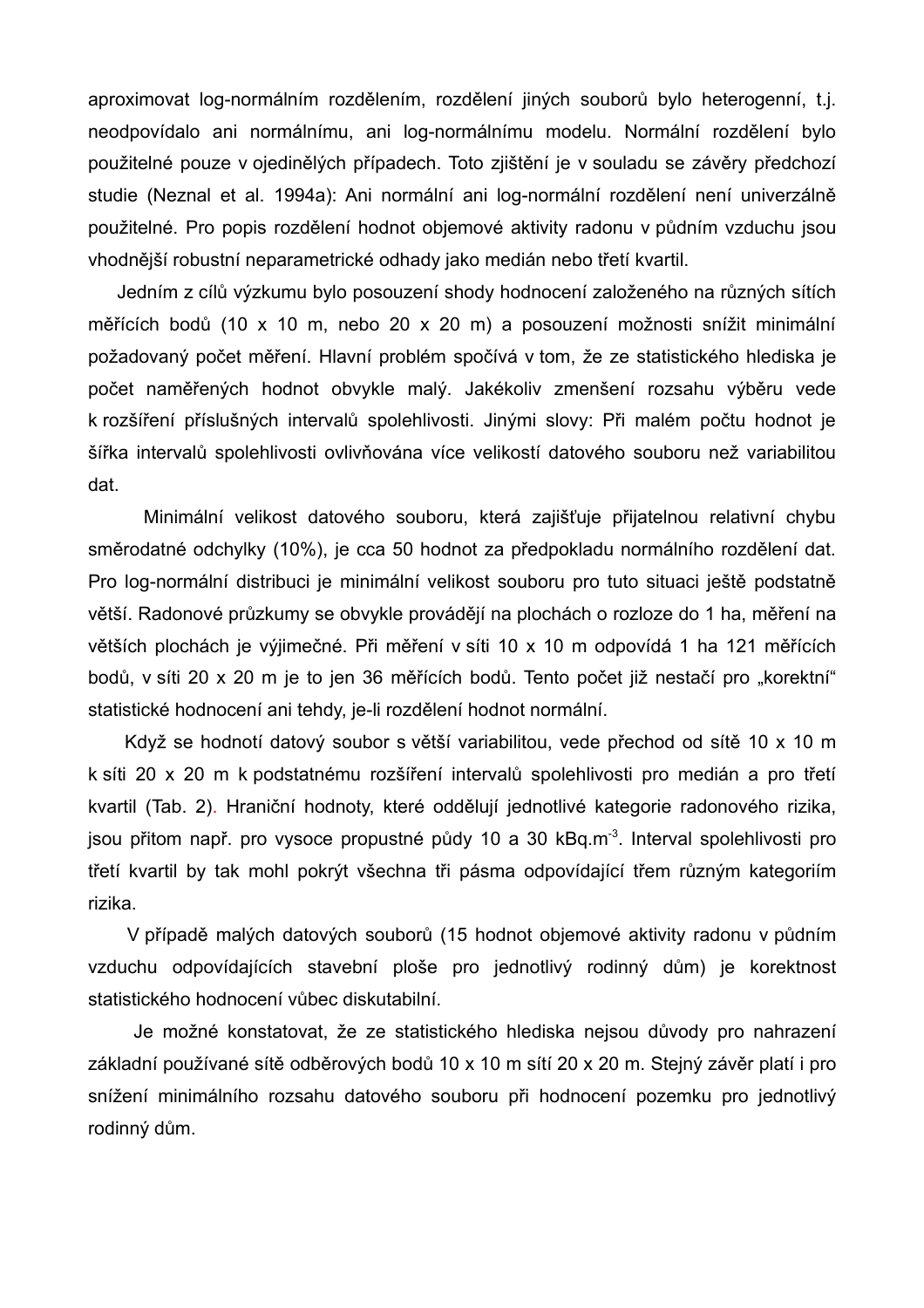*Tab. 2 – Výsledky statistického hodnocení*

| <b>Soubor</b>          | 1591-96        |                           |            |            |                |                           |            |
|------------------------|----------------|---------------------------|------------|------------|----------------|---------------------------|------------|
|                        | Celý           | 1. stand.                 | 2. stand.  | 3. stand.  | 4. stand.      | $\mathbf 1$ .             | 2.         |
|                        |                |                           |            |            |                | náhodný                   | náhodný    |
|                        | soubor         | výběr                     | výběr      | výběr      | výběr          | výběr                     | výběr      |
|                        | "10x10         |                           |            |            |                |                           |            |
|                        | m"             |                           |            |            |                |                           |            |
| N                      | 197            | 57                        | 50         | 47         | 43             | 60                        | 40         |
| Mean                   | 7,9            | 7,2                       | 7,4        | 7,4        | 9,8            | 7,4                       | 7,6        |
| $mean_{10}$            | 6,3            | 6                         | 5,9        | 6,2        | 7,6            | 6,1                       | 6          |
| Median                 | 5,2            | 5,1                       | 5,1        | 5,3        | 5,4            | 5,1                       | 5,1        |
| $\mathsf{Q}_{75}$      | 8,5            | 8,3                       | 7,8        | 7,6        | 10,4           | 8,5                       | 8,4        |
| Sigma                  | 7,5            | 5,8                       | 7,2        | 6,3        | 10,5           | 6,5                       | 7,2        |
| sigma <sub>10</sub>    | $\overline{3}$ | 2,7                       | 2,9        | 2,8        | 5              | 3,3                       | 3,6        |
| /x - mean/             | 4,9            | 4,1                       | 4,6        | 4,1        | $\overline{7}$ | 4,7                       | 5,2        |
| /x - median/           | 4,1            | 3,5                       | 3,9        | 3,6        | 5,8            | 3,9                       | 4,2        |
| $(Q_{75} - Q_{25})/2$  | 2,3            | 2,2                       | 2,1        | 1,8        | 3,2            | 2,6                       | 2,5        |
| Minimum                | 1,1            | 1,1                       | 1,4        | 1,4        | 1,4            | 1,4                       | 1,4        |
| Maximum                | 58,5           | 27,7                      | 38,3       | 33,4       | 58,5           | 30,4                      | 30,4       |
| sigma/mean             | 0,95           | 0,8                       | 0,96       | 0,86       | 1,07           | 0,88                      | 0,95       |
| SE (mean)              | 0,5            | 0,8                       | 1          | 0,9        | 1,6            | 0,8                       | 1,1        |
| test normality         | ne             | ne                        | ne         | ne         | ne             | ne                        | ne         |
| 95%CI: mean            | (6,8;8,9)      | (5,7,8,8)                 | (5,4,9,5)  | (5,5,9,2)  | (6,6;13,0)     | (5,8,9,1)                 | (5,3,9,9)  |
| 95%Cl:median           | (5,0;5,7)      | (4,3;6,0)                 | (4,4,6,0)  | (4,7,6,6)  | (5,0,7,4)      | (4,1;5,6)                 | (3,8,5,6)  |
| 95%CI: sigma           | (6, 8, 8, 3)   | (4, 9, 7, 1)              | (6,0;8,9)  | (5,3;8,0)  | (8,7;13,3)     | (5,5,8,0)                 | (5,9,9,2)  |
| 95%CI: Q <sub>75</sub> |                | $(6,9,10,9)$ $(6,0,11,2)$ | (6,0;12,7) | (6,5;14,3) |                | $(7,3;21,5)$ $(5,6;12,3)$ | (5,3;17,9) |

N = počet hodnot – rozsah datového souboru;

mean = aritmetický průměr;

mean<sub>10</sub> = useknutý aritmetický průměr (10%);

 $Q_{25}$  = první kvartil (25% percentil);

 $Q_{75}$  = třetí kvartil (75% percentil);

sigma = výběrová směrodatná odchylka souboru;

sigma<sub>10</sub> = výběrová směrodatná odchylka souboru odpovídající useknutému průměru (10%);

95%CI = 95% interval spolehlivosti

## **4. Odběr vzorků půdního vzduchu**

Zařízení pro odběr vzorků půdního vzduchu, které se běžně používá v České republice, sestává z tenké duté ocelové tyče s volným hrotem. Sonda se zatlouká do půdy do hloubky 0,8 m pod povrchem. Potom se do sondy vloží protahovací drát a poklepáním na horní konec drátu se volný hrot na dolním konci sondy posune o několik centimetrů. Tak vznikne u dolního konce sondy dutina. Vzorky půdního vzduchu se odebírají sáním např.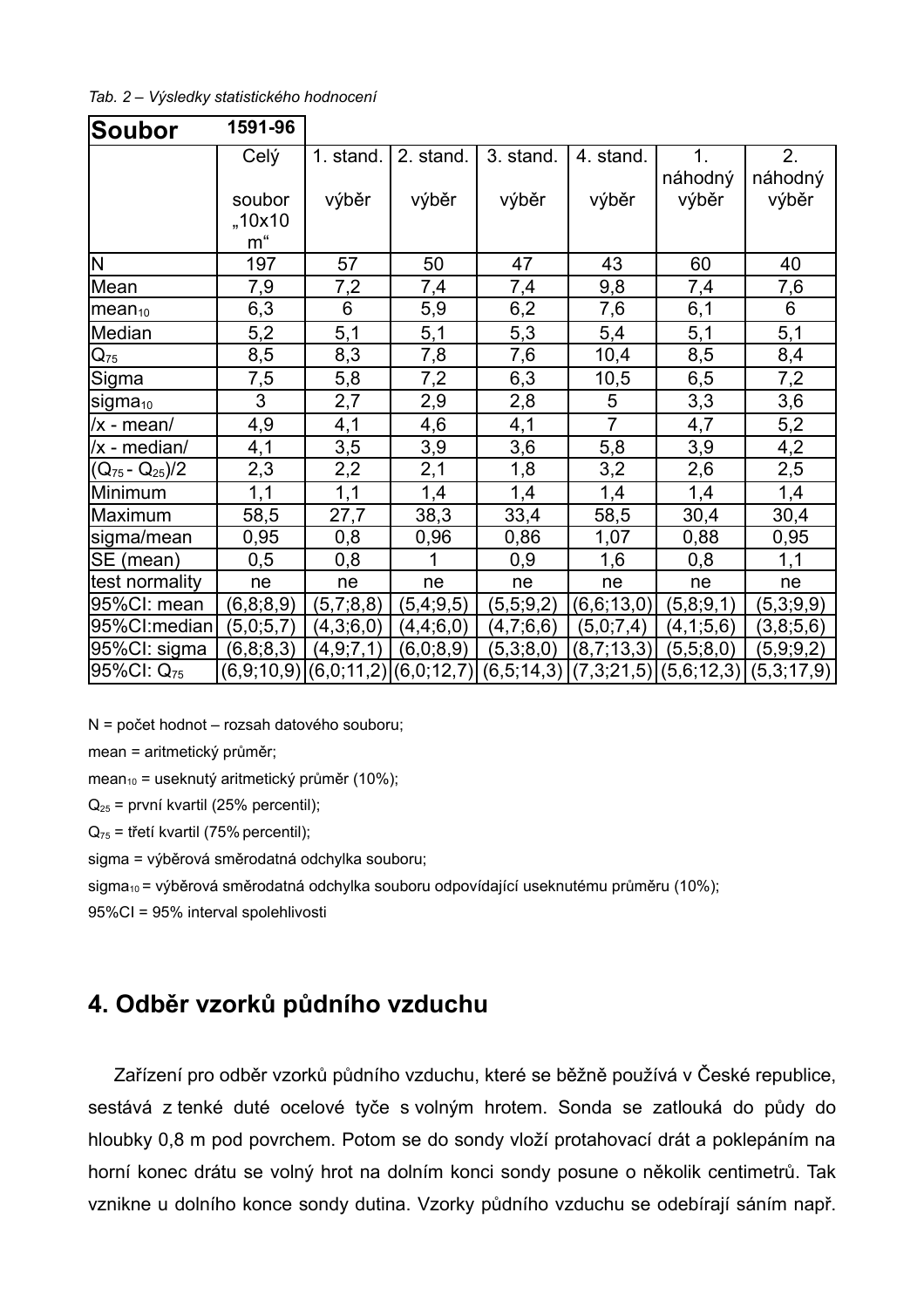pomocí velkoobjemové injekční stříkačky a převádějí do předem evakuovaných Lucasových komor (Fig. 3, anglická verze, kap.4.). Podobný princip odběru vzorků půdního vzduchu popisuje i Reimer (1990).

Měření objemové aktivity radonu v půdním vzduchu, která byla provedena v předchozích letech (Matolín et al. 2000, Neznal et al. 1994b, Neznal et al.1996a), naznačují závislost výsledků měření na hloubce odběru vzorků, na plynopropustnosti půdy, na rozměrech dutiny, z níž se vzorky půdního vzduchu odebírají, a na použité metodě odběru vzorků. V půdách s nízkou plynopropustností není odběr vzorků ve standardní geometrii často možný, je nutné zvětšit rozměry dutiny (t.j. aktivního prostoru) v půdě.

#### **4.1. Geometrie aktivního prostoru**

Ke studiu vztahu mezi objemovou aktivitou radonu v půdním vzduchu a měnící se geometrií aktivního prostoru byly využity čtyři testovací plochy charakterizované nízkou plynopropustností půdy, resp. vysokou půdní vlhkostí. Na každé testovací ploše se měření prováděla v devíti měřících bodech, v každém měřícím bodě se odebíraly vzorky vzduchu z různých hloubek a s použitím různých rozměrů aktivního prostoru:

- hloubka odběru 60 - 62 cm, výška dutiny 2 cm, označeno jako "geometrie 60 cm (2 cm)";

- hloubka odběru 80 - 82 cm, výška dutiny 2 cm, označeno jako "geometrie 80 cm (2 cm)";

- hloubka odběru 80 - 85 cm, výška dutiny 5 cm, označeno jako "geometrie 80 cm (5 cm)";

- hloubka odběru 80 - 90 cm, výška dutiny 10 cm, označeno jako "geometrie 80 cm (10 cm)";

- hloubka odběru 70 - 90 cm, výška dutiny 20 cm, (sonda byla povytažena zpět k povrchu), označeno jako "geometrie 70 - 90 cm";

- hloubka odběru 60 - 90 cm, výška dutiny 30 cm, označeno jako "geometrie 60 - 90 cm";

- hloubka odběru 40 - 90 cm, výška dutiny 50 cm, označeno jako "geometrie 40 - 90 cm".

### **4.2. Terénní měření**

Výsledky zaznamenané na třech testovacích plochách (plocha Světice, 20 km jv. od Prahy, skalní podklad ordovické břidlice, kvartérní pokryv sprašové hlíny; plocha Dubnice v severních Čechách, 20 km západně od Liberce, skalní podklad křídové slínovce a pískovce, pokryv deluviální a fluviální jílovitopísčité sedimenty; plocha Růžená v jižních Čechách, 90 km jižně od Prahy, skalní podklad melanokratní žula, pokryv deluviofluviální sedimenty) byly podobné. Téměř stejné hodnoty objemové aktivity radonu v půdním vzduchu byly dosaženy s "geometrií 80 cm (2 cm)", "geometrií 80 cm (5 cm)", a "geometrií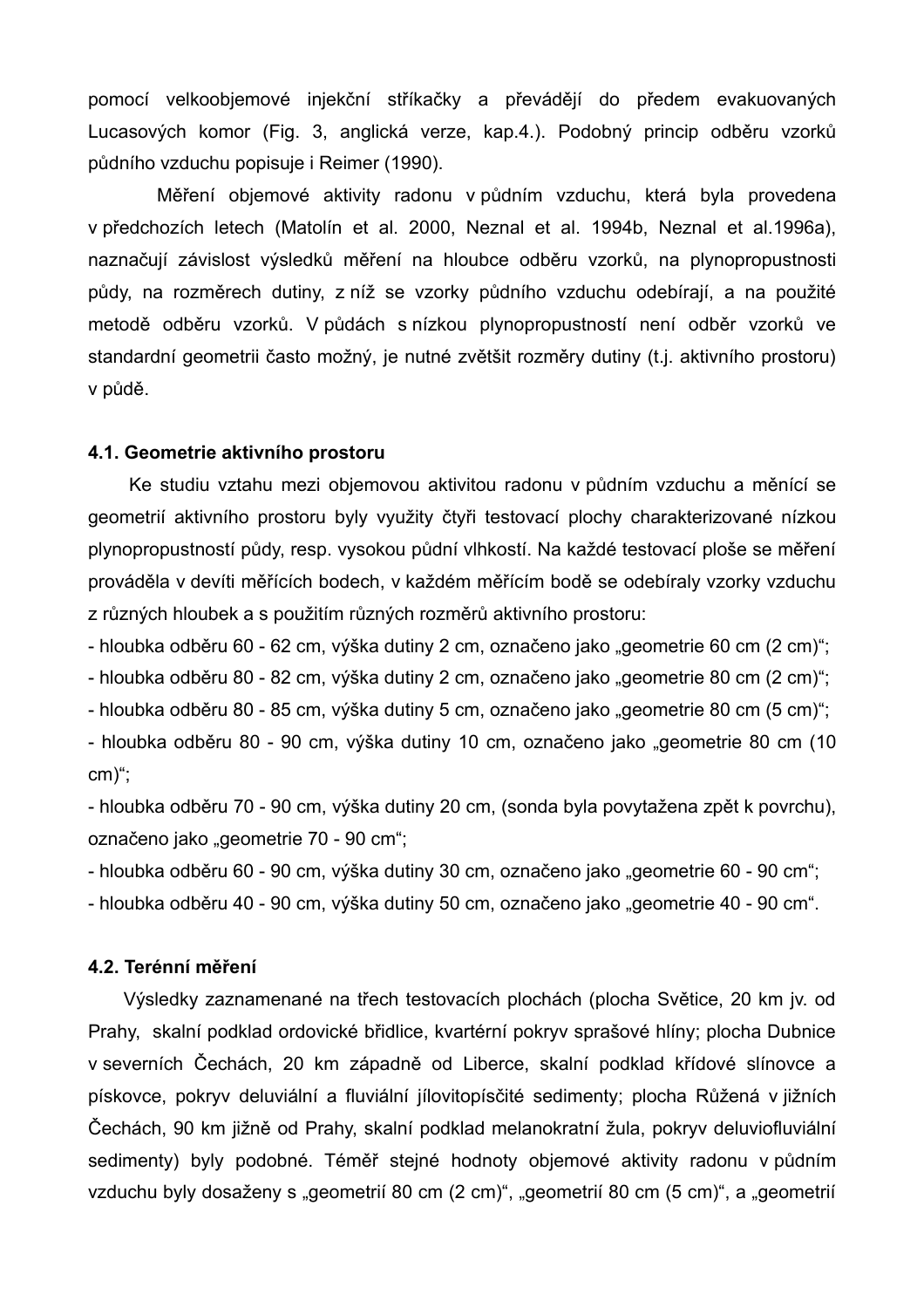80 cm (10 cm)". Hodnoty objemové aktivity radonu ve vzorcích odebraných s použitím "geometrie 70 - 90 cm" byly trochu nižší, ale ještě srovnatelné. Výsledky dosažené s použitím "geometrie 60 - 90 cm" byly nižší a podobné jako výsledky pozorované v případě "geometrie 60 (2 cm)" (Fig. 4, anglická verze, kap. 4.2.). Na čtvrté testovací ploše Ptice (20 km západně od Prahy, podloží tvoří ordovické jílovité břidlice, kvartérní pokryv eolickodeluviální jílovité hlíny), charakterizované homogenním vertikálním půdním profilem nebyla pozorována téměř žádná závislost objemové aktivity radonu v půdním vzduchu na měnících se rozměrech aktivního prostoru (Fig. 5, anglická verze, kap.4.2.).

#### **4.3. Vliv změn geometrie dutiny na výsledky měření**

Je možné konstatovat, že měřené hodnoty objemové aktivity radonu v půdním vzduchu nezávisí na měnící se geometrii dutiny ani v půdách s nízkou plynopropustností, pokud je půdní vrstva homogenní.

Pokles objemové aktivity radonu v půdním vzduchu s rostoucí velikostí aktivního prostoru (t.j. při použití "geometrie 70 - 90 cm", "geometrie 60 - 90 cm", nebo "geometrie 40 - 90 cm") indikuje nehomogenitu vertikálního půdního profilu a vyšší plynopropustnost půdy v povrchové vrstvě.

Perfektní těsnost všech částí odběrové aparatury je základní podmínkou bezchybného odběru vzorků půdního vzduchu v půdách s nízkou plynopropustností.

## **5. Stanovení plynopropustnosti půdy**

Pro určení plynopropustnosti zemin je dle stávající metodiky stanovení radonového indexu pozemku možno využít přímá měření plynopropustnosti *in situ* nebo zrnitostní analýzu vzorků zemin (propustnost je odvozena z obsahu jemné frakce ve vzorku zeminy). Při odvození plynopropustnosti ze zrnitostního složení je závažným nedostatkem skutečnost, že tak nejsou zohledněny další významné parametry ovlivňující výslednou plynopropustnost (přirozená vlhkost, objemová hmotnost, efektivní pórovitost). V případě přímých měření plynopropustnosti jsou potom výsledky do značné míry ovlivněny parametry měřeného mikroprostoru. Nejčastěji používané přístroje pro přímá měření navíc neumožňují přesné stanovení plynopropustnosti v případě extrémně vysoké či naopak nízké plynopropustnosti (plynopropustnost kolísá v několika řádech). Ve stávající metodice navíc nejsou zahrnuta pravidla pro statistické hodnocení souboru hodnot plynopropustnosti (včetně požadovaného minimálního počtu měření), ani postupy hodnocení změn ve vertikálním profilu.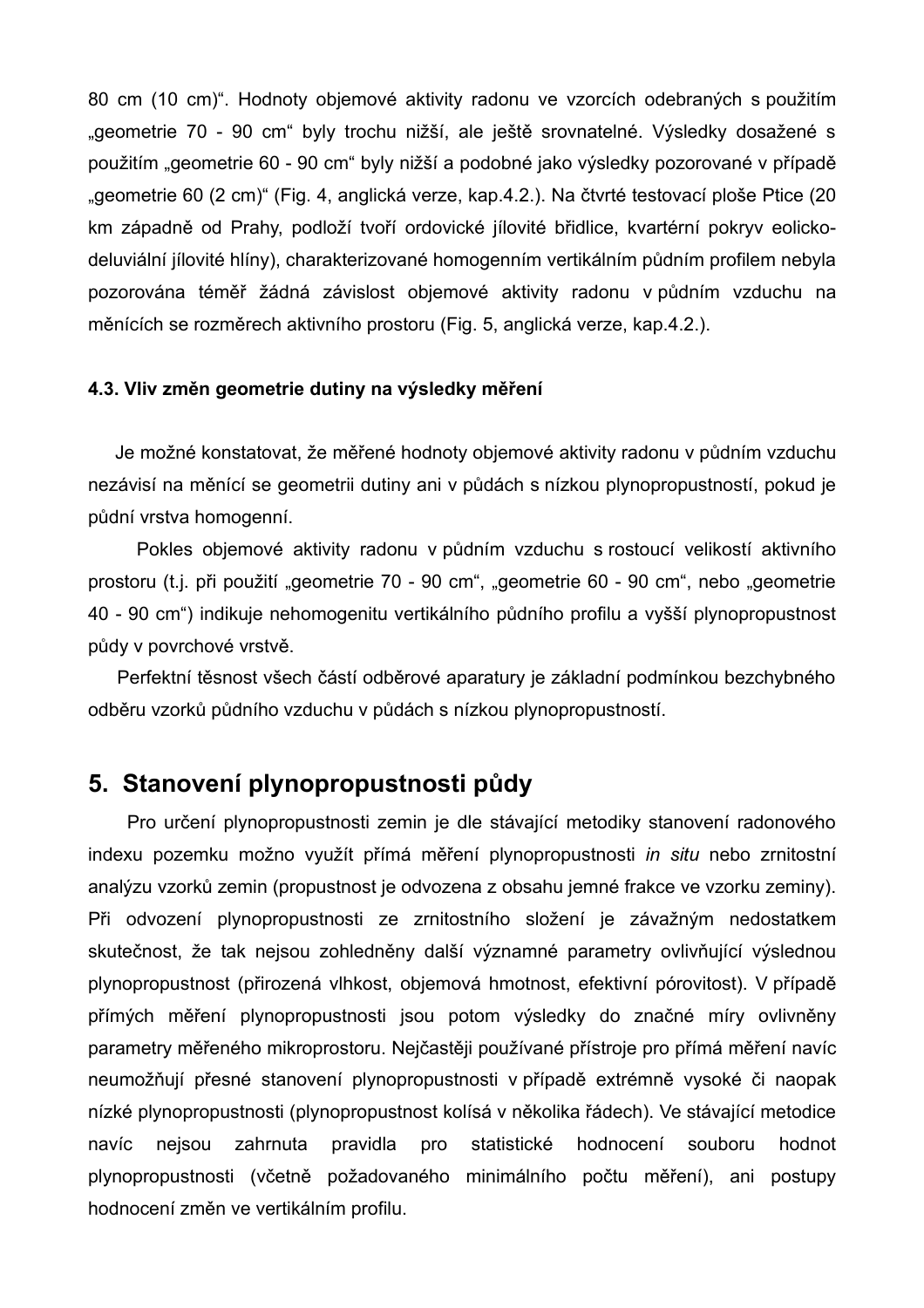Pro zdokonalení metodiky jsme se zaměřili zvláště na výběr vhodných metod pro určení plynopropustnosti zemin a hornin a na plošné a časové změny plynopropustnosti a jejich vliv na výsledné stanovení radonového indexu. Podrobnější informace o výsledcích této části výzkumného projektu zabývající se stanovením plynopropustnosti zemin jsou obsaženy v práci Neznal a Neznal (2003).

#### **5.1. Srovnání jednotlivých metod stanovení plynopropustnosti, terénní měření**

Nejdříve bylo porovnáno stávající hodnocení plynopropustnosti s metodami používanými v zahraničí - rešerše zahraniční literatury (Tanner 1994), analýza dalších postupů - přímá měření pomocí jedné či více sond, varianty podtlakových či přetlakových systémů (Damkjaer and Korsbech, 1992), šíření plynné látky v zemině (Asher-Bolinder et al. 1990), možnost přenosu tlakových změn pro stanovení plynopropustnosti (Garbesi et al. 1993), odvození plynopropustnosti z dalších parametrů - propustnosti pro vodu (Rogers and Nielson 1991) či typu vegetace a vlhkosti (Morris and Fraley 1994). Výhody a nevýhody jednotlivých stanovení, včetně ekonomické stránky, byly zohledněny při vývoji tří prototypů přístrojů pro stanovení plynopropustnosti.

Testování těchto prototypů a srovnání s používanými postupy potvrdilo omezené možnosti při přímém měření plynopropustnosti. Jelikož se během přípravy prototypů nepodařilo sestavit vhodnější přístroj, pro další měření byl k dispozici systém RADON JOK. Sledování plošných a časových variací bylo realizováno na dvou plochách s odlišnými geologickými poměry (plocha Světice, 20 km jihovýchodně od Prahy, skalní podklad budují ordovické břidlice, pokryvné vrstvy sprašové hlíny; plocha Klánovice, ležící na východním okraji Prahy, podloží tvořeno křídovými pískovci, překrytými písky) každý měsíc během jednoho roku. Plynopropustnost byla měřena v 15 bodech v hloubce 0,8 m pod povrchem terénu, tj. v téže úrovni kde je odebírán půdní vzduch pro stanovení objemové aktivity radonu. Aby mohla být posuzována vzájemná korelace, byly dále sledovány i další parametry a jejich změny v ploše a čase (zvláště objemová aktivita radonu a přirozená vlhkost). Pro konečné hodnocení byly k dispozici i výsledky měření z ploch Kocanda a Lysá nad Labem (kap. 8.1.).

Pro srovnání přímého měření plynopropustnosti s plynopropustností odvozenou ze zrnitostního složení byla realizována měření na dalších 21 plochách. Srovnání bylo zaměřeno na celkové hodnocení plynopropustnosti vycházející z makroskopického popisu změn jednotlivých parametrů ve vertikálním profilu, na hodnocení založené na přímém měření plynopropustnosti a konečně na hodnocení plynopropustnosti odvozené ze zrnitostního složení a obsahu jemné frakce ve vzorcích zemin.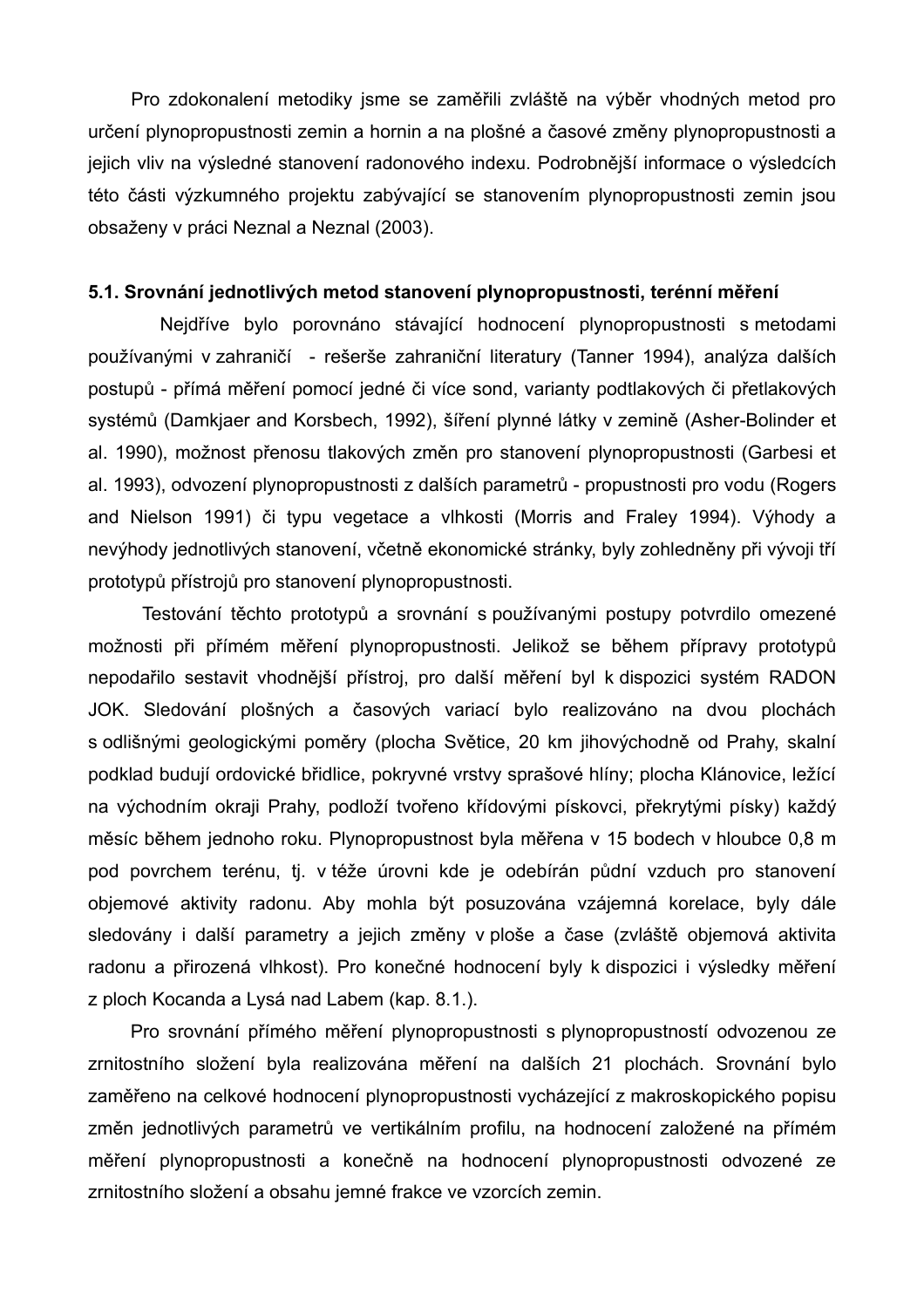#### **5.2 Výsledky terénních měření**

Z pozorovaných časových závislostí vyplývá, že vysoké koeficienty korelace mezi jednotlivými parametry byly zjištěny na plochách s homogenním a vysoce plynopropustným prostředím. Naopak na plochách se střední či nízkou plynopropustností nebyla nalezena prakticky žádná korelace mezi objemovou aktivitou radonu v půdním vzduchu a plynopropustností, ani mezi plynopropustností a přirozenou vlhkostí či mezi dalšími parametry. Tento závěr byl dokonce potvrzen i na ploše s vysokou plynopropustností, kde byly svrchní horizonty poměrně vysoce saturovány vodou (Fig. 6, anglická verze, kap.5.2.).

Při statistickém vyhodnocení souboru hodnot měřených plynopropustností je nutné uvážit, že jednotlivé hodnoty mohou být, zvláště v případě střední či nízké plynopropustnosti, ovlivněny parametry měřeného mikroprostoru. Vyhodnocení tak mohlo být zkresleno jak výskytem anomálních hodnot odpovídajících vysoké plynopropustnosti, tak na druhé straně i "nepřesnými" hodnotami pod dolní hranicí měřitelnosti v případě extrémně nízké plynopropustnosti. Pro hodnocení plynopropustnosti na základě přímých měření by tak měl být vyžadován poměrně rozsáhlý soubor přímých měření.

Při srovnání různých způsobů stanovení plynopropustnosti na 21 plochách bylo zjištěno, že u naprosté většiny ploch odpovídá celkové hodnocení plynopropustnosti vycházející z makroskopického popisu změn jednotlivých parametrů ve vertikálním profilu a hodnocení založené na přímém měření plynopropustnosti, částečně potom i hodnocení plynopropustnosti odvozené ze zrnitostního složení. Pokud je hodnocení na základě zrnitostní analýzy odlišné, "podcenění" plynopropustnosti a tedy nižší plynopropustnost vycházející ze zrnitostního složení je zpravidla způsobena nižší přirozenou vlhkostí či výskytem mikro a makrotrhlin. Naopak nadhodnocení plynopropustnosti je možné např. u jemnozrnných písků s vysokou přirozenou vlhkostí.

#### **5.3. Hodnocení plynopropustnosti**

Pro stanovení plynopropustnosti je v rámci novelizovaného znění metodiky doporučeno uvážit dva postupy, přímé měření plynopropustnosti zemin *in situ* na základě rozsáhlého souboru měření či tzv. odborné posouzení plynopropustnosti zemin.

Přímé měření plynopropustnosti zemin by mělo být prováděno v hloubce 0,8 m pod povrchem terénu. Doporučený postup měření odpovídá přístrojům pracujícím na principu měření průtoku vzduchu při jeho vysávání ze zeminy nebo při jeho vtláčení do zeminy za použití stálého tlakového rozdílu.

V případě přímého měření plynopropustnosti jsou požadavky na minimální počet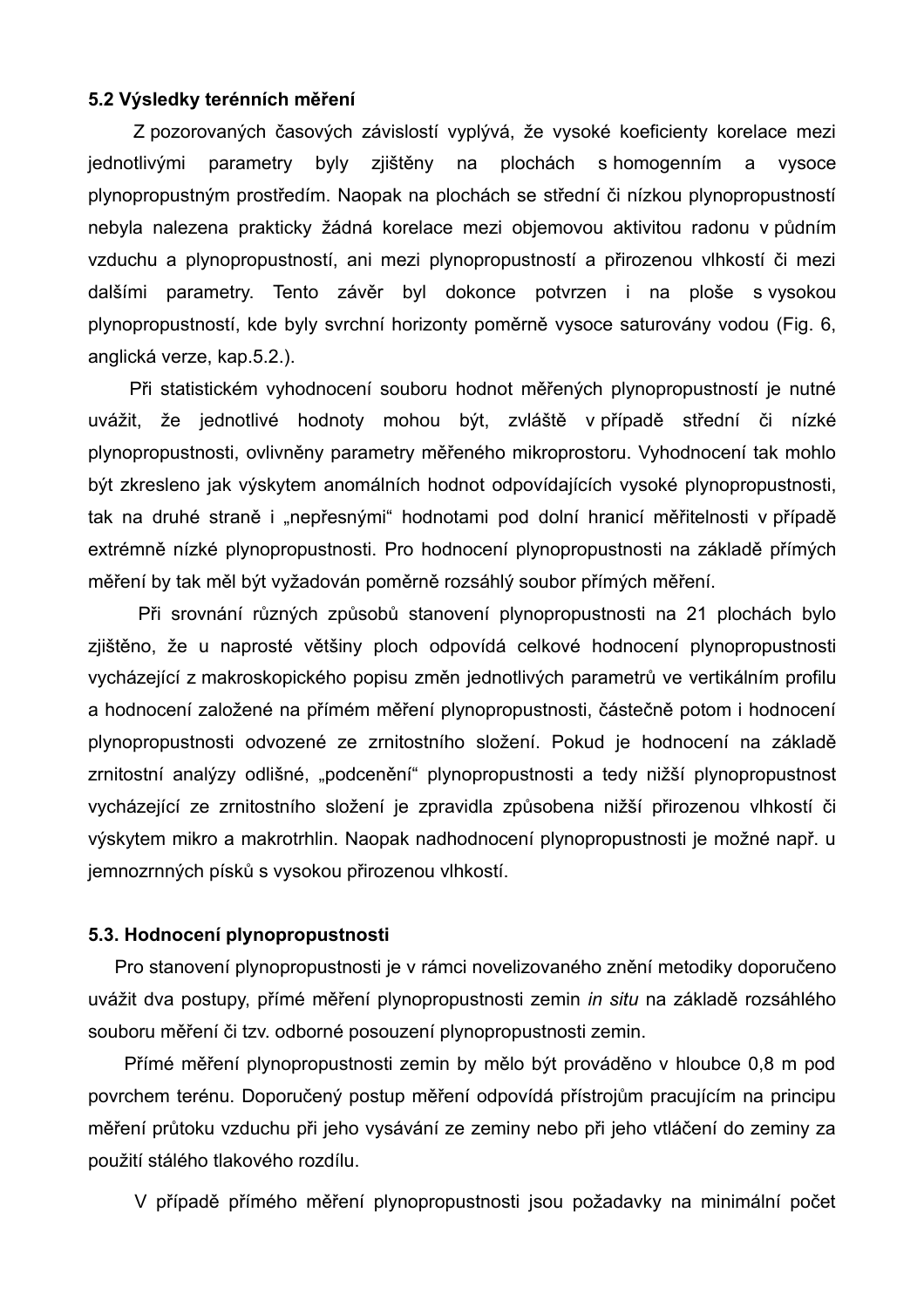měřících bodů stejné jako u měření objemové aktivity radonu v půdním vzduchu, tj. minimálně 15 měřících bodů u jednotlivého objektu (pozemky menší nebo rovné 800 m<sup>2</sup>), a měření v síti 10 x 10 m u větších ploch (pozemky  $\geq 800$  m<sup>2</sup>). Rozhodujícím parametrem pro stanovení radonového indexu pozemku je třetí kvartil datového souboru, který snižuje vliv ojedinělých vysokých hodnot plynopropustnosti.

V případě přímého měření plynopropustnosti zemin není pro stanovení radonového indexu pozemku nutný popis zemin ve vertikálním profilu, ale posuzovatel odpovědný za hodnocení musí posoudit lokální anomálie plynopropustnosti a plošnou variabilitu dat. Odborné posouzení plynopropustnosti je využíváno, pokud není plynopropustnost zemin měřena přímo ve všech shodných odběrových bodech, kde je stanovena objemová aktivita radonu v půdním vzduchu. Odborné posouzení, kdy je výsledkem zařazení do jedné ze třech kategorií propustnosti (klasifikace nízká - střední - vysoká), je založeno na popisu zemin ve vertikálním profilu do hloubky min. 1,0 m a je doplněno alespoň jednou z následujících metod:

(a) Makroskopický popis vzorků odebraných z hloubky 0,8 m, včetně klasifikace plynopropustnosti (nízká - střední - vysoká). Při této klasifikaci se využívá odhadu obsahu jemné frakce "f" (<0,063 mm) v zeminách a horninách.

(b) Subjektivní hodnocení odporu sání při odběru vzorků půdního vzduchu ve všech odběrových bodech, včetně odhadu převažující klasifikace plynopropustnosti (nízká - střední - vysoká).

Během odborného posouzení plynopropustnosti zemin, které vychází z odborného, ale subjektivního hodnocení erudovaným zpracovatelem posudku, je nutné popsat a uvážit změny parametrů ve vertikálním profilu od povrchu terénu do úrovně předpokládaného zakládání stavby, resp. do úrovně předpokládaného kontaktu budova – podloží.

## **6. Rychlost plošné exhalace radonu z povrchu půdy**

Podrobná analýza výsledků měření, stejně jako další informace o měření rychlosti plošné exhalace radonu z povrchu půdy v rámci výzkumného úkolu, jsou obsaženy v práci Neznal and Neznal 2002.

Jednotný postup, který se v České republice používá pro stanovení radonového rizika základových půd, je založen na měření objemové aktivity radonu v půdním vzduchu a na určení plynopropustnosti půdy. Vzorky půdního vzduchu se odebírají z hloubky 0,8 m pod povrchem. V některých speciálních případech - když je tloušťka pokryvu velmi malá a skalní podklad vystupuje mělce k povrchu terénu, nebo při saturaci odběrového horizontu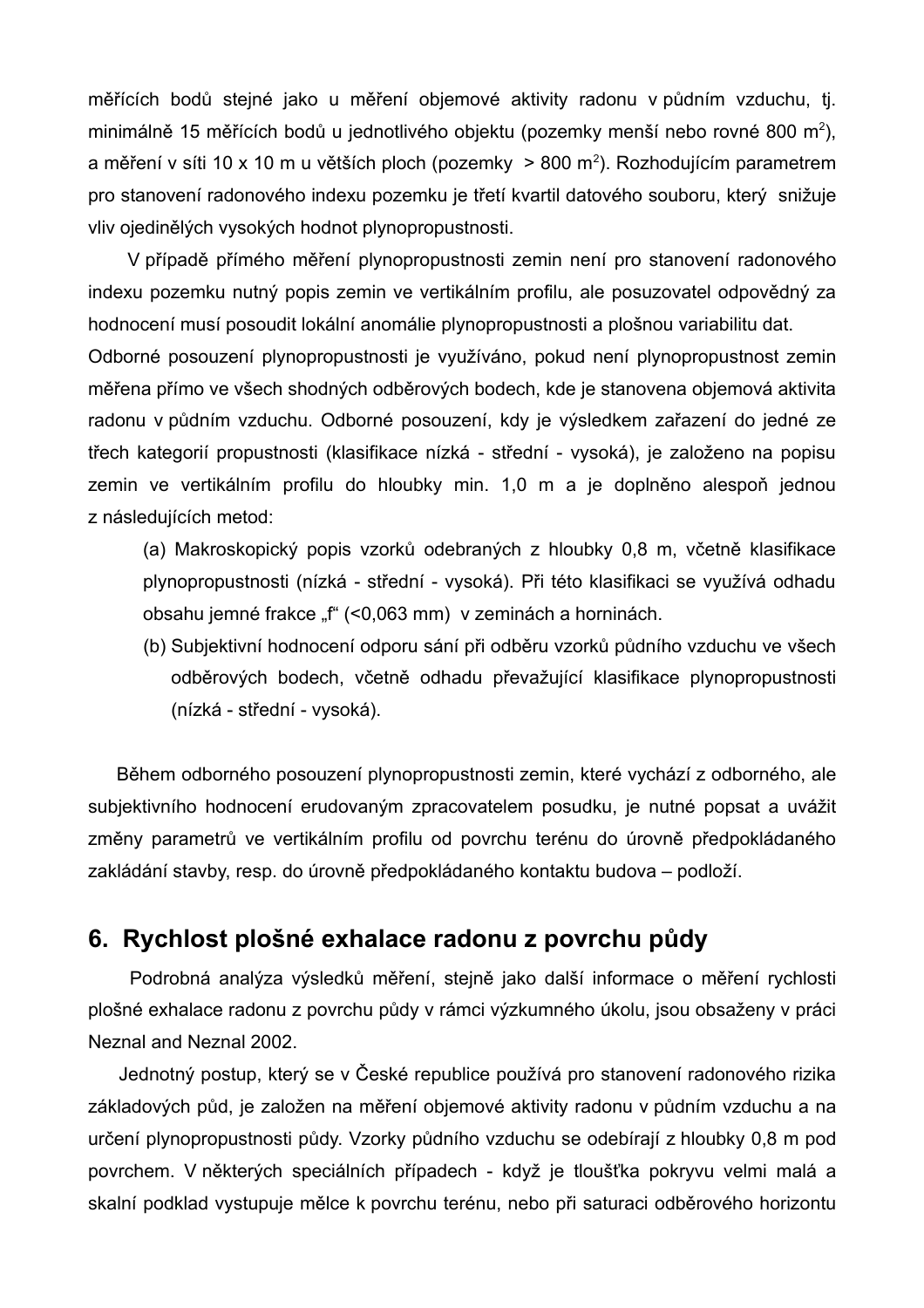vodou - je odběr vzorků půdního vzduchu komplikovaný nebo téměř nemožný. Nabízí se otázka: Nebylo by možné nahradit objemovou aktivitu radonu v půdním vzduchu jiným parametrem?

Rychlost plošné exhalace radonu je parametr, který umožňuje popsat radonový potenciál půdy nebo radonový potenciál odpadových materiálů kontaminovaných přírodními radionuklidy. Existují různé metody pro měření rychlosti plošné exhalace - např. metoda využívající jednoduchý akumulátor (Hinton 1985, Anděl et al. 1994, Neznal et al.1996b, Merta and Burian 2000). Na druhé straně je známa alespoň jedna vážná nevýhoda spojená s měřením tohoto parametru: Protože stav zemského povrchu výrazně ovlivňuje měnící se počasí, lze očekávat velkou časovou proměnlivost výsledků měření rychlosti plošné exhalace na daném místě.

#### **6.1. Metoda využívající jednoduchý akumulátor**

Stanovení rychlosti plošné exhalace radonu metodou jednoduchého akumulátoru je založeno na měření rostoucí objemové aktivity radonu pod válcovým poklopem, přiloženým na měřený povrch. Při terénních měřeních byl použit válcový poklop se základnou o ploše 0,08 m<sup>2</sup>, vysoký 0,2 m. Jedno stanovení rychlosti plošné exhalace radonu vycházelo z měření nárůstu objemové aktivity radonu ve čtyřech vzorcích vzduchu odebraných z akumulátoru v pravidelných 40-ti nebo 60-ti minutových intervalech. V rámci výzkumu byly stanovovány i další parametry. Vzorky půdního vzduchu na měření objemové aktivity radonu se odebíraly z hloubky 0,8 m. K přímým měřením plynopropustnosti *in situ* byl použit přístroj RADON-JOK, který pracuje na principu vysávání plynu ze zeminového prostředí pod stálým, přesně nastavitelným tlakovým rozdílem. Půdní vlhkost se stanovovala vážením původních a vysušených vzorků půdy. K měření časových změn půdní vlhkosti byla použita nepřímá metoda založená na měření relativní dielektrické konstanty zemin.

#### **6.2. Testovací plochy**

Většina terénních měření proběhla na čtyřech testovacích plochách charakterizovaných odlišnými geologickými podmínkami (plocha Dubnice v severních Čechách, 20 km západně od Liberce, skalní podklad tvoří křídové jílovce a pískovce, překryté jílovitými písky a písčitými jíly; plocha Stráž, ležící v severních Čechách v sousedství města Stráž pod Ralskem v areálu odkaliště Chemické úpravny uranové rudy; plocha Růžená v jižních Čechách, 90 km jižně od Prahy, skalní podloží tvoří melanokratní žula, vystupující mělce k povrchu terénu; plocha Žibřidice v severních Čechách, 18 km západně od Liberce,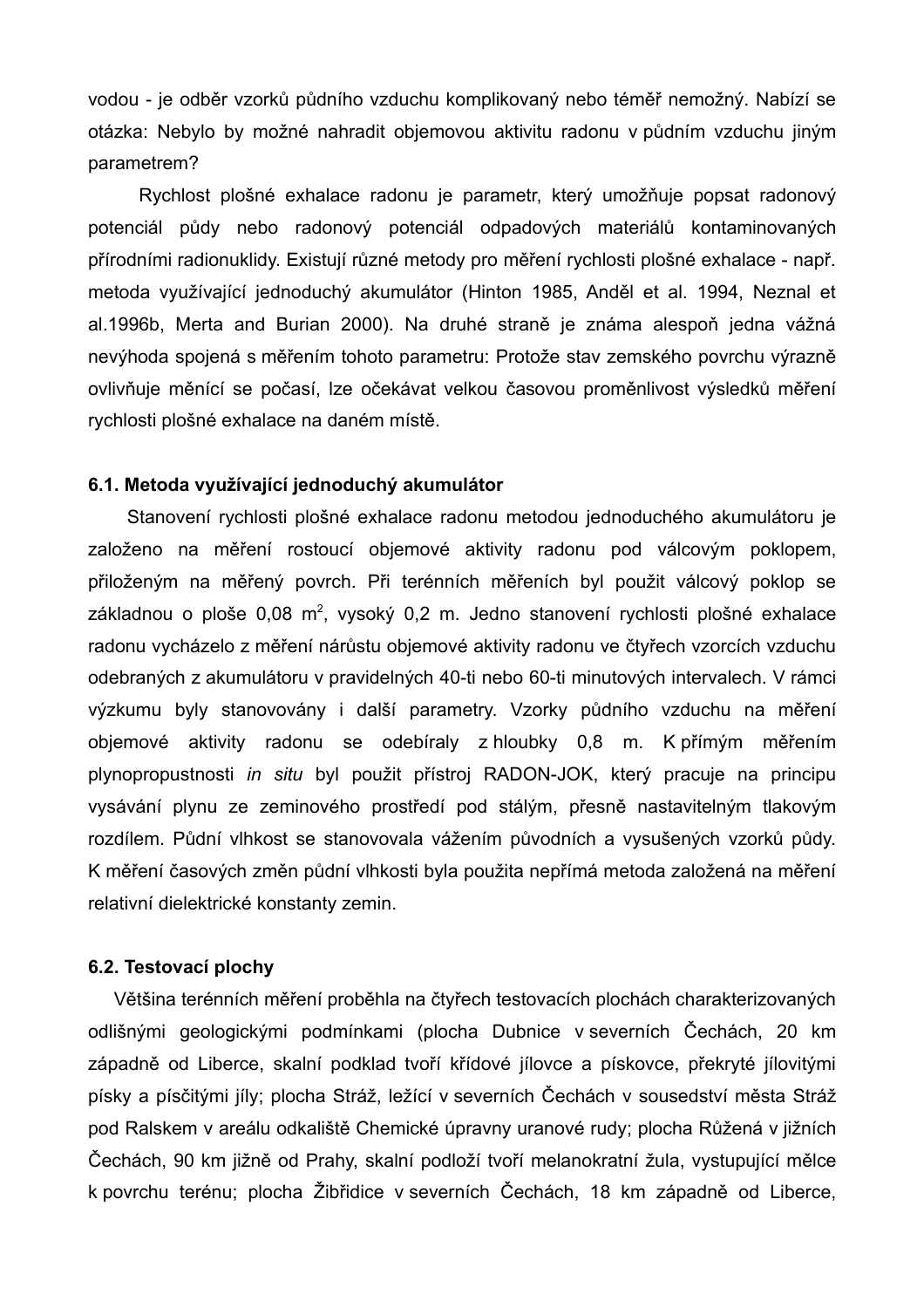podloží reprezentují křídové pískovce, překryté jílovitými a písčitými náplavy). V jednom dni měření se stanovovala rychlost plošné exhalace radonu, plynopropustnost půdy a objemová aktivita radonu v půdním vzduchu v deseti různých měřících bodech. Vlhkost půdy se stanovovala v šesti sondách v různých hloubkách pod povrchem země. Časové změny všech uvedených parametrů se sledovaly od léta 2000 do léta 2001. Měření se opakovala každý druhý měsíc, t.j. celkem sedmkrát na každé ploše.

Na testovacích plochách Dubnice a Stráž byly testovány dva různé způsoby uložení akumulátoru na měřený povrch: (a) poklop přiložený na neporušený povrch půdy a utěsněný po obvodu jílem nebo jílovitým pískem (tento způsob je dále označen jako "povrch"); (b) svrchní vrstva půdy byla odstraněna a poklop byl uložen se základnou zhruba 10 cm pod povrchem země (dále označeno jako "-10cm").

V září 2001 se uskutečnila doplňující měření rychlosti plošné exhalace radonu, plynopropustnosti půdy a objemové aktivity radonu v půdním vzduchu na další testovací ploše Zdiměřice (situované asi 5 km jihovýchodně od okraje Prahy, podloží tvoří proterozoické břidlice, svrchní horizonty jíly), vybrané pro extrémně nízkou plynopropustnost půdy a saturaci vrchních vrstev půdy vodou.

#### **6.3. Použitelnost metody**

Podrobný přehled a analýza výsledků je obsažena v práci Neznal and Neznal (2002). Plošná proměnlivost rychlosti plošné exhalace radonu byla srovnatelná nebo mírně vyšší než plošná variabilita objemové aktivity radonu v půdním vzduchu. Větší proměnlivost byla pozorována tehdy, pokud měření probíhalo za extrémních meteorologických podmínek když byl půdní povrch zmrzlý nebo zaplavený vodou, nebo za silného větru.

Časová variabilita rychlosti plošné exhalace radonu byla významně vyšší než časová variabilita objemové aktivity radonu v půdním vzduchu (ve vzorcích odebíraných z hloubky 0,8 m pod povrchem). Na dvou testovacích plochách se testovaly dva různé způsoby uložení akumulátoru na měřený povrch ("povrch" a "-10 cm"). Oproti očekávaní se nepotvrdilo, že by druhý způsob byl méně citlivý na změny meteorologických podmínek. Časová proměnlivost naměřených hodnot byla u obou metod podobná.

Závislost mezi rychlostí plošné exhalace radonu z povrchu půdy a objemovou aktivitou radonu v půdním vzduchu, stejně jako závislost mezi rychlostí plošné exhalace radonu a vlhkostí půdy byla obecně velmi slabá. Tento závěr platí i pro půdní vlhkost v hloubce 0,1 m pod povrchem.

Je možné konstatovat, že měřené hodnoty rychlosti plošné exhalace radonu jsou silně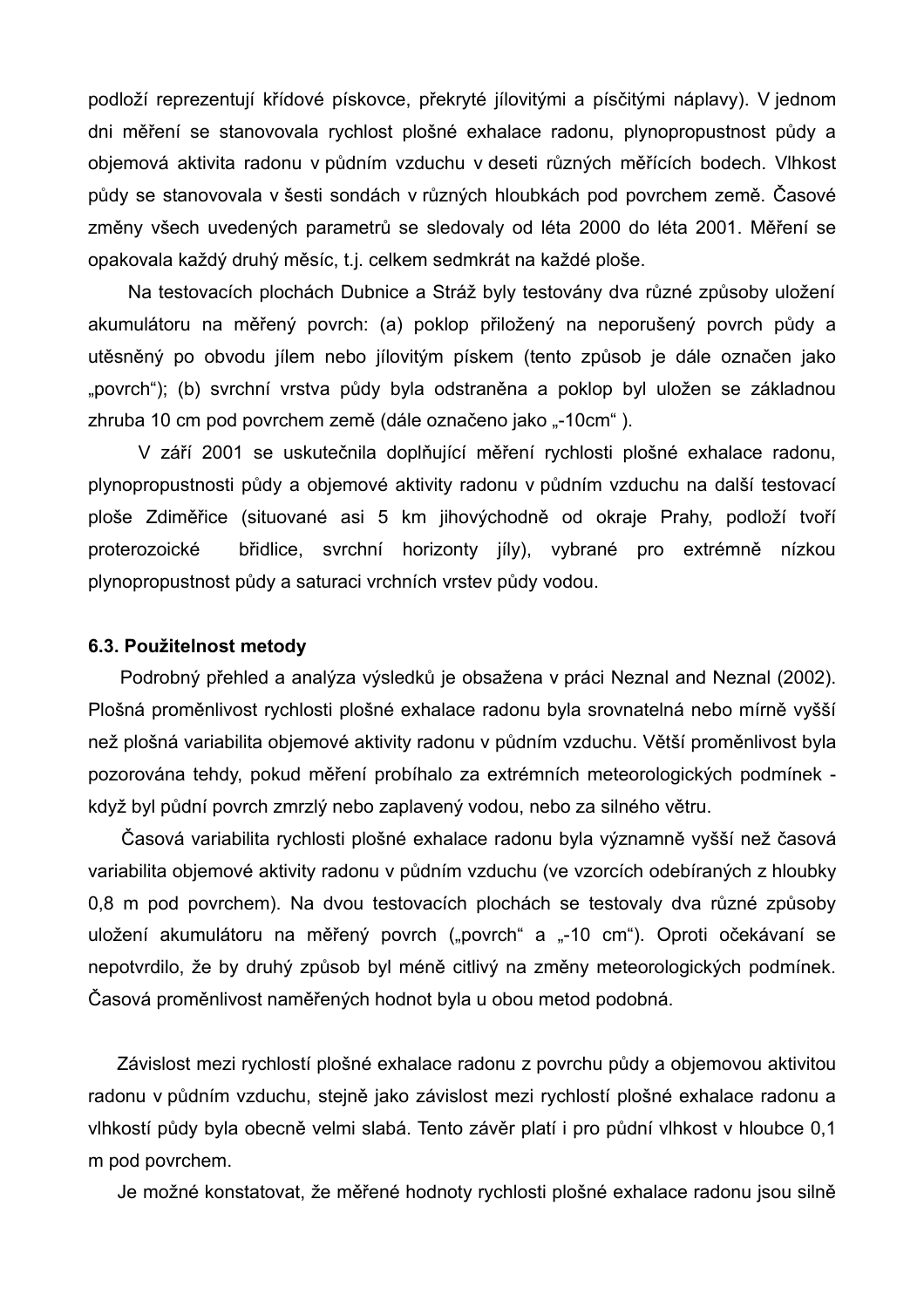ovlivňovány podmínkami na povrchu půdy. Výrazně nižší hodnoty byly pozorovány v době, kdy byl povrch země zmrzlý nebo pokrytý vodou. Na testovací ploše Růžená došlo k poklesu rychlosti plošné exhalace radonu po zhutnění povrchových vrstev půdy při těžbě dřeva.

Doplňující měření na testovací ploše Zdiměřice ukázalo, že použití rychlosti plošné exhalace radonu ke stanovení radonového potenciálu na místech s nízkou plynopropustností a saturovaných vodou není vhodné. Za těchto podmínek jsou měřené hodnoty rychlosti plošné exhalace radonu velmi nízké, i když hodnoty objemové aktivity radonu v půdním vzduchu indikují vysoký radonový potenciál.

Z uvedených důvodů není možné doporučit měření rychlosti plošné exhalace radonu z povrchu půdy jako standardní doplňkovou metodu pro stanovení radonového rizika základových půd.

## **7. Okamžité, kontinuální a integrální měření objemové aktivity radonu v půdním vzduchu**

Hodnocení radonového indexu pozemku je založeno na stanovení objemové aktivity radonu v půdním vzduchu. Převážně používané postupy jsou založeny na okamžitém (časově náhodném) odběru vzorku půdního vzduchu a následném měření nejčastěji pomocí Lucasových komor. Tato část výzkumného projektu byla zaměřena na posouzení teplotní stability přístrojů s Lucasovými komorami a srovnání výsledků okamžitých měření radonu s terénním měřením kontinuálním a integrálním.

#### **7.1. Laboratorní testy a terénní srovnávací měření**

Po zpracování rešerše odborné literatury k vlivu teplot na scintilační detektory radonu byly provedeny laboratorní testy vlivu teplot na výsledky měření. Opakovaně se stanovovala odezva přístrojů s Lucasovými komorami na kontrolní zdroj záření alfa při teplotách v mezích od -6 do + 35 °C. Třetí krok představovalo terénní srovnávací měření. Sledovaly se krátkodobé změny objemové aktivity radonu v půdním vzduchu s použitím různých měřících metod - okamžitá měření (Lucasovy komory), kontinuální monitory objemové aktivity radonu, integrální stopové detektory.

Podrobný popis měřící techniky a výsledky srovnávacích měření jsou obsahem článku Neznal et al. (2004).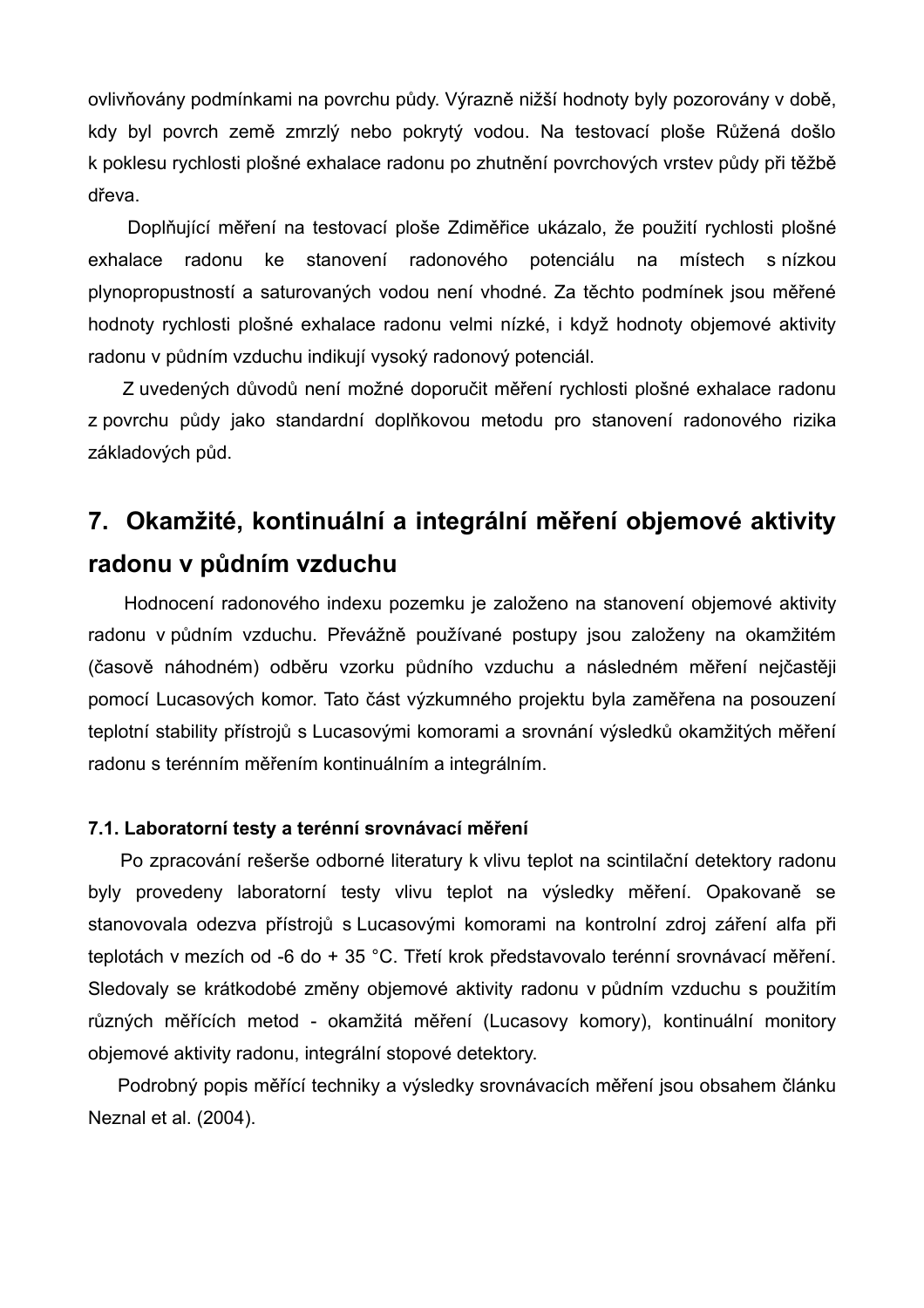#### **7.2. Vyhodnocení výsledků**

Laboratorní testy přístrojů s Lucasovými komorami potvrdily závislost odezvy přístrojů na teplotě, zejména v případě, není-li nastavení pracovního napětí fotonásobiče scintilačního počítače optimální ve středu plata pracovní charakteristiky. Terénní srovnávací měření radonu v půdním vzduchu indikovala časové změny menšího rozsahu, jejichž časový průběh nebyl u různých metod stejného trendu. Příklad je uveden na Obr. 7 (Fig. 7, anglická verze, kap.7.2.).

Podstatná část pozorovaných časových změn je pravděpodobně způsobena chybami a fluktuacemi samotných měřících metod a neodráží skutečné časové variace měřené veličiny.

Pokud měření neprobíhá za extrémních meteorologických podmínek, jsou všechny testované metody pro stanovení radonového indexu obecně použitelné. Významnou nevýhodou kontinuálních a integrálních metod je ovšem jejich podstatně vyšší cena.

# **8. Posouzení vlivu dalších parametrů půdy na stanovení radonového indexu**

Stávající metodika stanovení radonového indexu pozemku je založena na měření objemové aktivity radonu v půdním vzduchu a na určení plynopropustnosti zemin a hornin. Plynopropustnost je tak jedním ze dvou rozhodujících parametrů pro konečné stanovení radonového indexu.

V některých případech je ovšem určení výsledné plynopropustnosti velmi těžké, např. v případě velkých změn plynopropustnosti v horizontálním směru (Ball et al. 1981, Tanner 1991). Z těchto důvodů bylo náplní dílčího úkolu zvážit, zda není k dispozici jiný parametr než plynopropustnost, který by mohl lépe popsat radonový potenciál území. Zaměřili jsme se na porovnání výhod a nevýhod jednotlivých parametrů zemin (přirozená vlhkost, stupeň saturace, efektivní pórovitost, pórovitost, objemová hmotnost a suchá objemová hmotnost) pro stanovení radonového indexu pozemku, s ohledem na plošné a časové variace těchto parametrů, včetně dostupnosti měřících metod a přístrojového vybavení.

#### **8.1. Vybrané parametry**

Pro porovnání výhod a nevýhod spojených s jednotlivými zmíněnými parametry byla realizována měření na dvou testovacích plochách s homogenním, ale odlišným vertikálním profilem (plocha Lysá nad Labem, situována na východním okraji města Lysá nad Labem 40 km východně od Prahy, skalní podklad tvoří křídové sedimenty, kvartérní pokryv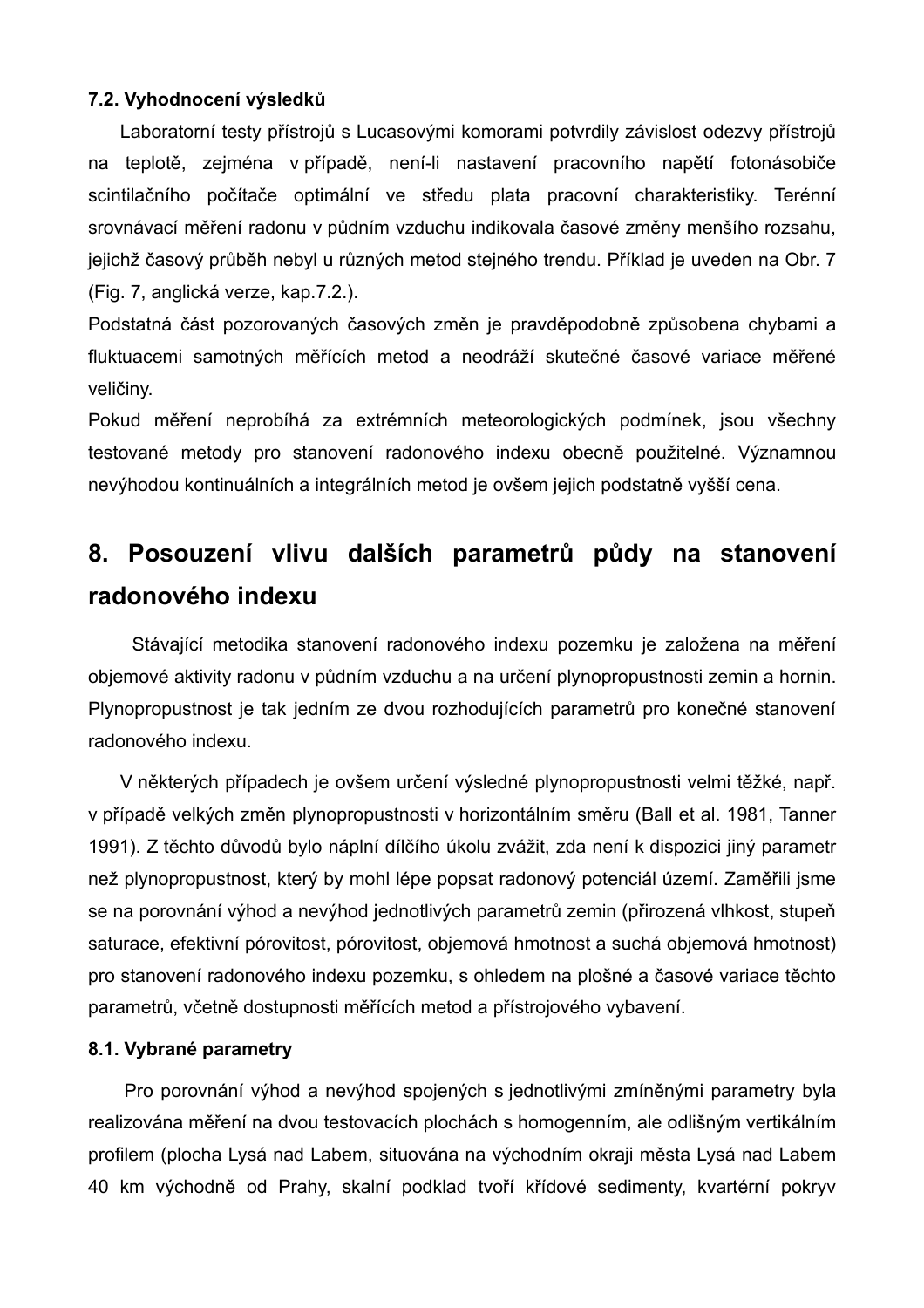fluviální písky; plocha Kocanda, ležící 50 km východně od Prahy, podloží buduje proterozoická pararula, kvartérní pokryv spraš a sprašová hlína). Zásadní úkol představoval výběr parametrů a postupů jejich stanovení. Jelikož byly sledované parametry uvažovány pro rutinní komerční měření, byly zároveň posuzovány i ekonomické souvislosti jejich stanovení, a při vlastním sledování jsme se zaměřili na polní metody. Pro měření byly vybrány následující parametry: plynopropustnost, přirozená vlhkost, pórovitost, stupeň saturace, objemová a měrná hmotnost zemin. Tyto parametry, stejně jako objemová aktivita radonu v půdním vzduchu, byly zjišťovány každý měsíc během jednoho roku, zpravidla v 15 odběrových bodech v různých hloubkách pod povrchem terénu. Pro výsledné posouzení byla dále k dispozici i vybraná data z měření na plochách Klánovice, Světice (kap. 5.1.).

#### **8.2. Použitelnost jednotlivých parametrů**

Poměrně dobrá korelace mezi jednotlivými parametry byla zjištěna na plochách s homogenním a vysoce plynopropustným prostředím. Koeficienty korelace mezi hodnotami mediánů na testovací ploše Lysá nad Labem (plocha s homogenními svrchními vrstvami, charakteristická poměrně nízkými hodnotami objemové aktivity radonu v půdním vzduchu a vysokou plynopropustností) byly následující:

| $c_{\rm Rn}(0.8\text{m})/c_{\rm Rn}(0.4\text{m}) = 0.92$ | $k(0.8m) / k(0.4m) = 0.83$                           |
|----------------------------------------------------------|------------------------------------------------------|
| $c_{\text{Rn}}(0.8\text{m})/ k(0.8\text{m}) = -0.68$     | $c_{\text{Rn}}(0.4\text{m})/ k(0.4\text{m}) = -0.60$ |
| $c_{\rm Rn}(0.8\text{m})/$ w(0.1m) = 0.70                | $k(0.8m) / w(0.1m) = -0.52$                          |
| $c_{\rm Rn}(0.8\text{m})/$ w(0.25m) = 0.88               | $k(0.8m) / w(0.25m) = -0.66$                         |

Pozn.: Hodnoty v závorce představují hloubku pod povrchem terénu; c<sub>Rn</sub> je objemová aktivita radonu v půdním vzduchu, **k** je plynopropustnost, **w** je přirozená vlhkost.

Naopak na plochách se střední či nízkou plynopropustností nebyla nalezena prakticky žádná korelace mezi objemovou aktivitou radonu v půdním vzduchu a plynopropustností, ani mezi plynopropustností a přirozenou vlhkostí či mezi dalšími parametry. Tento případ ilustruje i Obr. 8 (Fig. 8, anglická verze, kap.8.2.) - testovací plocha Kocanda. Ačkoli vykazuje tato plocha poměrně homogenní svrchní horizonty, při posuzování vzájemných vztahů mezi parametry se projevila velká plošná variabilita i změny ve vertikálním směru. Nejednalo se přitom pouze o plynopropustnost, kdy byly hodnoty podstatně ovlivněny dílčími změnami v charakteru zeminy. Obdobné závěry byly zaznamenány i na ploše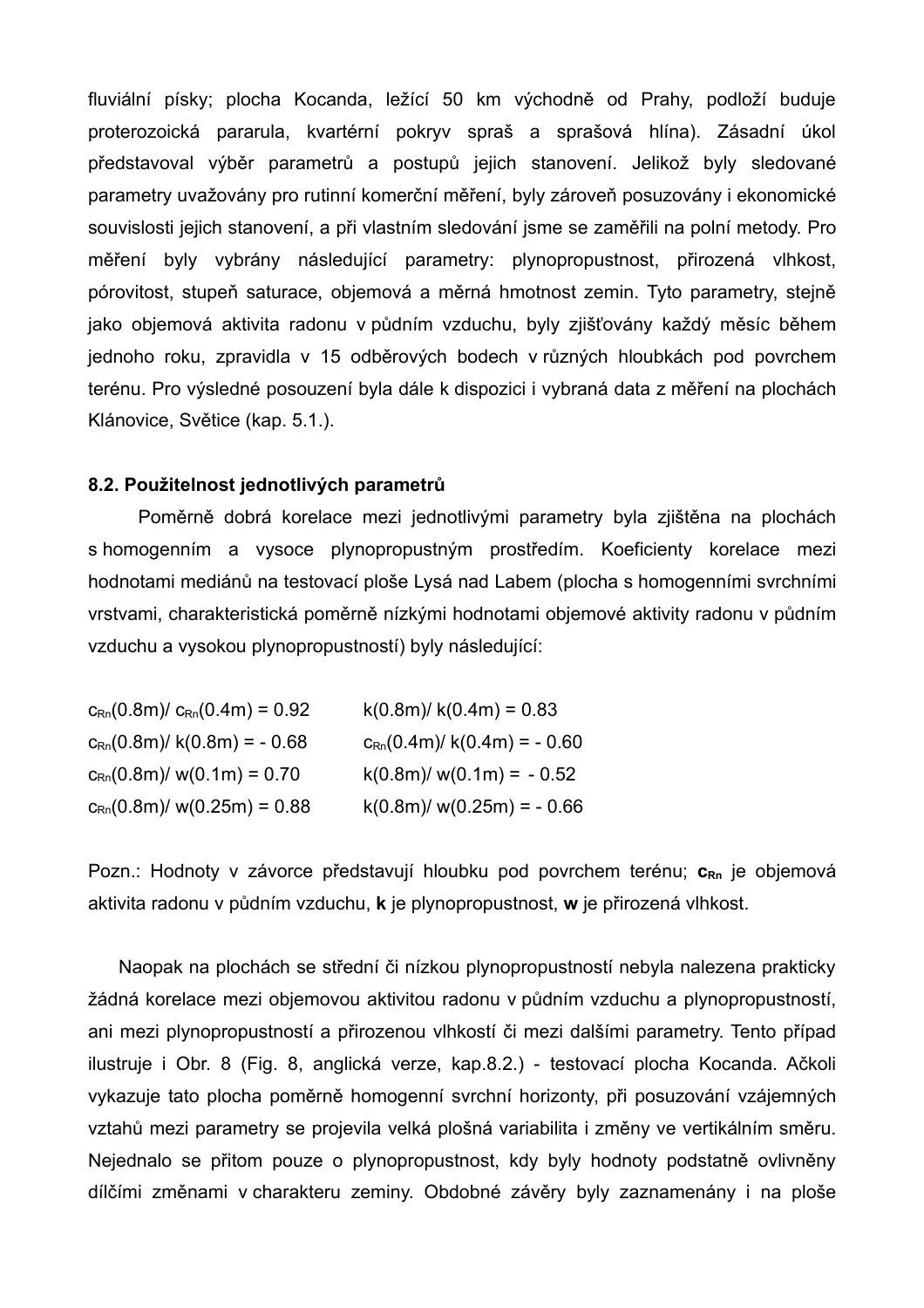s vysokou plynopropustností, kde byly svrchní horizonty poměrně vysoce saturovány vodou (testovací plocha Klánovice).

Zmíněné roční sledování bylo doplněno opakovaným měřením objemové aktivity radonu a plynopropustnosti na ploše Prosek v Praze 9 s podstatně změněnými povrchovými vrstvami (před a po strojovém zhutnění a vápenné stabilizaci, svrchní horizonty tvoří spraše, překrývající křídové pískovce). Nižší hodnoty objemové aktivity radonu v půdním vzduchu odpovídající vyšší plynopropustnosti před těmito úpravami a vyšší hodnoty objemové aktivity radonu odpovídající nižší plynopropustnosti po těchto úpravách vyústily ve stejné hodnocení radonového potenciálu území.

Pro novelizované znění metodiky je doporučeno hodnotit co možná nejvíce parametrů a jejich změny ve vertikálním profilu od povrchu terénu do úrovně předpokládaného zakládání stavby, resp. do úrovně předpokládaného kontaktu budova – podloží. Je nutné co nejlépe makroskopicky popsat následující parametry: plynopropustnost, zrnitostní složení, přirozenou vlhkost, stupeň saturace, efektivní pórovitost, pórovitost, objemovou hmotnost v přirozeném uložení a suchou objemovou hmotnost, zhutnění, mocnost kvartérního pokryvu, charakter zvětrání svrchních horizontů skalního podkladu a změny povrchu terénu vyvolané antropogenní činností.

## **9. Radon availability**

Pro klasifikaci radonového rizika základových půd se používají dva hlavní parametry objemová aktivita radonu v půdním vzduchu a plynopropustnost půd. Podle původní jednotné metody, která se používá v České republice (Barnet 1994), je hodnocení semikvantitativní (viz Tab. 1). Klasifikace plynopropustnosti je založena na popisu vertikálního profilu. Pokud jde o objemovou aktivitu radonu v půdním vzduchu, za rozhodující hodnotu se považuje třetí kvartil souboru naměřených hodnot.

Pro praktickou použitelnost výsledků radonového průzkumu - výběr optimální stavební technologie - se jeví užitečným definovat jediný parametr pro popis radonového potenciálu základových půd. V zahraniční literatuře se převážně nazývá radon availability, pro vybraný model využitý v metodice byl zvolen překlad radonový potenciál. Tento parametr by měl umožnit přesnější posouzení radonového rizika zejména v hraničních případech, kdy se naměřené hodnoty blíží mezím, které oddělují jednotlivé kategorie rizika. Předmětem výzkumu bylo studium a testování různých přístupů a modelů radon availability.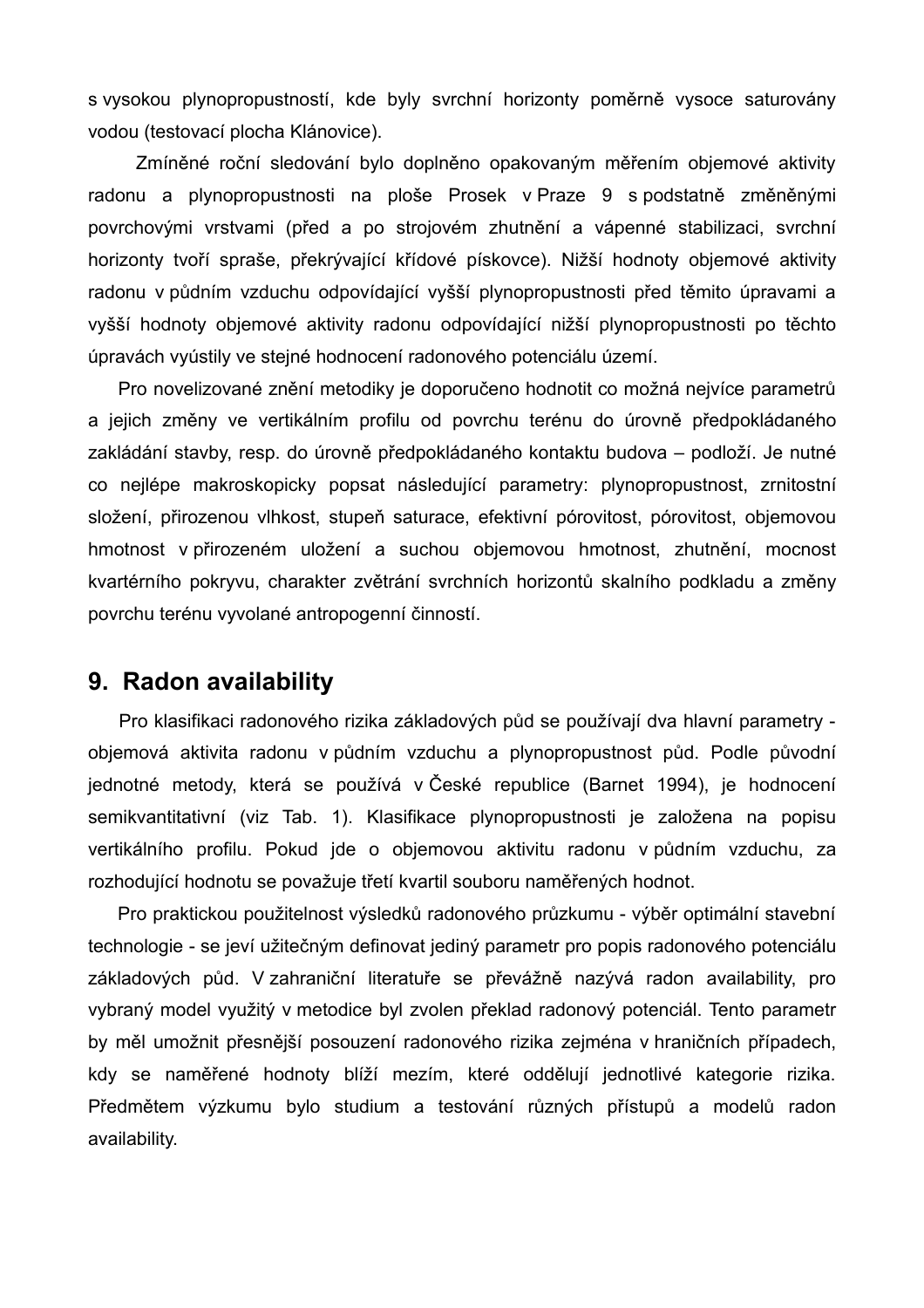#### **9.1. Testované modely**

Po zpracování přehledu dostupné literatury se podrobněji zkoumalo pět různých modelů radon availability. Již na počátku se vyskytla řada problémů týkajících se zejména otázky, jak vůbec ověřovat shodu zcela rozdílných modelů (s proměnlivými požadavky na kvalitu vstupních dat, s rozdílnými výstupy, apod.). Další potíže souvisely s tím, že měření plynopropustnosti půd není standardizováno a porovnávání dat získaných různými metodami je velmi problematické.

Nakonec byly ověřovány tři modely. Švýcarský přístup, původně navržený Surbeckem et al. (1991) a později modifikovaný (Surbeck and Johner 1999), je také založen na stanovení objemové aktivity radonu v půdním vzduchu a plynopropustnosti půd. Radon availability se vyjadřuje jako **RA = cRn . k**, nebo **RA = cRn . (k) 1/2** (**cRn** je objemová aktivita radonu v půdním vzduchu, **k** je plynopropustnost). Jiný postup, podobný českému, navrhli Kemski et al. (1996). Opět se měří objemová aktivita radonu a plynopropustnost, radon availability se vyjadřuje jako tzv. radonový index a nabývá hodnot od 0 do 6. Měřící metody, stejně jako hranice oddělující kategorie radonového rizika (radonového indexu), jsou v porovnání s českou metodou poněkud odlišné. Poslední koncept radon availability (Neznal et al. 1995), který se testoval, je podrobně popsán v kapitole 2.5.1. (již pod názvem radonový potenciál).

Aby se snížily chyby způsobené chybějící standardizací měření plynopropustnosti, hraniční hodnoty plynopropustnosti byly ve všech modelech upraveny tak, aby byly srovnatelné s hraničními hodnotami používanými v České republice. Dvě verze všech výše zmíněných modelů (označené jako "Surbeck I", "Surbeck II", "Kemski I", "Kemski II", "Neznal I" a Neznal II") se ověřovaly s použitím archivních dat společnosti RADON v.o.s. hodnot objemové aktivity radonu a plynopropustnosti naměřených na 25 stavebních plochách. Verze "Surbeck I" je prostý násobek objemové aktivity radonu v půdním vzduchu a plynopropustnosti, verze "Surbeck II" je založena na součinu objemové aktivity radonu a druhé odmocniny plynopropustnosti. Obě verze modelu "Kemski" využívají stejné hraniční hodnoty objemové aktivity radonu oddělující kategorie radonového rizika (10 kBq.m<sup>-3</sup>, 30 kBq.m<sup>-3</sup>, 100 kBq.m<sup>-3</sup>a 500 kBq.m<sup>-3</sup>), ale odlišné hranice pro propustnost (verze "Kemski I" - 4.10<sup>-12</sup> m<sup>2</sup> a 4.10<sup>-13</sup> m<sup>2</sup>, verze Kemski II - 4.10<sup>-12</sup> m<sup>2</sup> a 4.10<sup>-14</sup> m<sup>2</sup>). Model "Neznal I" je definován vztahy:

 $-$  log k = 1/10  $\cdot$  c<sub>A</sub>  $-$  ( 1/10  $+$  log 1E-10 ) = 0,1 c<sub>A</sub>  $+$  9,9  $-$  log k = 1/35 . c<sub>A</sub>  $-$  ( 1/35 + log 1E-10 ) = 0,0286 c<sub>A</sub> + 9,971  $RA = (-log k - 10) / (c<sub>A</sub> - 1),$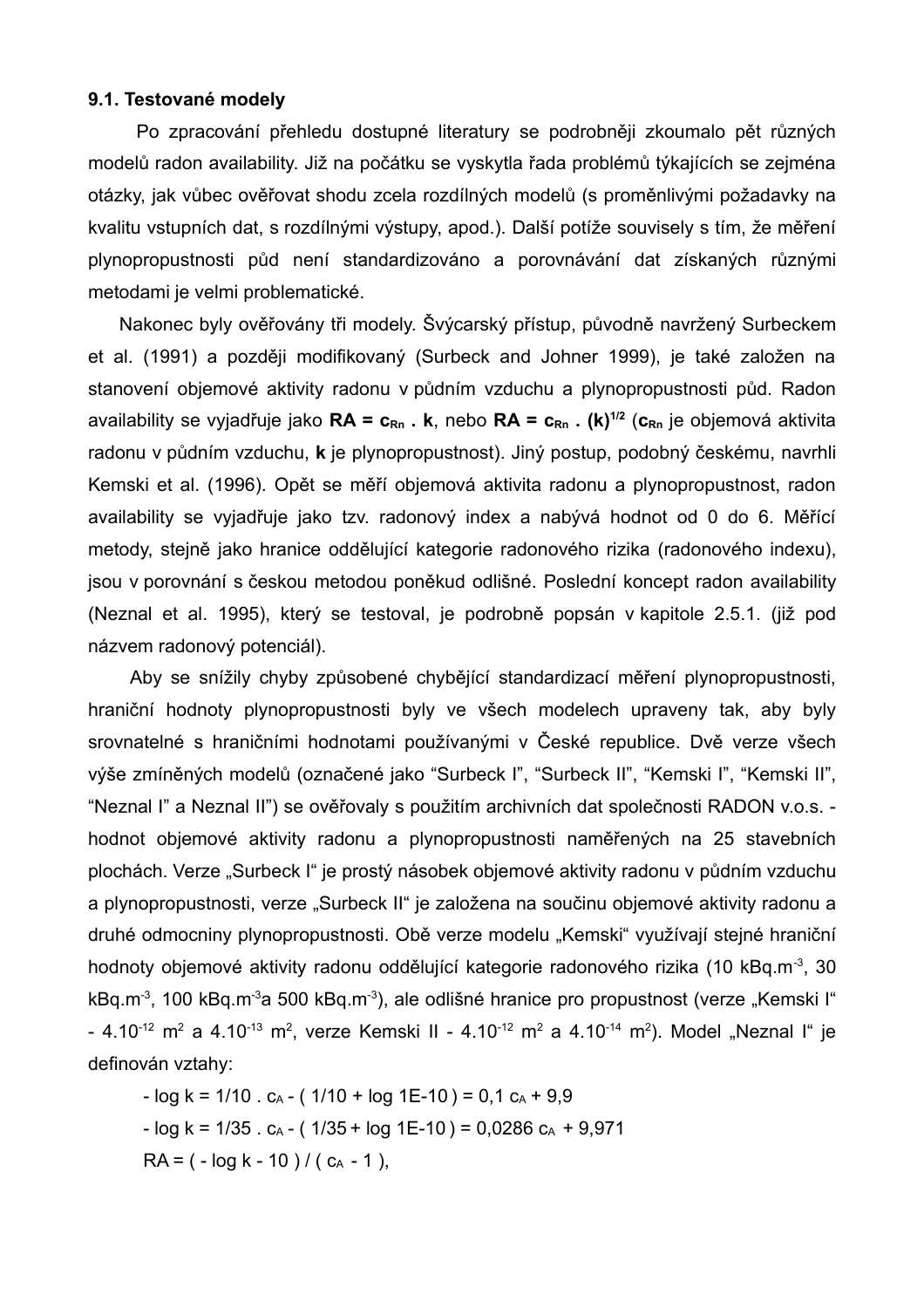tedy směrnice přímek jsou dány hodnotami 1/10 a 1/35 a jejich průsečík odpovídá hodnotám c<sub>A</sub> = 1 kBq/m<sup>3</sup>, resp. k = 1E-10 m<sup>2</sup>.

Konečně verze "Neznal II" má rozšířený interval střední propustnosti a je určena rovnicemi:

 $-$  log k = 2/10 . c<sub>A</sub>  $-$  ( 2/10 + log 2,524E-9 ) = 0,2 c<sub>A</sub> + 8,398

- 
$$
\log k = 2/35
$$
.  $c_A - (2/35 + \log 2,524E-9) = 0,0571 c_A + 8,540$ 

 $RA = (-\log k - 8.598) / (c_A - 1)$ ,

tedy směrnice přímek jsou dány hodnotami 2/10 a 2/35 a jejich průsečík odpovídá hodnotám  $c_A$  = 1 kBq/m<sup>3</sup>, resp. k = 2,524E-9 m<sup>2</sup>.

V případě objemové aktivity radonu se jako rozhodující parametry testovaly maximální hodnoty a hodnoty třetího kvartilu příslušných datových souborů. Pro plynopropustnost to byly hodnoty třetího kvartilu a mediánu. Výsledné hodnoty radonového indexu, stanovené s použitím různých modelů, se porovnávaly s hodnotami radonového indexu určenými podle původní jednotné metody. Základní srovnání testovaných modelů je uvedeno na Obr. 9. (Fig. 9, anglická verze, kap.9.1.). Ověřování se týkalo také reprodukovatelnosti hodnocení - pro tento účel byly použity výsledky opakovaných měření na několika testovacích plochách.

#### **9.2. Porovnání různých přístupů**

Shoda mezi výsledky hodnocení podle původní metody a s použitím modelů "Neznal" a "Kemski" byla podle očekávání dobrá, protože hranice oddělující jednotlivá pásma rizika jsou v těchto modelech podobné (viz Tab. 3).Více odlišné bylo hodnocení podle Surbeckových modelů. Ve většině případů byly v nejlepší shodě výsledky pro třetí kvartil objemové aktivity radonu v půdním vzduchu a pro třetí kvartil plynopropustnosti.

Rozporné výsledky hodnocení se týkaly zejména stavebních ploch charakterizovaných hraničními podmínkami. Obvykle je bylo možné vysvětlit rozdílnou klasifikací plynopropustnosti při použití různých metod (popis vertikálního profilu a měření *in situ*). Reprodukovatelnost hodnocení byla relativně dobrá, bez ohledu na použitý model. Na základě výsledků testů lze konstatovat, že všechny modely jsou obecně použitelné. Proměnlivé výsledky hodnocení byly způsobeny především rozdílnou klasifikací plynopropustnosti - na některých plochách byla plynopropustnost odvozená z popisu vertikálního profilu nižší než plynopropustnost měřená *in situ*.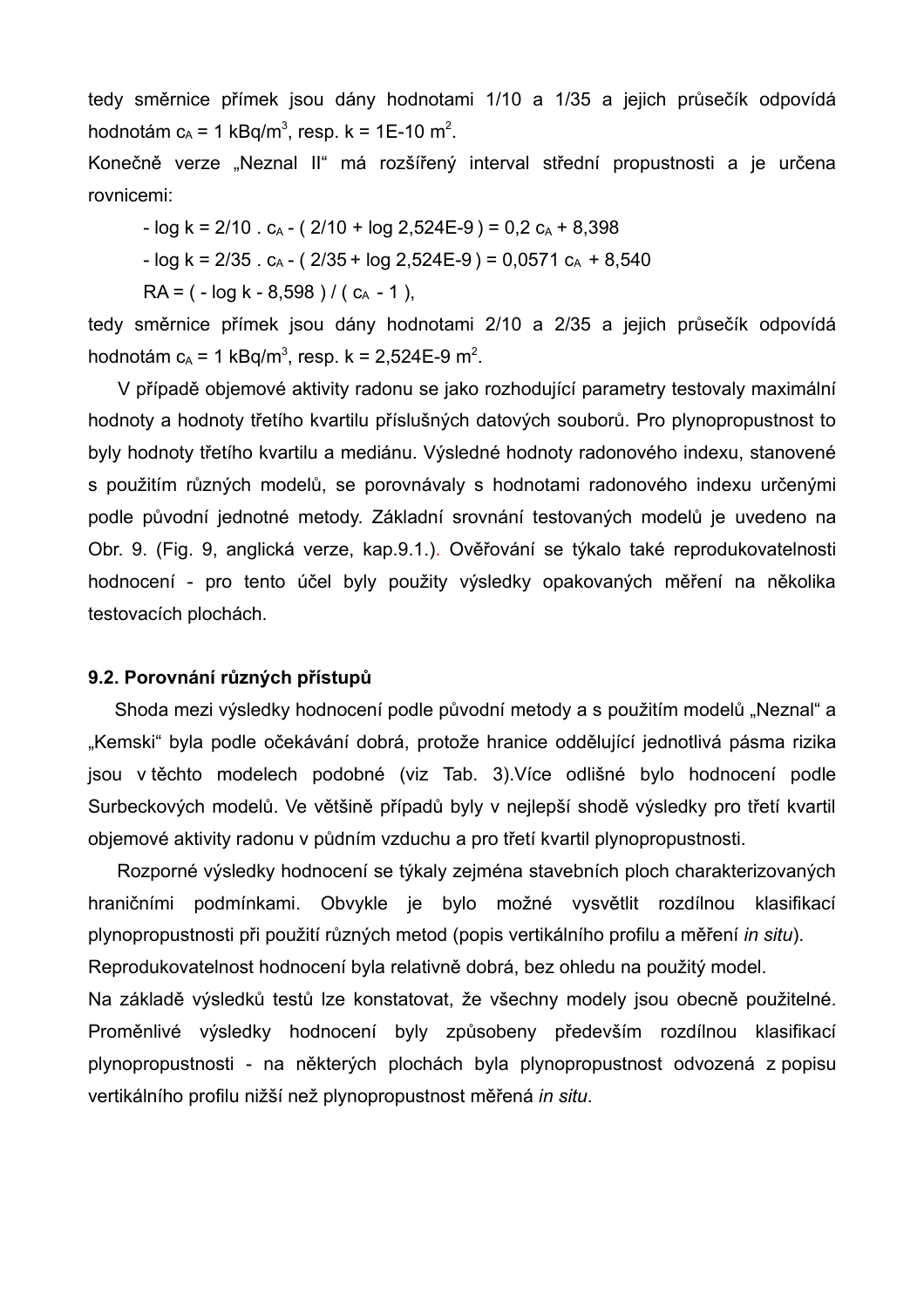Aby se zachovala kontinuita s původní metodikou, byl pro začlenění do novelizované metodiky doporučen model "Neznal I". Model je zcela obecný a je možné ho různě modifikovat - např. definovat přechodová pásma mezi nízkým a středním a středním a vysokým radonovým indexem.

|                                                | Surbeck II<br>Surbeck |    | Neznal I |    | Neznal II |        | Kemski I |        | Kemski II |   |                         |  |
|------------------------------------------------|-----------------------|----|----------|----|-----------|--------|----------|--------|-----------|---|-------------------------|--|
| Rozhodující parametry                          | ິ<br>O                | N  | $\sim$   | N  | c<br>C    | Ν      | S        | N      | S         | N | $\mathbf{\hat{c}}$<br>ت |  |
| maximum $c_{Rn}$ ; median <b>k</b>             |                       | 14 | 12       | 13 | 22        | 2<br>J | 21       | Δ      | 20        | 5 | 21                      |  |
| maximum $c_{Rn}$ ; třetí kvartil k             |                       | 14 | 13       | 12 | 18        |        | 22       | ົ<br>J | 20        | 5 | 21                      |  |
| třetí kvartil c <sub>Rn</sub> ; median k       | 9                     | 16 | 14       | 11 | 18        |        | 21       |        | 21        |   | 24                      |  |
| třetí kvartilc <sub>kn</sub> ; třetí kvartil k | 13                    | 1つ | 15       | 10 | 21        |        | 21       |        | 24        |   | 24                      |  |

*Tab. 3 – Posouzení shody výsledného hodnocení radonového indexu podle testovaných modelů a podle stávající metodiky na 25 plochách*

S = shoda, N = neshoda;  $c_{Rn}$  = objemová aktivita radonu; k = plynopropustnost

# **10. Vývoj referenčních ploch pro stanovení objemové aktivity radonu v půdním vzduchu**

Srovnávací měření objemové aktivity radonu (<sup>222</sup>Rn) v půdním vzduchu na referenčních plochách je prověřením jednotnosti a správnosti výsledků určení objemové aktivity radonu v půdním vzduchu pro účely stanovení radonového indexu pozemků v České republice. Úspěšné srovnávací měření je pro organizace realizující stanovení radonového indexu pozemků v ČR jednou z podmínek pro získání povolení pro tuto činnost (zákon č. 18/1997 Sb. ve znění pozdějších úprav). Referenční plochy jsou vybrané přírodní plochy splňující požadavky rozdílné úrovně objemové aktivity radonu v půdním vzduchu, rovnoměrné distribuce radonu v mezích referenční plochy, vhodné mocnosti a plynopropustnosti zemin umožňujících odběry vzorků půdního vzduchu v hloubce 0,8 m, znalosti strukturně geologické situace a koncentrací K, U a Th v horninách, časových změn objemové aktivity radonu v zeminách, přístupnosti na referenční plochy pro vozidla a přístroje a jejich malé vzájemné vzdálenosti. Více informací o této části výzkumného projektu je obsaženo v práci Matolín (2002).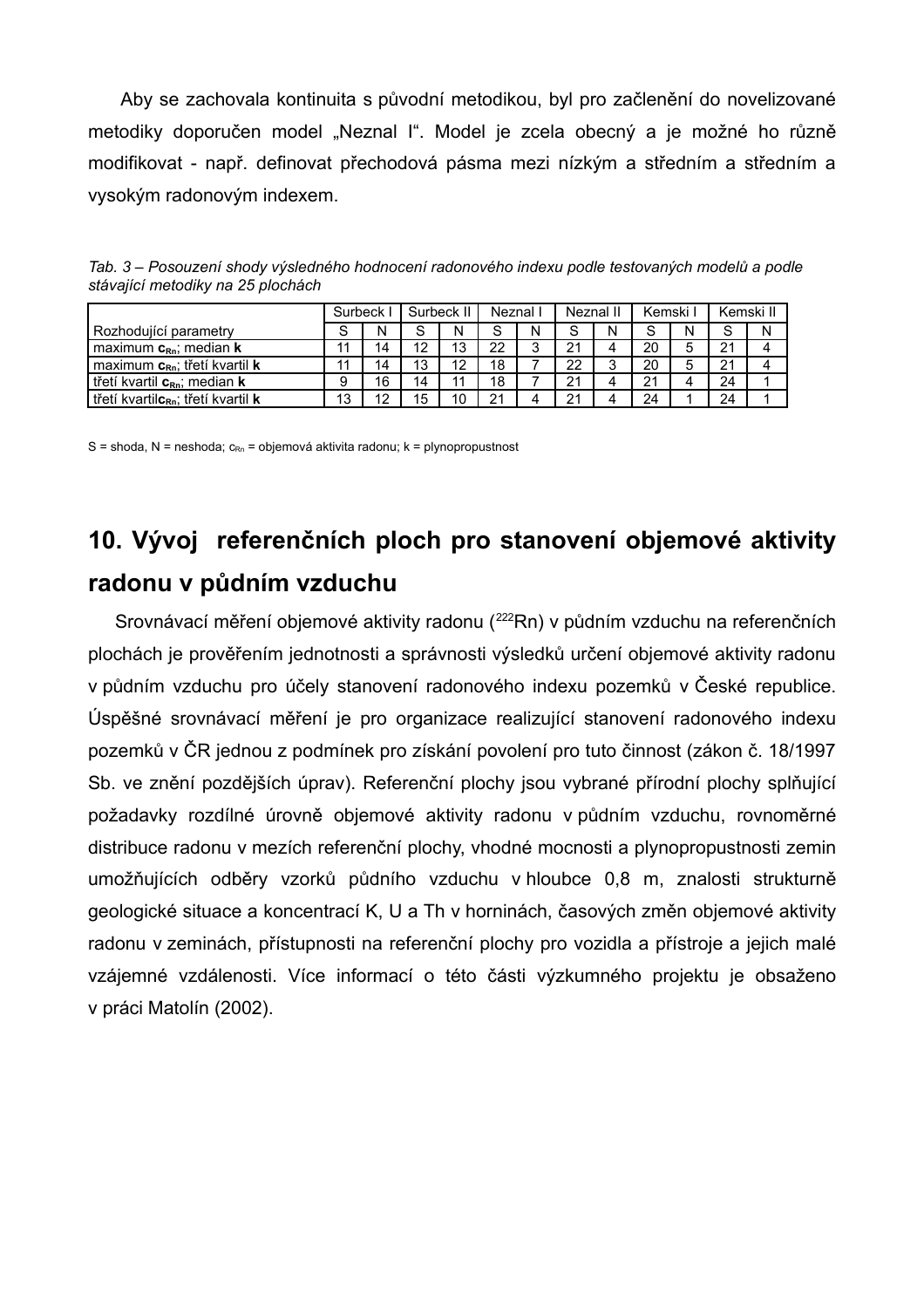## **10.1. Referenční plochy pro srovnávací měření objemové aktivity radonu v půdním vzduchu v České republice**

Při vyhledávání a výzkumu ploch byly použity metody měření radonu, gama spektrometrie, geoelektrické metody, mělká seismika, ruční vrty a analýza zemin a měření plynopropustnosti zemin.

Tři nové referenční plochy leží 60 km jz. od Prahy, v oblasti Milína, jsou na travnatých pozemcích, každá referenční plocha zahrnuje 15 stabilizovaných bodů v měřičské síti 5 x 5 m.

Referenční plocha Cetyně leží 5 km jv. od Milína, podloží tvoří leukokrátní biotitická ortorula jílovského pásma, která je pokrytá fluviálními kvartérními písčitými hlínami a hlinitými písky. Střední hodnota mediánů objemové aktivity radonu v půdním vzduchu na ploše, stanovená z ročních opakovaných měření, je 31,6 kBq/m<sup>3</sup> a thoronu 44,7 kBq/m<sup>3</sup>, koncentrace přírodních radionuklidů v zeminách je 1,2 % K, 2,0 ppm eU a 8,9 ppm eTh. Plynopropustnost je v jednotlivých bodech plochy nízká až vysoká.

Referenční plocha Bohostice leží 7 km jv. od Milína, podloží je tvořeno leukokratní biotitickou ortorulou, kterou pokrývají kvartérní písčité hlíny a hlinité písky. Střední hodnota mediánů objemové aktivity radonu v půdním vzduchu na ploše je 51,8 kBq/m<sup>3</sup> a thoronu 39,7 kBq/m<sup>3</sup>. Koncentrace přírodních radionuklidů v zeminách je 1,4 % K, 2,3 ppm eU, 7,0 ppm eTh. Plynopropustnost zemin je nízká až vysoká, odběry vzorků vzduchu jsou snadné.

Referenční plocha Buk leží 2 km ssv. od Milína, podloží tvoří středně zrnitý biotitický až amfibol-biotitický granodiorit (milínský typ) středočeského plutonu. Zeminy odpovídají eluviu granodioritu. Střední hodnota mediánů objemové aktivity radonu v půdním vzduchu na ploše je 154,7 kBq/m<sup>3</sup> a thoronu 119,5 kBq/m<sup>3</sup>. Koncentrace přírodních radionuklidů v zeminách je 2,3 % K, 3,6 ppm eU a 13,8 ppm eTh. Plynopropustnost zemin je vysoká a odběry vzorků půdního vzduchu jsou snadné.

Základní parametry referenčních ploch jsou uvedeny v Tab. 4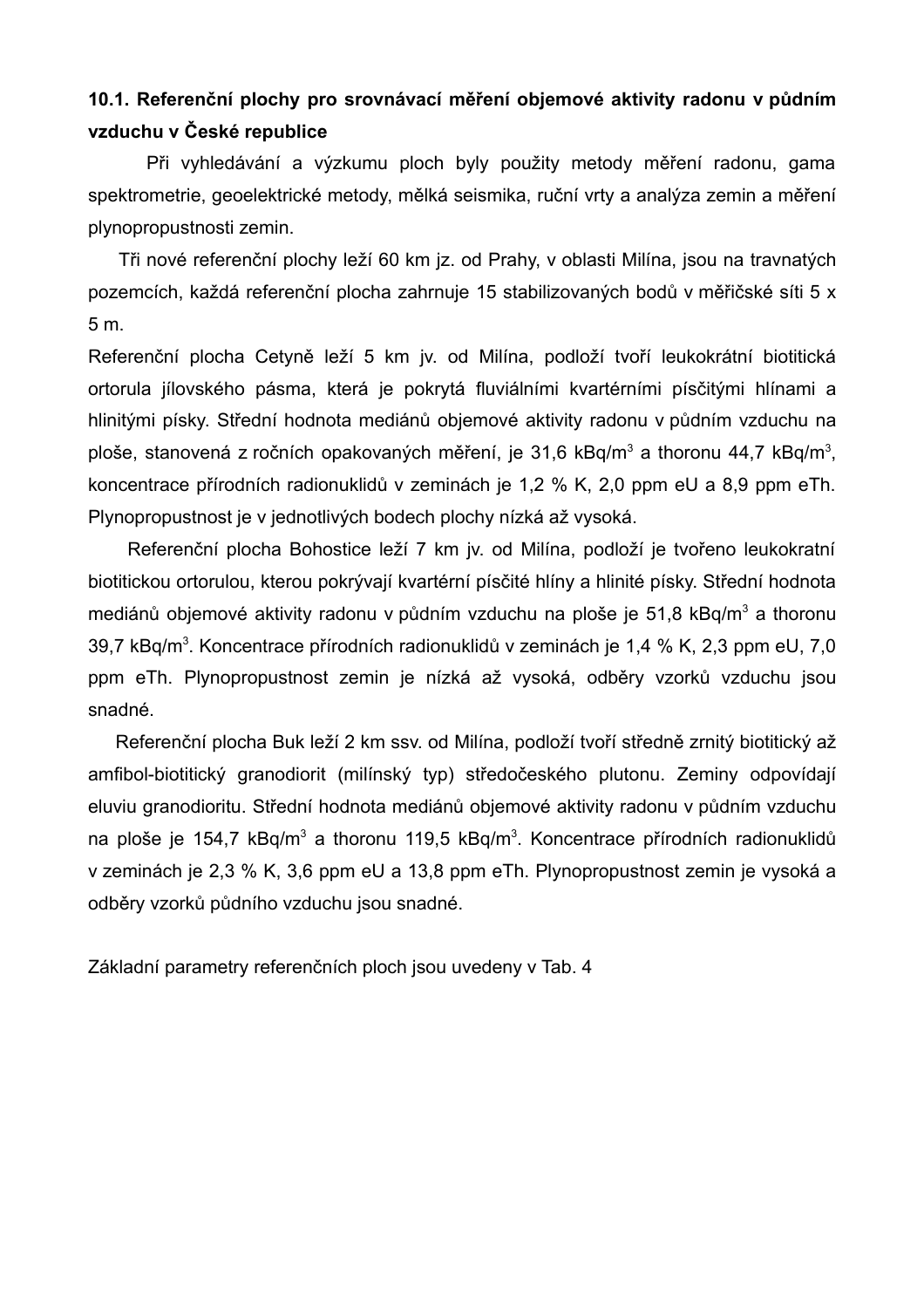*Tab. 4 – Charakteristiky testovacích referenčních ploch*

| Parametr                                              | Referenční plocha |                  |              |  |  |  |
|-------------------------------------------------------|-------------------|------------------|--------------|--|--|--|
|                                                       | Cetyně            | <b>Bohostice</b> | <b>Buk</b>   |  |  |  |
| $222$ Rn, průměr mediánů/rok (kBq/m <sup>3</sup> )    | 31,6              | 51,8             | 154,7        |  |  |  |
| 222Rn, střední hodnota variačního koef. V             | 0,39              | 0,17             | 0,27         |  |  |  |
| $220$ Rn, průměr mediánů/rok (kBq/m <sup>3</sup> )    | 44,7              | 39,7             | 119,5        |  |  |  |
| <sup>220</sup> Rn, střední hodnota variačního koef. V | 0,31              | 0,29             | 0,23         |  |  |  |
| (ppm eU)<br>U.                                        | 2,0               | 2,3              | 3,6          |  |  |  |
| Th, (ppm eTh)                                         | 8,9               | 7,0              | 13,8         |  |  |  |
| Plynopropustnost                                      | N, (S), V         | (N), (S), V      |              |  |  |  |
| Vlhkost - v hmotnostních % vody (%)                   | $16,8 - 24,4$     | $15.1 - 21.5$    | $9.7 - 14.8$ |  |  |  |

Plynopropustnost: N – nízká, S – střední, V – vysoká

#### **10.2. Časová proměnnost parametrů referenčních ploch**

K posouzení charakteristik referenčních ploch a jejich časové proměnnosti byla v období jednoho roku 2000 – 2001 na stabilizovaných bodech referenčních ploch realizována opakovaná měření objemové aktivity radonu, objemové aktivity thoronu, plynopropustnosti zemin *in situ*, vlhkosti zemin a teploty atmosférického vzduchu. Vlhkost zemin byla též stanovena laboratorně. Výsledky opakovaných měření vymezila rozsah změn sledovaných parametrů během klimatického roku.

#### **10.3. Testy spolehlivosti stanovení objemové aktivity radonu v půdním vzduchu**

Testy spolehlivosti výsledků měření objemové aktivity radonu v půdním vzduchu jsou založeny na srovnání výsledků testované organizace s výsledky správce referenčních ploch a dalších organizací v den měření a se souborem dat všech předcházejících měření na referenčních plochách. Organizace ověřující si správnost hodnot stanovení objemové aktivity radonu v půdním vzduchu změří a stanoví vlastním postupem a přístrojem hodnoty u 15 stabilizovaných bodů měřičské sítě na každé referenční ploše. Výsledky vyjádřené v kBq/m<sup>3</sup> radonu (<sup>222</sup>Rn) se testují počítačovým programem TestMOAR, sestaveným M. Bartoněm, pracovníkem oddělení Aplikované matematiky a výpočetní techniky PřF UK v Praze, za užití statistických metod. Data jsou podrobena 3 dílčím testům.

Test 1 je založen na výpočtu rozdílů hodnot objemové aktivity radonu na jednotlivých bodech (N=15) referenční plochy a mediánu odpovídajících hodnot uvedených správcem a dalšími organizacemi ve skupině v den měření. Test 1 je použit pro úroveň spolehlivosti  $α = 1 %$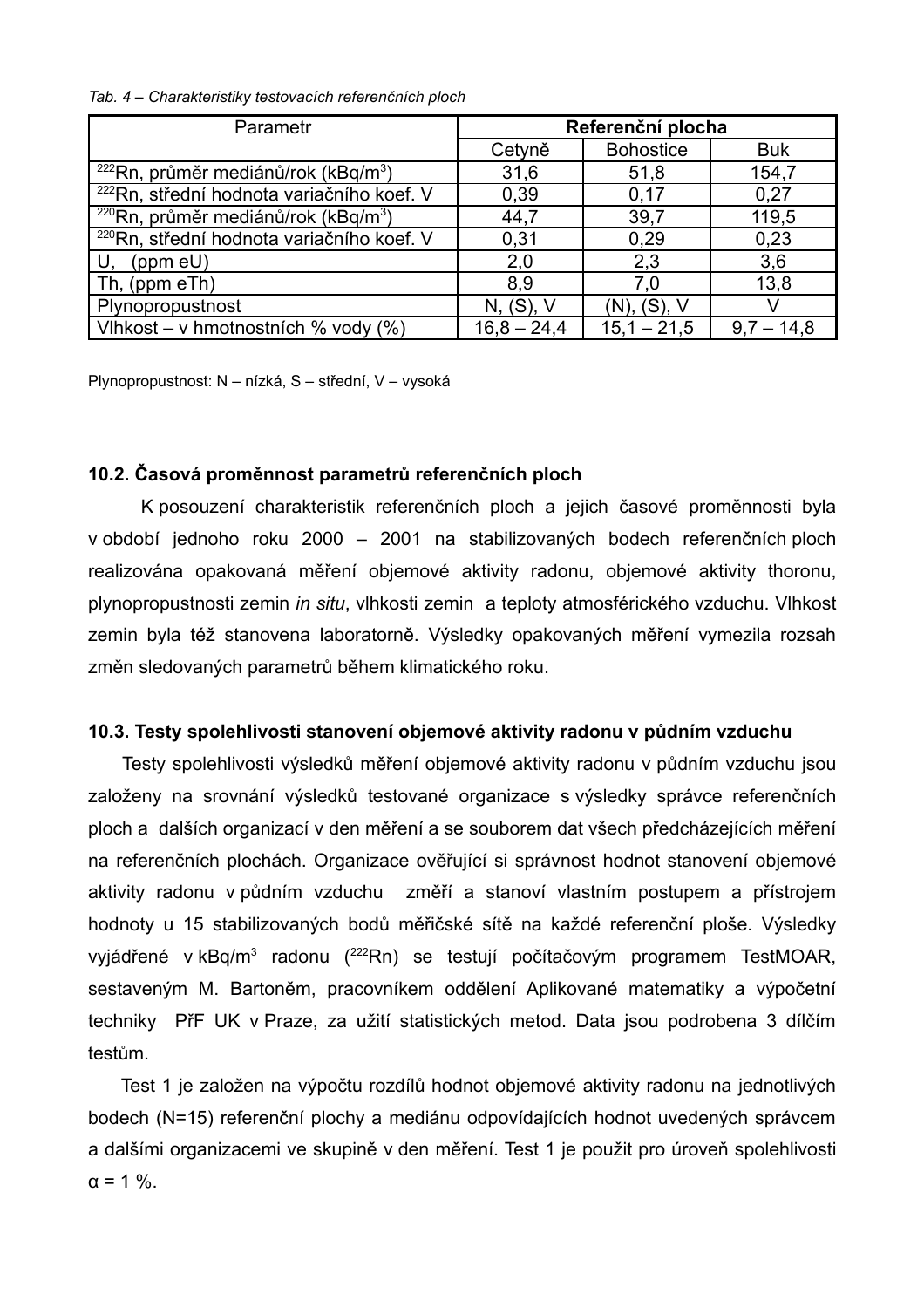Test 2 určuje těsnost lineární regrese  $y = a + bx$  a její parametry mezi objemovými aktivitami radonu v půdním vzduchu všech bodů tří referenčních ploch (N = 3x15 = 45), uvedenými testovanou organizací (y), a mediány (x) hodnot pro odpovídající body uvedenými správcem a organizacemi měřícími ve skupině. Test 2 je použit pro úroveň spolehlivosti  $α = 1 %$ .

Test 3 stanoví aritmetické průměry objemové aktivity radonu v půdním vzduchu uvedené testovanou organizací pro jednotlivé referenční plochy a normuje je ve dvou krocích: k odpovídajícím středním hodnotám na ploše z měření správce a v druhém kroku ke střední hodnotě této normované veličiny stanovené ze souboru dat všech předcházejících měření organizací na referenční ploše. Ideální hodnota výsledné normované veličiny je rovna 1, přípustné odchylky jsou v mezích 0,7 – 1,3. Test je proveden pro měření na každé referenční ploše, hodnocení se řídí sumarizací jednotlivých výsledků na plochách.

Výsledný protokol uvádí vypočtené numerické údaje a kritické hodnoty jednotlivých testů.

Nové radonové referenční plochy (Matolín et. al. 2001), dostupné od roku 2000, jsou významné pro hodnocení údajů o radonu v horninách v rámci výzkumů v geovědách, jsou zásadní při stanovení radonového rizika stavebních pozemků a přispívají k projektu globální standardizace údajů o radionuklidech v horninách (IAEA, in print).

## **11. Ověření metodiky pro mapování radonového rizika**

Podle původní metodiky (Barnet 1994) byla realizována také měření na testovacích plochách pro mapování. Tyto údaje jsou využívány při tvorbě map radonového indexu geologického podloží v M 1:50000, které jsou určeny pro ekonomické a cílené vyhledávání objektů s překročenými hodnotami objemové aktivity radonu ve vnitřním prostředí (Barnet et al. 2003).

Po vytvoření nové metodiky stanovení radonového indexu pozemku bylo nutné posoudit, zda je vhodná i pro tento účel. Zároveň byla provedena i analýza spolehlivosti a vypovídací schopnosti těchto map.

#### **11.1. Ověření možnosti využití nově upravené metodiky pro účely mapování**

Při tvorbě map radonového rizika se v současnosti využívají různé postupy (Appleton and Miles 2002, Kemski et al. 2002). Mapy sestavené a publikované ČGS od roku 1999 v tištěné formě nebo na CD nosiči využívají data z vlastních měření nebo data Asociace radonového rizika. Do konce roku 2003 bylo vytvořeno 154 mapových listů z celkového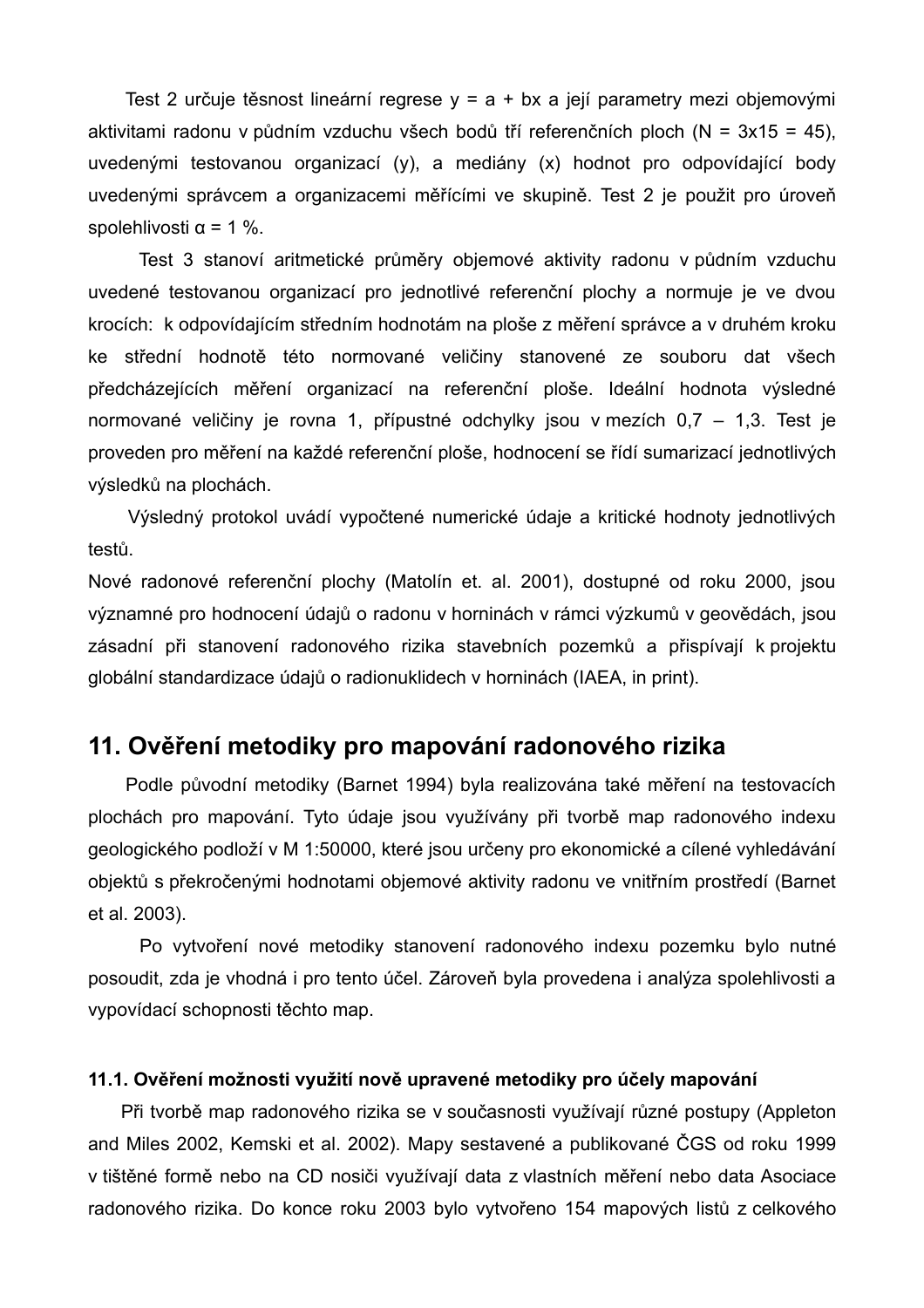počtu 214 listů. Konstrukce map radonového rizika – indexu je založena na využití vektorizovaných geologických map 1:50000, publikovaných ČGS. Podrobný postup sestavování map je obsažen v příspěvku Mikšová and Barnet (2002). Kategorie radonového rizika – indexu je pro jednotlivé horninové typy určena měřením objemové aktivity radonu v půdním vzduchu a propustnosti na testovacích plochách. Na každém mapovém listě bylo zvoleno nejméně 20 měřených ploch v různých geologických jednotkách, na každé této ploše bylo změřeno 15 bodů. V současné době jsou v jednotné bázi data z přibližně 9000 testovacích ploch. V mapách je použito čtyřstupňové dělení kategorií radonového indexu (nízká, přechodná, střední, vysoká).

Při mapování se tak vychází se základní jednotky - jednoho dokumentačního bodu, který zahrnuje výsledky měření na jedné testovací ploše s 15ti odběrovými body sítě. Rozdíly v nově navrhované metodice oproti metodice stávající jsou pro účely mapování minimální, neboť velikost minimálního odběrového souboru i rozhodující statistické parametry souboru hodnot zůstávají stejné. Při hodnocení testovacích ploch se hodnotí radonový potenciál (radonový index pozemku) a problematika spojená se stavebním indexem se možnosti využití metodiky pro mapování tudíž nedotýká. Je proto zřejmé, že nově navrhovanou metodiku bude pro mapování možné využít. Je přitom zajištěna návaznost jak zpracovávaných mapových listů na předešlé, tak i souborů dat obsažených v radonové databázi.

## **11.2. Analýza spolehlivosti a vypovídací schopnosti prognózních map radonového indexu geologického podloží 1 : 50 000**

Vypovídací schopnost map a jejich spolehlivost byla analyzována srovnáním údajů z detailních radonových průzkumů s údaji odpovídající prognózní mapy radonového indexu geologického podloží. Pro srovnání byly vybrány následující případy:

a) Území, kde jsou zastiženy všechny kategorie radonového indexu, s rozsáhlým zastoupením vyšších kategorií radonového indexu (mapa Říčany, 13-31, 1:50000). V tomto případě bylo celkem porovnáno hodnocení 37 náhodně vybraných ploch. Spolehlivost mapy odpovídala 62,2% za předpokladu, že v případě tzv. přechodné kategorie v mapě souhlasí výsledek detailního průzkumu nízký radonový index i výsledek střední radonový index. Rozdíl mezi výsledky detailních průzkumů a předpokládanou kategorií radonového indexu byl dán lokálními geologickými poměry, zejména výskytem pokryvných kvartérních vrstev.

b) Území, kde je v co největším rozsahu zastižena kategorie nízkého radonového indexu, resp. kategorie přechodná (mapa Štětí, 02-44, 1:50000). V tomto případě bylo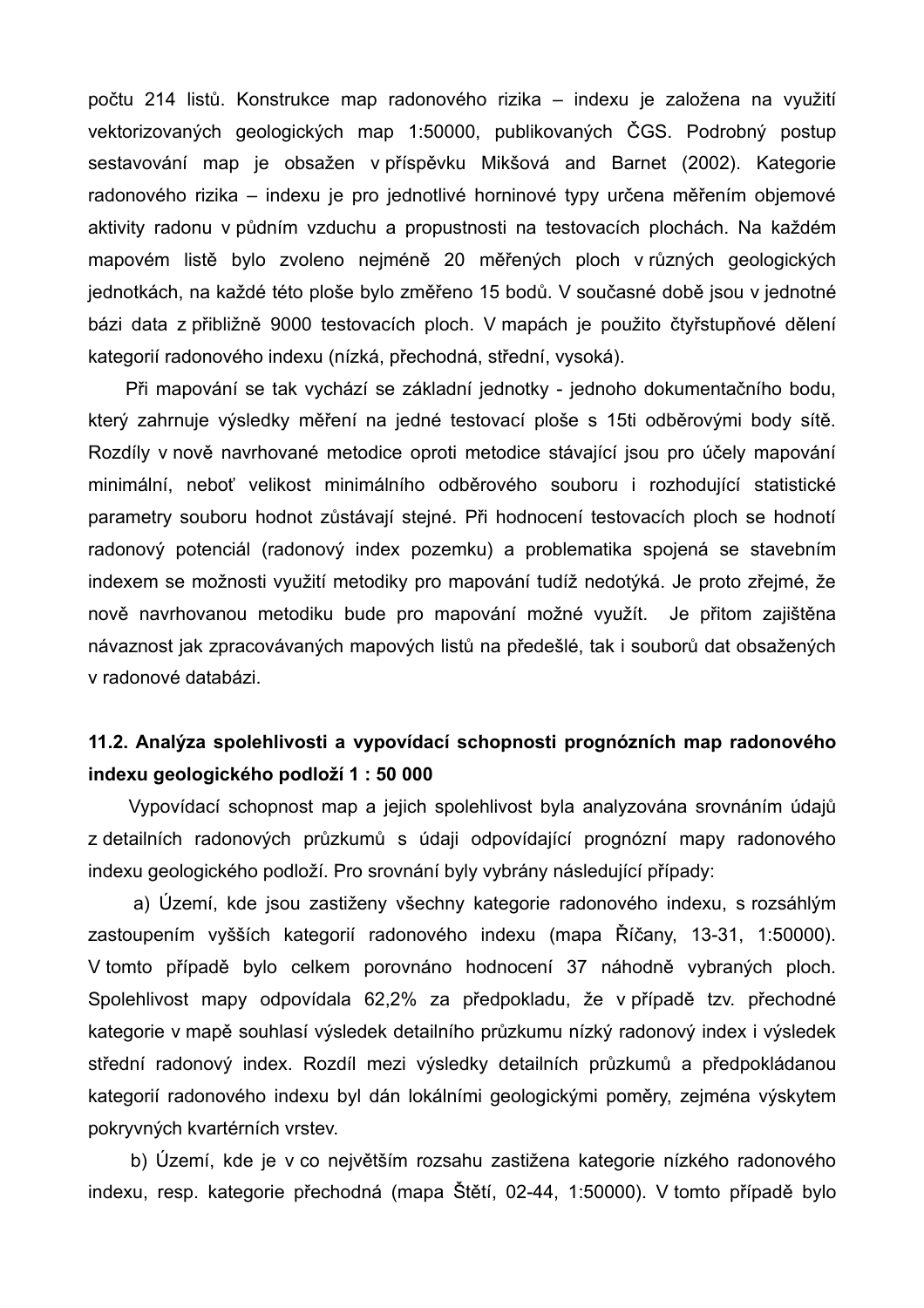posuzováno 19 cíleně vybraných ploch dle morfologie terénu a dalších faktorů, kde byl předpokládán výskyt odlišné kategorie indexu. Toto odlišné zařazení bylo skutečně dokumentováno ve většině případů, a bylo tak potvrzeno, že výskyt dostatečně velkých ploch "spolehlivě" zařazených do kategorie nízkého radonového indexu je úzce svázán s homogenitou geologických poměrů, která nemůže být dostatečně vymezena a popsána v geologických mapách 1:50000.

c) Území, kde byl srovnáván význam lokálních a regionálních geologických údajů při stanovení radonového indexu (mapa Beroun, 12-41, 1:50000, plocha Chaby). Na této ploše o velikosti 16 ha bylo v souvislé síti 10x10m změřeno 1689 odběrových bodů. Zjištěné rozdíly mezi údaji odečtenými z mapy a zjištěnými detailním měřením byly podstatné. Distribuce radonu v ploše byla značně ovlivněna a podmíněna změnami v geologických poměrech. Tyto změny mohly být detailně popsány a "mapovány" až podrobným inženýrskogeologickým průzkumem, nemohou tak být postiženy v dostatečném rozsahu na geologické mapě 1 : 50000.

d) Území, kde byla předpokládán výskyt homogenních geologických poměrů a tedy i shodný radonový index pozemku (mapa Mělník, 12-22, plocha Kly). Dle mapových údajů se jedná o prostředí vysoce propustné pro radon s předpokládaným přechodným radonovým indexem. Na ploše bylo provedeno celkem 150 bodových odběrů půdního vzduchu v síti 10 x 10 m, celé území bylo zařazeno do nízkého radonového indexu. Při dostatečných informacích o lokálních geologických poměrech by tudíž bylo možné vytipovat území, kde lze očekávat shodný - homogenní radonový potenciál území.

Nová metodika je zcela využitelná při hodnocení měření na vybraných plochách pro tvorbu prognózních map radonového indexu.

Analýza spolehlivosti těchto map zároveň dala odpověď na otázku, zda nelze vytvořit prognózní mapy s vysokou mírou spolehlivosti využitelné přímo pro odečtení kategorie radonového indexu pozemků. Potvrdilo se, že rozdíly v lokální a regionální geologické stavbě a rovněž rozdíly v jednotlivých litologických jednotkách v rámci celého území ČR území jsou natolik podstatné, že zpochybňují možnost efektivně vytvořit prognózní mapy spolehlivé pro vyčlenění území s daným radonovým indexem pro účely nové výstavby. Nelze dokonce ani jednotně stanovit minimální počet ploch pro charakterizování radonového indexu dané geologické jednotky o určité velikosti, neboť počet těchto ploch je přímo úměrný nestejnorodosti geologických poměrů.

Používaná metodika tvorby prognózních map vychází ze zobecnění údajů získaných v rámci celé České republiky. Nemůže se vzhledem k výchozímu měřítku zabývat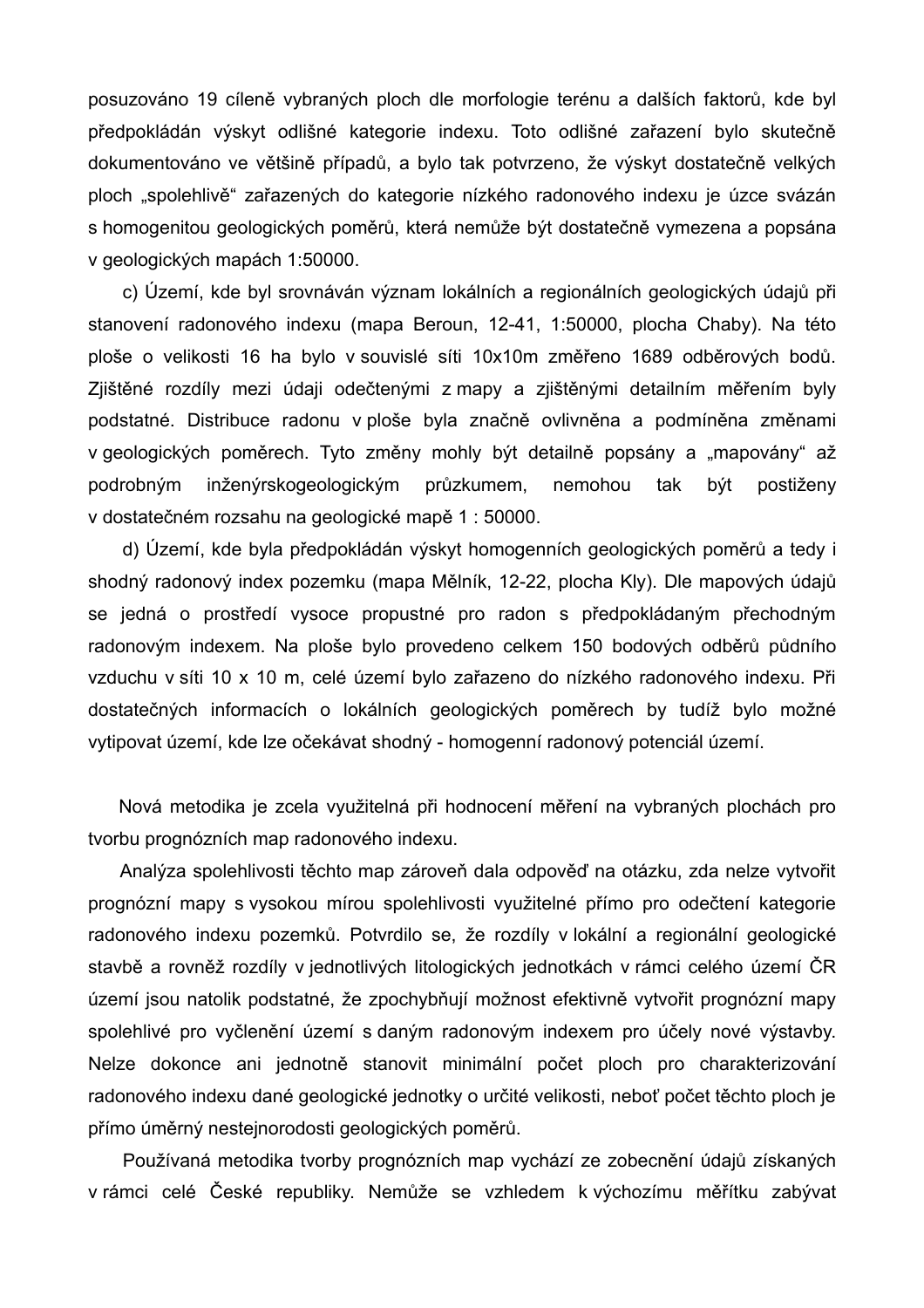lokálními údaji o geologické stavbě území. Cílem mapování proto není a ani nemůže být vytvoření takového mapového podkladu, který by umožnil odečíst přímo kategorii radonového indexu plochy zástavby pro novou výstavbu.

## **Poděkování**

Tato práce je výsledkem výzkumu provedeného v rámci projektu VaV č. R/2/2000 zadaného Státním úřadem pro jadernou bezpečnost.

## **Seznam literatury**

Anděl P, Neznal M., Maňák J., Pribáň V. (1994): Radon flux from uranium mill tailings in Mydlovary. In: Barnet I., Neznal M. eds.: Radon investigation in CR. Vol. 5. Czech Geological Survey, Prague, pp. 74-80.

Appleton D., Miles J. (2002): Mapping radon-prone areas using integrated geological and grid square approaches. In: Barnet I., Neznal M.. Mikšová J. eds.: Radon investigations in CR. Vol. 9. Czech Geological Survey, Prague, pp. 34 - 43.

Asher-Bolinder S., Owen E. D., Schumann R. R. (1990): Pedologic and Climatic Controls on RN-222 Concentrations in Soil Gas, Denver, Colorado, Geophysical Research Letters, Vol. 17, No. 6, pp. 825-828.

Ball B.C., Harris W., Burford J.R. (1981): A Laboratory Method to Measure Gas Diffusion and Flow in Soil and Other Porous Materials, Soil Sci. 32, pp. 323-333.

Barnet I. (1994): Radon risk classification for building purposes in the Czech Republic. In: Barnet I., Neznal M. eds.: Radon investigations in CR. Vol. 5. Czech Geological Survey, Prague, pp. 18-24.

Barnet I., Mikšová J., Fojtíková I. (2003): Indoor-soil gas radon relationship in the Central Bohemian Plutonic Complex. 7<sup>th</sup> Int. Conf. On Gas Geochemistry, Extended Abstracts, pp. 65-67, Freiberg, Copernicus GmbH.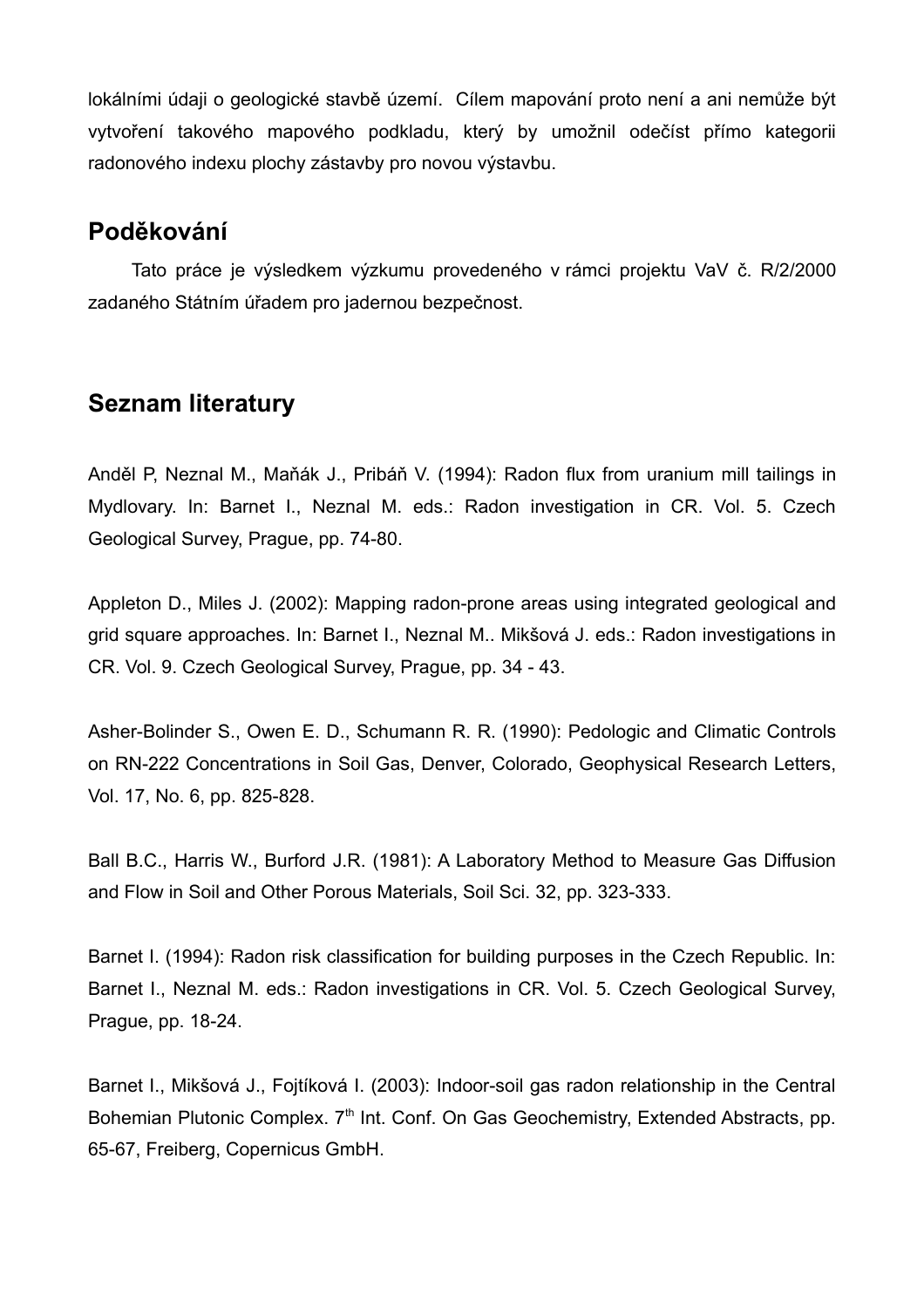Damkjaer A., Korsbech U. (1992): A Small-Diameter Probe for In-Situ Measurements of Gas Permeability of Soils, Radiation Protection Dosimetry, Vol. 45 No. 1/4, pp. 85-89.

Garbesi K., Sextro R.G., Fisk W.J., Modera M.P., Revzan K.L. (1993): Soil-gas Entry into an Experimental Basement: Model Measurement Comparisons and Seasonal Effects, Environmental Science and Technology, Vol. 27, No. 3, pp. 466-473.

Hinton T.C. (1985): Radon flux from reclaimed uranium mill tailings. Health Phys. 48(4), 421-427.

IAEA (in print): Status of Radioelement Mapping – Towards a Global Radioelement Baseline

Kemski J., Klingel R., Siehl A. (1996): Classification and mapping of radon-affected areas in Germany. Env. International 22 (Supl. 1): 789 – 798.

Kemski J., Klingel R., Siehl A., Stegemann R. (2002): Radon maps and radon transfer from ground to houses in Germany.- Symp. Natural Radiation Environment, Book of abstracts, National Technical University of Athens, p. 377.

Matolín M. (2002): Radon reference sites in the Czech Republic In: Barnet I., Neznal M., Mikšová J. eds.: Radon investigation in CR. Vol. 9. Czech Geological Survey and Radon corp., Prague, pp. 26-33.

Matolín M., Bartoň J., Jáně Z., Karpíšek P., Stehlík E., Zoc J., Zocová J. (2001): Development of test radon reference sites for radon activity concentration in soil air. Report, Charles University in Prague, Faculty of Science, Prague (in Czech).

Matolín M., Jáně Z., Neznal M., Neznal M. (2000): Geometry of soil gas sampling, soil permeability and radon activity concentration. In: Barnet I., Neznal M. eds.: Radon investigation in CR. Vol. 8. Czech Geological Survey and Radon corp., Prague, pp. 27 -29.

Matolín M., Prokop P. (1991): Statistical significance of radon determination in soil air. In: Barnet I. eds.: Radon investigation in CS. Vol. 2. Czech Geological Survey, Prague, pp. 20-24.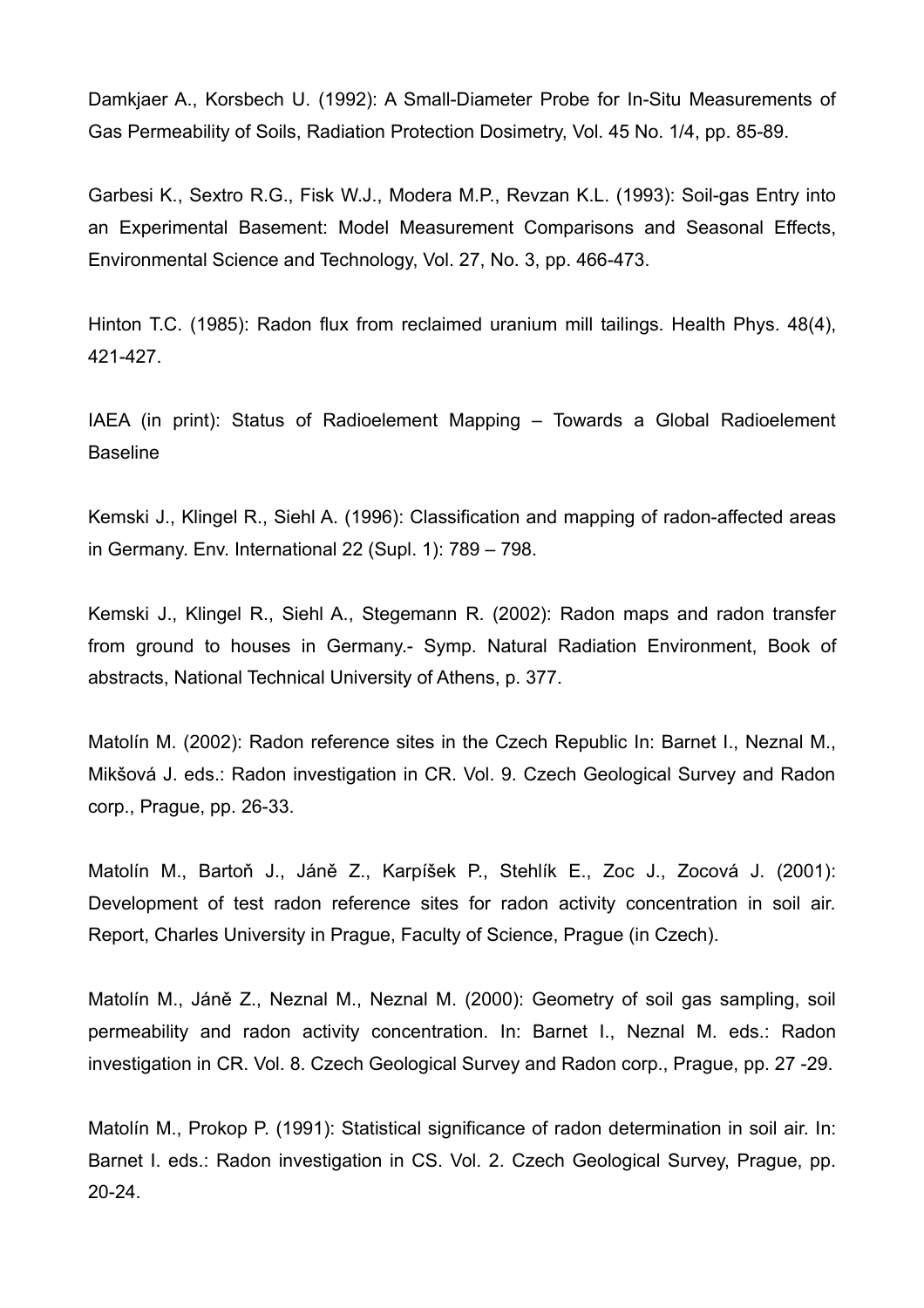Merta J., Burian I. (2000): Radon flux: New experience and results. In: Barnet I., Neznal M. eds.: Radon investigation in CR. Vol. 8. Czech Geological Survey and Radon corp., Prague, pp. 30-35.

Mikšová J., Barnet I. (2002): Geological support to the National Radon Programme (Czech Republic) - Bulletin of the Czech Geol. Survey, 77,1, pp.13-22. Prague.

Morris C. R., Fraley L. Jr. (1994): Soil Permeability as a Function of Vegetation Type and Soil Water Content, Health Physics Vol. 66, No. 6, pp. 691-698.

Neznal M., Matolín M., Just G., Turek K. (2004): Short-term temporal variations of soil gas radon concentration and comparison of measurement techniques. Radiat. Prot. Dosim., Vol. 108, pp. 55 – 63.

Neznal M., Neznal M. (2002): Measurement of radon exhalation rate from the ground surface: can the parameter be used for a determination of radon potential of soils? In: Barnet I., Neznal M., Mikšová J. eds.: Radon investigation in CR. Vol. 9. Czech Geological Survey and Radon corp., Prague, pp. 16-25.

Neznal M., Neznal M. (2003): Permeability as one of main parameters for radon risk classification of foundation soils, 7<sup>th</sup> International Conference on Gas Geochemistry, Book of extended abstracts, Technische Universitat Freiberg, p. 70-71.

Neznal M., Neznal M., Šmarda J. (1994a): Evaluation of soil-gas radon concentration data - some remarks. In: Barnet I., Neznal M. eds.: Radon investigations in CR. Vol. 5. Czech Geological Survey, Prague, pp. 37-41.

Neznal M., Neznal M., Šmarda J. (1994b): Variability of radon with depth in various soil profiles. In: Barnet I., Neznal M. eds.: Radon investigation in CR. Vol. 5. Czech Geological Survey, Prague, pp. 55-61.

Neznal M., Neznal M., Šmarda J. (1995): Radon risk classification of foundation soils and other radon measurements by private firms. Bulletin Scientifique de l'Association des Ingénieurs Électriciens Sortis de l'Institut Montefiore (3), pp. 31 - 34